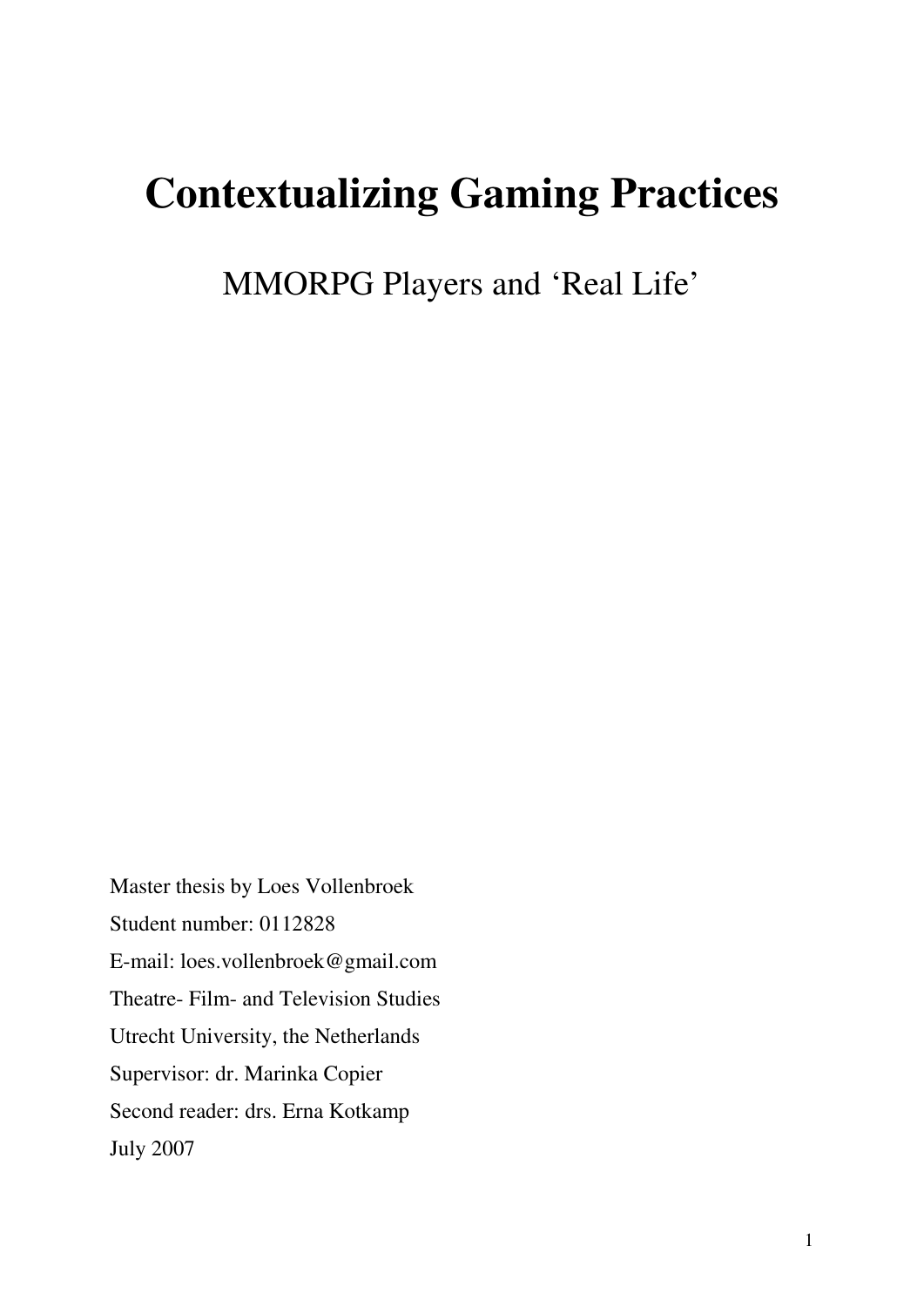## **Abstract**

From a game studies perspective this thesis takes a closer look at the way Massively Multiplayer Online Role-Playing Games (MMORPGs) players construct and make use of the concept 'real life' in their communication with other players. The terminology, used by both players and researchers, to discuss online gaming experiences depart from presupposed notions of 'real life', 'real world', 'ordinary life' or 'everyday life' which are contrasted to the game world. An analysis of player communication on a role-play discussion forum of the MMORPG *World of Warcraft* shows that concepts used to communicate about online gaming experiences indicate a separation between an online game environment and an offline nongame environment. While the concepts used to communicate imply a separation, the issues discussed by these concepts show the strong interrelation between game and non-game environments and refute a clear separation.

While the increasing move away from the concept of the *magic circle* in game theory towards an acknowledgement of games as not separated from the 'rest of the world' and as not separated in space and time is in line with the findings of the empirical data, terminology used by game researchers still indicates a dichotomy between a game world and a non-game world. 'Real life', 'real world' and 'ordinary life' or 'everyday life' are normalized concepts for both players and researchers and can hold (normative) connotations which underplay actual gaming practices. In order to account for the situatedness of players, their experiences and the increasing mundane activity of playing online games I will argue that theoretically there is a need to be conscious of presupposed concepts and terminology used. Furthermore, instead of separating play and game from 'ordinary life' the aspects of space and time show that gaming is not a bounded off practice. Terminology, players, games and gaming practices, therefore, need to be contextualized in time and space.

#### **Keywords**

video games, MMORPG, forum, player, terminology, magic circle, real life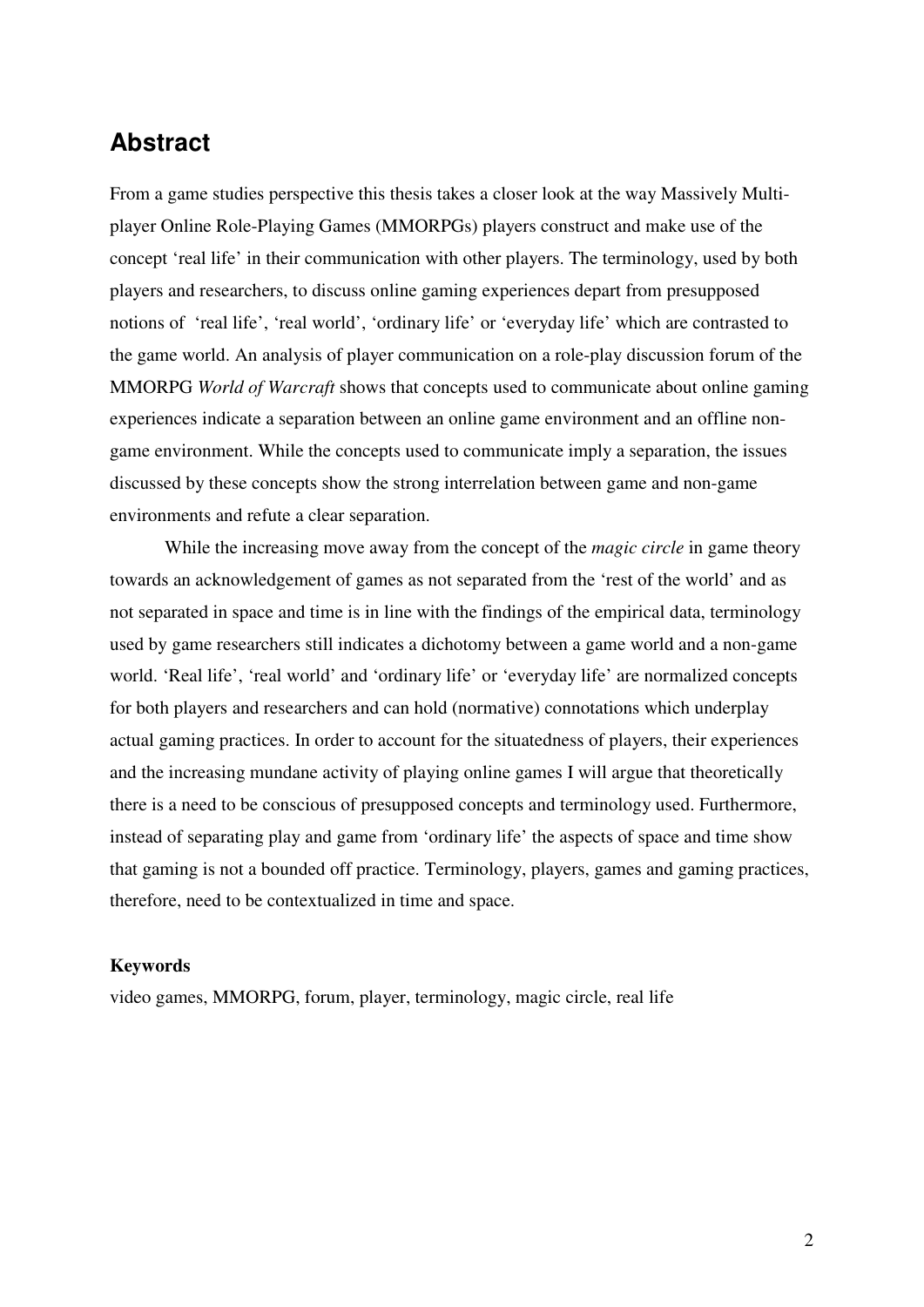## **Contents**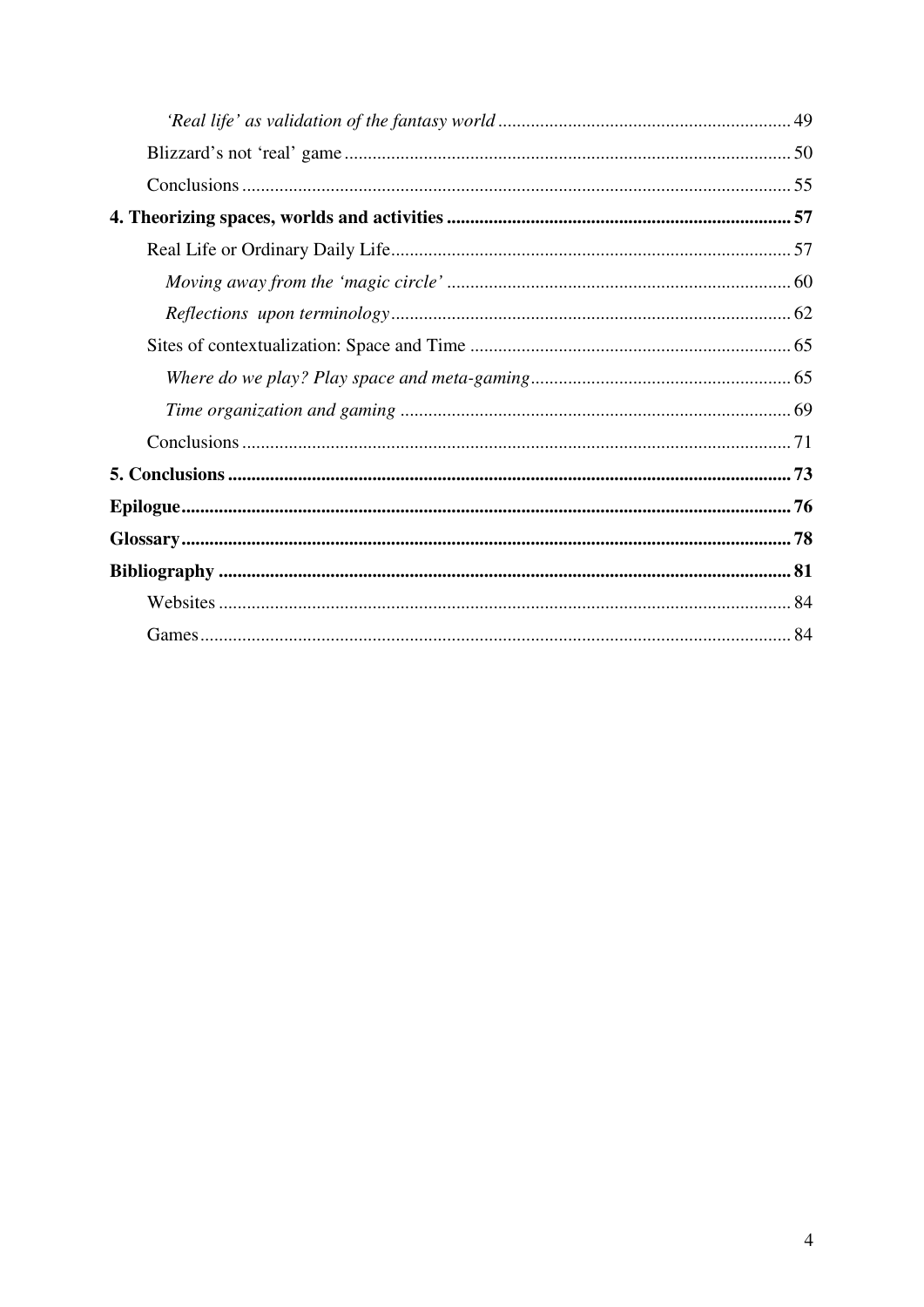## **Prologue**

This thesis discusses the way in which players of Massive Multiplayer Online Role-Playing Games (MMORPGs) construct concepts such as 'real life' (RL). The special and complex relation between my personal experiences and the topic of my research has provided the basis for my research. Therefore I believe a small introduction of my personal connection to the topic of this thesis is in place here.

 Although I have always been interested in media and played computer games throughout my whole life, it was only two years ago that my fascination for MMORPGs began. In May 2005 I took the university course *Rules of the Game*. In order to participate it was mandatory to play the MMORPG *World of Warcraft* (WoW). Since then I have played anything between three hours a week to nine hours a day. I have played several characters on different role-play realms; I have met guild members outside the game; I have conducted my first in-game research<sup>1</sup>; and I have moved from the Netherlands to Sweden to live with my fiancé whom I met in-game. Since my very first introduction to MMORPGs these virtual worlds have captured my interest and this thesis is the result of following up on one of the many fascinating aspects I encountered.

 Of course I could not have done this work without the help of many others, and I would like to use this space to show my appreciation to the many players with whom I have played over time. I would like to thank all those who have supported and helped me during my research and writing process. Specifically, I would like to mention and thank my fiancé, John, for his love, support, and trust, and for showing me the same world, but through different eyes. Furthermore, I would like to express my special thanks to Dr. Marinka Copier for the excellent guidance; innovating ideas; practical help; wise advice in hard times; everlasting patience; eternal trust and never wavering support.

Loes Vollenbroek

<sup>&</sup>lt;sup>1</sup> See 'Wolf Clan: Guild Functions in World of Warcraft' (Vollenbroek, forthcoming). The article is an ethnographical account which discusses the functions role-play guilds fulfil for their members.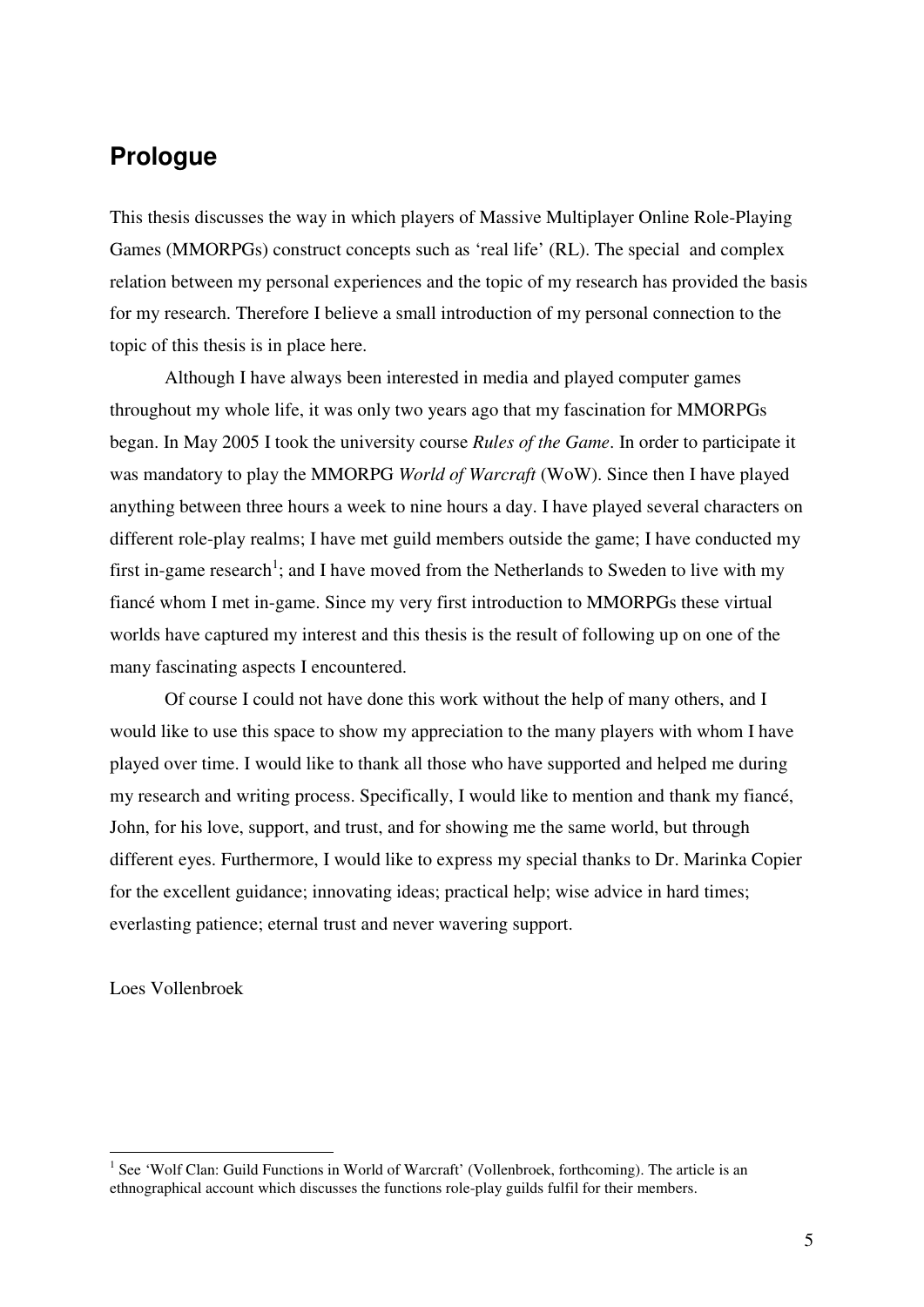## **1. What is 'real life'?**

Real Life can be very addictive: Girls, food, sleep, toilets, the sun, the sky, work, family, friends, all these things are designed to keep you into the Real Life, and away from WOW. […] I've seen cases of people leaving their guild and cancelling their subscription, simply because they have been trapped into Real Life. Devices such as Marriage, Family and Sex, are extremely harmful to WOW players, and are designed to keep people away from playing. […] If you're not careful, one day you'll look back on your life, and think: "What have I really achieved? Sure, I have a kids and a wife, but I have no Epics. My professions are not at 300, my guild is still stuck at Ragnaros, and I've never even seen AQ40." And when that empty feeling hits you, it will probably be too late to go back. Think. If you're not careful, Real Life can kill your WOW.<sup>2</sup>

(World of Warcraft player, World of Warcraft general discussion forum)

This quote is part of a post made by a player of the Massively Multiplayer Online Role-Playing Game (MMORPG) *World of Warcraft* (WoW, Blizzard Entertainment 2004) on the general discussion forum of the game. The post makes fun of the discussion about the danger of games that will lead people to abandon their 'real life' (RL) and ironically states that it is 'real life' that is dangerous for gaming. The use of this concept of 'real life' is not uncommon among players of computer games or users of online environments (Bartle 2004; Markham 1998; Turkle 2004; Wertheim1999). During many playing sessions on role-play realms in WoW I noticed references to RL are commonly and frequently made by its players.<sup>3</sup> It seemed that playing the game was not part of this 'real life'. The online gaming experiences are somehow separated from the offline non-gaming experiences and within this division the online gaming experiences are subordinated to those offline, less important and less 'real. 'Real life's' counterpart, which we expect is the game environment, is never explicitly mentioned by the players.

 Not only players of online games but also studies of games and online environments discuss the relation between online and offline spaces, worlds and activities with concepts such as virtual reality, cyberspace, ordinary life, real life and reality. Generally, a division is made between an online and an offline world or space. The online world represents different rules and possibilities, a different (virtual) reality, and often seems disconnected or juxtaposed to the offline world or reality (Bell et al. 2004; Brooks 2003; Markham 1998; Rheingold 1991; Slater 2002; Steuer 1993; Vince 2004; Wertheim 1999). Furthermore, a division between game space and the rest of the world, or 'real world', is commonly made in the area of game studies (Bartle 2004; Castronova 2005; Copier 2006; Juul 2005: Kelly 2 2004; Lauteren 2007; Nieuwdorp 2005; Pargman and Jakobsson 2006: Salen and Zimmerman 2004;

<sup>&</sup>lt;sup>2</sup> Quotations have not been altered to improve spelling or grammar.

 $3$  My observation of the way in which players seemed to talk about 'real life' and offline activities took shape while I was collecting data (and experience) for another paper: "Wolf Clan: Guild Functions in World of Warcraft" (Vollenbroek, forthcoming).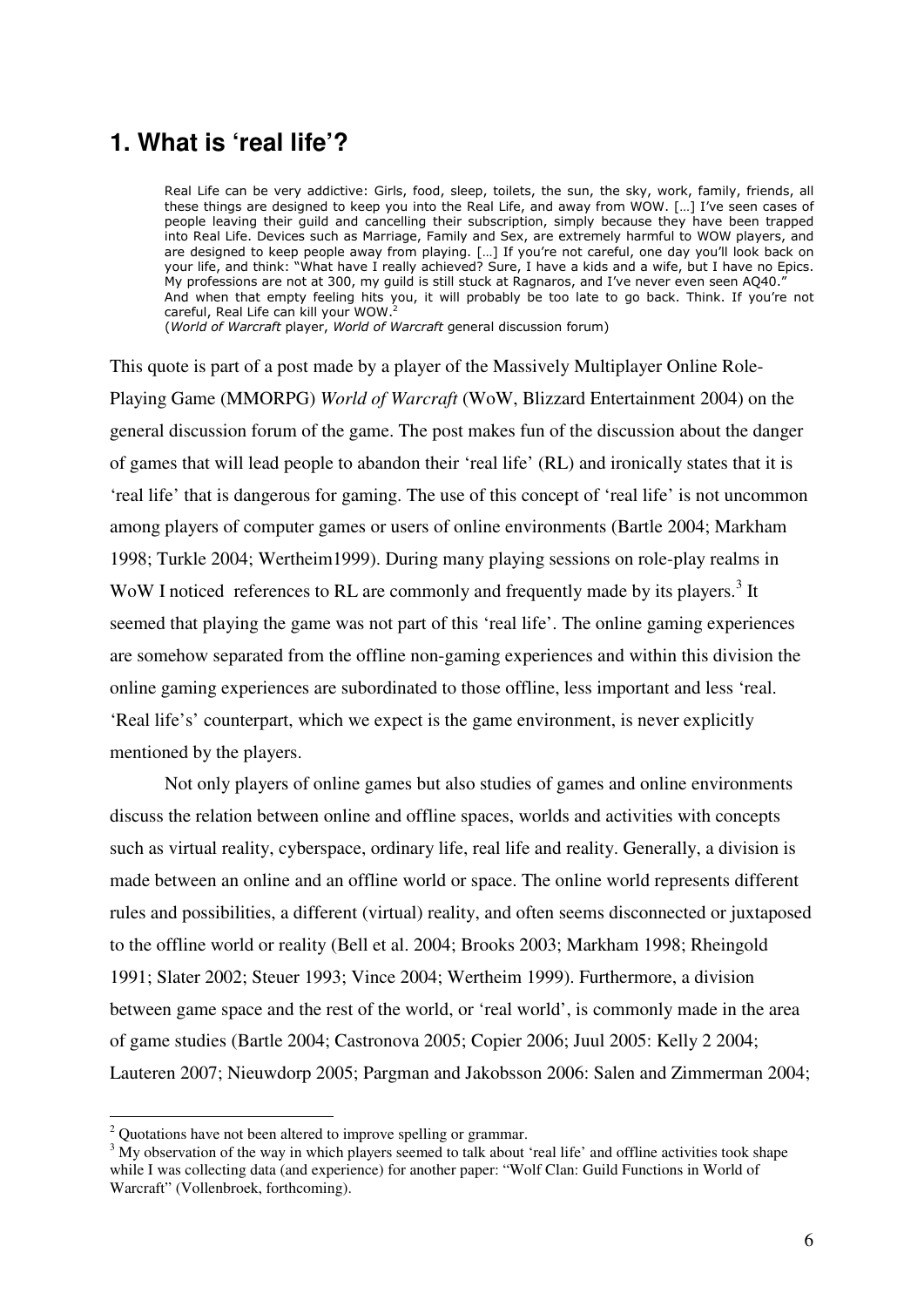Taylor 2005). Based upon Johan Huizinga's *magic circle* game researchers and game developers have constructed the concept of a *magic circle* in order to define games and indicate two main aspects: play as something "outside "ordinary" life" and as separated in time and space (Copier 2006; Huizinga 1949, 13; Lauteren 2007; Pargman and Jakobsson 2006; Salen and Zimmerman 2004). In contrast to this separation recent studies that historically contextualize the *magic circle*; propose new models; and report new findings argue for a porous *magic circle* or membrane, a blurring of boundaries or a less strict separation of game space and the rest of the world (Castronova 2005; Copier 2006; Lauteren 2007; Nieuwdorp 2005; Pargman and Jakobsson 2006; Taylor 2005). Yet game definitions which include a separation between the game and the rest of the world persist. Research remains focused on the construction and experience of synthetical, fictional, online worlds or games in comparison to a fundamental 'real world' or 'real life' (Bartle 2004; Castronova 2005; Copier 2006; Juul 2005: Kelly 2 2004; Nieuwdorp 2005; Pargman and Jakobsson 2006: Salen and Zimmerman 2004; Taylor 2005). The use of such concepts in contrast to a virtual (gaming) world can be problematic as they reinforce a distinction and separateness, and generally privilege the 'real' above the virtual which can imply that the online experiences are not 'real' (Bell et al. 2004, 126; Wertheim 1999). As sociologist Don Slater (2002) argues "[i]t is the making of the distinction [between online and offline] that needs studying, rather than assuming it exists and then studying its consequences." (543)

Altogether, both players of online games and researchers of games and online environments question a distinction between a 'real life' and a virtual or game world, while using concepts that indicate a dichotomy at the same time. The concept 'real life' is contextual, but is generally used as part of a binary distinction, often as the opposite of something 'not-real'. The concepts seem self-explanatory and their use normalized. Although different terms or similar concepts are used to address the 'real life', this thesis refers to 'real life' or RL as it is the term most commonly used by players.<sup>4</sup> In the first set up of this research I struggled with naming a counterpart of 'real life' as I wanted to look at the way players describe their relation between 'daily life' and the game, or between 'real life' and 'virtual life'. However, the relation between players and (online) games is a complex one and we should try to move away from the use of dichotomies in describing users relation to games and online environments. The practice of this is much harder to realize than its proposition (Castronova 2005; Juul 2005; Markham 1998; Taylor 2005). Collecting data I found that 'real

<sup>&</sup>lt;sup>4</sup> A short explanation of terminology and abbreviations related to MMORPGs and gaming used throughout this thesis can be found in the glossary.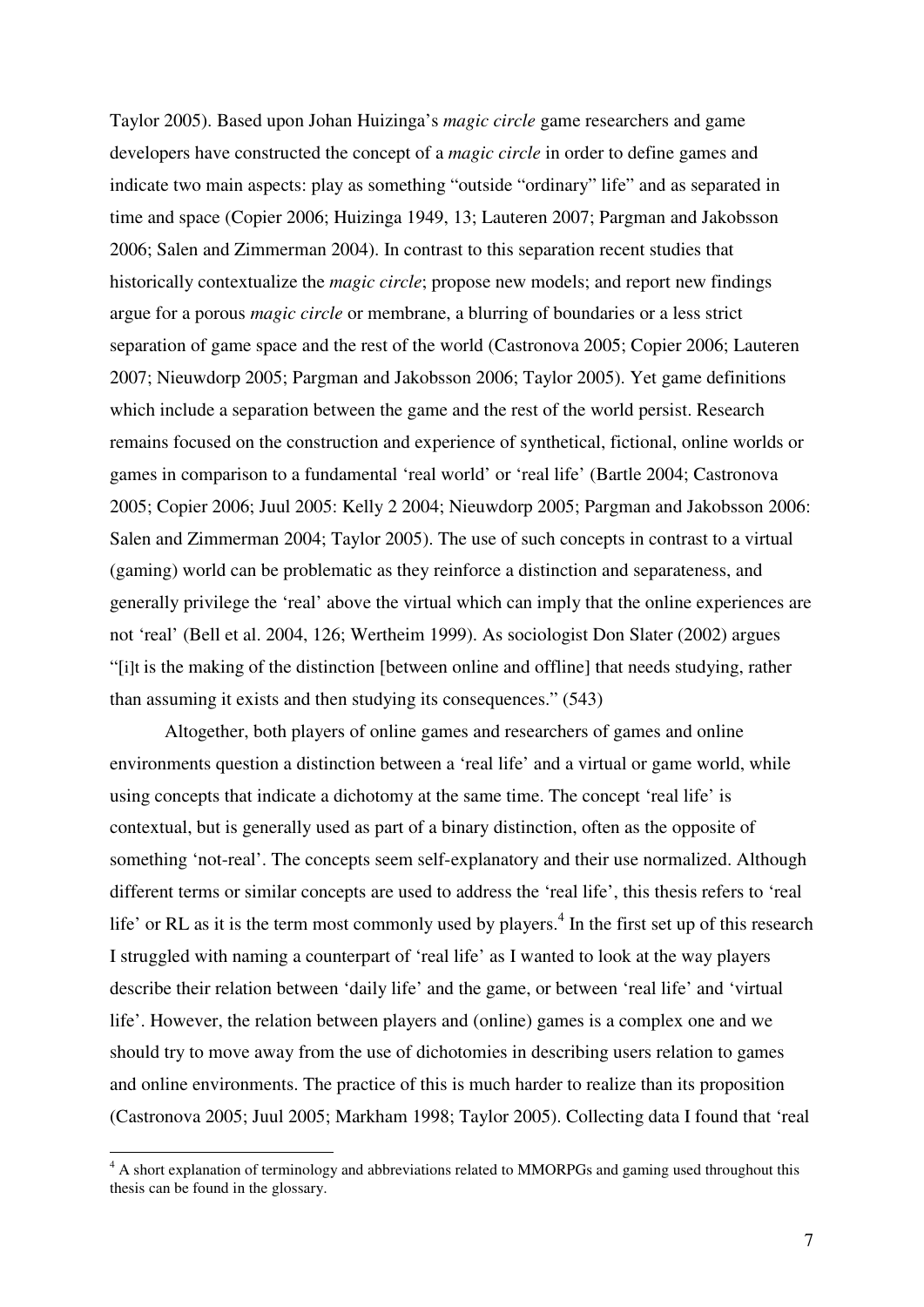life' does not necessarily refer to a dichotomy; it is a contextualized concept and its counterpart(s) remain(s) unnamed.

The aim of this research is to take a closer look at how players construct their relation to an online game and 'real life' without applying predefined theoretical models. Players use concepts to indicate 'real life', but not the virtual. So, instead of looking at the construction of the virtual with a fundamental real as starting point, an analysis of empirical data provided by players allows us to move away from assumed dichotomies and reflect upon the theoretical discourse of game studies concerning the *magic circle* and (supposed) separateness of game space and 'real world'. Furthermore, this research provides more insight in the relation between game and player; online environments and their users; the game and the 'rest of the world'; and encourages to critically re-examine the use of concepts such as 'real life'. This thesis discusses *how* players of the MMORPG *World of Warcraft* construct the concept 'real life'.

#### **Where to look for 'real life'**

In order to analyse the way in which MMORPG players construct 'real life' I have analysed data collected from a role-play realm forum of *World of Warcraft* over a period of 45 days.<sup>5</sup> With more than 8.5 million subscribers WoW is currently one of the most popular MMORPGs.<sup>6</sup> To regulate the enormous amount of players, players are divided over different realms where they play alone and together in the 3D world Azeroth to explore, defeat monsters, solve quests, create and play out characters, battle each other, gain experience points, and interact with each other. Blizzard Entertainment not only provides players with a game but also with forum space where players can communicate with each other about the game. These forums offer a place where players communicate about their experiences with other players which can be analysed without the limitations of (having to establish) an ingame network of connections if one was to conduct research in-game. In the first set up of this research interviews were going to enrich the forum data; however the data from the forum turned out to be so rich that I did not want to discredit it with adding interviews. Furthermore, the focus of this research is how players communicate with each other on their own terms about 'real life', and not how players communicate about the concept with a researcher.

<sup>&</sup>lt;sup>5</sup> While posters on forums are always players, players are not always posters. However, in this thesis posters and players are used synonymously when discussing data gathered from forums.

 $6$  Blizzard Entertainment, "World of Warcraft surpasses 8 million subscribers worldwide," http://www.blizzard.co.uk/press/070111.shtml (accessed June 24, 2007).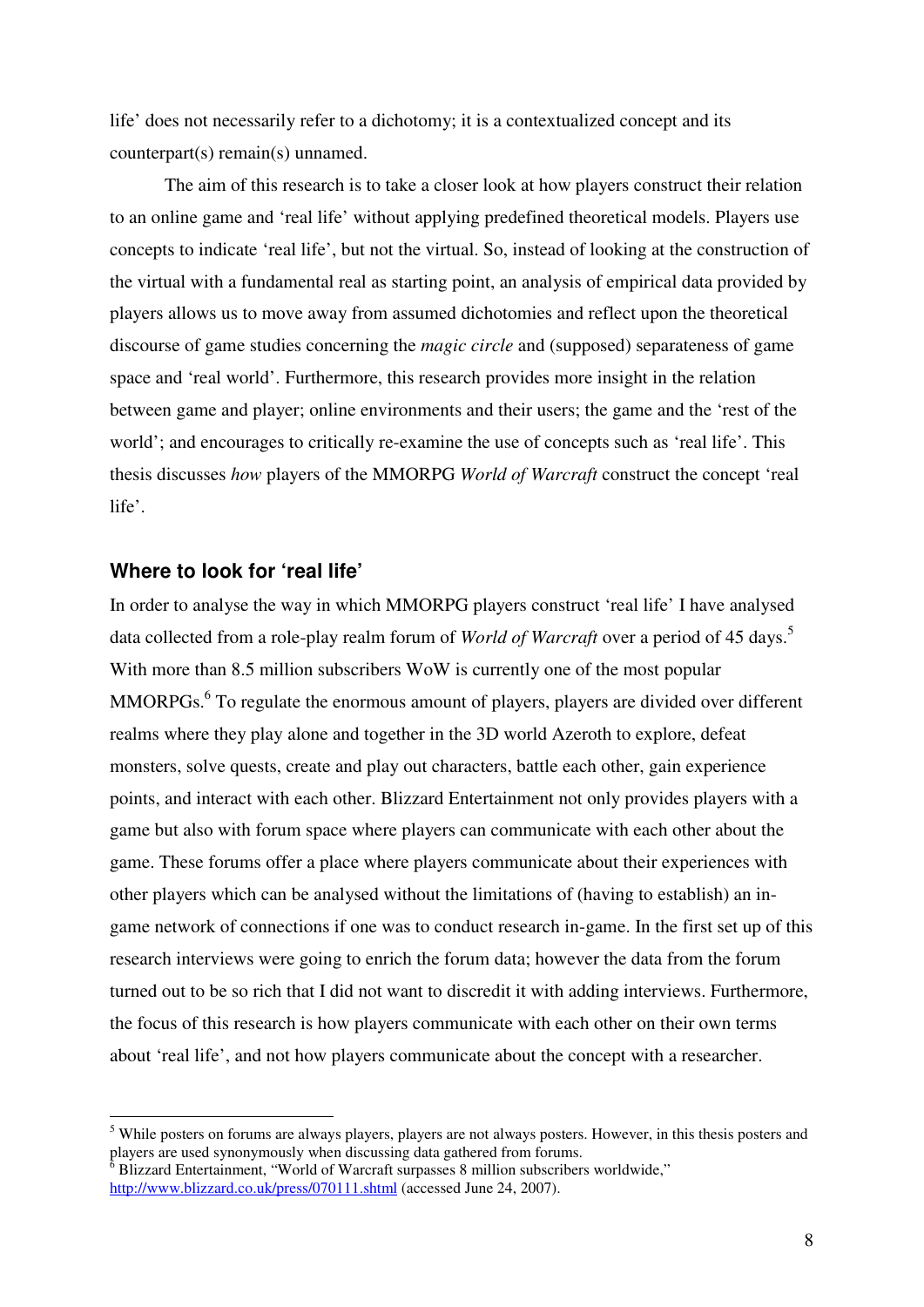Within the community section of the WoW website there are many different forums; such as a technical forum, support forums, a general role-play forum, class specific forums, and realm specific forums. In order to better understand how players communicate with each other this research is based on the analysis of the role-play realm forum of Steamwheedle Cartel  $(SWC)$ .<sup>7</sup> The advantage of reading a realm specific forum is that one gets a better understanding of the community and its members, which helps to recognize connections between different messages. Because of the linguistic nature of role-play and the explicit need for a distinction between 'in character' (IC) and 'out of character' (OOC) behaviour I choose to focus on a role-play realm. Role-players deal consciously, and sometimes less consciously, with concepts and ideas concerning distinctions between game spaces, realities and identities in their play style (Fine 1983). It is important, however, to realize that not all players have the same play style and that not all players on a role-play realm indeed role-play.

#### **Why look at 'real life'?**

Even though game studies are concerned with the relation between players and games, to my knowledge the common use of an ambiguous concept such as 'real life' by players has not been researched. This is astonishing because the use of the concept conveys the players' relation to online and offline worlds, game and non-game worlds. Furthermore, it is important to look at the way users of technologies themselves make sense of their experiences without imposing pre-existing theoretical models if we want to understand their relation to technology (Markham 1998; Slater 2002; Taylor 2005). As Markham (1998) and Slater (2002) argue, it is especially the construction and use of concepts that distinguish between online and offline that need attention instead of accepting them beforehand.

In order to better understand players' use and construction of 'real life' and to better understand players' experiences and their relation to video games and 'the rest of the world' empirical data is needed. Theoretical frameworks not only help to understand our analysis and empirical findings, but incorporating actual experiences of players also helps us improve our theoretical models (Copier 2005; Markham 1998; Pargman and Jakobsson 2006; Slater 2002; Taylor 2005).<sup>8</sup> The analysis of the construction of 'real life' by players provides empirical data of players which is strongly connected to the current discourse in game studies on the (supposed) separateness of game space and 'real world'. In light of the empirical data

<sup>&</sup>lt;sup>7</sup> World of Warcraft Europe, Blizzard Entertainment, "Steamwheedle Cartel forum," http://forums.woweurope.com/board.html?forumId=1143&sid=1 (accessed June 24, 2007).

 $8$  For a good example of how experiences of players can lead to a re-evaluation of existing frameworks see: Pargman and Jakobsson (2006).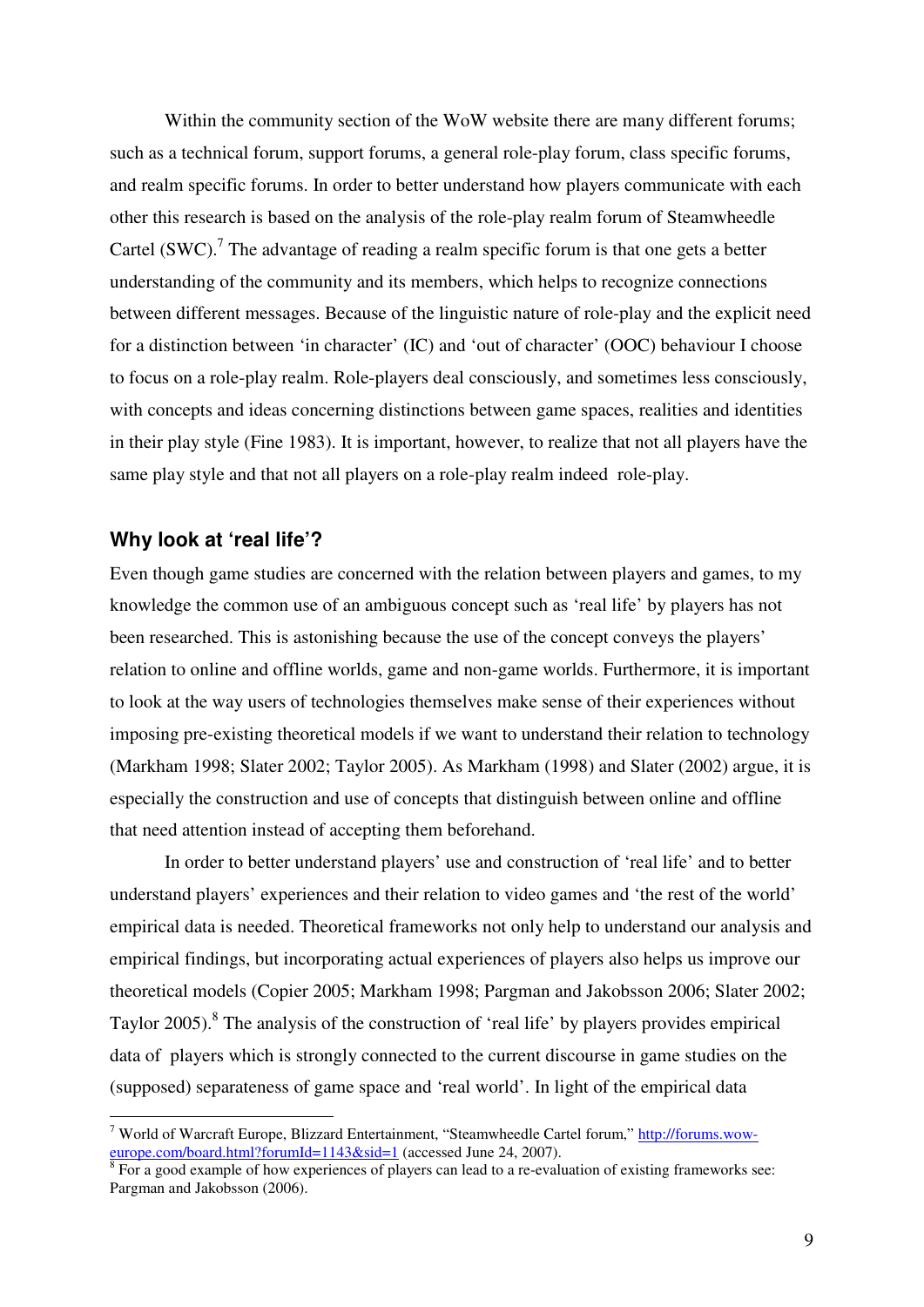theoretical concepts indicating separations and dichotomies, such as the *magic circle*, will be reflected upon. As both players and theorists commonly use concepts such as 'real life', 'real world', 'everyday life' and 'ordinary life' a critical analysis of the use of these concepts by players will also lead to a critical review of how these and similar concepts are used by theorists.

In short, this thesis is concerned with broadening our understanding of the relation between players and online games, and in an even broader understanding of online technology and its users. It enriches the game studies discourse with empirical data of players and a critical review of concepts that are currently used to describe the relation between online game worlds and the offline world. Furthermore, it asks us to be aware of normalized concepts that we use and the meanings that they imply.

#### **What is to come**

Before we look at the way in which players construct and make use of the concept 'real life' the research needs to be contextualized. Chapter two, therefore, briefly addresses the player community of Steamwheedle Cartel, the role-play realm policy and the functioning of the WoW forum space. Furthermore, general findings of reading the forum over a period of 45 days will be presented and we will see that the Steamwheedle Cartel forum is a dominated role-play space mainly used to communicate about WoW topics concerning the SWC community.

In chapter three a detailed reading of specific threads taken from the forum are the basis for an analysis of the construction and use of 'real life'.<sup>9</sup> The concept of 'real life' and similar concepts will be addressed briefly. Following the different accounts in which players use and refer to 'real life' we will see that it is a normalized, self-explanatory but ambiguous concept. 'Real life' can be used as an excuse in itself; indicate everything out-of-game; refer to everything offline; refer to non-computer related issues; be opposed as well as compared to the in-game world; and 'real life' can relate to player behaviour and time management. The use of the concept indicates both a blurring and a separation of game world and 'real world'.

It is this (non)separation that is the topic of chapter four, where theoretical frameworks of game studies will be used to reflect upon the findings of chapter three. Furthermore, the empirical data is used to reflect upon existing game theory. First of all, concepts used by theorists will be discussed, followed by a short discussion about the way games have been

<sup>&</sup>lt;sup>9</sup> A thread is an original post, the first post, on a forum and all its replies.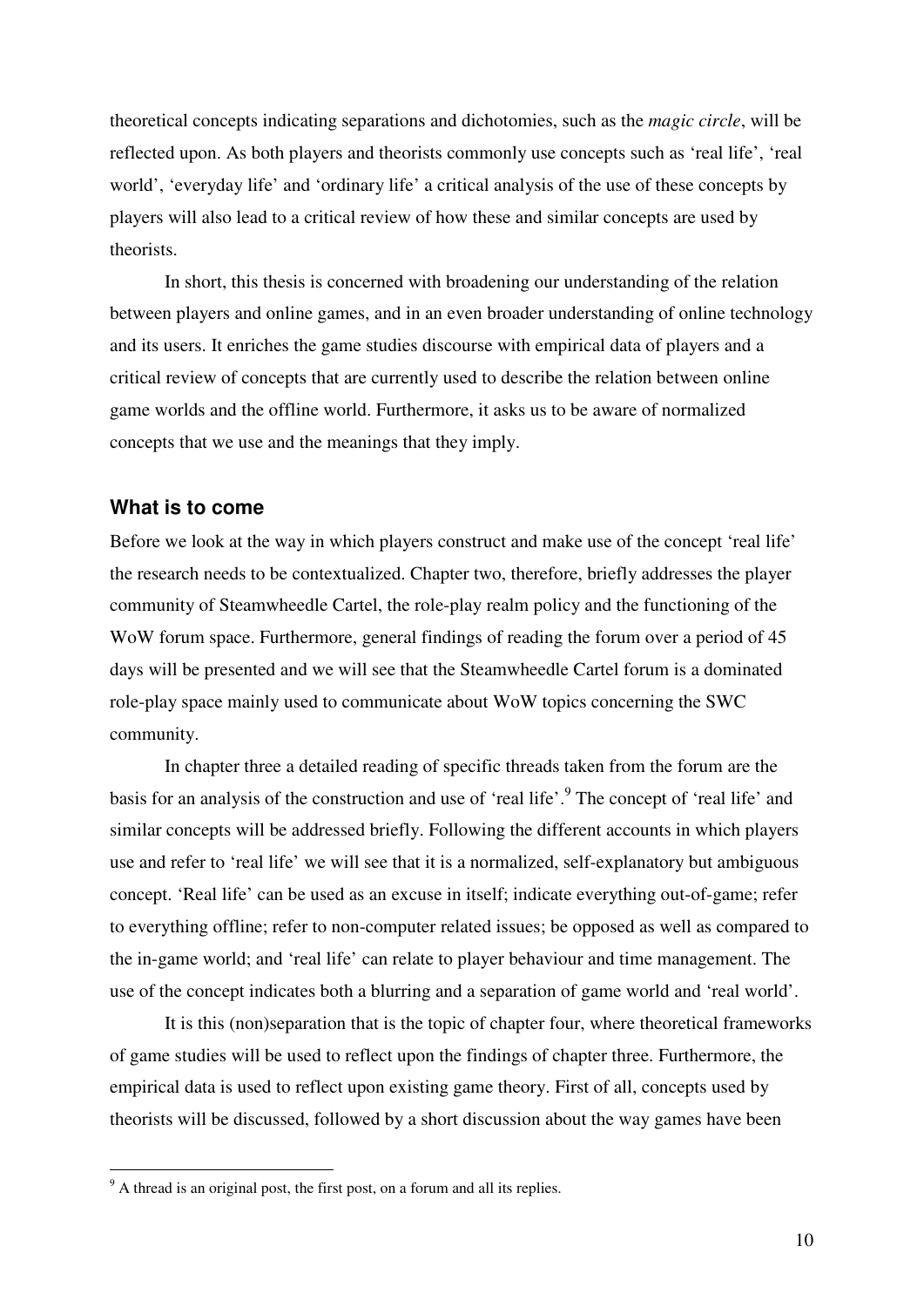defined and a reflection on the *magic circle* and the games' separateness from the 'rest of the world'. The location of the player and time management will help to expose the unclear boundaries between game and non-game.

In conclusion we will see that 'real life' is a normalized and frequently used concept by both players as well as researchers. It is an ambiguous and normative term which, in context, can refer to an out-of-character, out-of-game, or an offline state. While it seemingly refers to a distinction, the counterpart of 'real life' is not explicitly named by players and the actual use of the term exemplifies that there is no clear separation between game and 'real life'. Computer games, especially online computer games, seem to be located outside our 'daily real life'. An analysis of the construction of 'real life' by players, however, deconstructs dichotomies and shows us that playing online games is not as separated as the concepts we use to discuss the activity might indicate.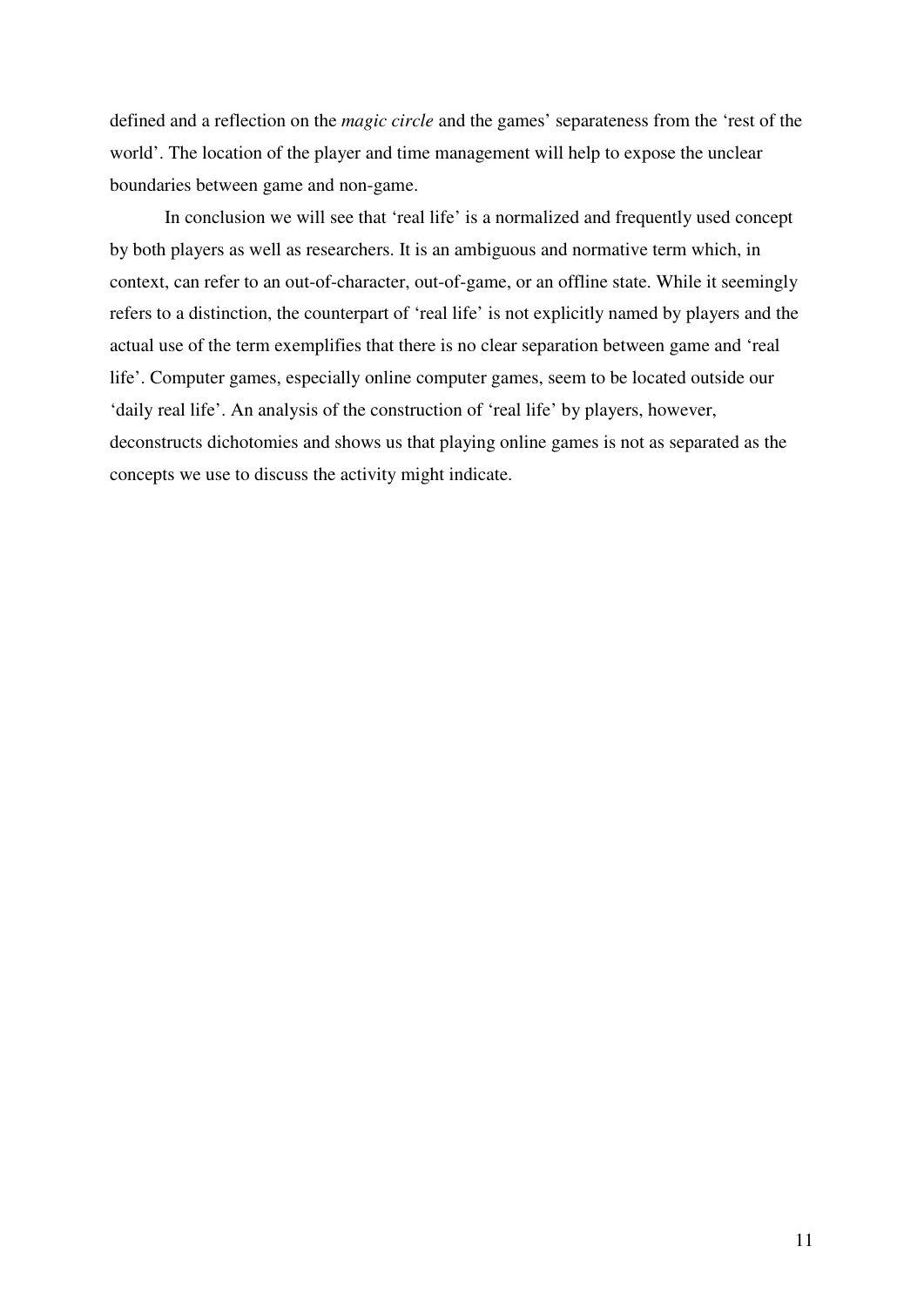## **2. Steamwheedle Cartel**

#### **A player community**

 $\overline{a}$ 

 Yes folks. Next Tuesday our server celebrates its first birthday! Happy Birthday Steamwheedle!! Hurrah for Steamwheedle! \*raises a cup of moonberry juice\* To a new year on Steamwheedle Cartel! And to those that keep the community alive! (WoW players on the SWC forum, "Happy Birthday SwC" thread)

These quotes have been taken from a thread of the Steamwheedle Cartel forum of *World of Warcraft* and refer to the one year existence of the Steamwheedle Cartel realm. They show that players of SWC see themselves as a community, it is *their* realm and *their* community. In order to better understand and interpret the data collected from reading the forum this chapter contextualizes the data. It briefly addresses the community aspect of SWC, the extra dimension of role-play, and the forum space. After that an overview of the general findings of reading the SWC forum are presented.

 Communities are important for MMORPGs -as a part of their attraction and as a way of keeping players engaged- and game design intentionally encourages community formation. Player communities consist of groups of players that interact and can exist on different levels; they can exist over time and over multiple games or apply to just one time and/or game (Bartle 2004; Salen and Zimmerman 2004; Taylor 2005). On their website Blizzard has a special community section, which is aimed at the whole community of WoW, all WoW players.<sup>10</sup> Within this WoW community the different realms can be viewed as communities as well. Communities exist on an even smaller level on the realms in the form of guilds, guild associations, raiding communities and role-play communities.<sup>11</sup> That the players of SWC indeed view the population of the realm as a community is exemplified by the quotes above.

 Player communities are established by players and designers, although most of the formation of a community is dependant upon its members, and design can only do so much (Bartle 2004; Salen and Zimmerman 2004; Taylor 2005). The age of a realm is important for the strength and establishment of its community. A player community does not come into being as soon as a game or realm is created but is dependent upon relationships between players and player groups and therefore takes time to grow (Bartle 2004). In this sense it is important to know that Steamwheedle Cartel is a one-year old realm and its players have

<sup>&</sup>lt;sup>10</sup> World of Warcraft Europe, Blizzard Entertainment, http://www.wow-europe.com/en/index.xml (accessed June 24, 2007).

 $^{11}$  A raid is "A large-scale attack on an area by a group of parties and players." (Blizzard 2004).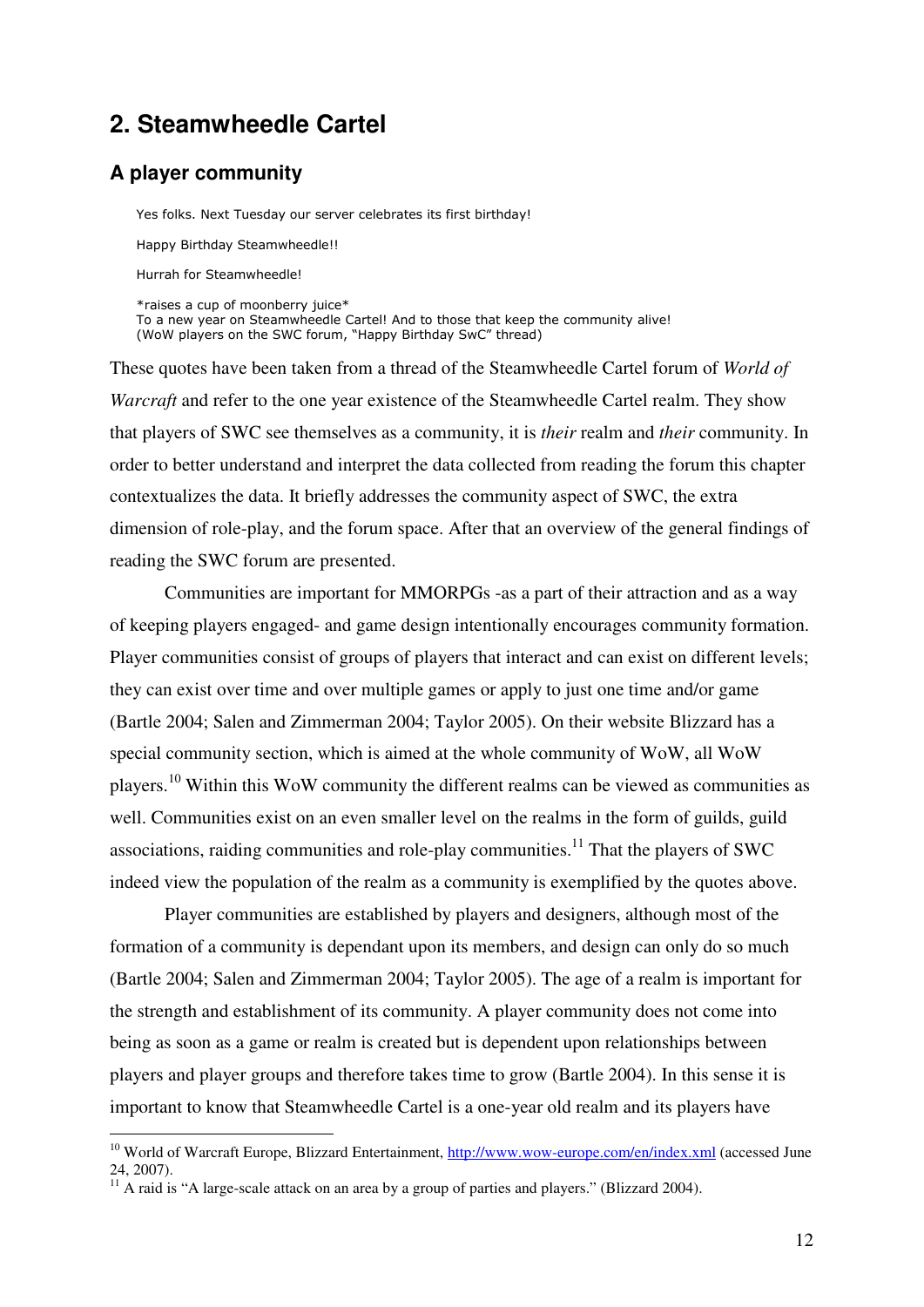created their own wiki page, which merged with the general WoWWiki<sup>12</sup>. SWC has its own ventrillo channel, mIRC channel, and special websites for different communities on SWC, such as guild websites and a Horde RP community website.<sup>13</sup>

 It is important though that player communities are not homogenous, but that play and players are situated. Players are individuals with their own background and pre-existing knowledge (Bartle 2004; Juul 2005; Salazar 2005; Salen and Zimmerman 2004; Taylor 2005). This research focuses on the forum space of the game, and is thus concerned with those players that post on the forum, but not all players of a game participate on the forums (Bartle 2004). What is important to keep in mind is that Steamwheedle Cartel is a player community and is experienced by players themselves as a community. Player communities consist of individual players with pre-existing knowledge and experience and may or may not have common characteristics.

#### **A role-play realm**

 $\overline{a}$ 

Because of the vast number of players and in order to accommodate different play styles, there are three different realm types in *World of Warcraft*: Player versus Environment (PvE), Player versus Player (PvP) and Role-Play (RP). Steamwheedle Cartel is a European Role-Play realm that was launched the  $9<sup>th</sup>$  of January 2006. Role-play is a social and narrative form of play where players collaborate to enact imaginary characters in an imaginary world (Bartle 2004; Castronova 2005; Copier 2006; Fine 2002; Salen and Zimmerman 2004; Sandoval 2006; Taylor 2005). Role-play is linguistic and role-players make use of 'out of character' (OOC) and 'in character' (IC) distinctions to distinguish between the fictional and nonfictional world. In WoW role-playing is related to the fictional world of Blizzard's Warcraft series (Sandoval 2006). Because role-play has no clear set goals or final outcome it questions game definitions and is generally seen as a borderline case (Bartle 2004; Copier 2006; Juul 2005; Salen and Zimmerman 2004).

 Blizzard's game manual only mentions PvE and PvP realms, the RP realms are only mentioned on the WoW website.<sup>14</sup> In order "to establish and maintain the most immersive environment possible" Blizzard has implemented a role-playing policy for RP realms in

 $12$  WoWWiki, the Warcraft Wiki, "Server: Steamwheedle Cartel Europe,"

http://www.wowwiki.com/Realm:Steamwheedle\_Cartel\_Europe (accessed June 24, 2007).  $\frac{13}{13}$  Ventrillo is a voice communication program, while mIRC is a chat program.

Steamwheedle Cartel Roleplaying Community, http://steamwheedlecartel.euweb.cz/ (accessed June 24, 2007). <sup>14</sup> World of Warcraft Europe, Blizzard Entertainment, "Realm types," http://www.woweurope.com/en/info/basics/realmtypes.html (accessed June 24, 2007).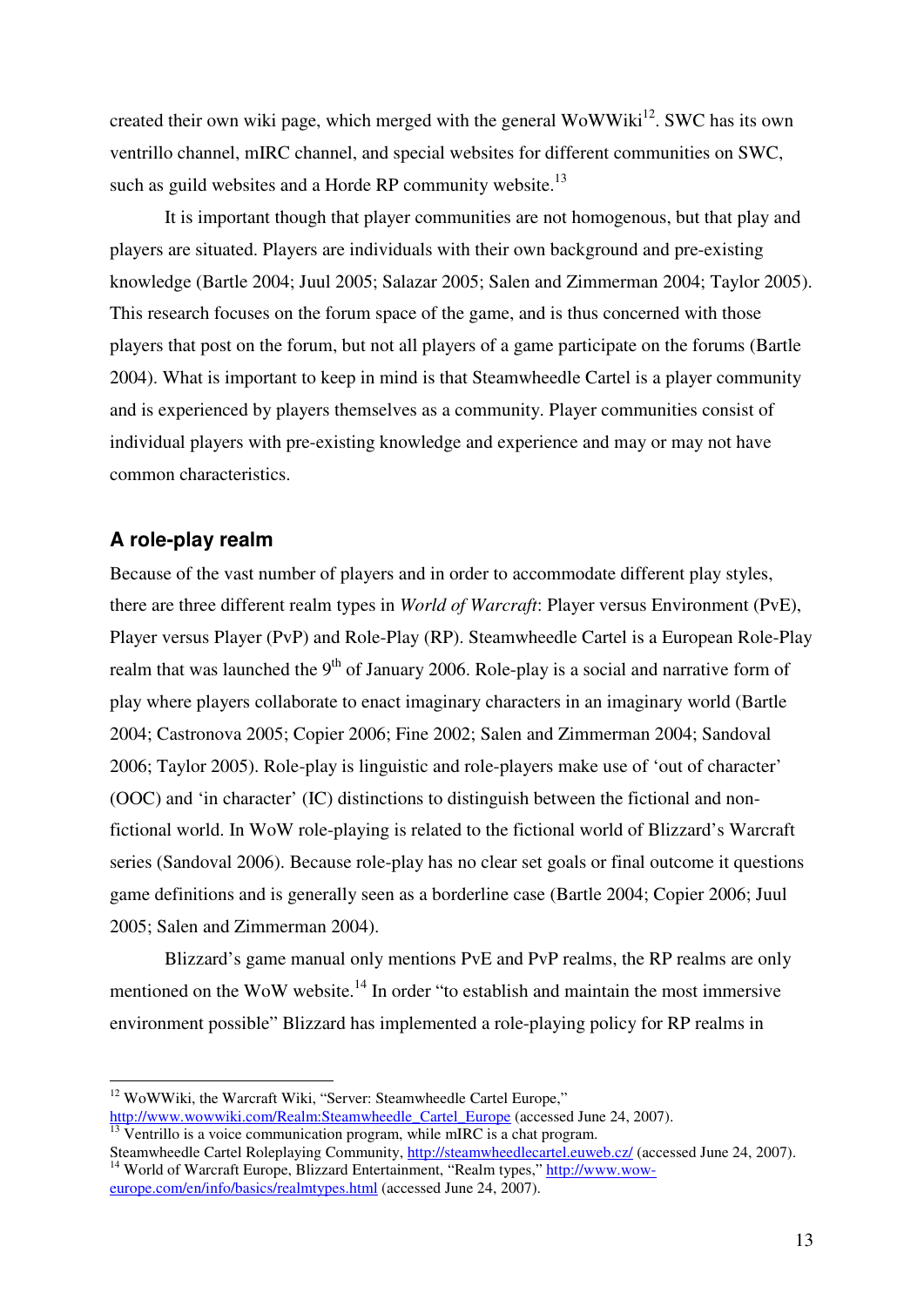addition to the general policies.<sup>15</sup> These rules discourage communication and behaviour which are not in line with the story line of *World of Warcraft* and disrupt the immersion of living in WoW. Players in WoW may role-play and gain an increase of gaming pleasure from roleplaying, but it will not give them advantages or rewards in the game (Sandoval 2006).<sup>16</sup> In light of this research role-play is interesting because of its boundary status and because players explicitly distinguish between the fictional and non-fictional world.

#### **A forum space**

 $\overline{a}$ 

Blizzard Entertainment provides different sorts of forums under their community section on the WoW website. There are technical, general, guild recruitment, quest, profession, raid, role-play, class specific, realm specific and more forums. The forums provide a community space where players can communicate with each other, exchange ideas and provide feedback.<sup>17</sup> While anyone can read the forums only people with a WoW account can post. In order to post on a forum you have to log in with your WoW account and choose a character from your account which represents the poster. Players can respond to each others messages in threads or create their own threads. Threads can also become 'sticky', which means that a thread will remain at the top of the forum, regardless of its last reply.<sup>18</sup>

 Since Blizzard provides and moderates the forums there are special rules and policies for the forums. If people violate these rules they can be banned from the forums. Offensive content, cheating tips, distribution of sexual images, chain letters or pyramid schemes, 'spam' or any form of content which is considered objectionable by Blizzard is not allowed.<sup>19</sup> This means that posters on the forums are restricted in the topics they discuss and the way they communicate. The Steamwheedle Cartel forum, however, is a place for the whole SWC community, while other forums concerning the community are generally more group specific and not aimed at the whole SWC community. Furthermore, the restrictions are to prevent harassment and since there are no restrictions to discussing 'real life' the policies should not be too limiting for research on the construction and use of 'real life'.

<sup>&</sup>lt;sup>15</sup> World of Warcraft Europe, Blizzard Entertainment, "Game policies," http://www.wow-europe.com/en/policy/ (accessed June 24, 2007).World of Warcraft Europe website – policy (accessed March 2007)-

<sup>&</sup>lt;sup>16</sup> World of Warcraft Europe, Blizzard Entertainment, "Realm types," http://www.woweurope.com/en/info/basics/realmtypes.html (accessed June 24, 2007). <sup>17</sup> World of Warcraft Europe, Blizzard Entertainment, "Forum index," http://forums.wow-

europe.com/index.html?sid=1 (accessed June 24, 2007).

 $\frac{18}{18}$  Threads containing the most recent posts are located at the top of the forum, with the exception of 'sticky' threads.

<sup>&</sup>lt;sup>19</sup> World of Warcraft Europe, Blizzard Entertainment, "Forums," http://forums.wow-europe.com/forumcoc.html?sid=1 (accessed June 24, 2007).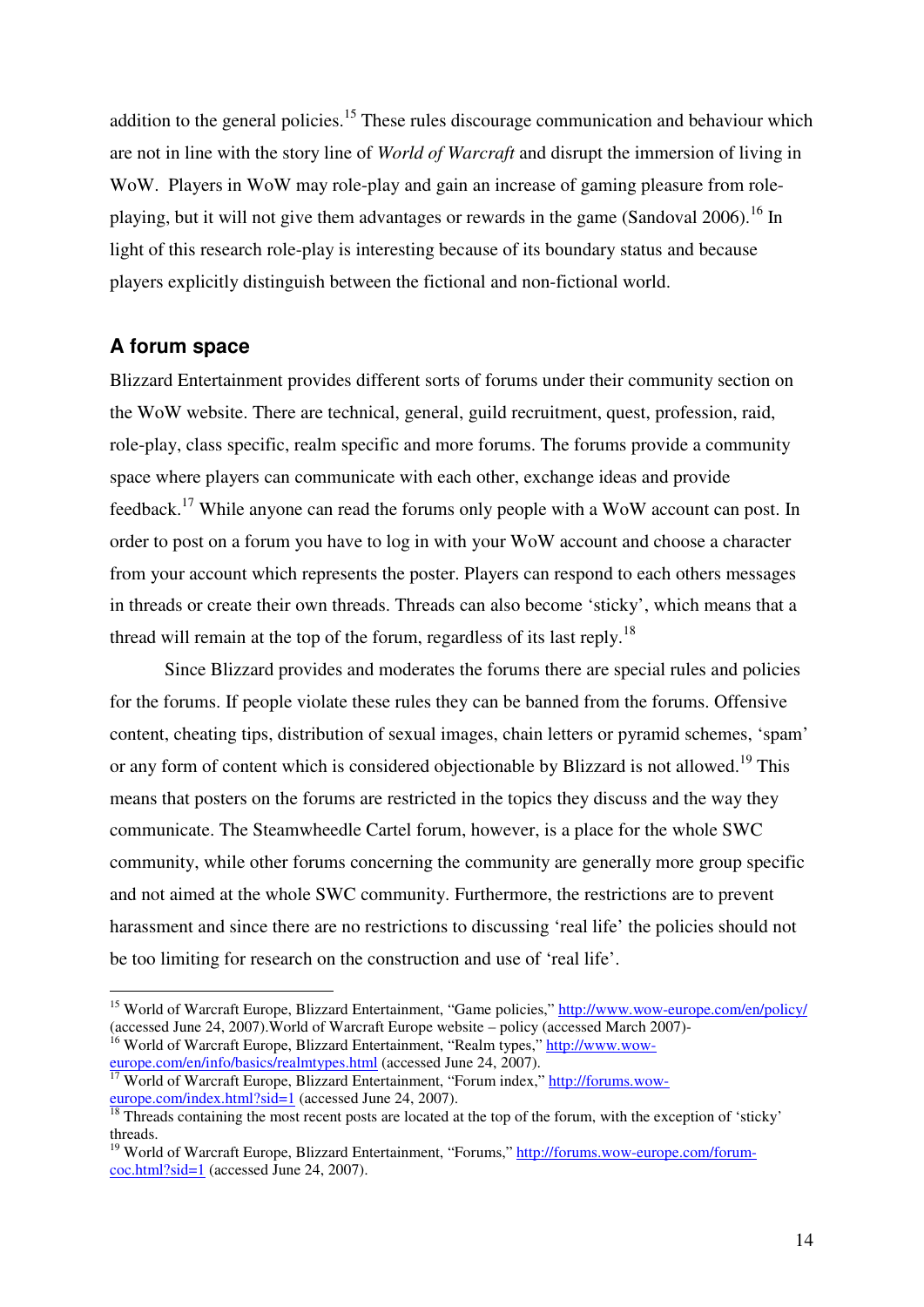The knowledge presented on forums and third party websites exhibit community knowledge and the participants of forums can be seen as a community in itself (Taylor 2005). As Jeff Moyer, founder of Allakhazam states: "The forums are really a community in themselves. Frequent posters gain reputations through the quality or type of posts they make, and friendships and rivalries develop based solely upon the posts people make." (quoted in Taylor 2005, 104) Even though the posters of the forum represent a small part of the player community of WoW, as explained in the introduction, this research is concerned with those players that communicate with each other about their experiences and the best place for this is the forum.

As Taylor (2005) shows forums and third party websites are important for the gaming experience and gaming community. Because of their importance for the actual act of playing in game and because in-game play is sometimes continued on forums and websites, the boundaries of the *magic circle –*between game and non-game- are challenged (Castronova 2005; Salen and Zimmerman 2004; Taylor 2005). Whether or not the forum is an extension of the game and the specific role of forums for the player community is not the point of discussion here. What is important is that the forum provides the player community with a space where players communicate with other players about the game.

#### **Reading the forum**

On the  $15<sup>th</sup>$  of December 2006 I read all threads (66) of the first page of the Steamwheedle Cartel forum, and since that day I read the forum every day over a period of 45 days. As soon as a thread went to the second page, meaning that it had not received replies for a longer period of time, I wrote down the thread and its main concern. On the  $4<sup>th</sup>$  of January 2007 Blizzard changed the forums and a special Community events forum was launched. Future RP events were supposed to be posted on this forum. I read this forum too, but only in reference to SWC. However, since the forum is not realm specific, and thus all events from all RP realms are mixed, it is not practical in its overview and during my reading period there have only been 3 short threads concerning SWC which were moved there by Blizzard. These threads could still be found on the SWC forum as well. Over the 45-days period I have read 275 threads. Of these 275 I saved 64 threads in which players directly or more indirectly discussed, referred to or mentioned 'real life'. These posts have been used for the further analysis of the construction of 'real life' in chapter three.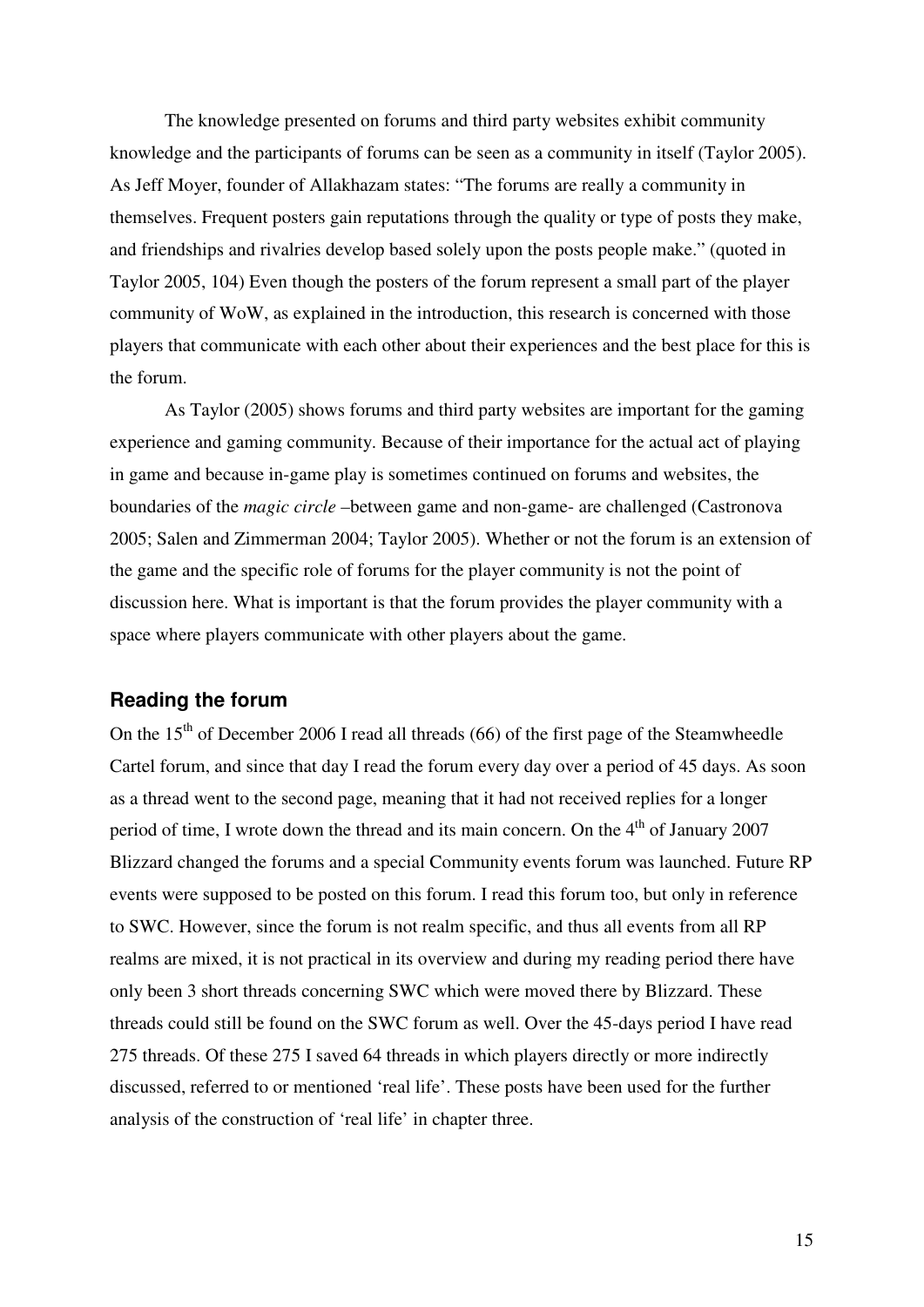#### *Forum categories*

Based on the list of threads I collected over the research period an overview can be formed which provides a general idea of the kind of posts that can be found on the forum (figure 1). This chart also gives an idea of the threads I used to analyse the way players talk about 'real life' and their relation to the game. The different categories assigned to the threads are artificial and threads can often be categorized in several categories, for example a post concerning character migration accompanied by the character's background story could be considered both as a migration topic and a RP story topic. The threads are categorized based on the content of the original poster and what seemed most prominent for the original poster. However, threads can be diverted from the original poster's intent and start a discussion concerning a different topic than what the thread originally started out to discuss. This is not taken into account in the categorization of the threads, and threads taken for further analysis can in fact be based on later replies in a thread. Although I logged the amount of replies of the different threads, these are not visible in the chart. It should be clear that the categorization and chart by no means are meant to be an undisputable impression of the forum. However, the chart helps to provide a general idea of the type of posts players make and in which they address 'real life'.

| Category          | Sub-category          | <b>Total</b> | Threads taken Nr. Of stickies | out of total | <b>Stickies</b><br>taken |
|-------------------|-----------------------|--------------|-------------------------------|--------------|--------------------------|
| Role-play         |                       |              |                               |              |                          |
|                   | RP event              | 31           | 11                            |              |                          |
|                   | RP story              | 46           | 11                            |              |                          |
|                   | RP recruitment        | 23           | 5                             |              | 1                        |
|                   | RP mechanical         | 18           | 6                             |              | 2<br>4                   |
|                   | TBC RP                | 6            | $\overline{c}$                |              |                          |
| Instrumental play |                       |              |                               |              |                          |
|                   | Character development | 10           | $\overline{c}$                |              | $\overline{c}$           |
|                   | Raid recruitment      | 15           | 3                             |              |                          |
|                   | Gameplay              | 25           | $\overline{c}$                |              |                          |
|                   | <b>TBC</b>            | 9            | 3                             |              |                          |
|                   | <b>LFG</b>            | 16           | 3                             |              |                          |
|                   | Character migration   | 7            | $\overline{c}$                |              |                          |
|                   | Technical             | 14           |                               |              |                          |
|                   | Realm                 | 9            | 3                             |              | 5                        |
|                   | Blizzard              | 4            | 1                             |              | 1                        |
| Player            |                       |              |                               |              |                          |
|                   | Forum game            | 7            | 2                             |              |                          |
|                   | <b>LFP</b>            | 2            | $\overline{c}$                |              |                          |
|                   | Specified message     | 9            | $\overline{c}$                |              |                          |
|                   | Greetings             | 15           |                               |              |                          |
|                   | Fan art               | 9            | 2                             |              | 1                        |
| Total             |                       | 275          | 64                            |              | 14<br>4                  |

Figure 1. Overview of threads during time of research.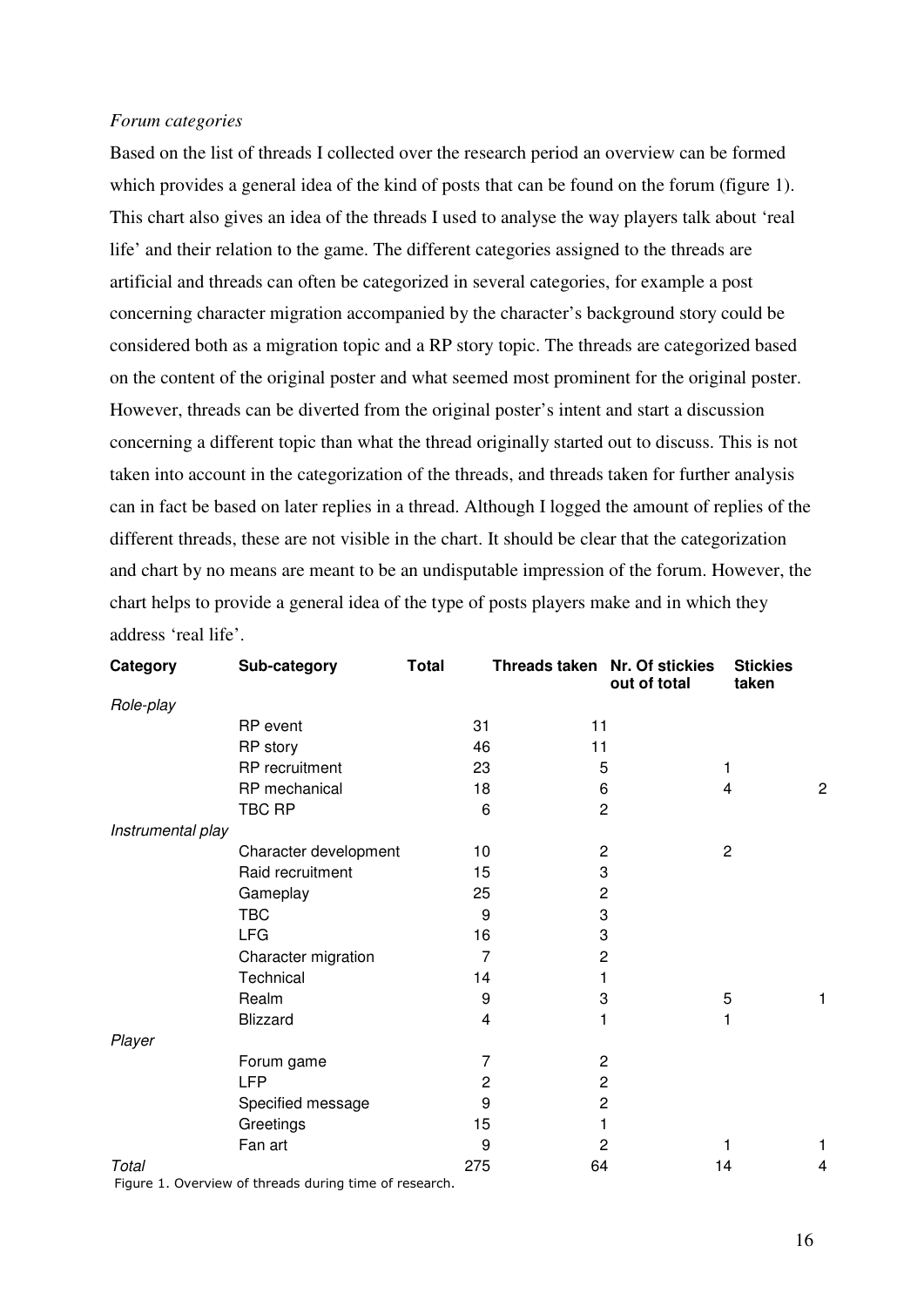The different categories I reduced from the threads concern role-play issues, instrumental play issues, and player issues. Within the role-play category threads labelled *RP events* refer to threads concerning announcements and/or organizational issues and/or reports on player organized role-play events. *RP story* refers to 'in character' threads with IC storylines of characters; IC character development; IC guild developments and standpoints in relation to role-play storylines, lore or community developments. *RP recruitment* threads are concerned with the recruitment of players for RP guilds and/or communities. The *RP mechanical* threads deal with 'how to RP' and add-ons for RP. Threads focusing on the impact and accountability for changes due to *The Burning Crusade* (TBC) expansion related to role-play have been labelled *TBC RP*. 20

 The instrumental play category refers to issues related to instrumental game play within the game. Instrumental play in this sense means game play as provided by the game, and technical issues concerning the game play as provided by Blizzard. Within this category *character development* threads concern issues related to players, characters and guilds that have reached a certain level, gained a special skill, or achieved a certain goal first, also called 'firsts'. Guilds and communities that recruit players for raids and the rare non-RP guild recruitment have been categorized under *raid recruitment*. The subcategory *gameplay* holds threads that deal with non-RP related tips on non-player characters (NPC's), quests, bosses, and the exchange of recipes and gear. *TBC* refers to threads concerned with content of the TBC expansion especially related to gear and instances. Threads where players look for groups or guilds have been labelled *LFG* (Looking For Group). *Character migration* threads concern players who want to migrate a character to SWC or that are migrating a character from SWC to another realm. The *technical problems* threads concern violations of non-RP related policies, system failures and problems with lag and the forum. The subcategory *realm community* refers to threads that are concerned with the realm community on an instrumental play or technical level. For example, an overview of all the guilds on the realm, links to the SWC wikipedia page and ventrillo channel. Threads claiming that SWC is the best realm are also labelled as *realm community*. Lastly, the *blizzard* threads refer to threads or a post made by a gamemaster (GM) of Blizzard.

 The last category, player, holds subcategories that are not specifically in-game nor specifically out-of-game related. *Forum games* refers to threads where small forum games,

<sup>&</sup>lt;sup>20</sup> *The Burning Crusade* is an expansion pack for *World of Warcraft*, released the 16<sup>th</sup> of January 2007. The expansion introduces new content in the form of new playable areas and instances, new playable races, new quests, a new profession and new mounts which are also accounted for in an expansion of the lore.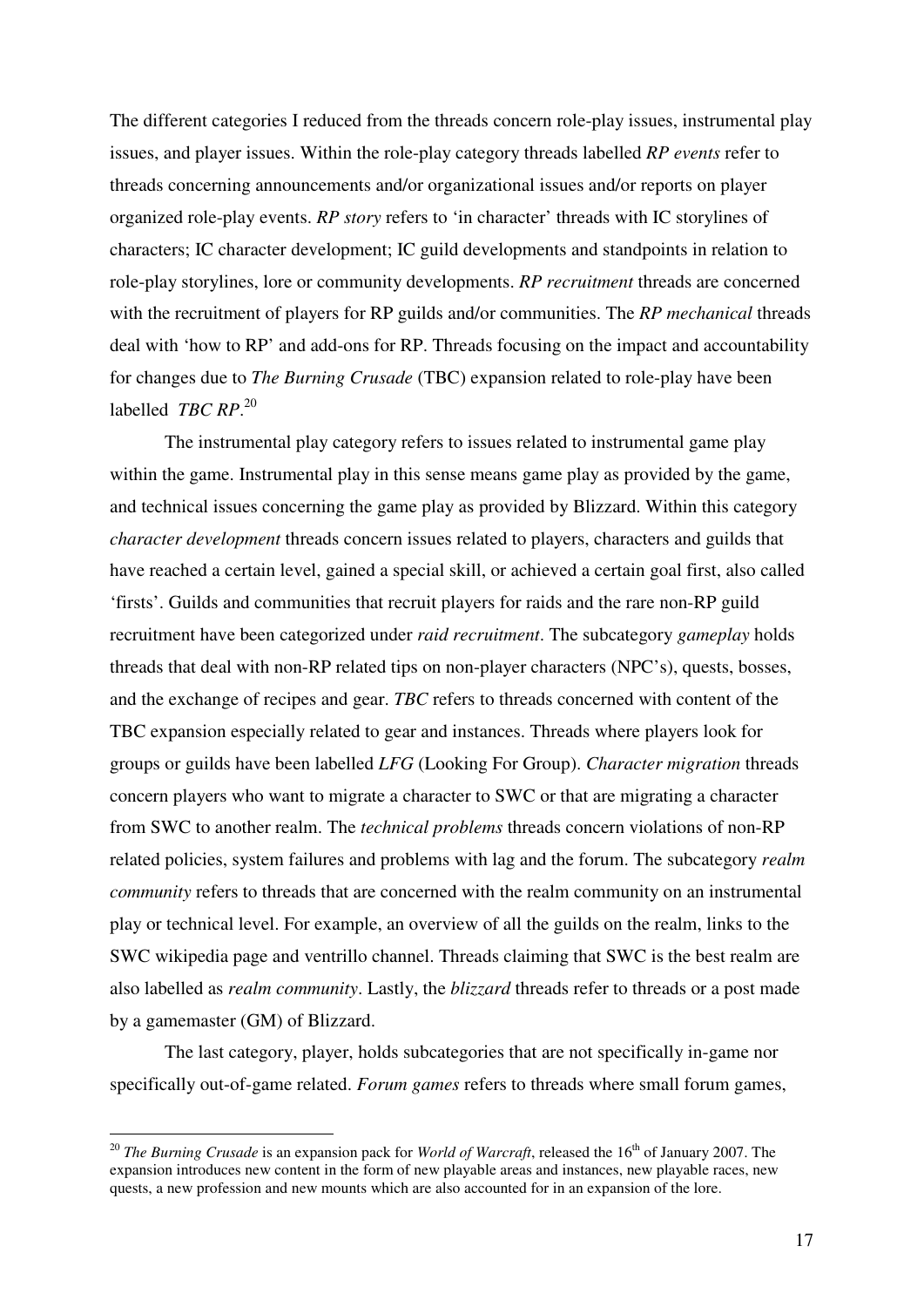which all relate to WoW, are played. The forum games consist of riddles related to the WoW universe, a 'how famous is the person above you?', a 'rumor has it...' thread and the  $\sim$ game, in these last three games comments can relate to the in-game character as well as the player.<sup>21</sup> Threads that are looking for specific players are categorized under *LFP*, Looking For Player. The *specified message* subcategory refers to threads that are aimed at specific players, characters, guilds or communities. *Greetings* refers to threads where players say 'hello' in general, and to specific threads such as the one year anniversary of the realm and Happy Christmas and New Years wishes threads. The last subcategory is *fan art* and consists of threads that contain, link to or promote fan made magazines and art.

#### *Role-play category*

 $\overline{a}$ 

As we can see in the overview (figure 1) the majority of the threads on the SWC forum concern role-play issues (124 threads). The RP community dominates the SWC forum space. This is not only clear in the amount of threads concerning RP, but also in the amount of replies to threads. Certain threads did not get replies at all, while others might got around 40 replies. In general the RP threads got more replies than threads in other categories, with the exception of the *forum games*. Not only the topic of a thread decides whether or not players will reply, who posts plays an important role as well. Reading the forum it became clear that certain players more or less dominate the forum. On the SWC forum the active and regular posters are role-players. Around 10 role-players are the most active posters and seem to be respected within the community. Whenever a thread is started by one of these players it will certainly get replies and they will generally reply on each other's posts as well. Posters that are familiar with each other, for example guild members, seem to reply on each others posts. However, there was one player who created a lot of threads and also replied often on other threads, but this player's contributions were not much appreciated and other posters often commented on the unnecessary posts and threads of this player. $^{22}$ 

 That the forum is a dominated RP space is not only clear from the amount of RP threads, replies and posters, but also from the content of the posts. Threads created by reasonably unknown posters did not get many replies, if they got replies at all, however when the post concerned a role-play issue it did get replies. But the emphasis on role-play was most clear in the many discussions which addressed role-play, or the lack thereof, on the realm.

<sup>&</sup>lt;sup>21</sup> In the  $\sim$ <v game posters state a claim about the poster above them  $\land$ , about themselves <, and about the poster that will post next v. These claims can relate to both the player and/or the played character.

<sup>&</sup>lt;sup>22</sup> See chapter three "Role-play and 'real life'" *Player versus character* for more discussion about this particular player.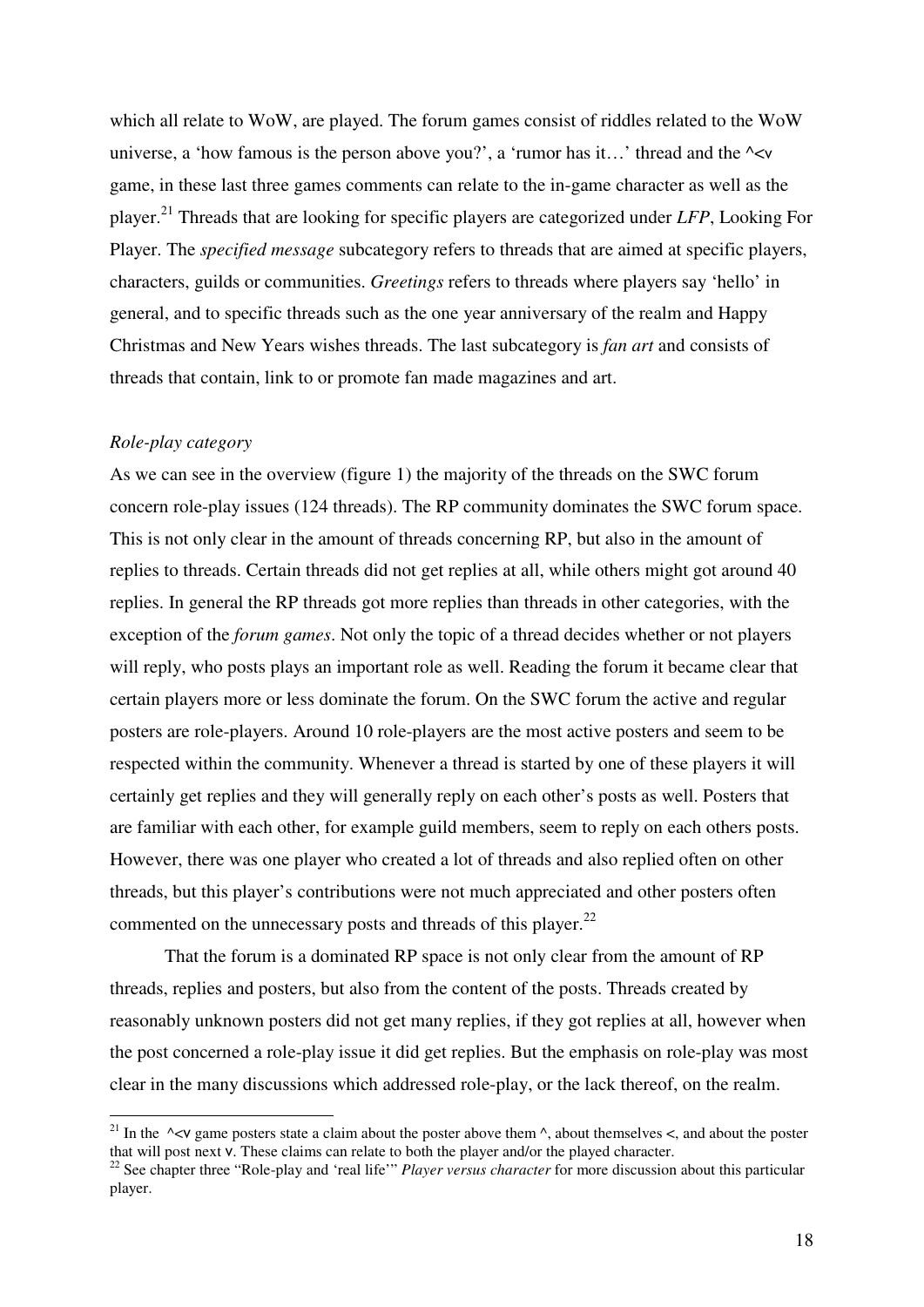This was especially clear in threads of the instrumental play category that started out with no mention of RP. Posters, for example, asked after the situation on the SWC realm concerning raiding or PvP issues without mentioning RP got replies not only from posters answering their questions, but also from role-players emphasizing that SWC is a RP realm and inquiring about the original poster's intention to role-play. On several occasions this lead to discussions about RP versus non-RP play style on the realm. The non-RP players mention that players can also do other things than RP, while the role-players argue that SWC is a RP realm and that there is an incredible lack of role-players and willingness to RP. The role-players of SWC are frustrated by the great amount of non-RPers on the realm and the general lack of role-play. Role-players also have a lot of problems with other players disturbing immersion and intentionally disrupting their play. The RP event announcements on the forum generally request non-RPers to respect that there are people that do want to role-play even if you yourself might not. In threads discussing RP events that have taken place remarks about some players that intentionally tried to disrupt the event and role-play are common. Some returning RP events even get moved to other areas because of the continuing harassment and disruption of the role-play caused intentionally by other players.

 Even though the role-players try to stimulate and emphasize that Steamwheedle Cartel is a RP realm, it was mainly in the subcategories *character development, LFG* and *character migration* where role-players emphasized the aspect of RP on the realm. Threads in the player category or subcategories *raid recruitment, gameplay, TBC, technical, realm* and *Blizzard*  generally did not get replies from role-players emphasizing RP. So, non-RP threads that are considered beneficial for the community are accepted by role-players on the SWC forum, but more individual instrumental play oriented threads are not welcomed on the forum.

#### *Instrumental play category*

Even though role-play topics dominate the forum space, the category instrumental play contains a reasonable amount of threads as well (109). These threads however were usually shorter and on average had less replies than threads of the role-play category. Since Blizzard provides many different forums certain topics, such as class specific issues and technical issues are generally not discussed on the SWC forum. When a player does start a thread about, for example a technical problem a reply often states it would be better to post on the technical forum. The SWC forum is mainly concerned with issues concerning the SWC community, especially role-play issues. Instrumental play discussions take place on the forum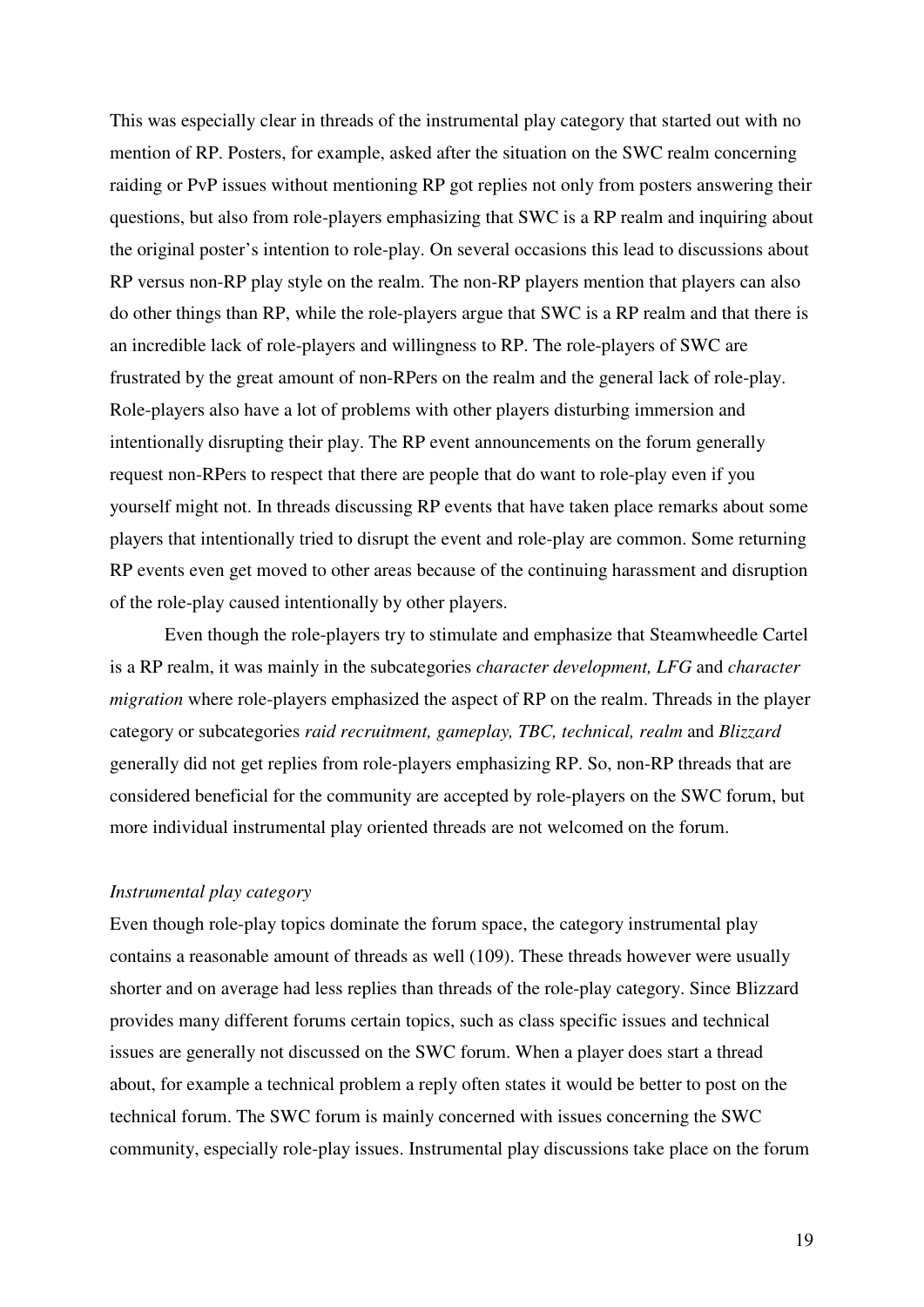as well, but when these involve discussions which are not necessarily beneficial for the community role-players will comment upon them.

#### *Player category*

The most popular threads of the forum are the *forum games*, which can be found in the player category (42 threads). The *forum games* got replies every day from several different players and once a forum game reaches the maximum of 500 replies a new thread is opened where the game is continued. The 'how famous is the person above you?', 'rumor has it...' and  $\sim$ <v game were most popular. However, the posters in these threads were often limited to the same players who responded daily, and sometimes even several times a day. The *greetings*  subcategory has most threads within the player category. This is partly due to the period of time in which the data was collected. Ten out of fifteen *greetings* threads were threads in which players wished each other a Happy Christmas and/or Happy New Year. Of the five remaining threads one was concerned with the one-year anniversary of the realm and the other 4 were threads where players who are new to the realm say 'hello' to the realm. The player category holds threads that are still linked to WoW, but the topics are less clearly linked than those in role-play and instrumental play. The players play with the game in the form of other games, or for example in the form of fan art.

#### *Topics and time of research*

That the time of reading the forum is important for the threads and topics discussed is not only exemplified by seasonal greetings, but also by the threads concerning the TBC expansion. If there would not have been an expansion coming those threads would not have existed. Furthermore, the release of the expansion had an impact on the game which is also reflected in the forum. As has been shown the SWC forum is a dominated RP space, after the release of TBC, however the amount of threads concerning RP declined and those concerned with instrumental play increased. From certain discussion threads it became clear that the expansion had disrupted the RP community. Many players wanted to try out role-play with the new races and explore the new content of the game and new role-play communities were established. So the time of research is important for the data that has been found. The two most visible and prominent influences upon the collected data for this research are the season, Christmas and New Year's, and the release of *The Burning Crusade* expansion for the game.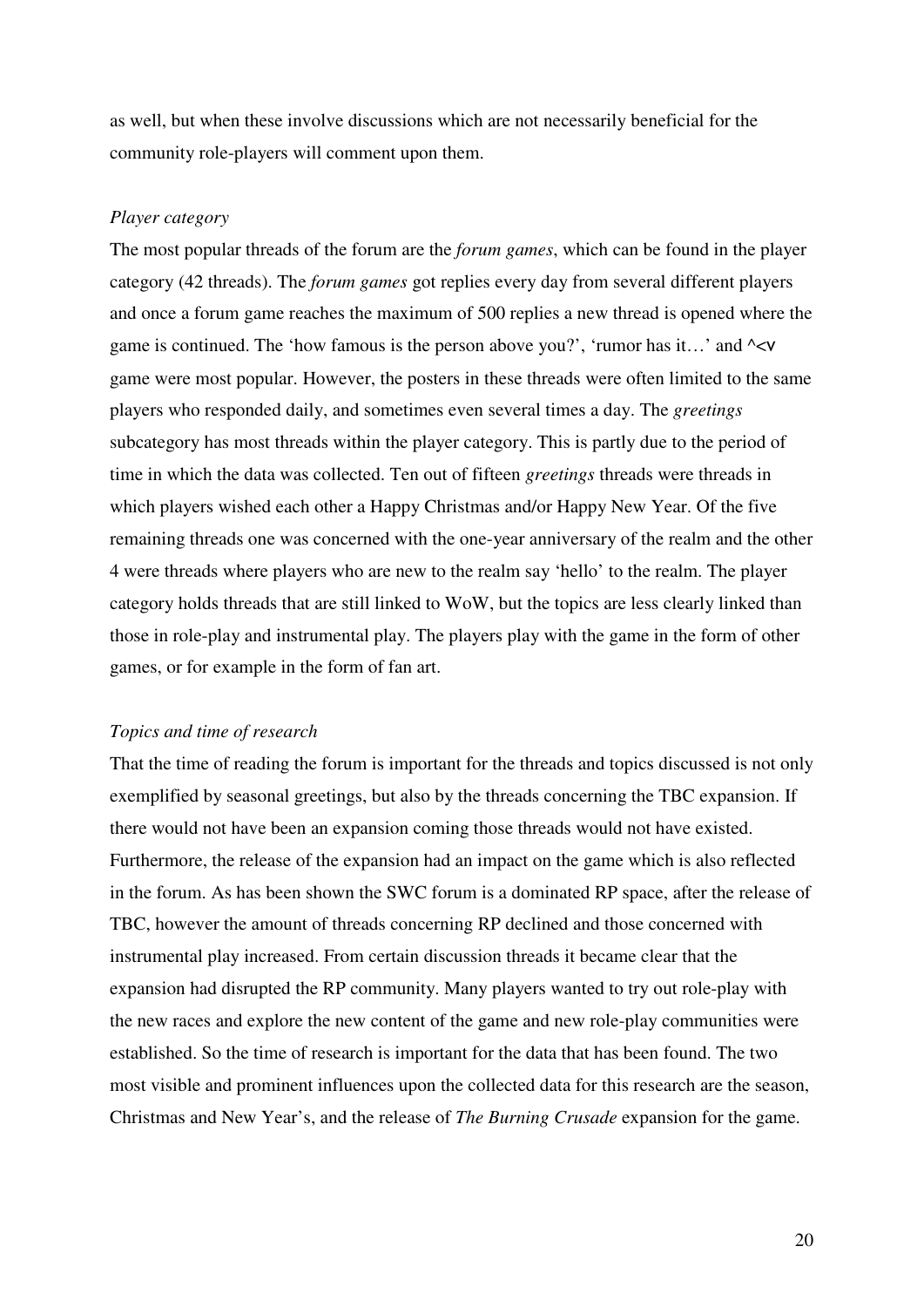#### *Stickies*

The 'sticky' threads on the forum have been mentioned separately in the overview (figure 1) because these threads will always appear on top of the forum. Every forum has a stickied message on top of the forum where Blizzard states the forum rules. The rest of the stickies are proposed by the players themselves to become sticky and thus reflect what players find important for the community. *Realm* stickies give overviews of the realm's guilds and communities, as well as the addresses of the SWC wiki page and mIRC channel. The *character development* threads are concerned with an overview of historic events of the realm, which also includes important RP events, and the realm crafter list. Besides these more instrumental threads concerning the realm the rest of the stickied threads -*RP mechanical*, *RP recruitment* and *fan art*- are concerned with role-play. Half of the stickied threads is thus concerned with instrumental play while the other half is concerned with RP. Guild lists, realm crafter lists, and historical events lists can be found on any realm forum. Similarly, RP guides can usually be found on RP realm forums as stickies. The presence of the RP related stickies shows that SWC is a role-play realm.

#### **Conclusions**

Forums are important for a community feeling and for the possibility of communication between players. Because of their importance for in-game developments, because in-game developments are continued on forums and because of topics that are linked to the game but not necessarily game related, such as forum games, forums question clear boundaries of games. The Steamwheedle Cartel forum is a community space where players communicate about game related issues, more specifically SWC community related issues. In general we can distinguish three main topics in the threads: role-play, instrumental play and player issues. While the content of the threads seem to indicate that role-players are a minority in-game, the SWC forum is a dominated RP space, where both 'in character' developments and 'out of character' discussions and organization takes place to accommodate for in-game activities and developments. The role-play dimension of this research also questions clear boundaries, since role-play in game definitions is seen as a borderline case. Instrumental play issues are discussed on the SWC forum as well, but individual issues seem not to be accepted by the role-players while instrumental play threads discussing issues for the whole SWC community seem accepted. The player category shows that not all communication and activity on the forum is meant for enhancement of in-game activities, but can also be an end in itself. In light of the collected data the time of research is important for its findings. Topics discussed are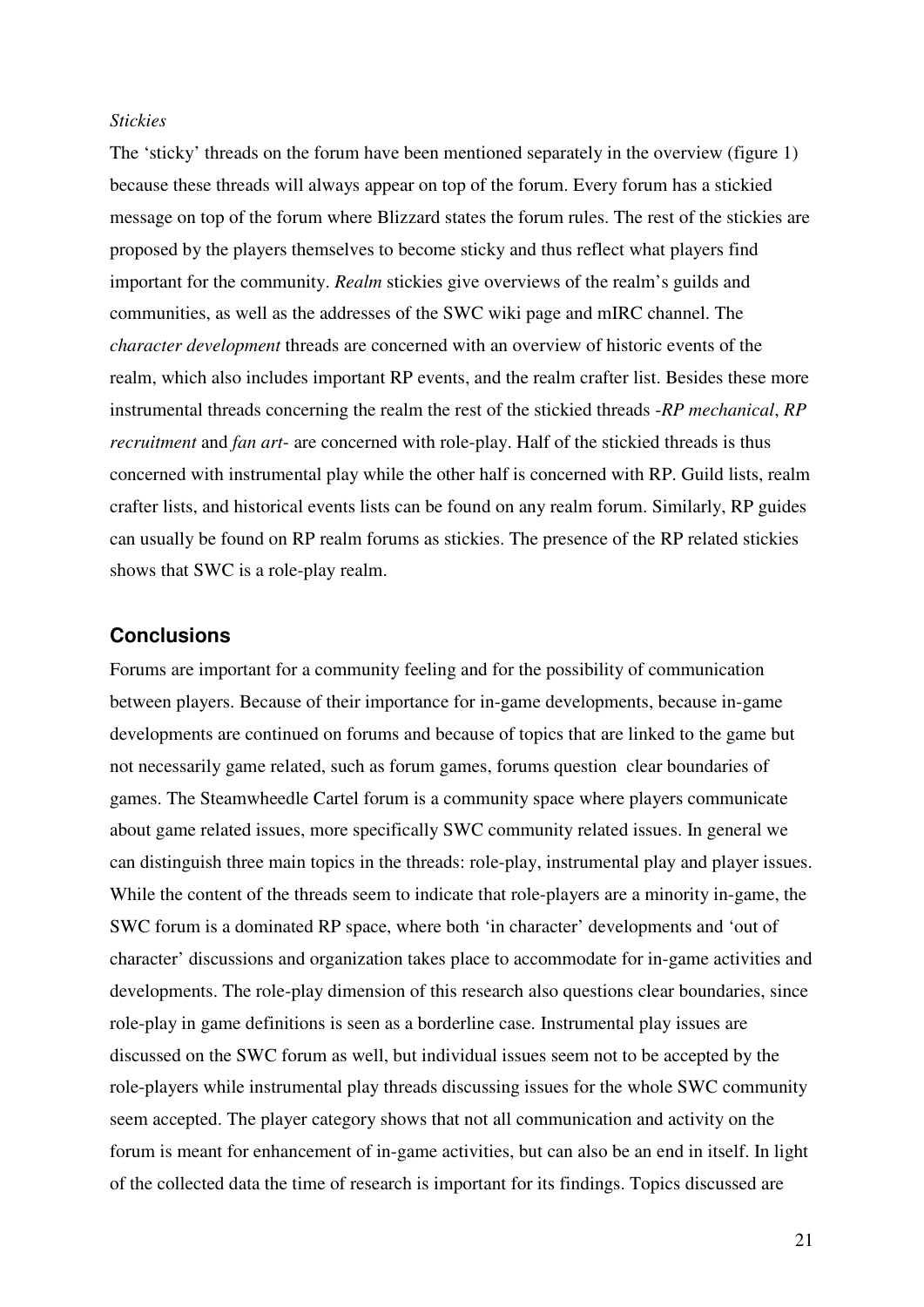related to seasonal times and game developments, such as the release of an expansion. The content of the threads will be discussed more elaborately in the following chapter where the way the posters construct, relate to and use the term 'real life' is analysed.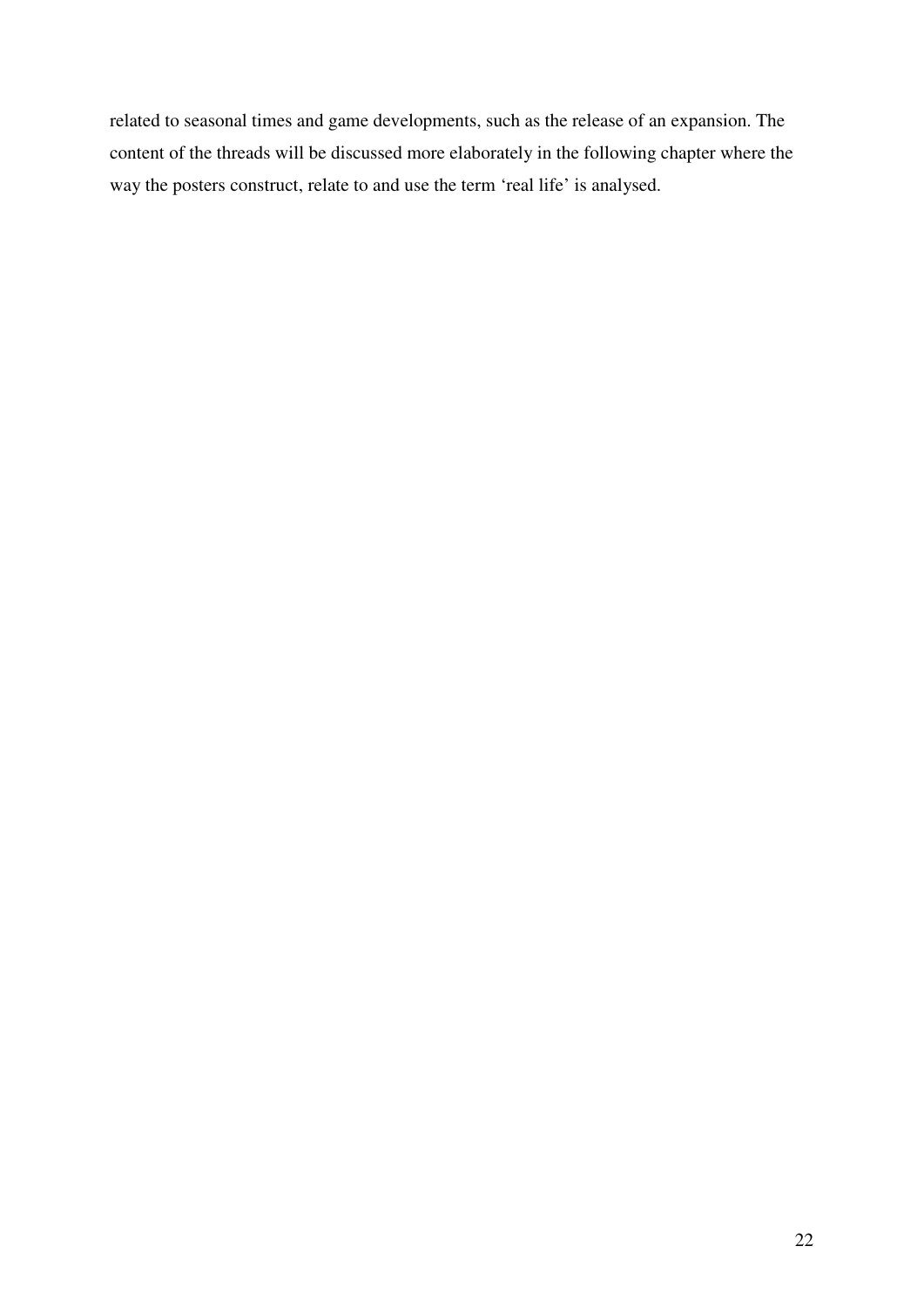## **3. Players, a game, and a 'real life'**

((Sorry I couldnt be there Armos, RL is a pain in the ass)) ("Dead Man's Funeral" thread)

Sorry..  $>$  < Due to Some RL stuff cropping up (always the way eh?) We cant press forward with the event tonight..So it will postponed until a later date (probably next week). I am really really sorry guys : ( ("Cross Faction Event (RP) The Gadgetzan Fete!!" thread)

I can not attend for a few weeks (which grieves me quite much..) for I am otherwise engaged in reallife for the coming thursdays. ("Theramore Experience-Regular Casual RP event" thread)<sup>23</sup>

These quotes are taken from the data collected from the Steamwheedle Cartel forum. In the posts the players apologize for not being able to attend a RP event due to 'real life', in the second post the poster is in fact the organizer of the event and thus the whole event will not take place. In chapter two we have seen that the Steamwheedle Cartel forum is a dominated role-play space where players discuss game related issues. In this chapter the threads that have been collected from the forum will be used for a further analysis of the way in which players construct, use and talk about 'real life'. The close reading of the threads will address *how*  players refer to RL; *when* players use certain concepts; and *what* connotations different concepts hold. We will see that 'real life' and similar concepts are ambiguous and shift meaning dependent upon their context. When used in contrast to the game world these concepts often hold more serious and negative connotations, on the other hand they may hold positive connotations since they are always regarded as more valuable and more important than the game and the game world.

The term 'real life' is not only used by players of MMORPGs. A quick search on the Internet shows that 'real life' is a term with many meanings and is used in reference to diseases and disabilities; hardships of life; ordinary people's life; natural life styles; churches; as a name for companies; and the Internet. According to the online encyclopedia Wikipedia, which is collaboratively written by its readers and thus reflects a sort of collective viewpoint, 'real life' "is most often used to mean life outside of an environment that is generally seen as fiction or fantasy, such as something on the Internet, virtual reality, a dream, a novel, a movie, a hallucination, or a delusion."<sup>24</sup> 'Real life' in this sense indicates a non-fictional and physical reality. The term is also used synonymously at times with 'real world', which refers to the practical world after schooling. Furthermore, 'real life' is used as a normative term to refer to

 $23$  Character and guild names have not been altered, because the data presented in this thesis is publicly available and because character and guild names carry an important representation value.

<sup>&</sup>lt;sup>24</sup> Wikipedia, the free encyclopdia, "Real Life" - http://en.wikipedia.org/wiki/Real\_life (accessed June 24, 2007).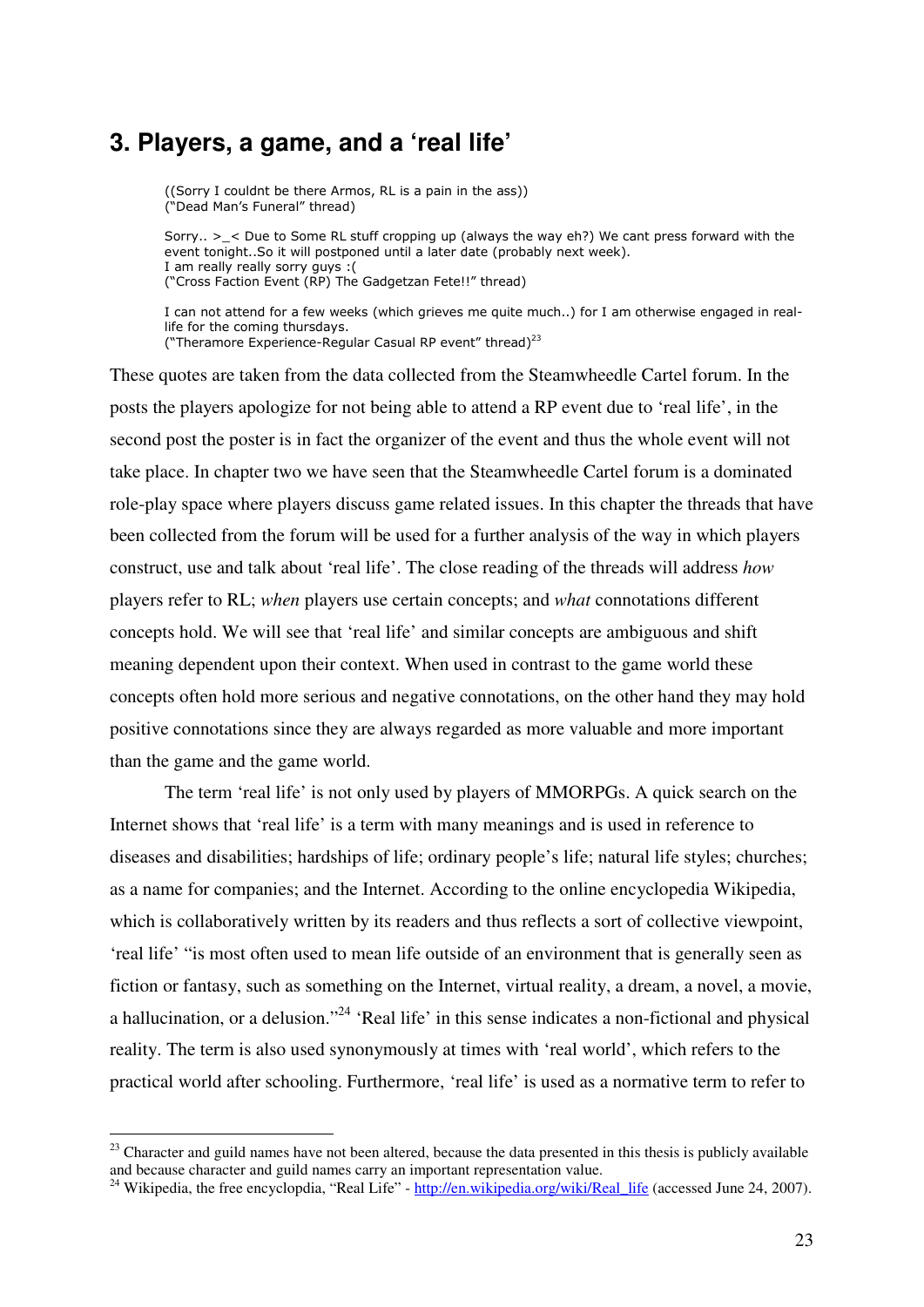more productive, serious, and hence more valuable activities in contrast to recreational activities, this especially in relation to playing video games and surfing the Internet. The abbreviations RL, 'real life', and IRL, 'in real life', are generally used in relation to the Internet and indicate the non-virtual, physical world (Bell et al. 2004).<sup>25</sup>

As explained in chapter two in order to analyse the way players describe their relation to 'real life' and *World of Warcraft* I took threads from the Steamwheedle Cartel forum. References to RL, explicitly or implicitly, seem to occur in every category. Over the 45-days period of reading the forum I took 23% of all threads. Of the threads taken from the forum respectively 18% to 28% come from the *role-play*, *instrumental* and *player* categories (see figure 2.0). This shows that players do not mention RL only in specific categories. When we look at the subcategories we see some exceptions, from the *game mechanics, technical,* and *greetings* less then 10% of the threads refer to RL. The *LFP* threads has a percentage of 100, but this category only consists of two threads. In general, players mention 'real life' or aspects of RL in almost 25% of the threads.

 Analysing the ways in which players use 'real life' and the meanings players ascribe to RL and similar concepts a certain ambivalence seems at play. On the one hand I want to analyse what players refer to when they refer to RL, on the other hand I am looking for similar concepts and want to know when and how players refer to 'real life' aspects and issues. So in order to find threads in which similar concepts or meanings are attributed a general idea of what is meant by RL has to be in place. 'Real life' is a normalized term used in different situations and in general people will understand what it refers to. However, the exact meaning of RL is ambiguous. 'Real life' can refer to (1) a setting outside the fantasy or fictional setting; (2) real world, the life beyond learning from books; (3) 'productive' activities, such as work or taking care of the family; (4) not on the Internet; (5) outside the virtual setting.<sup>26</sup> So, issues that are inconsistent with the game world, such as work, school or offline activities could be considered located in 'real life' and therefore I have looked at these issues in the threads as well and tried to see if the players consider these issues RL. In order to find similar concepts all the threads which referred explicitly to RL have been taken from the forum. Terms such as 'personal life' and 'real world' are sometimes used as interchangeable

MUSE Ltd., "Mudspeke Index," http://www.mud.co.uk/muse/muse/msindex.htm (accessed June 24, 2007). Wikipedia, the free encyclopdia, "Real Life" - http://en.wikipedia.org/wiki/Real\_life (accessed June 24, 2007).

<sup>&</sup>lt;sup>25</sup> MUD dictionary, "Encyclopedia of MUDs Dictionary," http://www.iowa-mug.net/muddic/dic/academic.html (accessed June 24, 2007).

 $26$  Ibid.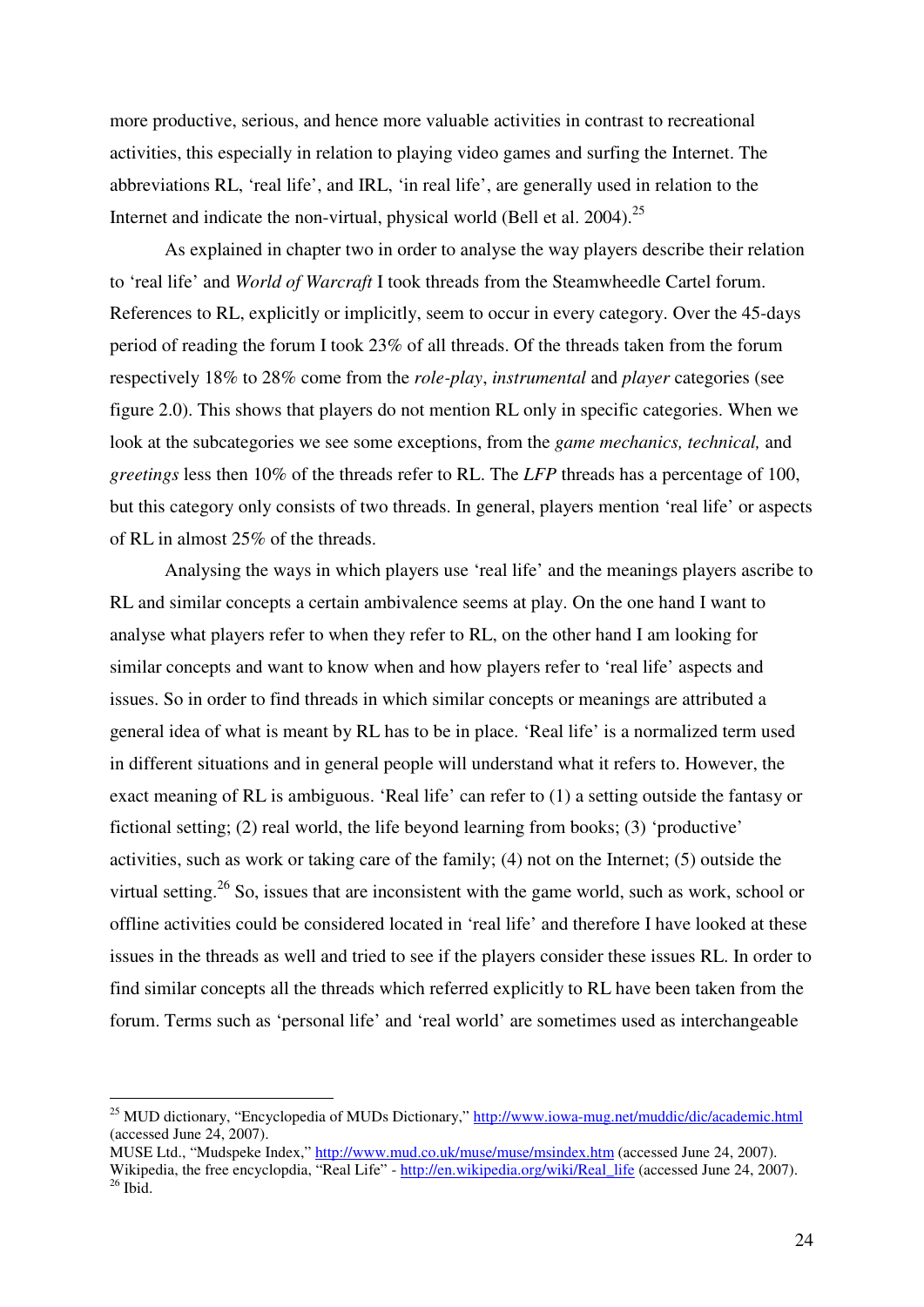with real life' by players. These concepts addressed similar issues as the explicitly mentioned RL and can thus be considered similar, not necessarily synonym, to RL.

| Category<br>Role-play     | Sub-category        | <b>Total</b>   | I took         | % Posts taken of category |
|---------------------------|---------------------|----------------|----------------|---------------------------|
|                           | <b>RP</b> event     | 31             | 11             | 35%                       |
|                           | RP story            | 46             | 11             | 24%                       |
|                           | RP recruitment      | 23             | 5              | 22%                       |
|                           | RP mechanical       | 18             | 6              | 33%                       |
|                           | <b>TBC RP</b>       | 6              | $\overline{c}$ | 33%                       |
| <b>Total Role-play</b>    |                     | 124            | 35             | 28%                       |
| Instrumental              |                     |                |                |                           |
|                           | Character           |                |                |                           |
|                           | development         | 10             | 2              | 20%                       |
|                           | Raid recruitment    | 15             | 3              | 20%                       |
|                           | Game mechanics      | 25             | $\overline{c}$ | 8%                        |
|                           | <b>TBC</b>          | 9              | 3              | 33%                       |
|                           | <b>LFG</b>          | 16             | 3              | 19%                       |
|                           | Character migration | $\overline{7}$ | $\overline{c}$ | 28%                       |
|                           | Technical           | 14             | 1              | 7%                        |
|                           | Realm               | 9              | 3              | 33%                       |
|                           | Blizzard            | $\overline{4}$ | 1              | 25%                       |
| <b>Total Instrumental</b> |                     | 109            | 20             | 18%                       |
| Player                    |                     |                |                |                           |
|                           | Forum game          | 7              | $\overline{c}$ | 28%                       |
|                           | <b>LFP</b>          | $\overline{2}$ | $\overline{c}$ | 100%                      |
|                           | Specified message   | 9              | $\overline{c}$ | 22%                       |
|                           | Greetings           | 15             | 1              | 6%                        |
|                           | Fan art             | 9              | $\mathbf 2$    | 22%                       |
| <b>Total Player</b>       |                     | 42             | 9              | 21%                       |
| Total                     |                     | 275            | 64             | 23%                       |

Figure 2.0 Percentages of threads taken for further analysis.

While the terms RL (or real life, Real Life) and IRL (in real-life, in Real-Life) are used commonly amongst players, the concepts themselves are never discussed. Just mentioning RL is a justified explanation for, for example absence from the game. Other terms that are used similarly and frequently by players are personal life, life, work, personal concerns, personal issues and personal matters. Sometimes these terms are used synonymously to RL. Whether or not something is considered part of RL is not always made explicit, certain players use references to work, school or personal issues whereas other players use RL. It could be that these issues are already assumed to be part of RL and therefore there is no need to explicitly state RL in reference to them.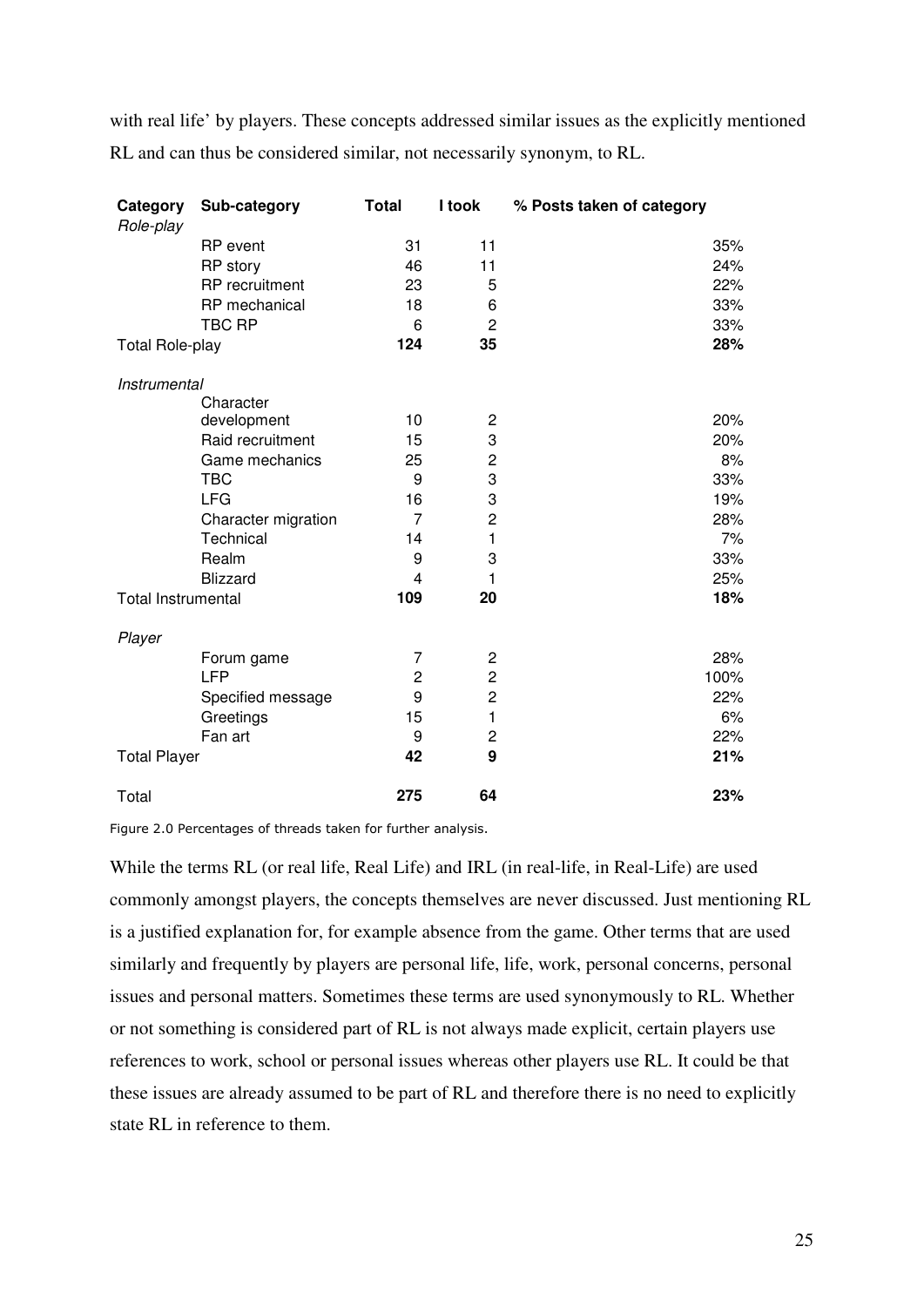'Real life' is a contextual concept, but is generally used as part of a binary distinction, often as the opposite of something 'not-real'. One of the problems with the use of 'real' is that it means something that exists and is not imagined, the physical reality. Yet, at the same time 'real' can also be used to refer to experiences; something is real because it was experienced (Markham 1998; Collins Cobuild English Dictionary 2001, 1277). As mentioned in chapter one the use of concepts which include 'real' in contrast to virtual (gaming) worlds reinforce separateness and can imply that online experiences are not 'real'. Furthermore, 'real' is often privileged above the not 'real', or virtual (Bell et al. 2004; Wertheim 1999).

This chapter now continues to look specifically at the ways in which players refer to RL and RL issues. Discussing issues such as dedication, player behaviour, relationships, time management, role-play and the game world we will see that discussing the way in which players use and describe RL is closely related to issues of consistency, immersion, the relation between player and game, and (unclear) boundaries between the game world and the 'real world'.

#### **Players multiple use of 'real life'**

Reading the data collected from the forum, three interrelated categories in which 'real life' is used can be distinguished. First, a general category concerning the many ways in which players in general make use of the concept 'real life'. The second category is role-play. Roleplayers of course also use 'real life' in the ways players in general construct the concept, but role-play adds an extra dimension. Role-play's aim to construct an immersive fantasy world and its specific references to 'in character' and 'out of character' behaviour add more ways in which players relate to 'real life'. The last category is in fact not how players use the concept but the way in which Blizzard presents WoW in contrast to 'real life'. These categories interrelate and are not clearly separated, but in general do address different aspects of players relation to the concept 'real life'.

#### *"Sorry I cannot play, RL!" RL as an excuse*

As the quotes at the beginning of this chapter show, 'real life' is used by players as an explanation or excuse of why they cannot play (as much). By far most references to 'real life' are made in reference to absence from the game, as an explanation why the player cannot be online.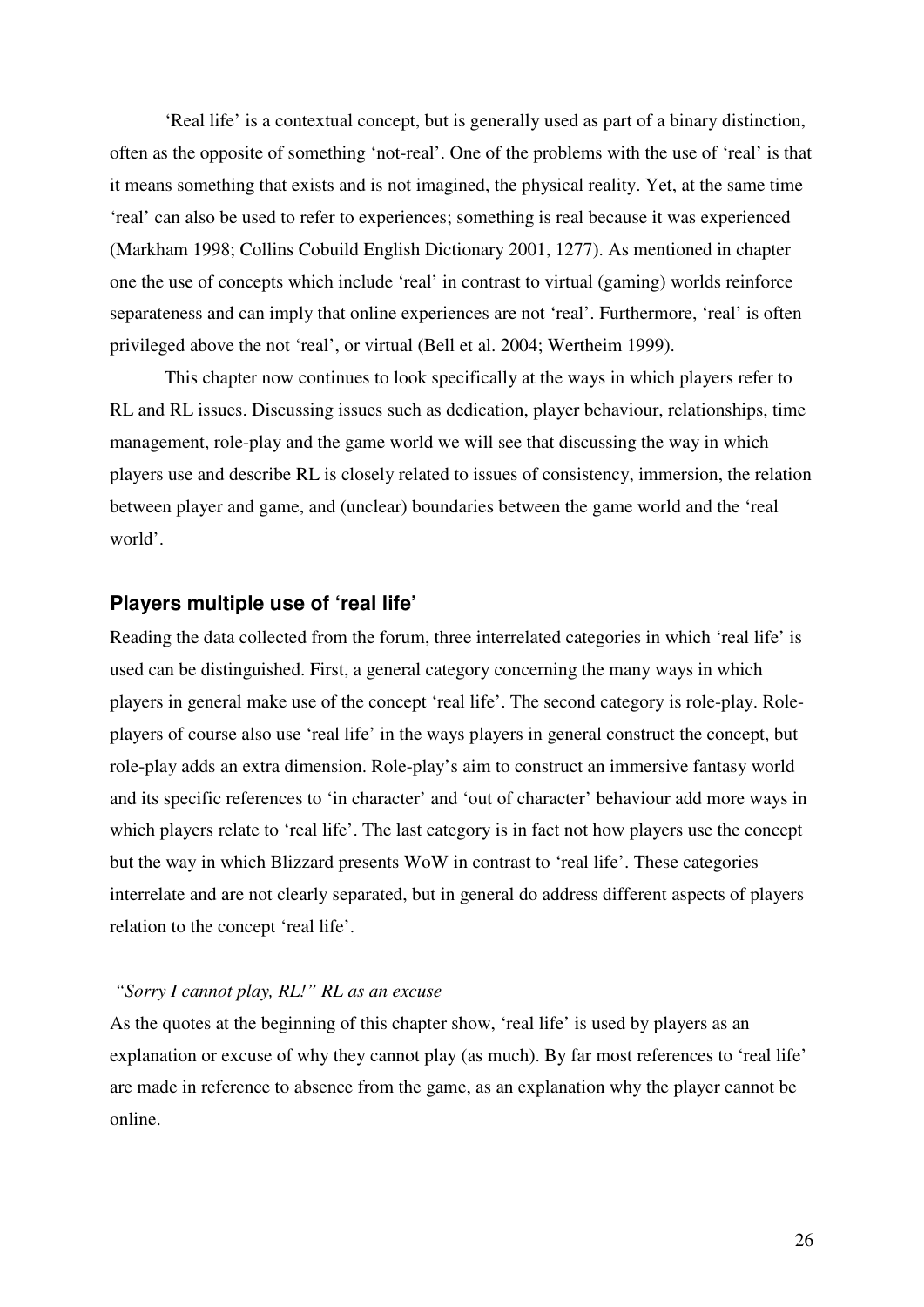It grieves me greatly that I missed this event. I wow to be present at a future meeting. ((not next Sunday though, IRL issues)) ("Followers of Elune – RP Event" thread)

Personally I can't play the game that much cause of IRL issues. ("Server First Level 70" thread)

Players often apologize for their absence and RL is mostly seen as something that keeps the player from playing the game, away from fun. 'Real life' in this sense is serious and opposed to play, and is referred to as something negative, a "pain in the ass". 'Real life' is that which can mess up the player's plans to go online and play the game, it disrupts playing the game. An example of the use of RL in this way is:

(( […] As for the debate on Saturday, I will try to be there, unless RL takes over my plans, or I will be murdered in-game ;) )) ("Protect the Horde! ((a crazy idea))" thread)

While RL in itself can be an explanation of why players cannot play, posters also frequently mention school or work, or RL responsibilities as reasons why they cannot play. If work and school are located in 'real life' these remarks refer to RL and they are certainly referring to offline life. 'Real life', work and school have to do with the game because it influences when and how much players can play the game, hence they are used as explanations for player's playing time. A post concerning a guild that disbanded explains that the guild's leaders started university and hence could not continue the guild any longer. Several posters refer to the beginning of college or university as not being able to be online as much as they used to be, due to less time and/or lack of Internet access.

Things were fine for a month or so before the new guild leaders left the game due to more RL issues (they were joining university). ("Raiding groups of Steamwheedle Cartel" thread)

((sorry I missed it, I had to go to school open day […])) ("B.E Integration Public Debate – RP Event" thread)

Many posters that seem to work or go to school remark on the fact that they have to get sleep at night. These players usually have to get up early in the morning and often have had to leave early from events or cannot participate at all in events or raids that take place in the evening. Remarks to work are not only made in reference to unavailability to play but also to explain for example the delay of fan art magazine issues. In December for example a poster asked why issues of different fan art magazines had not appeared yet and responses were:

The Scarlet News will resume in January or shortly after. December is a very busy month for us working people : )

Same goes for the Oracle. Busy at work at with Xmas, should be ready in Jan. (quotes from "Newspapers" thread)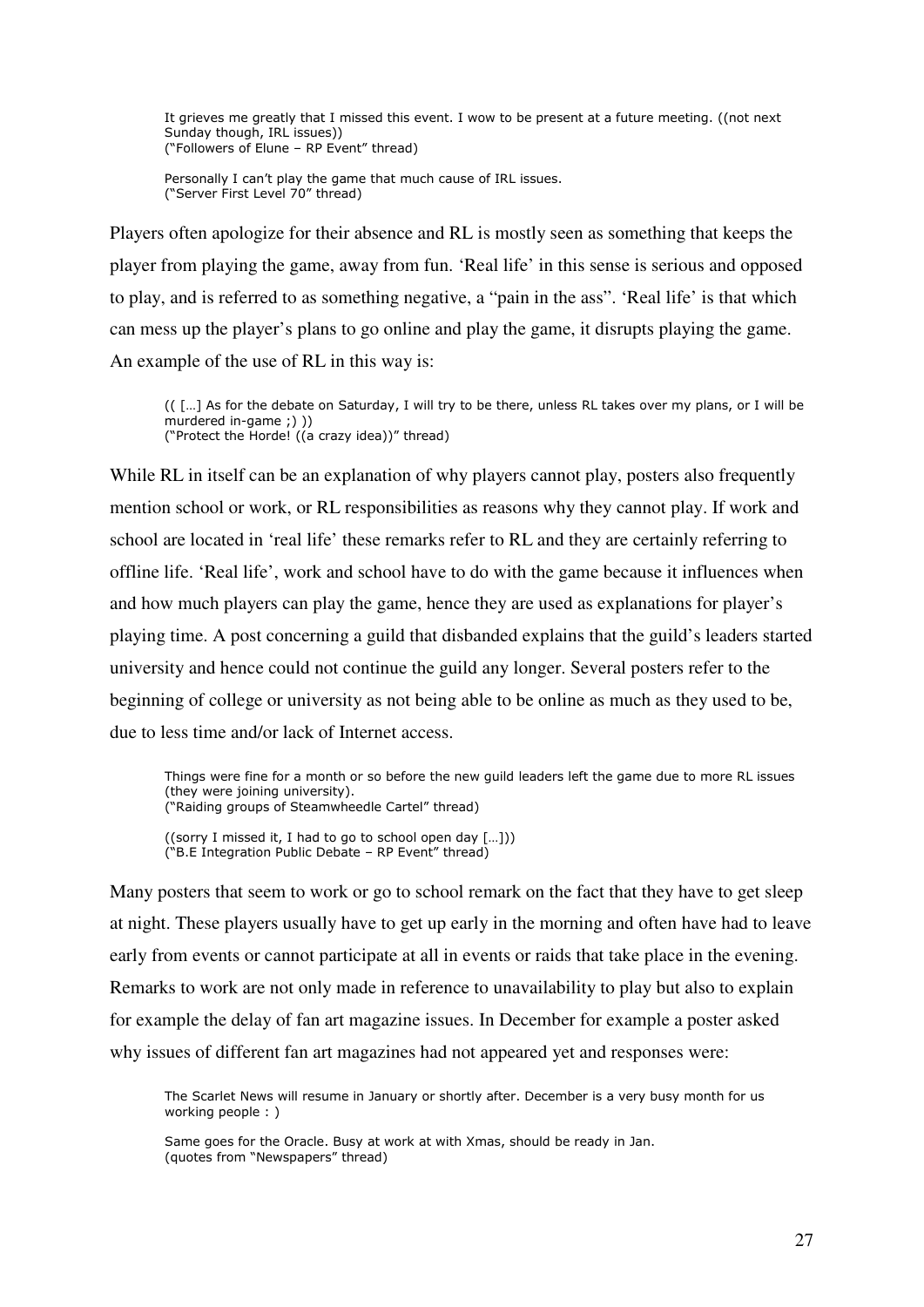As mentioned before terms such as personal life, life, and personal issues are also used as explanations for absence of the game and may be read as interchangeable with RL. Examples of these are posts where players mention their personal life as a reason why they cannot play:

Regrettably due to personal concerns I have had less time on game than I'd have preferred over the past couple of weeks. From next week I am not going to be around very much due to RL work related issues. ("Horde Council" thread)

Sorry guys, event is temporarily on hold. Personal issues have arose and I'm leaving WoW for a bit. ("From the Darkness they come… ((Realm Event))" thread)

In replies to such posts fellow players wish the poster good luck with the "personal things" "good luck with RL" or " the best with IRL". The personal is thus 'real life'. Whereas some players refer to a more general RL, other players explain to various degrees more explicitly what it is that keeps them from playing, for example work or school. Personal issues, no connection to the Internet or family members that have confiscated the computer are also used as explanations of not being able to play. School, work, the possibility to go online into the game, or a player's personal situation seem located in 'real life' since in one post a player may refer to any of these and in replies posters name the same matter RL. Since 'real life' is that which does not allow the player to come online, the explanations players give for their absence of playing seem to be located in 'real life'.

'Real life' thus can be used as a self-evident explanation and valid excuse. It is a broad term that can refer to almost any kind of reason why people cannot play. As an excuse or explanation 'real life' holds a negative connotation as it is that which keeps the player away from playing. 'Real life' thus is separated from the game and is in fact that which prevents play. However, 'real life' at the same time seems to be considered more important as the game since 'real life' itself is a valid and unquestioned excuse.

#### *Dedication, requirements and 'real life'*

Guilds and guild recruitment posts often refer directly or indirectly to 'real life'. Especially in guild requirements lists for (new) members this becomes clear. Guild requirements refer to ingame aspects of the character, such as a minimum level or a specific class, and also to aspects of the player which can be linked to the in-game environment, such as knowing how to play one's class, or requirements which can be located on the boundary of in-game and out-ofgame, or in RL. Requirements can state a minimum amount of gaming time; specific days that a player has to be online; a certain involvement such as for example being active on forums; and almost always a certain player style or behaviour. Although in specific role-play guilds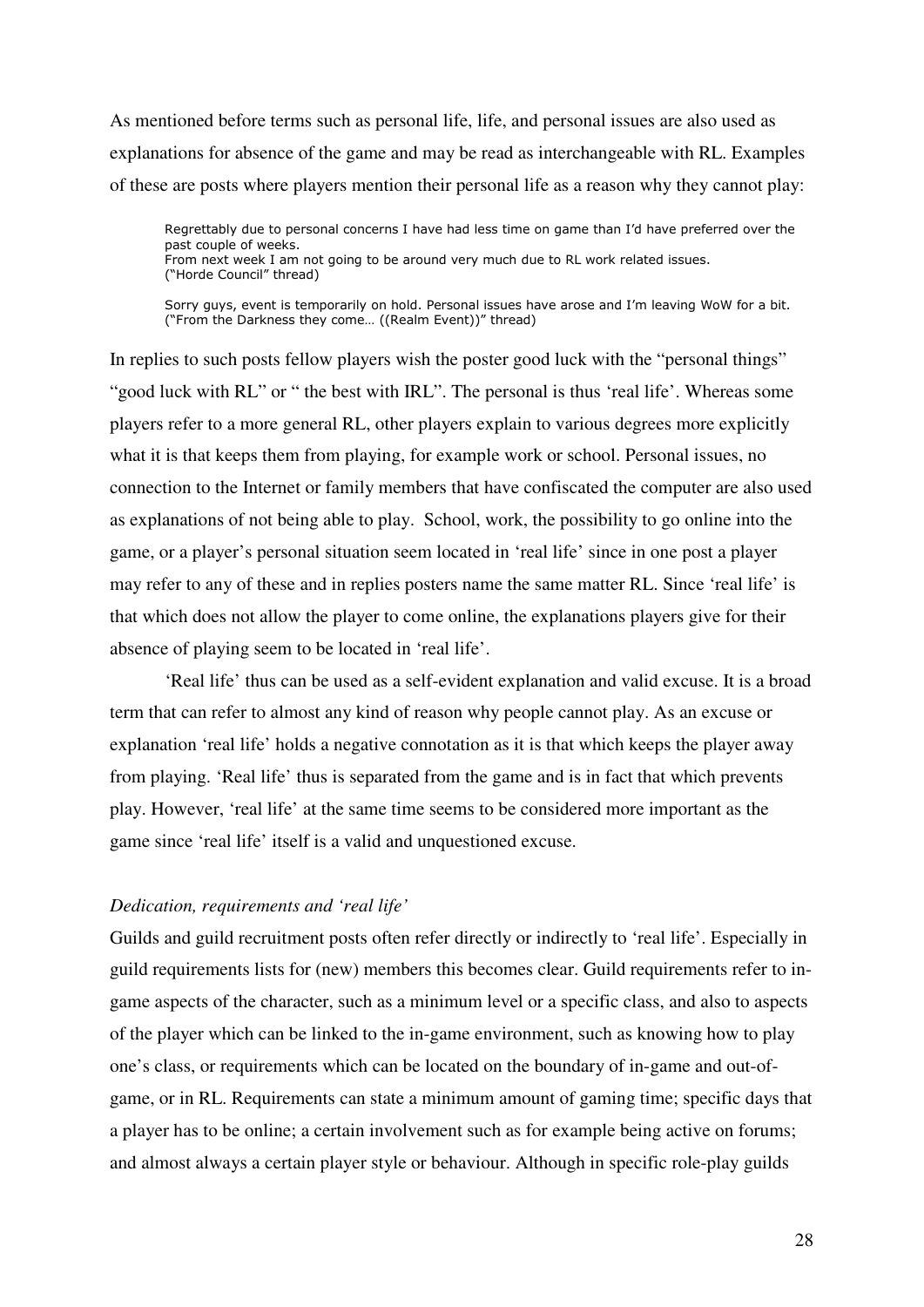certain behaviour requirements might apply to the character; player behaviour for any kind of guild is almost always required to be mature -certain guilds have a minimum age level- and often honest and friendly. So one can have a childish and unfair character to play, but the player himself or herself has to be mature in behaviour and attitude. Posts concerning raids and raiding groups often require a minimum amount of game time and a certain dedication towards the game. An example of requirements of a raiding guild are:

We are looking for people that:

- Are lvl 60

- Are available to attend at least two of our weekly raids from 19:30 – 24:00 on Monday, Thursday or Sunday.

- You are mature and have an mature attitude, You are NOT loot hungry and do raiding for seeing new things and teamplay. The epics are just a nice reward.

- You know how to play your class and you are a good listener.

- You also are active outside the game on forums and read tactics before raiding, as your not scared by farming for mats for potions and other needed things for raiding. ("Temporis Raiders are recruiting." thread) $^{27}$ 

Sometimes guilds qualify themselves against such requirements by stating that they acknowledge that players have a life, or a 'real life'. For example as one guild writes in their recruitment thread:

Although we are an active guild with ambitions we ask from our members the understanding that RL can always rear its ugly head, so playing time and availability may vary. This however also means that we do not ask of our members to be online at certain hours or a minimum per week. ("<Bending Destiny> is recruiting" thread)

This guild acknowledges players have a real life and thus does not require a minimum play time. The amount of time played by players in this sense is located and related to a player's 'real life'. RL again refers to something located out-of-game which prevents a player from playing.

 Not only the amount of time players play, but also the specific time players can be online is related to players' offline life. Players can organize their daily lives in order to be able to be online at specific times in line with the community in which the player resonates. A player's offline life –family life, work, school or college- has influence on his or her playing time. A thread concerning the making of a "raiding community for those with bad timing" shows that requirements concerning times and days have a very specific and strong relation to players offline lives and their RL obligations. The posters want to create a raid community for those players that do not live in the same time zone as the realm. Usually, raids on Steamwheedle Cartel start around 19.00 or 20.00 realm time and last up to several hours. Due

 $27$  Loot is the rewards from killing computer controlled characters in the game.

Epics are high valued in-game armour and weapons.

Farming refers to the practice of repeatedly killing computer controlled characters in order to get money or materials.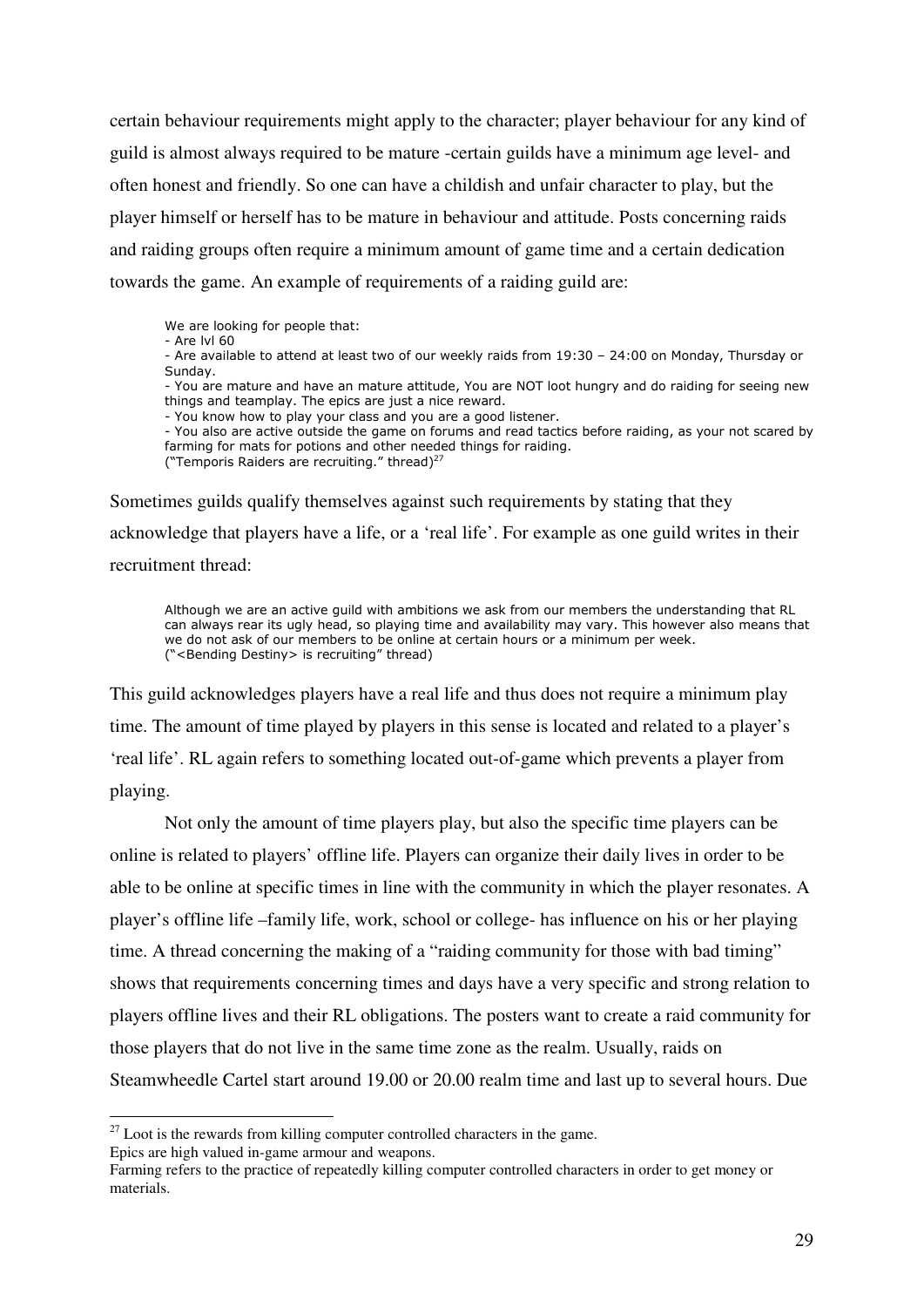to the time difference these players cannot join raids because they either should not sleep at night or would have to skip work or school in order to raid. So they want to set up a raid community for those players for which the raiding times of most raiding communities and guilds on the realm are incompatible with their time zone. They want to "sleep nights, raid days". Of course, not only time zones make time requirements inconvenient for players, even though a player might be in the same time zone his or her working hours, for example, could be incompatible with the 'normal' raiding times. The fact that players remark upon their work, school and other RL obligations in regard to playing time shows that play time has a close relation to RL. Players' offline lives and their online gaming time are closely related and influence each other. 'Real life', thus, is related to when and how much players play the game.

 The impact that requirements such as in game time and dedication of many raiding guilds have is frequently commented on by players that do not raid (often). Not always is this due to the fact that they do not want to raid, some players state they would be able to raid if they did not have to go to school or work, so they would be able to raid. Some go as far as to say that only those who do not have a life can raid, or that in order to be able to raid one has to have no RL. Here again reference to RL is related to time played. The notion that raiding demands too much time is held by many more casual players, role-players, and players that just do not consider themselves 'hardcore'. A somewhat ironic expressed example of this view is posted by one of the active RP players and 'main posters' on the SWC forum:

My view of a pure, hardcore raiding guild has been formed and coloured via reading comments on other message boards. The general (stereotyped) perception given seems to be:

All members are expected to spec their character in the manner dictated by the guild.

All members are expected to be AT LEAST Tier 1 as minimum standard.

All members must be able to commit to raiding at least five days per week, no time off, no excuses! The remaining time must be spent grinding for pots, mats etc.

No hunters - ever! - no exceptions.

No DPS focussed Paladins, 'Healadins' only (who will be given an extended trial period, one foul-up and they are out on their ass),

All members will need a standard 'float' of minimum 15,000 gold in the bank at all times in order to cover the typical cost of regular raiding.

I guess much of the above is no really true in reality, at least I hope not? Cos that aint a game, that's a job :D ("It's 'Orrible :(" thread)<sup>28</sup>

In this quote the player exaggerates the impression she got from the raiding requirements that many raiding communities and guilds demand. She compares the play style of raiders with a

 $28$  Spec refers to a certain way in which players can divide points in order to improve their character's abilities. Tier 1 refers to a special set of armour.

Grinding is the practice of "Staying in the same area fighting the same types of monsters for a very long time." (Blizzard 2004).

DPS is an acronym for Damage Per Second.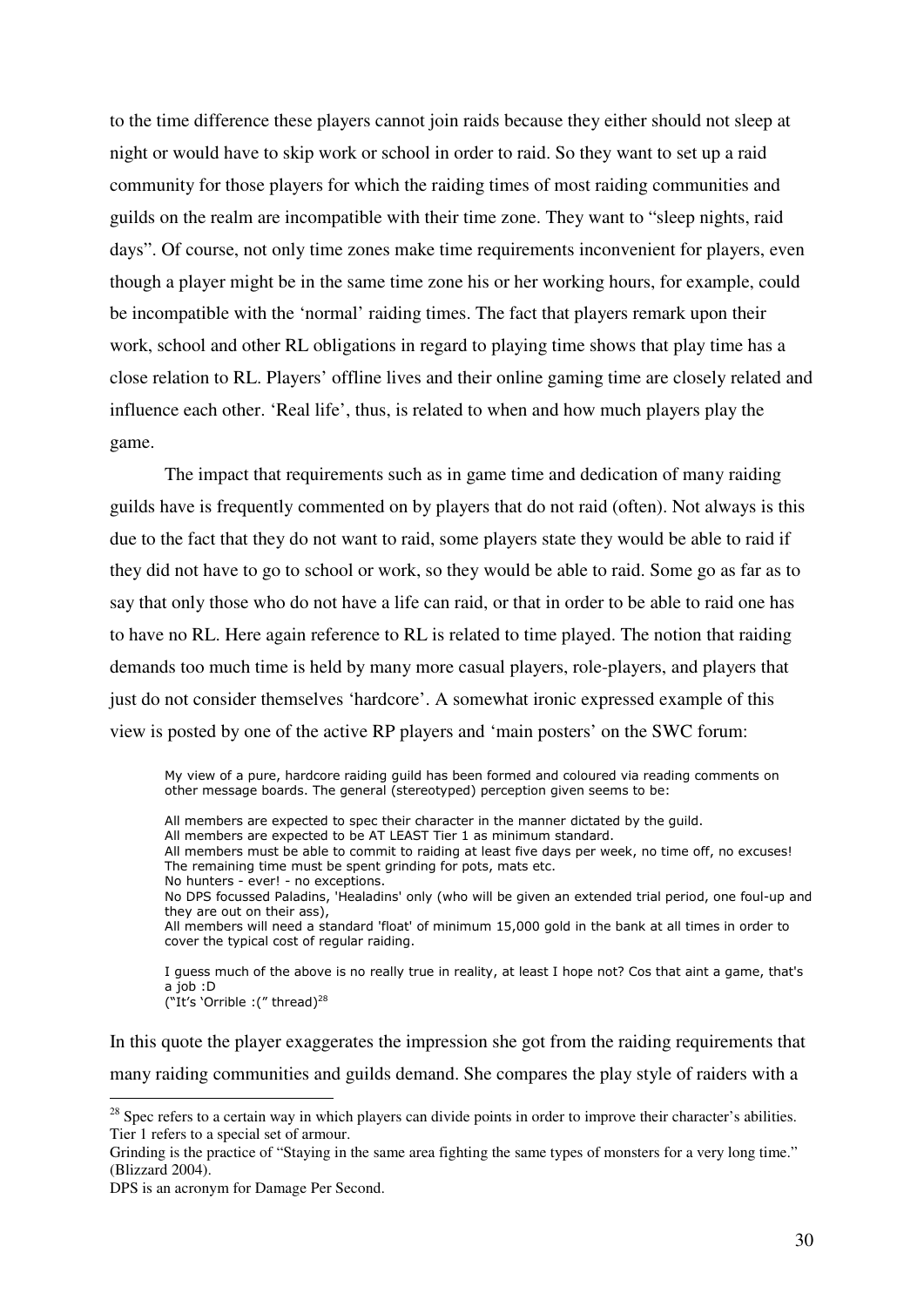job, instead of a game. Many threads on the Steamwheedle Cartel forum mention play style and players comment on different play styles. How players use concepts such as 'real life' to comment on play styles we will see in the next section.

#### *"Get yourself a RL!" Play styles*

That dedication to the game and play time are linked to 'real life' perceptions is illustrated very well by discussions around 'firsts'. 'Firsts' are players who reach a certain level or accomplish a certain (difficult) goal first within the community. This can be the whole WoW community, but generally realms also have their 'firsts'. Discussions on 'firsts' in comparison to other threads get more replies. Especially discussions concerned with the first level 70 character after *The Burning Crusade* expansion show time spend in the game is linked to the notion of having, or not having a 'real life'.<sup>29</sup>

 On the WoW European realms the first level 70 is a French player who levelled his character to level 70 within 28 hours after the release of TBC expansion. On the Steamwheedle Cartel forum there is a thread "Ding first 61?" about the first player on SWC who reached level 61. The replies to this post range from congratulations to

That's so worth bragging about, L2RL [learn to real life], kk ("Ding first 61?" thread)

'Firsts' get mixed responses and the discussion generated by the first level 70 illustrates this. The discussion generated by the original post reporting about the first level 70 player and a small interview with the player takes place on another non-WoW forum. In the last post of the "Ding first to 61?" thread on the SWC forum there is a link to this other forum accompanied by the comment:

So what someone got 70 in 28 hours. ("Ding first 61?" thread)

 $\overline{a}$ 

The forum to which the link leads and where the discussion concerning the first level 70 player takes place focuses on raids and is not part of SWC. There are however similarities between the discussion and responses on the SWC forum to play style and 'firsts'. The discussion on the raid forum exemplifies explicitly the attitude of different players towards

<sup>&</sup>lt;sup>29</sup> Before *The Burning Crusade* expansion players could reach a maximum level of 60. After the expansion the level maximum was 70. The average in-game time it takes to level a character from level 1 to 60 is 20.3 played days (487.2 hours) (PlayOn - http://blogs.parc.com/playon/) and from level 60 to level 70 was going to take a similar amount of time. However, there are always players that try to reach the maximum level in a minimum amount of time and some aim specifically to be the very 'first'.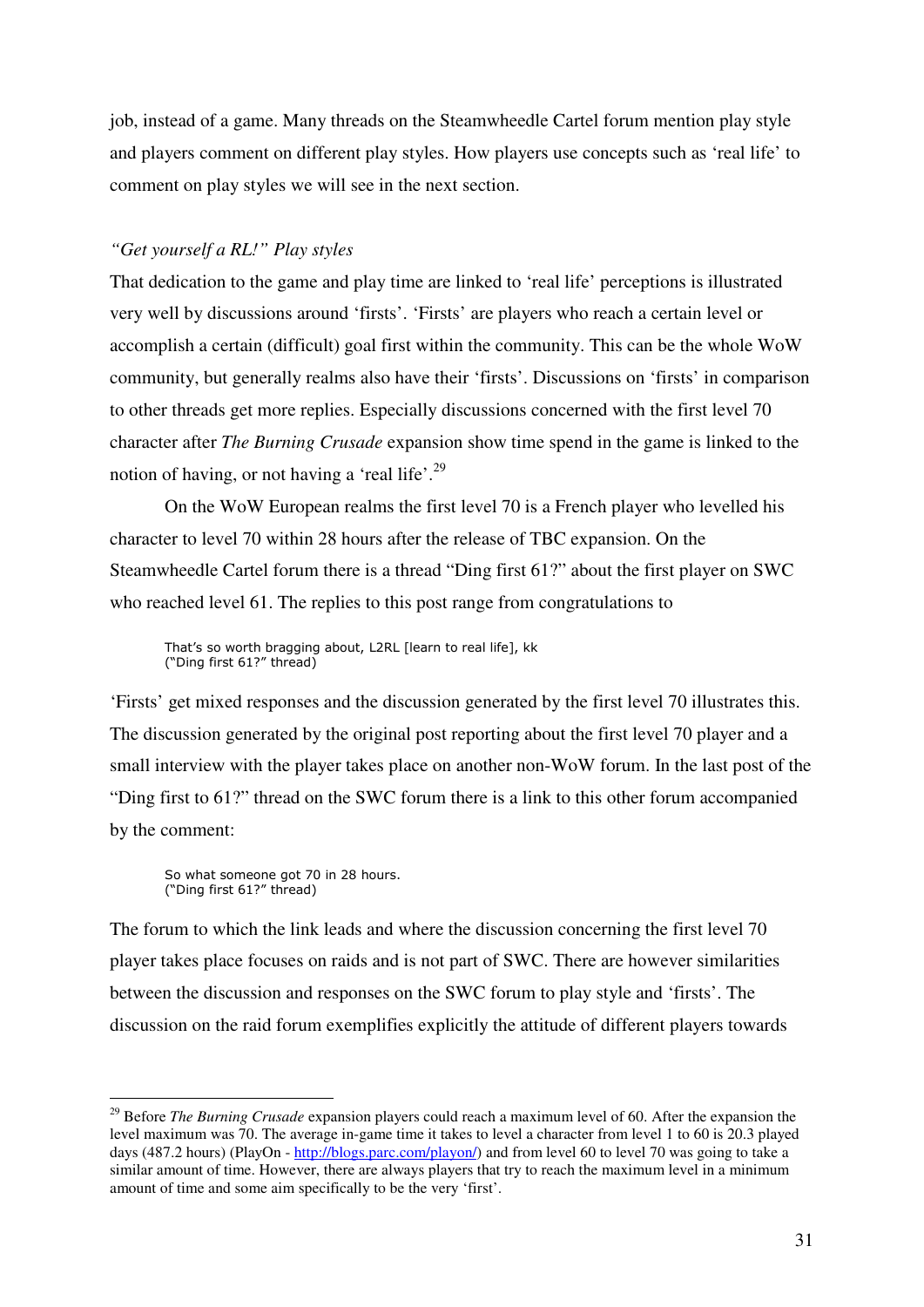'firsts' and different play styles which can also be found on the SWC forum, although on the SWC forum this is worded less aggressive and somewhat more diplomatic.

 Basically discussions after 'first' posts can be divided into two camps that will reply after the original post: the 'haters' and the 'admirers'. The first group replies with statements that the 'first' player has no life, needs to get a real life, is pathetic, insane, and has missed out on all the content. These posters will not congratulate someone who is crazy and without a life. Two examples of these kind of responses taken from the raid forum discussion on the first level 70 are:

Few words to say 1 – Loser 2 – Get a life 3 – Get laid 4 – Get a life 5 – R-tard Not really anything to congratulate about, I mean, basically he is saying "Look at me, I dont have any friends, no girlfriend no life, and I dont got anything better to do so I rushed to 70, skipping all the new content!" Idiot :S

Congratulations for someone who has no live?No, thanks!! Do you want a pin or something for this? IT'S ONLY A GAME!!! (quotes from "First lvl 70: interview with him" thread on worldofraids.com)

The second group of posters generally defends the effort and accomplishment of the 'first' player. These posters counter argue the 'haters' and congratulate the 'first' player. They admire the dedication, effort and work that was involved into reaching the goal that the 'first' player has reached. Interestingly, while the 'haters' accuse the 'first' player of having no (real) life, the 'admirers' argue that the 'haters' do not have a life because they spend much more time playing in order to reach the same state as the 'first' player.

I'm not sure who's the most "nolife", the one who takes one day off to level all the way from 60 to 70 or the guys who play 5 hours every night for a month to do the same...

i think congratulations are in order .since this has been a guild event, a well coordinated guild event these gratz are for them as well ©now for all the haters that think he doesn't have a life think how much time u spend on levelling.. that's the nolifer right there idiots…ignorants and haters ftw

Step 1: Get a day off from work the day BC launches.

Step 2: Play until you can't play no more.

I played the game for 17 hours strait from the moment I installed it so I can see 28 hours not being that hard to do. And he was probably on vent or TS with his guildies so I just don't see where hanging out with your buddies for 26 hours strait equals having no life. The lives of people who spent 7-8 hours a day SEVEN days a week learning Naxx [a specific instance in WoW] may be questionable, but spending just over ONE day getting to 70, that's fuckin' epic. (quotes from "First lvl 70: interview with him" thread on worldofraids.com)

In these kind of discussions 'real life' comments are made in relation to dedication to the game and time spend in the game. 'Real life' is more important and more serious than the game and spending much time in the game means that you have no 'real life'. The game is not considered part of this 'real life' but rather life outside the game or maybe beside the game,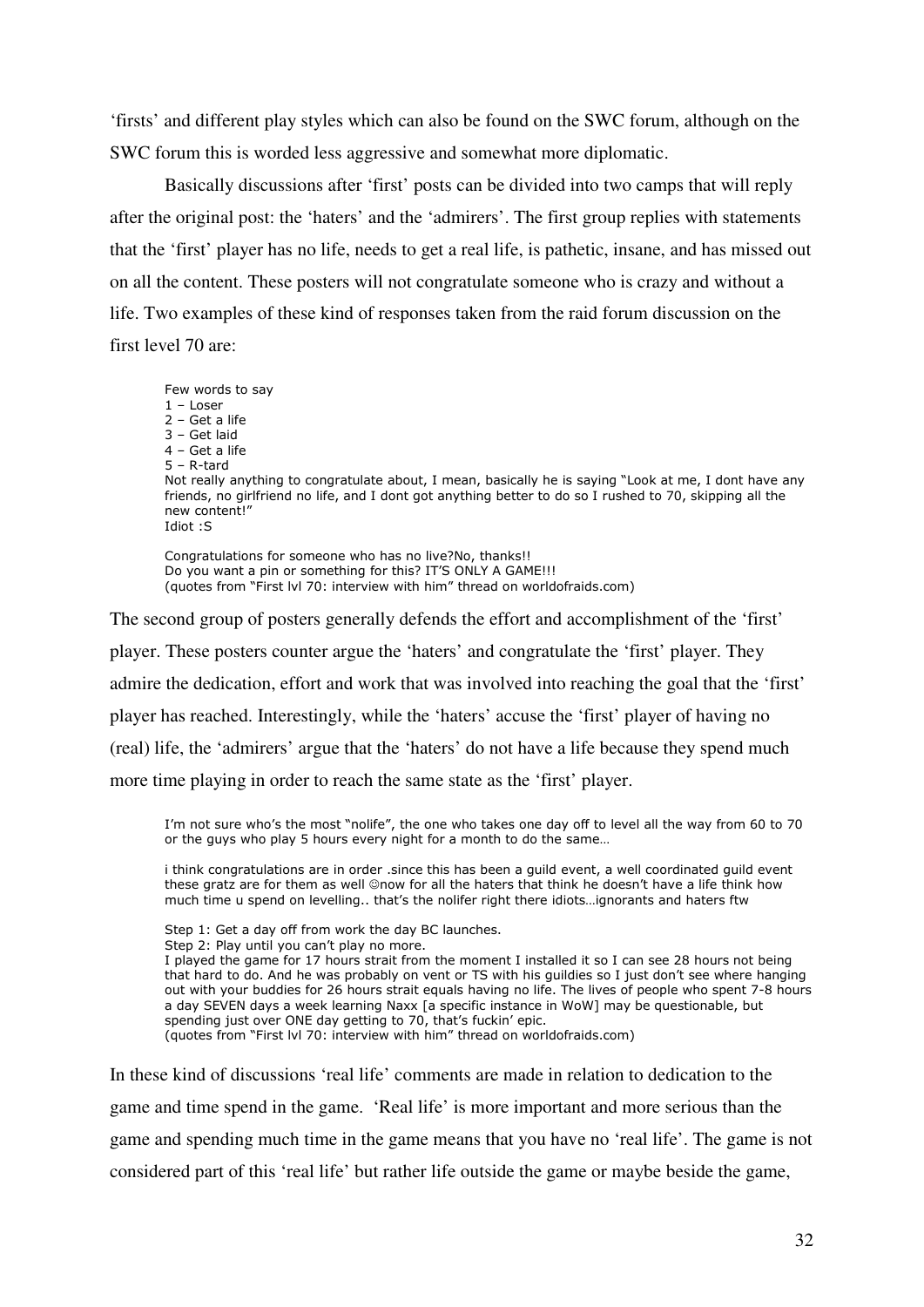something people turn to when they lack a RL. RL is also something people can lose because of the time they played in the game. Much time to play equals having no life. The importance of reaching 'first' goals is remarked upon often, by both the 'haters' as well as the 'admirers'. While the 'haters' remark that if they had no life and had time they would be able to do the same, the 'admirers' claim that just because someone plans something well and follows it through does not necessarily mean they have no life besides the game. While the discussions on the SWC are less aggressive than the discussion on the raid forum, the basic argument is the same. On the SWC forum the 'haters' posters generally do not attack the 'first' player's self, but they do refer to the time issue:

you know , the ones who dont work and such, or those ones who play 24/7 get lvl 70 first. its not about questing and such, if you have time you ding faster. ("Ding first  $61$ ?" thread) $30$ 

I am not angry nor jealous. But I'm not impressed either. If I had enough time to play all day and night, and good gear, and friends to help me, etc etc…Okay, maybe some skill was required to make it, but still, I don't understand why would anyone want to do it. You get no reward for being the server first 70, do you. That's why I will not congratulate, just as I would not congratulate if someone, say, stand on a railroad and avoid being hit by train thanks to his incredible skill, because the whole thing is just stupid. ("Server First Level 70!" thread, emphasis in original post)

Discussions about whether or not a player has a life, or needs to get a RL on the SWC forum can also be found in other 'first' threads and in threads concerning PvP. As mentioned before the SWC forum is a dominated RP space and often when issues concerning another play style are mentioned a discussion about play styles emerges. Generally it is power levellers, or PvP style versus a more casual play style or role-play. Both groups accuse each other of not having a life. A poster from a PvP realm, Twisted Nether, replies in a thread where SWC players discuss the new content and progress after TBC expansion:

OMFG! You say oh people are even level 63 wtf noob get a life people are level 70 already on twisted nether steemwheedle sucks ("Who else is finding tbc easy?" thread) $31$ 

The SWC players however seem not impressed and state:

Shoo, shoo, back to your own realm vile troll!

 Yes, but we have a life. (quotes from "Who else is finding tbc easy?" thread)

This thread not only shows the community feeling of SWC but also a difference in play style. Interestingly, the more casual players seem to say to more dedicated players to get a life and that the game is just a game. At the same time more dedicated players consider the more

 $30$  Ding is a term used by players to indicate that they have gained a level.

 $31$  A Noob is a beginner.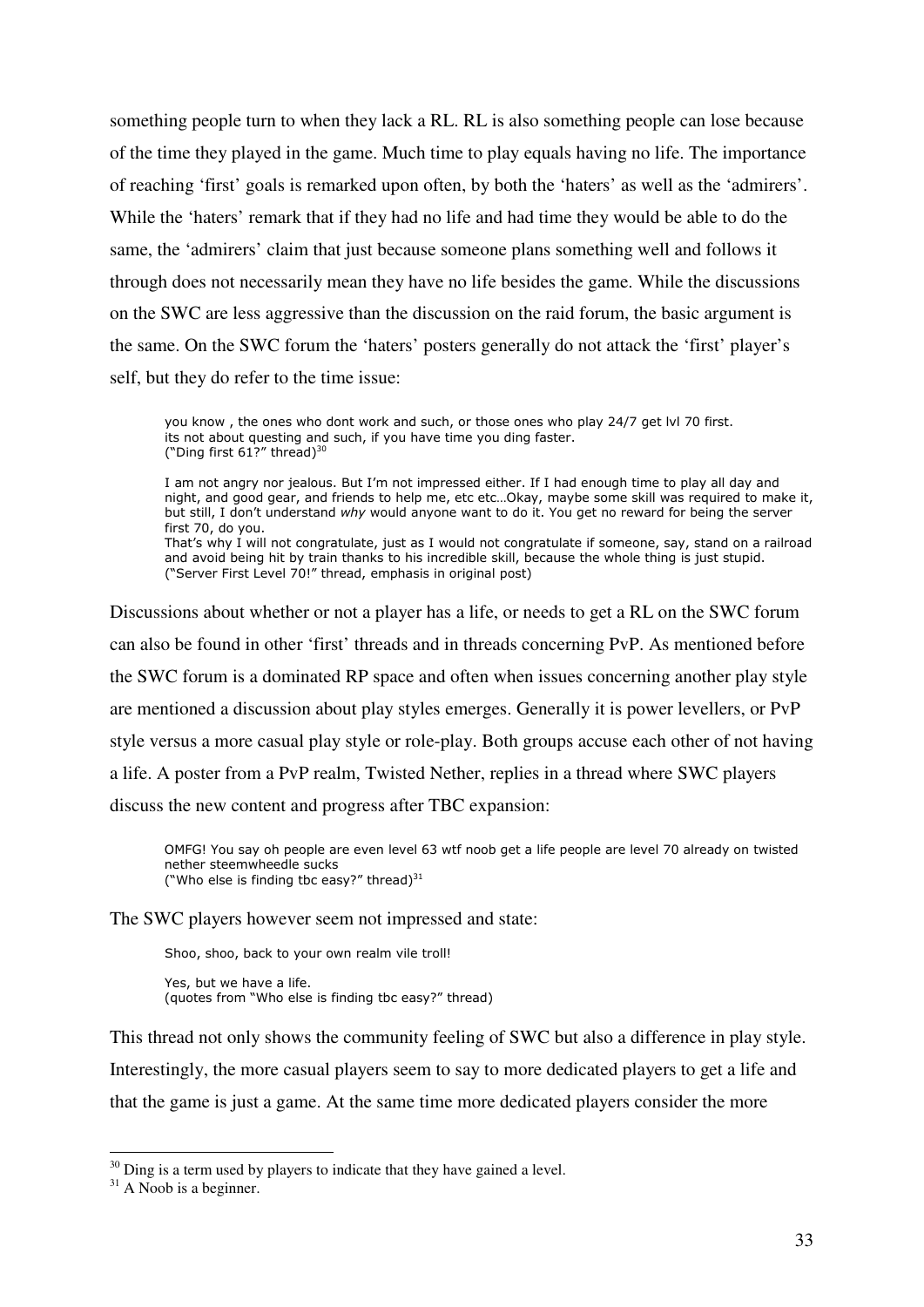casual gamers 'noobs' and tell them to get a life. Casual players will never do anything original or be good at playing the game according to these more dedicated players, so they should go do something else and get a life. Play style and time management are thus strongly connected with the notion of having a life or RL. Players tell each other to get a RL when it is thought too much time is spend to and in the game. It is not necessarily the play style that is attacked, but rather the time spend in the game or the dedication to the game.

 In these discussions 'life' and 'real life' seem to refer to the same concept. It seems that to game is not a life, it is not part of 'real life'. Players seem to have a strong desire to make clear that they do have a life besides the game. RL is more important because the game is just a game. The time spend and dedicated to the game seem to indicate how serious you take the game, hence if it is considered that you dedicate too much time to the game you have no RL. 'Real life' thus is out of the game. The game is not part of 'real life', it is separated and subordinated to RL.

#### *"Sort out your RL then play!" Play behaviour*

The distinction and separation made between game world and RL is contrasted by the way players talk about player behaviour. The "get a RL" argument is also used to indicate to specific undesired game behaviour. As we have seen in the dedication part, mature friendly and honest behaviour are sometimes required in order to join a guild. In posts concerning undesired behaviour and complaints about players' in-game or forum behaviour, the attitude and behaviour is often ascribed to players RL personality.<sup>32</sup> Complaints for example about players' play styles such as griefing are commented upon with references to how these players are IRL.<sup>33</sup> Their personalities and state of mind out of the game cause their unwanted in-game behaviour.

Bullies are the same wherever you go.

- They pick on those weaker than themselves to boost their twisted little egos and to make up for the vast array of inadequacies that they have in their lives.
- […]

 $\overline{a}$ 

- In summary, Alliance bullies go sort you RL problems out and stop picking on newbies or face the wrath f the Horde!
- ("Cowardly carnage at the Crossroads" thread)<sup>34</sup>

<sup>33</sup> "A griefer is a slang term used to describe a player in an online video game who plays the game simply to cause grief to other players through harassment." Wikipedia, the free encyclopdia, "Griefer", http://en.wikipedia.org/wiki/Griefing (accessed June 24, 2007).

<sup>34</sup> The Alliance and Horde are the two factions which in the *World of Warcraft* are at war with one another.

 $32$  While this thesis is not concerned with gender specific issues, noticeable was that whenever unwanted gaming behaviour was discussed the unidentified player was automatically referred to as being male.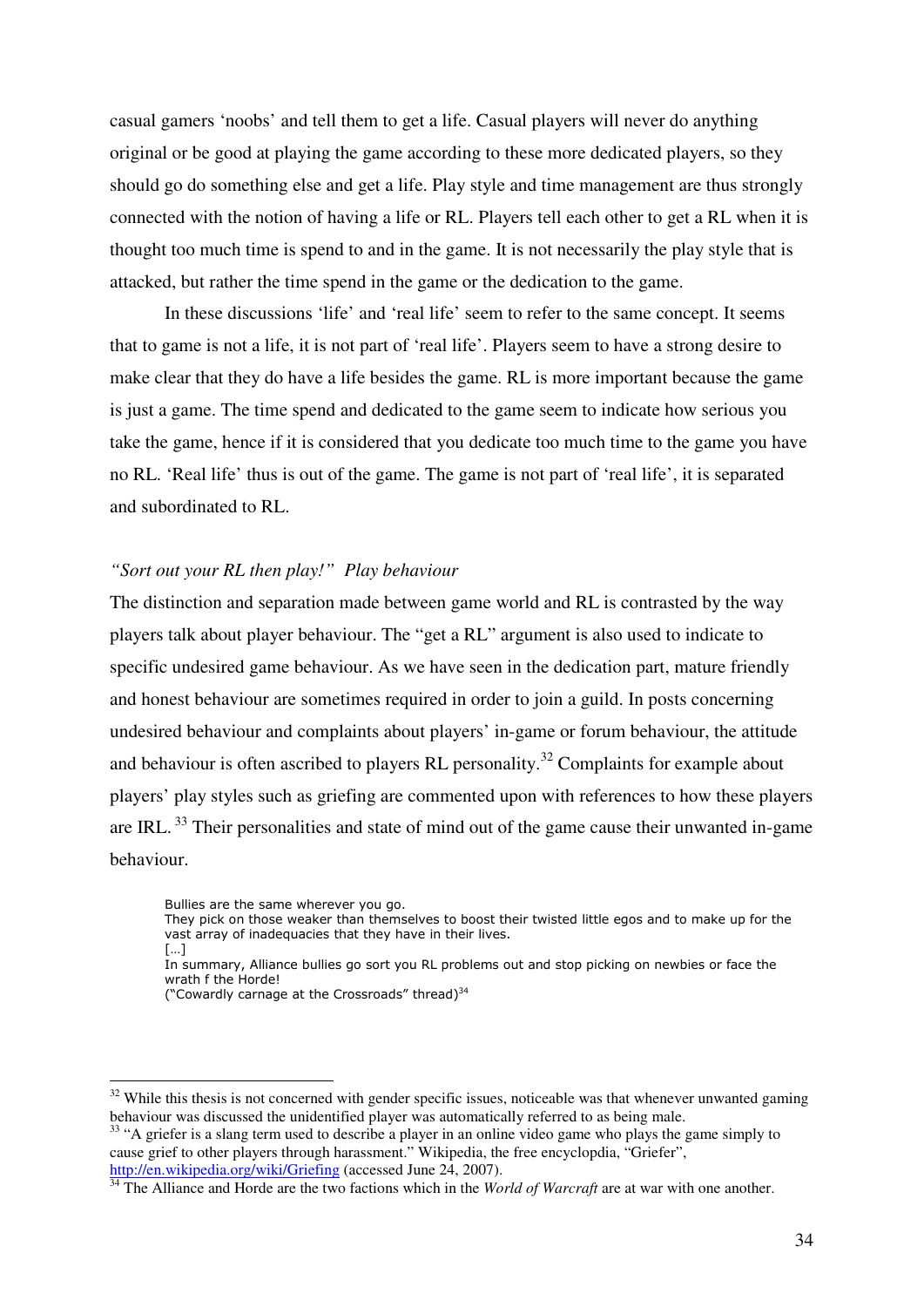The explanation for in-game behaviour is thus located in 'real life'. This we see not only in griefing, but in most kind of play styles. For example lolboys or lolbois, half naked erotic dancing characters or 'l33t' talking players, are referred to as kids, implying that these players act the way they do because of their assumed young age or childish behaviour.<sup>35</sup> But not only negative behaviour is explained by the RL player. Players refer to their age and gaming experience or lack thereof as explanations for their in-game and forum behaviour.

Don't mind my writing style too much people, I'm only sixteen (and a half! :P). ("Don't Just RP in goldshire!!!" thread)

I appreciate that you are not as old as some of the more mature players on this realm, and that sometimes shows, as does the attitude from the some of us mature players to the younger people here. This is different from the experienced vs noob players that is another issue. ("I need an honest opinon." thread, emphasis in orginal post)

Furthermore, events that happen to the player may also explain the behaviour exhibited, such as drunkenness or moods:

Sorry, I was probably slightly tipsy yesterday ("I need an honest opinon." thread)

 $\overline{a}$ 

hope you didn't take my teasing to heart hehe I was in a strange mood that night ("I need an honest opinon." thread)

I'm sorry. My heart is just not in it this evening. I hope that others turn up all the same. ("This Thursday: Theramore Experience – Week 10" thread)

Player behaviour is explained by RL situations and personalities. Players that feel they have displayed incorrect or shameful behaviour apologize for their behaviour and often refer to their RL situation as an explanation. In other cases RL might be seen as an explanation in itself, such as IRL issues as a reason why a player is not able to come online. But when players do feel the need to explain their behaviour it is exactly this 'real life' that they explain. For example by referring to their age or their state of mind. One of the frequent role-play posters is very explicit and lengthy about her 'real life' and in a thread where she pointed out that SWC is a RP realm repliers said she did not need to be that aggressive. She apologized deeply and explained:

I honestly did not realise I was being aggressive. If you knew me in real life, you would find me very different, as I do not have an aggressive bone in my body. I absolutely loathe conflict, and I am very,

 $35$  Lolboys or lolbois are terms used to refer to players that do not behave 'in character' or in line with the fictional world of *World of Warcraft* and are very prominent by for example making their characters jump around a lot, go around towns as naked as possible and use abbreviations and language that is not in line with the fictional world, such as 'lol' (laughing out loud).

<sup>&#</sup>x27;L33t' refers to "Leet (written as 31337, 1337, and l33t), or Leetspeak, is a written form of slang used primarily on the Internet, but becoming increasingly common in many online video games, which uses various combinations of alphanumerics to replace proper letters. The term itself is a degenerative form of the word "elite"." Wikipedia, the free encyclopdia, "Leet", http://en.wikipedia.org/wiki/Leet (accessed June 24, 2007).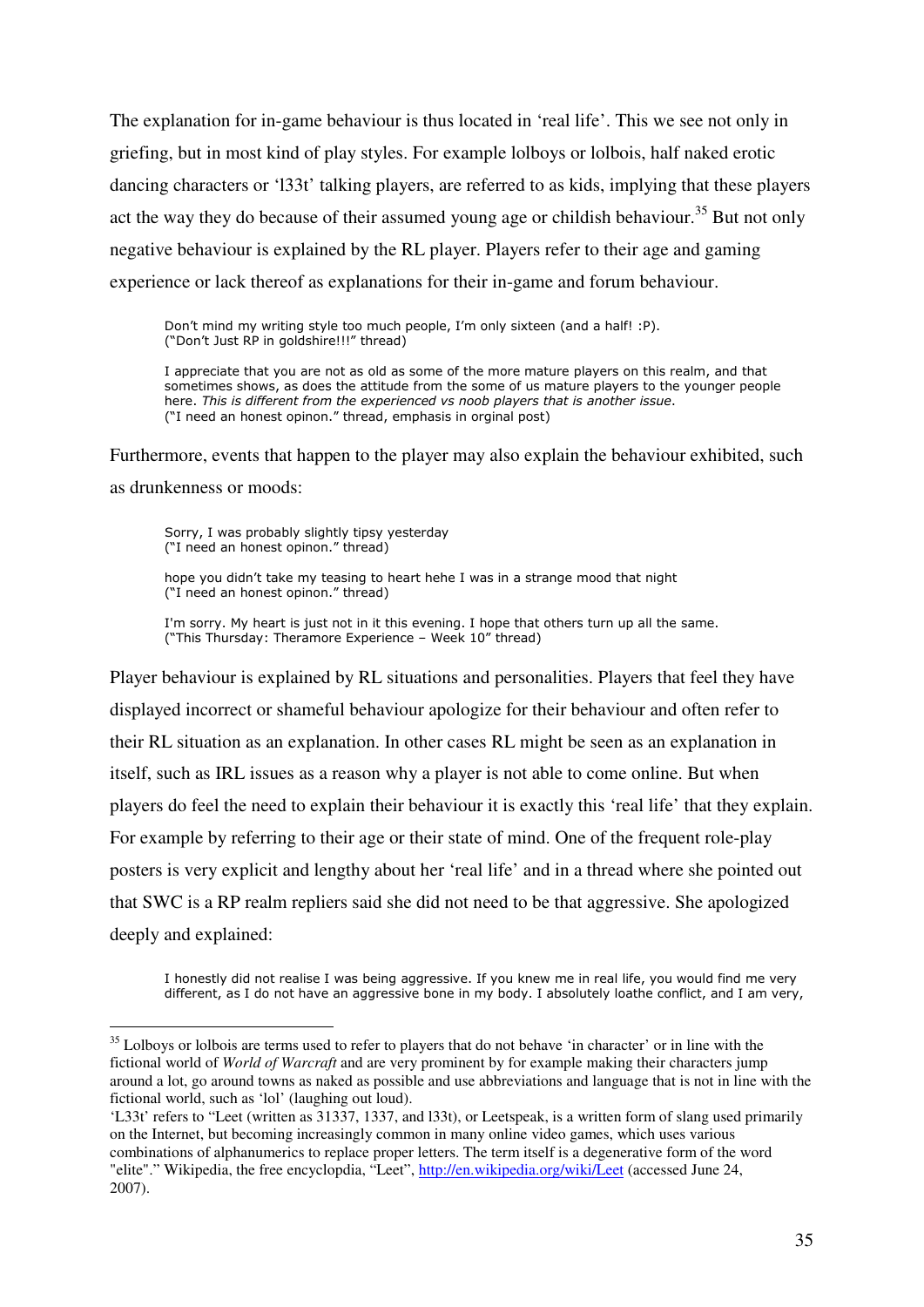very shy, lack confidence, self -conscious and still recovering from a childhood of abuse and serial bullying; which has helped mould my personality, and world-view to the extent of it often shaping my actions and responses - sometimes making me act in a very stupid, thoughtless and immature manner. Often the harder I try to avoid doing stupid things, and saying stupid things, the worse I make the situation.

Once again I seem to have started something with a particular intention, and achieved something not intended. My personal life has been absolute pure, undiluted hell over the last couple of weeks due to grim health issues affecting a loved one, and various other concerns and bits of appalling luck that I will not bore anyone with. It is very hard for me to think coherently right now, but I am desperately unhappy. Wow is my main escape from all the above, and I don't want it to end.

This is not an excuse, as I realise now that I acted wrongly. But simply an apology, and a hope that the ones reading this post will one day find it in their hearts to forgive my idiocy.

There have been too many apologies from me as of late, and too many dumb excuses and lenghthy explanations. Therefore I will remain silent in future.

I have a stupid big mouth, and my own clumsyness is often the bane of my existance. I will keep this stupid, big mouth shut for the common good. ("looking for good premade PvP guild/group" thread)

Replies to this post say that the player in question should deal with RL or IRL issues, for example:

Deal with the stuff in your life that you need to (that's the stuff that matters after all) and come back and enjoy WoW with he rest of us for the great fun and escapism that it represents. ("looking for good premade PvP guild/group" thread)

So in relation to in-game and forum behaviour 'real life' is closely linked to the game and not clearly separated. The in-game behaviour and out-of-game state of the player are related, if not the same. RL in this sense refers to the player as a person who seems to be located in 'real life'.

 But not only negative behaviour is explained by the 'real life' situation of players. Play behaviour that is appreciated often results in players believing that the player of the character is a good person IRL. Players, especially role-players, who play less pleasant characters often explain their behaviour and make a clear distinction between the character and the player. That player behaviour is strongly related to the in game state of affairs is exemplified also by a guild leader of an RP guild explaining that he wanted to name his guild 'Circle of Nobility' not because of role-play reasons, but because he felt the players, roleplayers, themselves are noble and he wanted to reward them.

These people are 'noble' in real life, is what i think, because they follow the rules in grace and are, to be put simply, 'good folks!'. And because they're noble in real life, I thought that perhaps their characters should be given the title of 'nobles', because they deserve it. It's a way of praising them and making them feel they are good people, whom they are. ("Don't Just RP in goldshire!!!" thread)

So on the one hand, when discussing play styles such as 'firsts' 'real life' is used as a different situation isolated from the game. 'Real life' is more important and distinct from the game, and when players play too much they have no 'real life'. However, when player behaviour is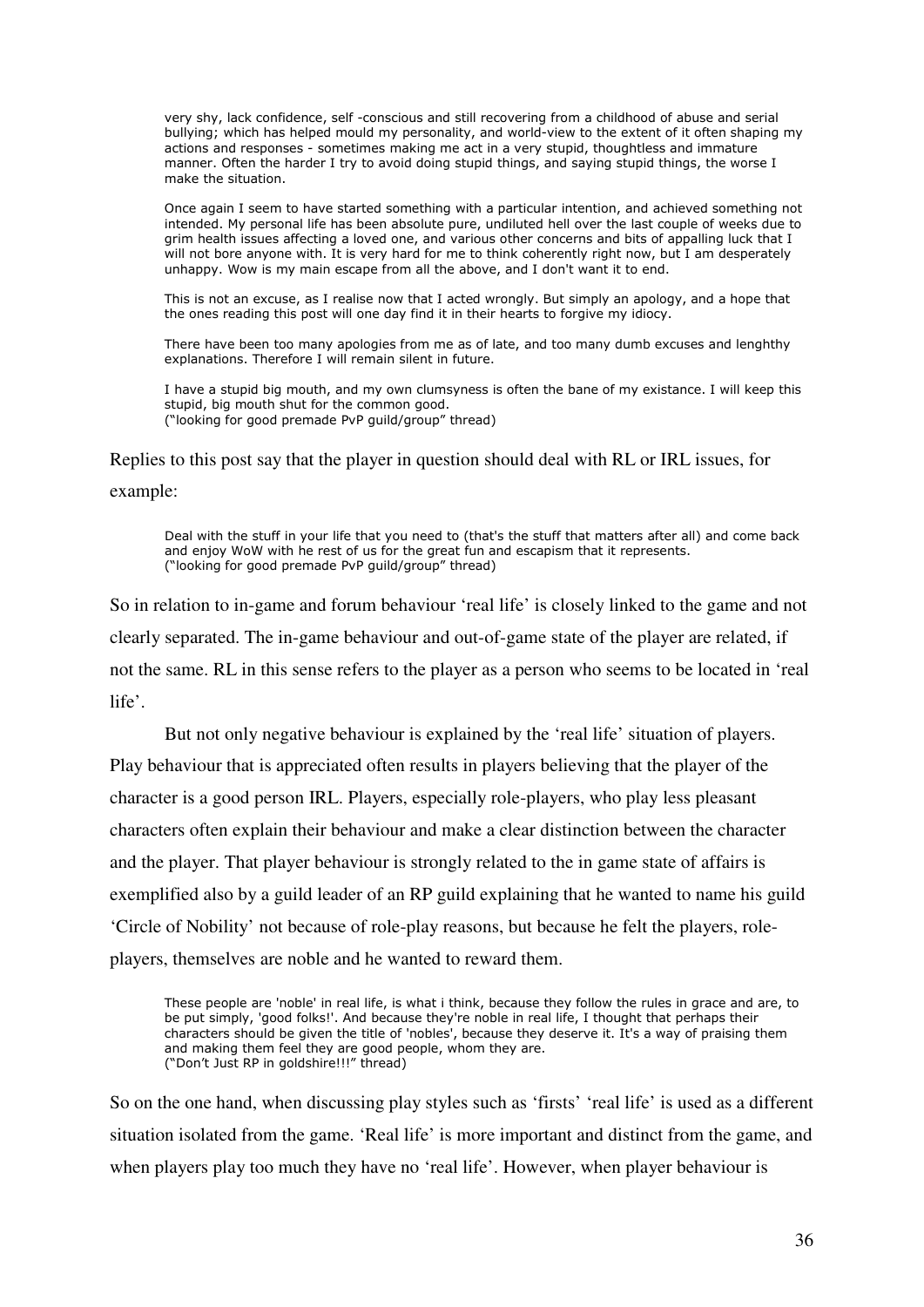discussed 'real life' and the game seem to be linked as the player and his or her behaviour and personality are located IRL. The offline IRL circumstances and personality of players are used as explanations for their in-game behaviour. 'Real life' thus becomes an excuse for what happens in the game. In this sense RL still seems located as that which is not located in the game, but RL is closely linked and transfers into the game.

#### *Real relations*

So far we have seen that 'real life' has been used to refer to behavioural and time management in relation to the game. RL has been used as that-which-occurs-offline. That the concept is used to refer to the physical offline world is also exemplified by the way players refer to RL and other persons. When players refer to friends and family RL is sometimes added, which seemingly refers to those relations as existing before and/or outside of the context of the game.

A small and friendly guild mainly consisting of RL friends and a few new ones ;) ("The Guilds of Steamwheedle Cartel" thread)

The only reason I came in this server is because of my IRL friends. ("I need an honest opinon." thread)

Small friendly guild of mainly (but not exclusively) real life friends. ("The Guilds of Steamwheedle Cartel" thread)

Whether or not the relationships one can build in a game are considered real is not the discussion point here. But what is clear is that players feel a need to clarify whether or not a relationship takes place offline or not. For example in the following quote where RL is used to clarify that the brother relation is out-of-game, the clarification of such a relation between characters or players can be important for role-play. In this case the relation between the players is the relation that takes place in 'real life'.

I am quite interesting in the lore of WoW, but not in the way near my brother, Illidor. (That's RL) ("Cenarion Expedition." thread)

Most often 'real life' references are used in order to point to friendships. Especially in migration issues RL friends are often used as an explanation for migration or for playing WoW in general. RL friends in this sense seems a legitimate reason to migrate. So, in a sense the RL relations are considered more important than those build online, because RL relation in itself is enough explanation. When the topic is partners, or couples RL or IRL is used to show that the players of two characters are a couple outside of the context of the game. For example in the thread "RP couples?" players refer to their characters being married, but also their marriage IRL.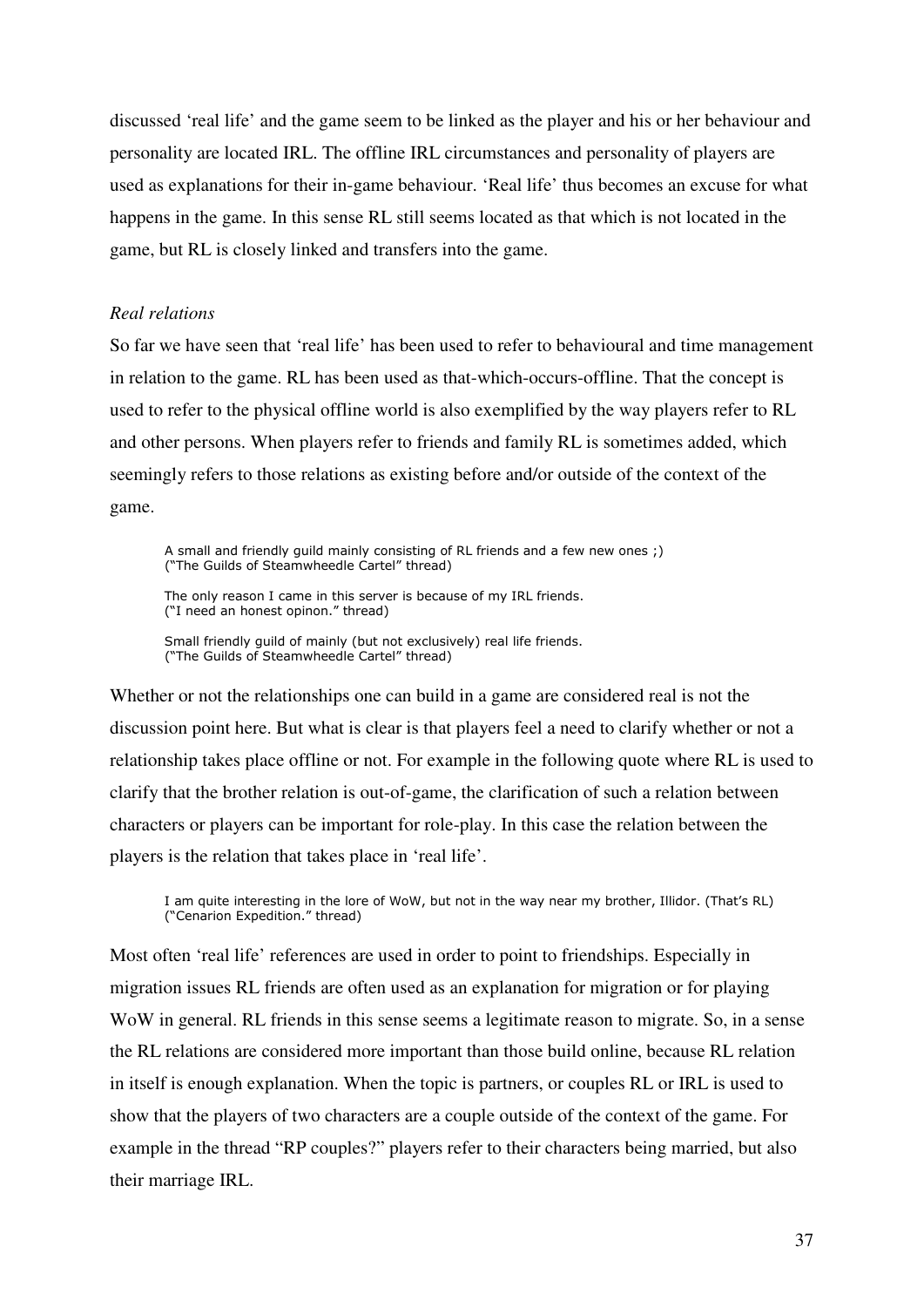Bibor and Nyir are married, if you consider it to be a couple :) ((We are married IRL too ;) )) ("RP couples?" thread)

When from the context of the post it is clear that players refer to partners outside of the game this is often not specifically mentioned as RL. When it might be unclear if a relation is online or offline RL is added for clarification. RL thus refers to physically, bodily knowing the other person, having met a person offline and not only online.

RL in this sense does not necessarily have to refer to an out-of-game start of the relationship. Players can become friends through the game or develop meaningful relationships in-game. Sometimes, for example, friends are mentioned as a migration reason but it is unclear from the context if these are only in-game friends.

I followed some friends to these environs last February and have had few regrets. ("9th January – Happy Birthday SwC" thread)

Hello, SWC, It seems that a few of my good buddies are moving back to AD, and I have made the decision to follow them. ("Farewell buddies!" thread)

RL refers to the offline and physical world, but in these references there is no mentioning if the relationships originate from RL or not. So not mentioning RL does not necessarily mean that a relation is less serious or meaningful. The two posts I read during my time of reading the forum concerning missing persons are players asking about other players that unexpectedly have not been online for some time.

OOC: Greetings, as the above message says, Ruk, one of our guild leaders and friend has appeared to have gone missing. We know it's probably silly to even do this, but if anyone has any word of him, it would put our mind to ease. Even better would be for Ruk to leave a message, but we'll live in hope. ("Warlord currently missing…" thread) A good friend of mine is desperately missing the high priestess Calene. She has unexpectedly not been seen for several weeks. Any information would be gratefully recieved. Please in-game mail or whisper me or Saradok (me) if you do not wish to discuss this matter here. ("Missing persons search" thread)

These posts show that players are concerned for their fellow players and express hope that everything is alright with the player. In fact the posters ask if anyone has any information on whether everything is alright with the player in question and would like to be contacted. Players show concern for other players even though they apparently have no RL connection, because in that case they would most likely know why the player would not be online.

So, 'real life' does not refer to the seriousness or realness of a relation, but only to the fact whether or not offline, in the physical world, people are related in some way as well. In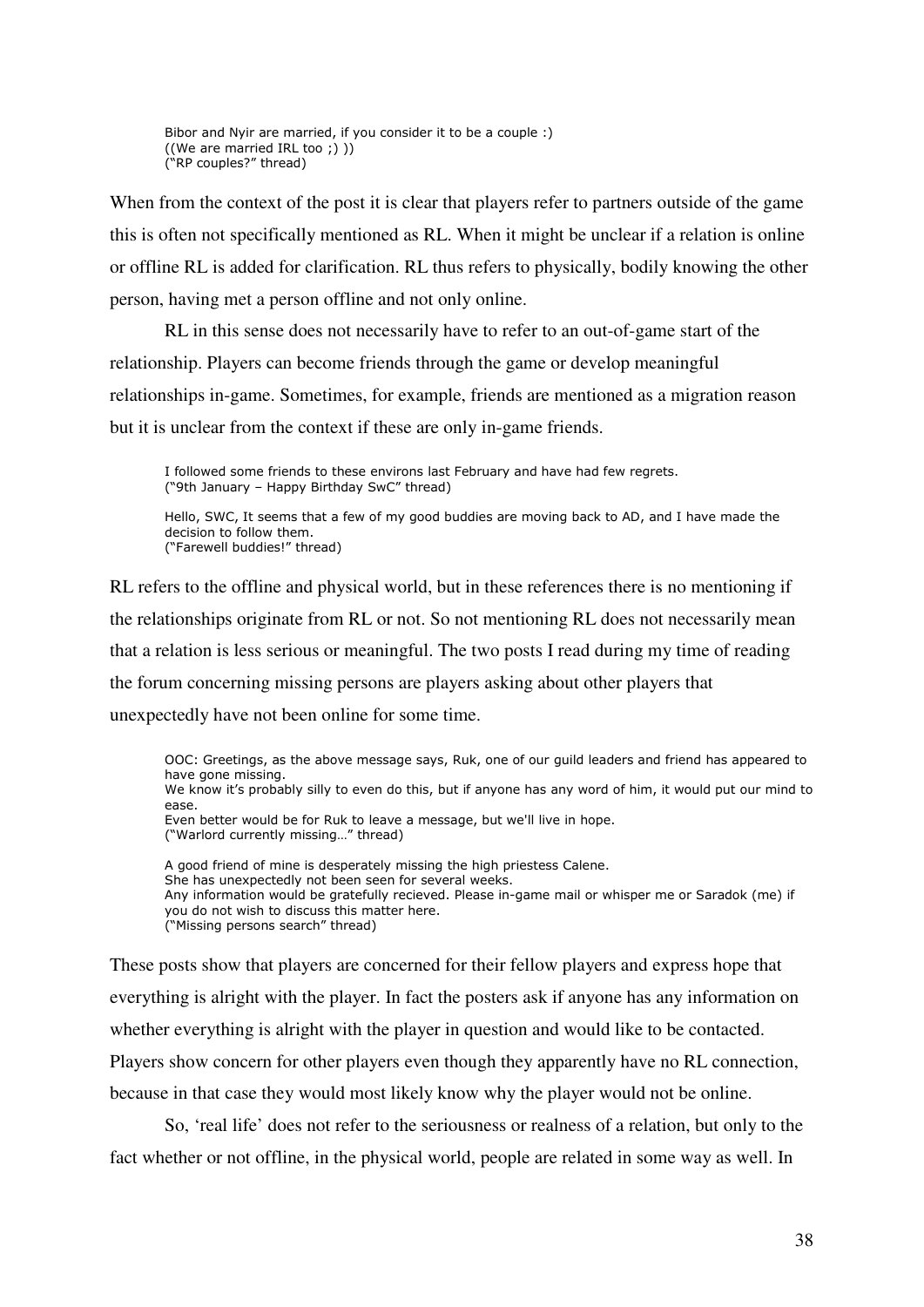relation to relationships 'real life' refers to the physical world, the 'real world' and is used to clarify where relations between players take place.

### *A 'real world' and a game world*

'Real life' of course takes place in the 'real world' and looking at how 'real world' is used by players tells us something about 'real life' as well. RW is not commonly used on the Steamwheedle Cartel forum, but can be used as a substitute for RL. For example when referring to the birthday of a player players can write that the birthday takes place IRL or RW birthday. In a few cases RW refers to the 'real world', as in the world and society outside the virtual world. In these posts the virtual world is contrasted or compared to the 'real world'. Ingame situations and actions for example are compared to 'real world' situations. In the discussion around 'firsts' the 'first' play style is compared to people who attempt to break records, for example speed limits and sound barriers, or come up with challenges for the Guiness Book of Records.

Why do you think people try to be the first to do something at all – wouldn't life be dull if people didn't try. The Guiness Book of Records would be a hell of a lot thinner, no-one would have climbed Everest or walked across Antartica. The whole point is that people reach out and attempt something….virtual or otherwise. ("Server First Level 70!" thread)

In these kind of comparisons the virtual world is seen as a different, yet similar world to the 'real world'. In explaining in-game behaviour RW is used like RL. The 'real world' in a way serves as an explanation for the virtual world.

 Although players themselves do not often refer to the concept 'real world', one interesting aspect is time. We have already seen that play time is closely linked to discussing 'real life', but exact day times and season times blur the supposed distinction between the game world and 'real life' or 'real world' even more. First of all, in-game time is the same as 'real world' time. Days are calculated in hours and minutes, the European WoW time is the same as the central European time. Dates are not necessarily mentioned in the virtual world itself, but whenever events, either organized by players or by Blizzard, occur the dates are consistent with RW dates. This might make game play and organization easier, but also means a continuation of RW into the game world.

 That time blurs the boundary between worlds is especially clear in the case of festival seasons. Blizzard incorporated similar festivals and holidays as 'real world' festivals and holidays in WoW. For example around Valentines Day there is a 'Love is in the air' festival in WoW and around Midsummer there is a in-game 'Midsummer Fire Festival'. The two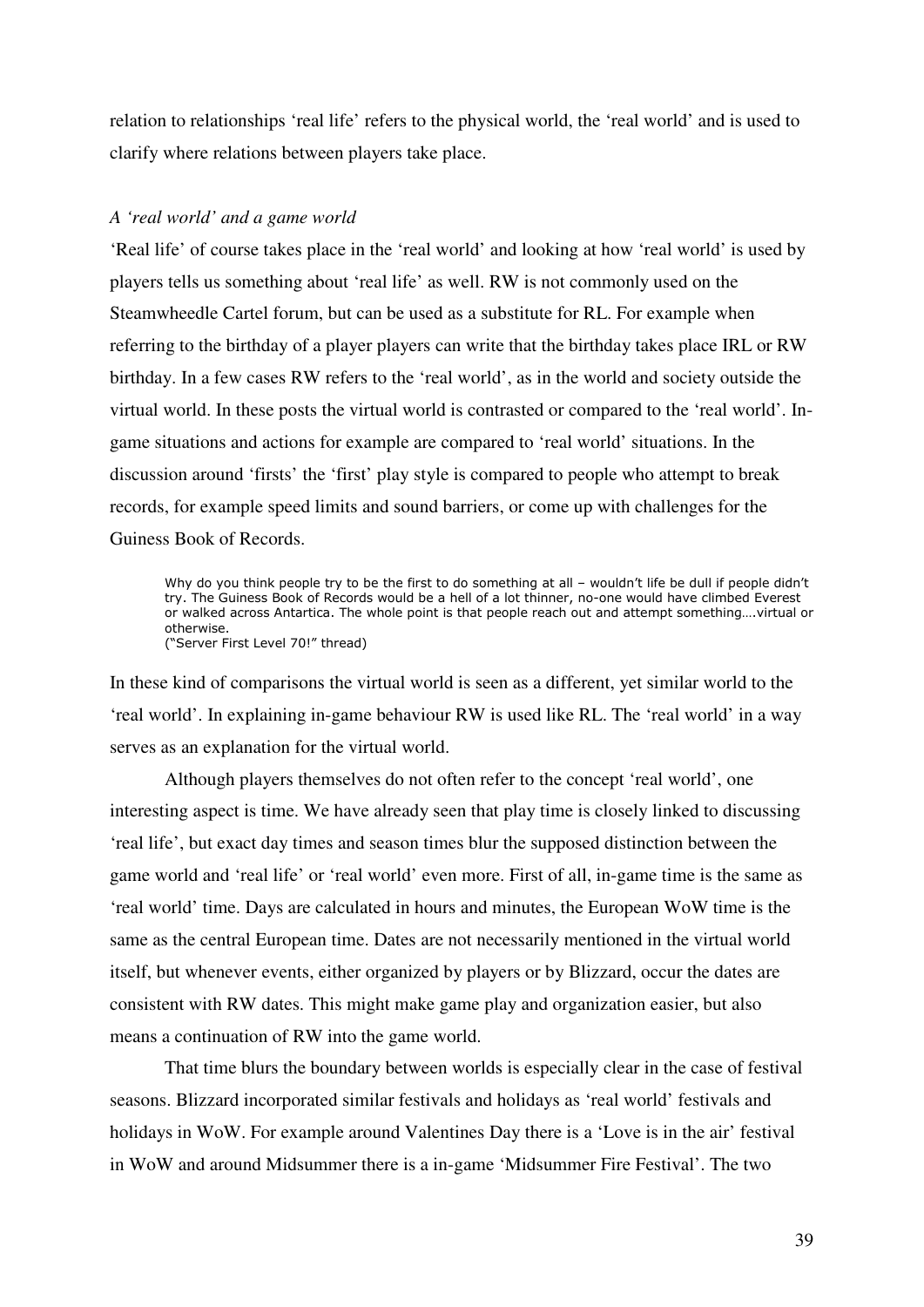holidays that occurred during the time of research are New Year, which is also celebrated in WoW as New Year on December  $31<sup>st</sup>$  and January  $1<sup>st</sup>$ , and Christmas which is celebrated as the 'Feast of Winter Veil' between December  $15<sup>th</sup>$  and January  $2<sup>nd</sup>$  in WoW. In the greetings threads players wished each other Merry Christmas, Happy New Year and also Merry Winter Veil. It is not always clear if the players direct these wishes to the other players, or if the characters direct wishes to other characters. Not only the festivity itself but the wishes related to it seem to be in the virtual as well as in the 'real world' at the same time.

 Even though Blizzard has incorporated the Christmas holiday seasons and New Years in WoW these festivity days seem to be associated with 'real life' by players and remain located **IRL**.

 Afraid to say WoW is not my list of traditional Christmas activities. ("Winter Veil events." thread)

Sorry, no can do. 24<sup>th</sup> I'll be carol singing with my eldest son and 25<sup>th</sup>... well, it's Christmas Day for goodness sake! I'll be eating mince pies and drinking bubbly. Oh, and celebrating my 34<sup>th</sup> year in the real world. ("Winter Veil events." thread)

 Actually you'll find a lot of people have IRL activities on New Years Eve. ("New years eve party." thread)

These quotes come from threads where a player asks other players to come and celebrate the holidays in-game, the replies show that the festivities for most players are linked to 'real life' and that most players consider RL to be more important than the game, especially on 'real world' holidays. The 'real world' for players is the world outside the virtual world, it is a separated but similar place. The separation however becomes blurred because 'real world' characteristics, such as daytime, dates and seasonal holidays, are transferred into the virtual world yet for players these are still linked to the 'real world'.<sup>36</sup>

### **Role-Play and 'real life'**

 $\overline{a}$ 

So far, the concept 'real life' has been discussed in the way players more generally make use of it. An analysis based on all the threads collected, thus concerning role-play, instrumental and player issues (see figure 1). As we have seen Steamwheedle Cartel is a role-play realm, and the forum is a dominated RP space with some active RP posters. While the way players make use of 'real life' so far concerns both non-RP players and RP players, certain aspects are specifically characteristic for the way role-players make use of the concept 'real life' and these will be addressed here.

<sup>&</sup>lt;sup>36</sup> Interestingly, the western ideology and cultural background of these festivities and times are never questioned or remarked upon. Not all people for example celebrate Christmas.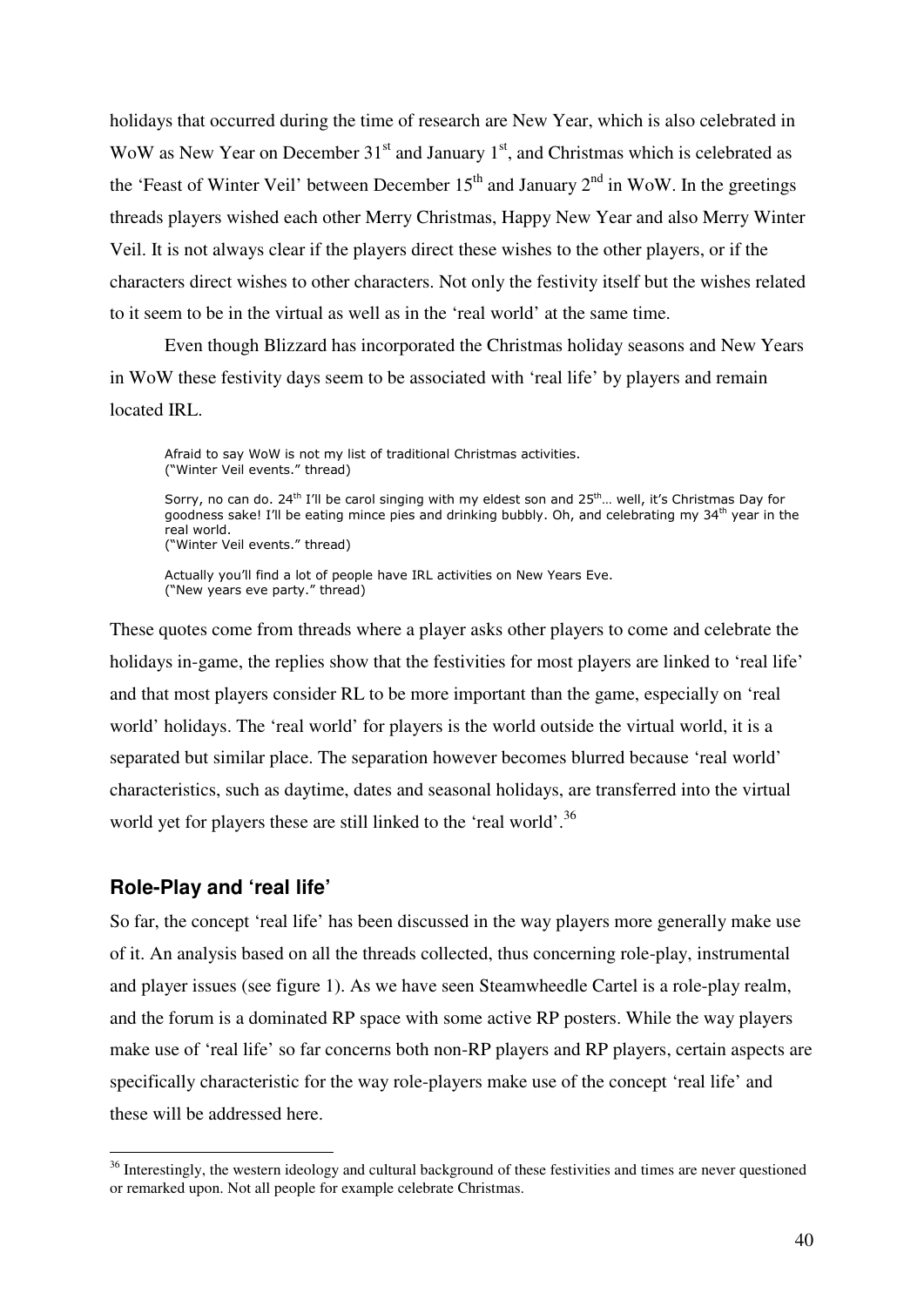### *'Real life' and 'out of character'*

As mentioned previously role-players make a distinction between 'in character' (IC) and 'out of character' (OOC). 'In character' is linked to the imaginary character that the player plays and is thus linked to the virtual fantasy world. 'Out of character' is everything that does not stem from the imaginary character, this can range from discussions of in-game knowledge that the character does not have but the player does to not game related topics. In posts on the SWC forum some posters use OOC or ((…)) to indicate 'out of character' explanations or conversations. As mentioned before the offline status of players is often used as an explanation or excuse why players cannot be online, this we see especially in posts concerning RP events where OOC is used in similar ways to 'real life' to explain absence of the game and in-game behaviour. Role-players sometimes also write IC stories for their characters which can explain their absence or inactivity, but these are accompanied by OOC explanations as to why the player cannot play. The player's out-of-game situation in this case is indicated with OOC and is incorporated in the character's development, and IC is adjusted to fit the OOC situation.

 ((I was unfortunately not able to attend the funeral due to my crappy broadband connection)) ("Dead Man's Funeral" thread)

[IC storyline] -----------------------------

This is a CLOSED RP storyline describing a quest I am undertaking to give our guild members a defense against Armos' strange powers. it covers the fact that, for a very short period, I'll have reduced ability to be online and as such is a cover for my absence from the game." ("Far Traveller (closed RP)" thread)

 $((\ldots))$  is used to indicate OOC and can be used to indicate in-game but 'out of character' topics, but it is also used to indicate a player's out-of-game situation, such as Internet connection, 'real' relationships, reasons to play, previous role-play experience etcetera. Since OOC refers to the player's situation we can say that if the player is located in 'real life', OOC refers to a RL state. Sometimes OOC is even used synonymously to 'real life'. However, in OOC comments in-game developments can be discussed, and generally game related issues are not labelled RL by the players. Furthermore, from the stickied RP guides on the forum it becomes clear that OOC comments are also used in-game to improve the role-play by improving understanding, consent and interaction between the players in order to be able to develop the role-play.

 In their role-play role-players distinguish between the fantasy world, 'in character', and the 'real world' or 'real life', 'out of character'. Role-players' avoidance of 'real life' in roleplay emphasizes 'real life' and the distinction between fantasy world and RL. 'Out of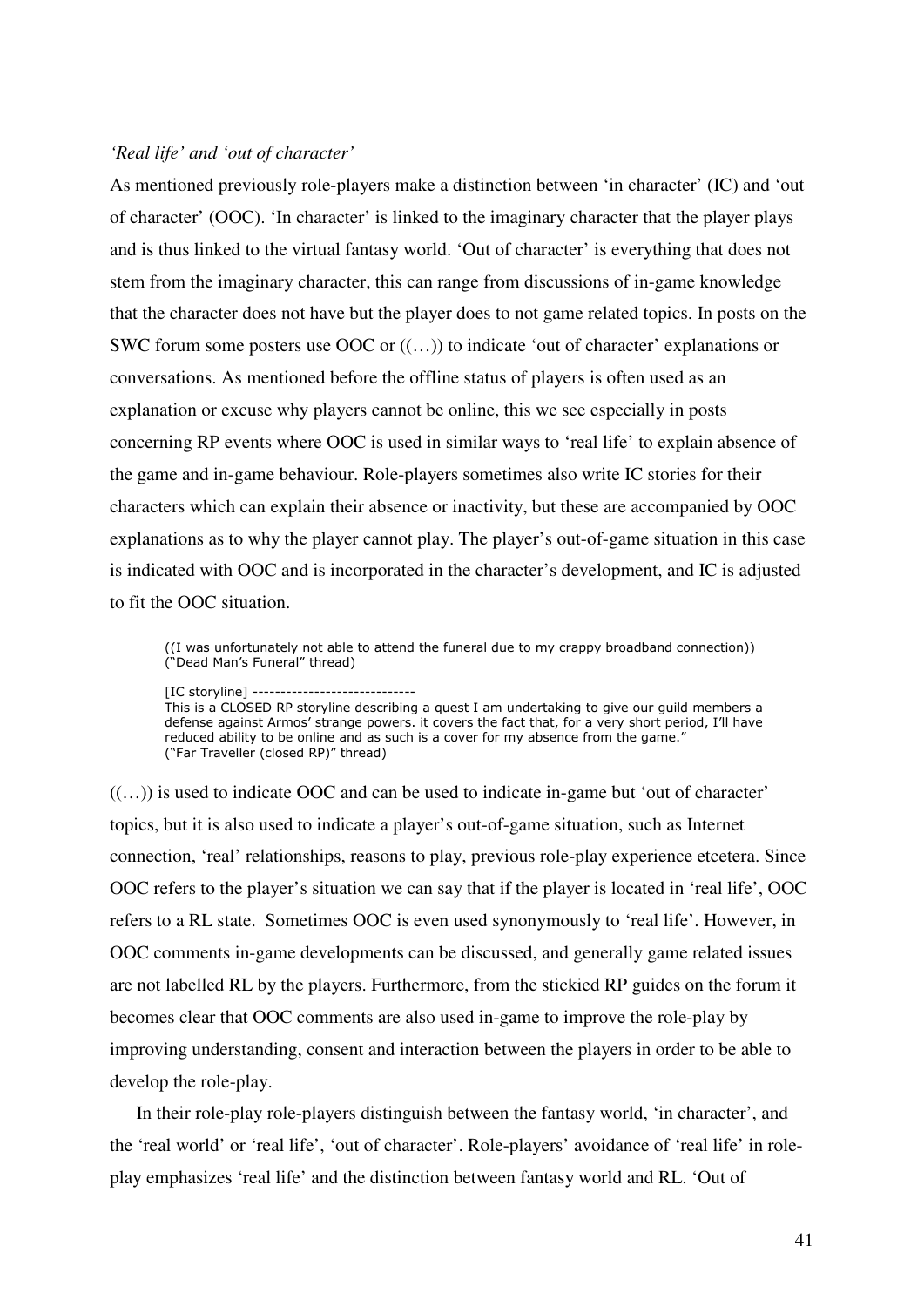character' comments can occur in-game as well as on the forum. On the forum OOC comments are most commonly used in a similar way as 'real life', to refer to the player's situation and explain behaviour or absence.

### *Player versus character*

In role-play the use of OOC and IC references supposedly distinguishes between the player and the character. It is important for role-players to make this distinction and to make sure that other players know the difference between their character and the player behind the character. Big developments of guilds or characters are often accompanied by 'out of character' reasons or clues as to the development. A good example of the distinction made between players and characters is the way players distinguish their IC rivals and OOC rivals. OOC rivals often refer to certain play styles:

OOC it's probably leeters, beggars, and honour leaches. ("Who is/are your rival(s)" thread)

'In character' rivalry show the distinction between character and players that players make. Certain characters or guilds play more evil minded characters or roles, these can be rivals or disliked by the more good aligned characters and guilds, this however does not mean that the players are each others rivals. For example, one of the -judging by the forum- most famous and influential role-play guilds is the Scarlet Missionary. This guild consists only of human characters who 'in character' despise all other races and fulfil some sort of police force that tries to rule Stormwind and cleanse the city from all races except humans. Several posts in the "Who is/are your rival(s)" thread and other threads list this guild and its members as their rivals or enemies, but comment 'out of character' that they have great respect for the players.

Heh weil Out of Character I adore the Scarlets to the extent of wanting to /hug every single one of them. But of course In Character things are rather different. ("Who is/are your rival(s)" thread)

That a distinction between player and character is important to players becomes most clear in threads where remarks are made to players that do not make this distinction and dislike other players because of their 'in character' behaviour. For example, as becomes clear from several posts of different members of the just mentioned guild Scarlet Missionary this guild and its members experience much hatred in-game. Although the hatred can be understood in a roleplay 'in character' setting, the members of this guild also get harassed and commented upon in an OOC matter. Not all players it seems make the distinction between IC and OOC.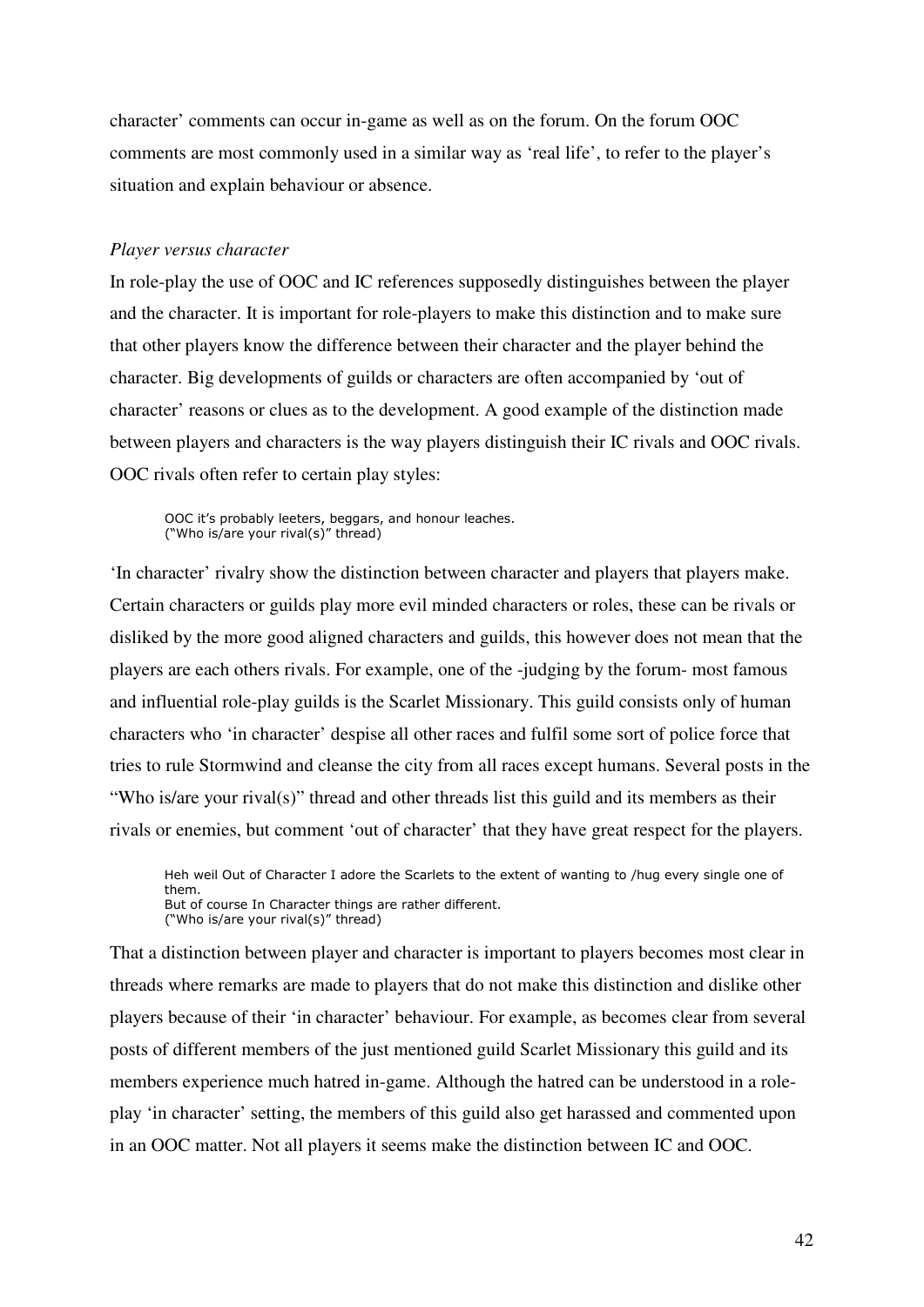I will admit that I find it really annoying how people judge my character or even my personality OOC by my tabard.

("<Scarlet Missionary> leaves the Assembly" thread)

I can't belive scarlets are being insulted OOC that is horrible. In character all my characters hate Scarlet maybe not Alianaarcane who is still under the impression Scarlet does more to restore Lordearon then the Alliance ever will. But as a person me myself I have nothing but respect for the scarlets that they can endure some

insults I sometimes see thrown at them during preaches. Like…let's not say that I'm sure blizzard won't like that but I'm pretty sure that it wasn't IC as the word noob was involved. ("OOC post – Harassment of <Scarlet Missionary>" thread)

That players' in-game and forum behaviour is not only credited to the character but to players' 'real life' personality and situation has already been shown in the part on play behaviour. As mentioned before, in the *greetings* threads players say "hello" to the community or express their holiday wishes in a mixed IC/OOC style and it is often unclear whether or not the post is meant IC or OOC. That the distinction between IC and OOC is not always clear is also exemplified by the thread "How would you Describe Harsufeld?". This thread is started by the player of the character Harsufeld who states in the original post:

((Though i may ask this [How would you describe Harsufeld?] to see what people's opinions were of me! It would be interesting. Am i kind, evil, mad? Go Nuts!)) ("How would you Describe Harsufeld?" thread)

Most replies to this post in OOC comments state what their 'in character' attitude to the character Harsufeld is, however for some players it is unclear if the poster referred to the player or the character as one for example wrote:

Before he made this thread I thought of him as a fine RPer who got on with playing and had fun/ Now he has made this thread I think of him as an ego-stroker and attention seeker. /sigh ("How would you Describe Harsufeld?" thread)

While most responses to the original post address their attitude towards the character this poster explicitly refers to the player behind the character. A few other replies also mention attention seeking, however it is unclear whether or not the comments are addressed to the player or the character. The original poster responds to this by quoting the above post and stating:

((I didn't mean it like that. I was wanting to know what people saw harsufeld as. Not about how great he is. I know He's a bit of what Honoria said [reference to other post which stated he was no good loathsome, foolish, selfish liar and which of course was 'in character']. But he is a also a nice person who loves his bunny! Sometimes the only way to know how you are doing is to ask someone!)) ("How would you Describe Harsufeld?" thread)

So, the original poster wanted to know how other players perceived his character in order to see if his role-played character was perceived as he intended to play the character. However, since the original poster made use of the brackets to indicate an OOC comment it could indeed be read as wondering about the character, because the character would not ask but the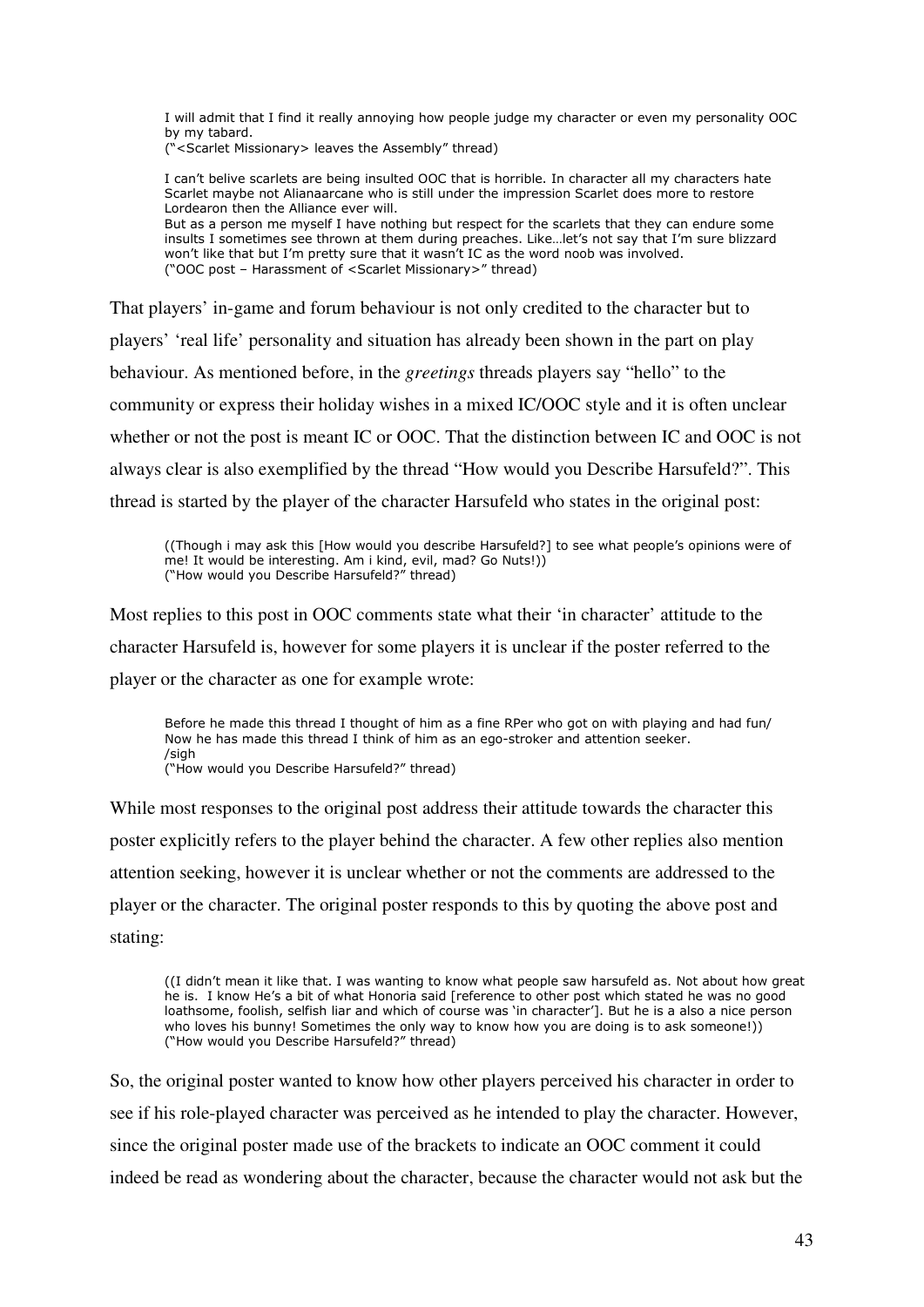player wants to know, or it could be read as if the player wants to know how others perceive the player. In this case the use of IC and OOC is almost more confusing instead of clarifying.

 For role-players however it is almost crucial that players understand the difference between the 'in character' and 'out of character' difference, especially for those who play dislikeable or evil aligned characters. However, at the same time role-players also claim that in-game and forum behaviour originates from a player's RL personality. In one thread the Scarlet Missionary warns against a 'stalker' and copy-cat player who harasses the Scarlet Missionary after having been kicked out of the guild for using racist and abusive language. This player has now created a copy-cat guild with names similar to the original guild, where just an extra 's' or another letter is added, and with the same uniforms as the original guild. So, players less familiar with the original guild might not notice the difference. Furthermore this player seems to want to discredit the original guild and interrupts their role-play events. While the Scarlet Missionary has notified Blizzard, Blizzard claims they cannot do anything and thus the Scarlet Missionary uses the forum to warn the community against this 'stalker'. The many replies show the support of the RP community to the original Scarlet Missionary guild, even though 'in character' it is the most hated guild. The discussion also shows clearly that the in-game behaviour of the 'stalker' is linked to player's 'real life' personality.

Its very sad that this guy is such a loser that he feels the need to spend all his game time and energy harrassing his former guild in this childish way rather than doing his own RP, levelling, PvPing, or doing an of the millions of other things Warcraft can offer other than being a 'tard.

A while ago on one of my (now deleted) alts, I was invited to a guild (which I have forgotten the name of) which seemed to have a similar motive. When I asked the guild master what they did, he said "abuse Scarlets, duel them in the streets, just make their lifes hell". I shoulda told you guys, but I'm sorry I didn't. I think that this could be one of the people who mix up IC and OOC, for example one or two people I have heard of hate Armos (IRL) because he is leader of the Twilights. Idiots.

Hopefully this child's account will be banned and when his parents ask him why he can't go on World of Warcraft, he will hopefully explain to them why he has and hopefully he get the help he really needs. (quotes from "OOC post – Harassment of <Scarlet Missionary>" thread, emphasis in original post)

So, while it is necessary and a guideline for role-players to distinguish between IC and OOC role-players do believe that in-game behaviour is closely related to and might even originate from RL. In-game and forum behaviour is linked to a player's personality and RL situation. This becomes clear from a thread created by Snorkyorky in which he asks:

I need an honest opinion. Am i bad at RP. Cause i have been banned from the horde rp channel and been told mby people i am annoying so i need your honest opinion. ("I need an honest opinon." thread)

In chapter two I discussed the general findings of reading the SWC forum and stated that there are several 'main posters' on the forum, of which one is very active but generally not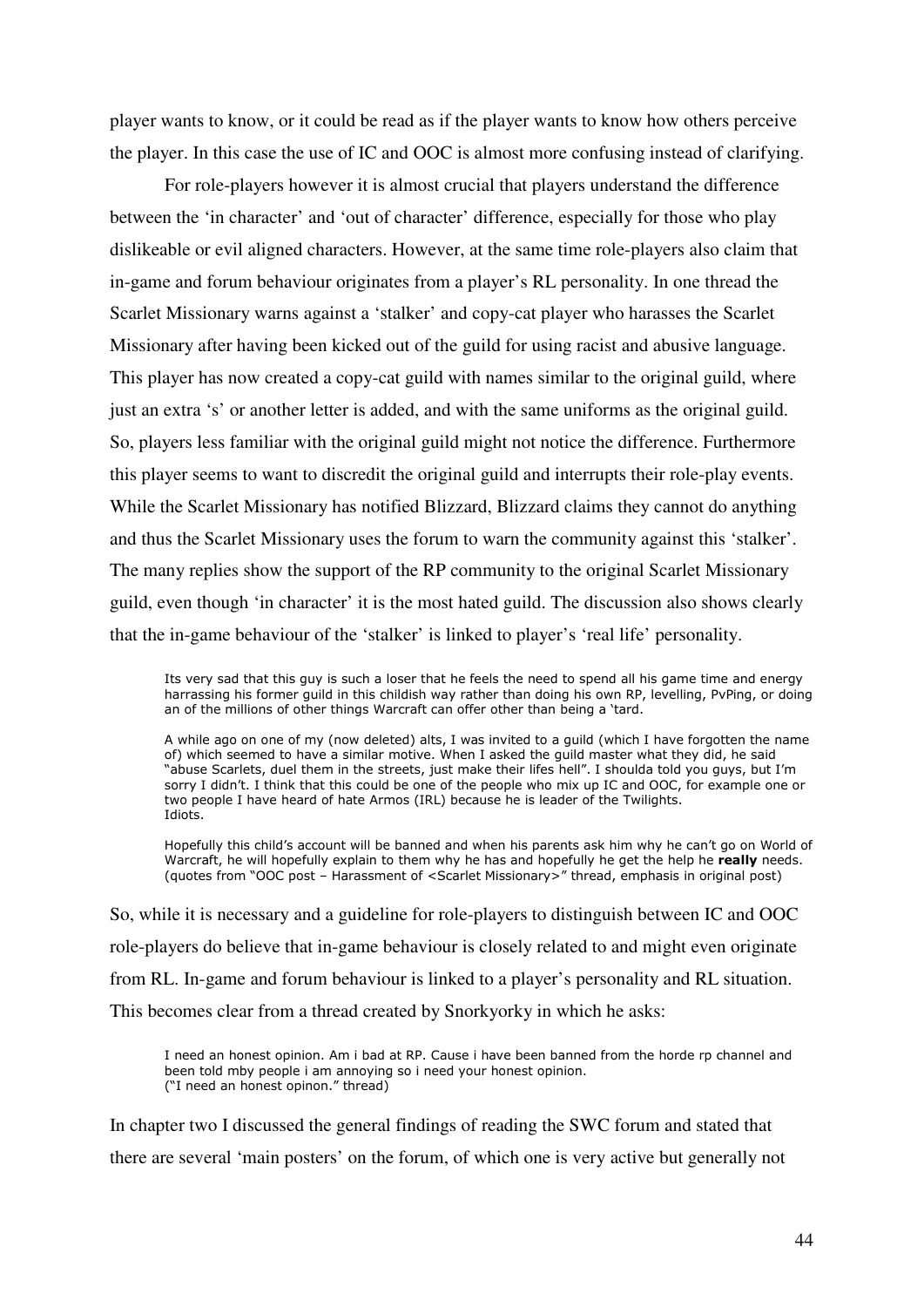appreciated. This is that player. The thread got a lot of replies (49), although towards the end the discussion has diverted from the original posters intent. Concerning the original intent of the thread the general reply of other role-players is the same and along the lines of the following quote:

Personally, I find you irritating. Your endless one-line forum posts and responses to threads really bug me. I don't much like your style of roleplay either […] However all that aside your main, redeeming feature is that you try. You put your efforts and energies into your roleplay and that's really what counts. I think you could do with a little more focus and consistency and channel your energy more constructively but you're one of the small cross-section of people, Horde-side on Steamwheedle Cartel that put the effort in. ("I need an honest opinon." thread, emphasis in original post)

Most of the repliers do not appreciate Snorkyorky's forum behaviour or his style of role-play, however they greatly appreciate that he really tries and give tips and constructive criticism on how to improve his RP. Several repliers state that one of the ways Snorky could improve his RP is to distinguish clearer between IC and OOC.

[...] I do have experience of being around you IC and have observed you in both IC and OOC mode. It seems to me that they blur a lot with you Snorky. I'm quite aware that on Horde side it can be easy to 'forget' IC at times and not be so aware if you're IC or OOC. Perhaps you should concentrate a bit on this?

("I need an honest opinon." thread)

That players consider Snorkyorky's behaviour to originate from RL situations is clear from several references to the player's young age and lack of role-play experience in contrast to some of the role-players who have over twenty years of role-play experience. Furthermore, many refer to Snorkyorky's "over enthusiastic" behaviour and that he could be a bit more relaxed. This clearly is not considered a part of the character but of the player, as almost all replies state that the player could maybe relax a bit before he starts playing.

I know you're enthusiastic (people here will be nodding going "yes Snorky is enthusiastic") but try to tone it down a bit. If you're really that coiled up like a spring then go outside and run around or get a gym membership and unwind a bit in a different manner. Trust me.. you'll appreciate your experience of Azeroth all that bit more for being a bit more relaxed when you do it. ("I need an honest opinon." thread)

All these examples have shown that role-players want to make a clear distinction between 'in character' and 'out of character' behaviour. During the time of research I have only found one post in which the player, an older well experienced role-player, acknowledges explicitly the link between character and player, while still stating that the distinction is important.

Whilst I think it's important not to mix real life and online, fantasy life too much, basing some aspect of your character on real life experiences can often be very exploratory and ultimately fulfilling. […] Identifying on some personal level with your character is, in my mind, no bad thing – as long as that little bit of yourself that presents itself in your character doesn't impinge upon other people's play. ("Principles of Roleplaying" thread)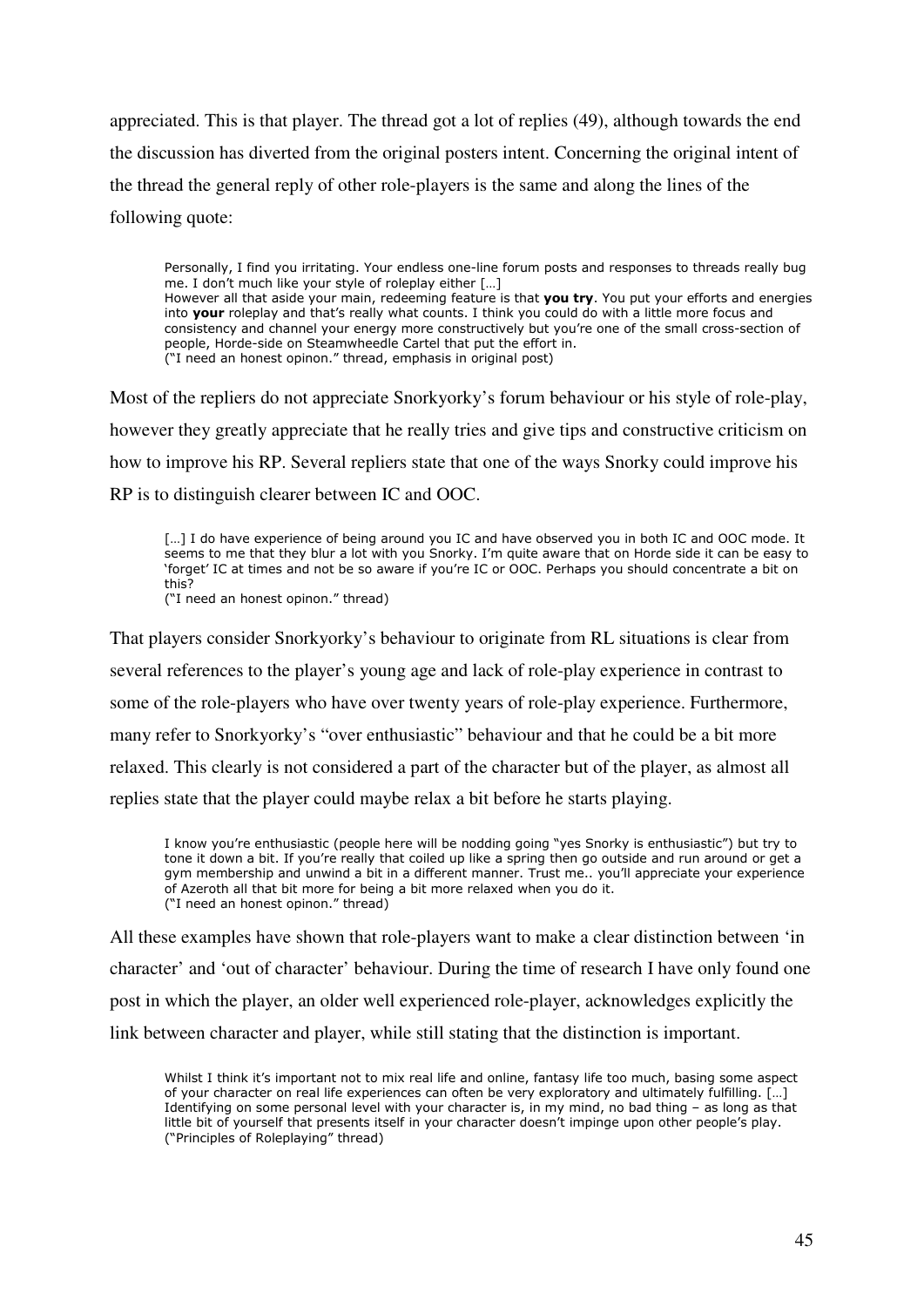'In character' is linked to the character and the in-game, fantasy world, which is sometimes continued in IC storylines on the forum. 'Out of character' is linked to the player and OOC behaviour is linked to the player's 'real life'. However, the distinction between IC and OOC is not always very clear and when play style and behaviour are discussed it becomes clear that players believe IC in-game and forum behaviour originate from a player's 'real life'.

### *'Real life' as immersion breaking*

That role-players want role-play on 'their' realm is clear, but what kind of role-play they want differs. As discussions under *player versus character* have shown it is the willingness to roleplay that is most important, but the way a player role-plays is important too. We have also seen that role-players want a clear distinction between 'out of character' and 'in character' behaviour, between the player and the character. This happens even though many aspects of play and role-players' own discussion about game aspects show that this distinction is in fact blurred. Role-players' aim is to be immersed in the game world and act out their characters, and aspects from 'real life' and the 'real world' that are inconsistent with the fantasy game world are considered immersion breaking and undesired. Blizzard's rules for role-play realms try to minimize immersion breaking by prohibiting references to 'real life' and 'real world'.<sup>37</sup> Role-players want role-play in the game to be consistent and plausible with the fantasy world they imagine *World of Warcraft* to be. As one of the role-play principles in the stickied "Principles of Roleplaying" thread states:

#### 1. Plausibility

This is the crux of any good roleplay. It tends to apply to everything from how you play your character to how you organise the mechanics of large scale events. If roleplay is implausible, it quickly becomes ridiculous. Other players will not want to interact with you and inevitably, your event will fail. An event must be plausible within the context of the game universe. That means no automatic weapons in a fantasy setting, no magic in a cyberpunk setting and so on. This applies to your characters description and any interaction you might have with other players. Lack of plausibility is the usual cause of everyone's pet hate: the power-emote. What might start out as a gentle interaction between two consenting roleplayers rapidly spirals out of control as one pulls out a knife and stabs the other in the chest, who in turn happens to have the blow deflected by a hip flask and... well, you get the idea. Initially, these power-emotes may seem plausible (of course it's reasonable for a character to be carrying a hip flask) however the sequence of seemingly random coincidences most definitely is not. Try to consider whether your actions, your character's behaviour and their background are plausible. I cannot stress enough how frustrating it is to try an interact with someone who can turn into a demon/dragon/angel/robot at will or who has inherited the power of the gods from their father/mother who happens to be a major deity. Again, this sort of thing rapidly becomes ridiculous and ceases to be fun for all involved.

("Principles of Roleplaying" thread, emphasis in original post)

Names referring to 'real life', chatting about 'real world' events and actions are considered inconsistent with the fantasy world. Just like 'in character' and 'out of character' is preferably

 $\overline{a}$ <sup>37</sup> Blizzard's rules in relation to 'real life' and 'real world' references will be discussed more under the heading *Blizzard's not real game*.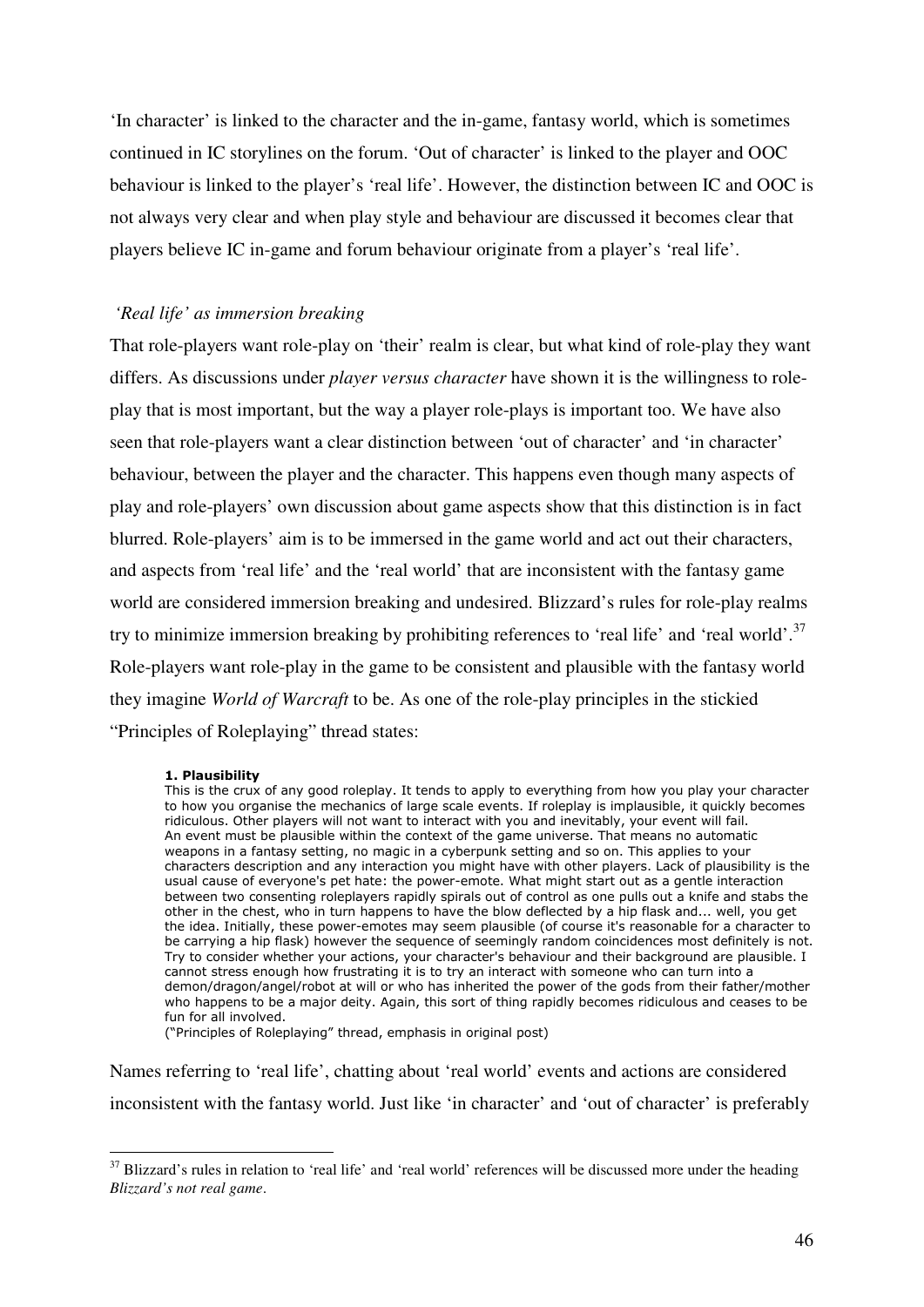separated, the fantasy game world is another place than the 'real world' and the 'real world' should not be included in the fantasy world. Role-play for many should be as consistent as possible with the lore of the game. The lore of the game is considered to be the basics from which to role-play and role-players set up in-game role-play communities with the aim of 'in character' teaching about the lore and background of Azeroth.

(([…] Just because the players know the lore doesn't mean the characters should. )) ("Protect the Horde! ((a crazy idea))" thread)

Shamefully i can't be EVERYWHERE and people keep doing things that is against the lore and ways of the races or alliance in whole. ("Cenarion Expedition" thread)

On the SWC forum role-players discuss lore and lore aspects. After *The Burning Crusade* expansion for example there are several discussions on how the implementation of the new areas and new races can be accounted for in line with the world that existed and what plausible reactions of characters will be to these new races and areas.

I think the Blood elves are a natural choice for an expansion race given their background so I say they are a good addition. That they are a part of the Horde is just another unfortunate effect of the faction system. The only serious mistake is their involvement with the Naaru. That's just an overly complicated solution that doesn't fit very well with the overall lore. In any case they are far better then the pewpew space shrimp shamans and their Star Trek totems… [referring to the Draenei, the other new race that will be implemented by the expansion]

Can't wait for Blood Elves personally... The scope for tension within the Horde, and thier rich history in lore should make for some great RP opportunities. It's what will make me return to the Horde after so long on the Alliance side.

As opposed to the Draenei - but I will state this is only my opinion, and does not reflect that of my guild, friends or factual with the lore, it's just my opinion - who have been presented in a pew-pew space shaman way. I don't know, the Draenei could have been so much MORE, but they are just another Light worshipping race for the Alliance, bung them in and they all get along fine. Sometimes it feels like the only race with a rich cultural history are the Night Elves. (quotes from "Blood Elf reaction" thread)

The lore, however, is not based on in-game knowledge alone. Of course, it is based on

information provided by Blizzard, but players also refer to other books and the fantasy genre

in general in order to account for consistency or point to inconsistency. In threads that

concern lore discussions, one specific role-player for example frequently quotes player guides

and fantasy books. Other players ask this player for tips on which books to read in order to

learn more about the lore and discuss what is stated by referring to other books.

Any such things as "blood" family is extreeeemely rare with the Night Elf society/family. How come i know this? Read The "Alliance Player's Guide" published by Sword and Sorcery. There is an Horde Player's Guide as well… ("Cenarion Expedition" thread)

"Each of the seven major human cities had diffrent traditions, and Stormwind has become a melting pot of these ideas and customs, due to the sheer number of refugees from every part of the globe who hasve traveled there for safe haven."

Facts taken from "Alliance Player's Guide" a book published from Sword and Sorcery ("<Scarlet Missionary> leaves the Assembly" thread)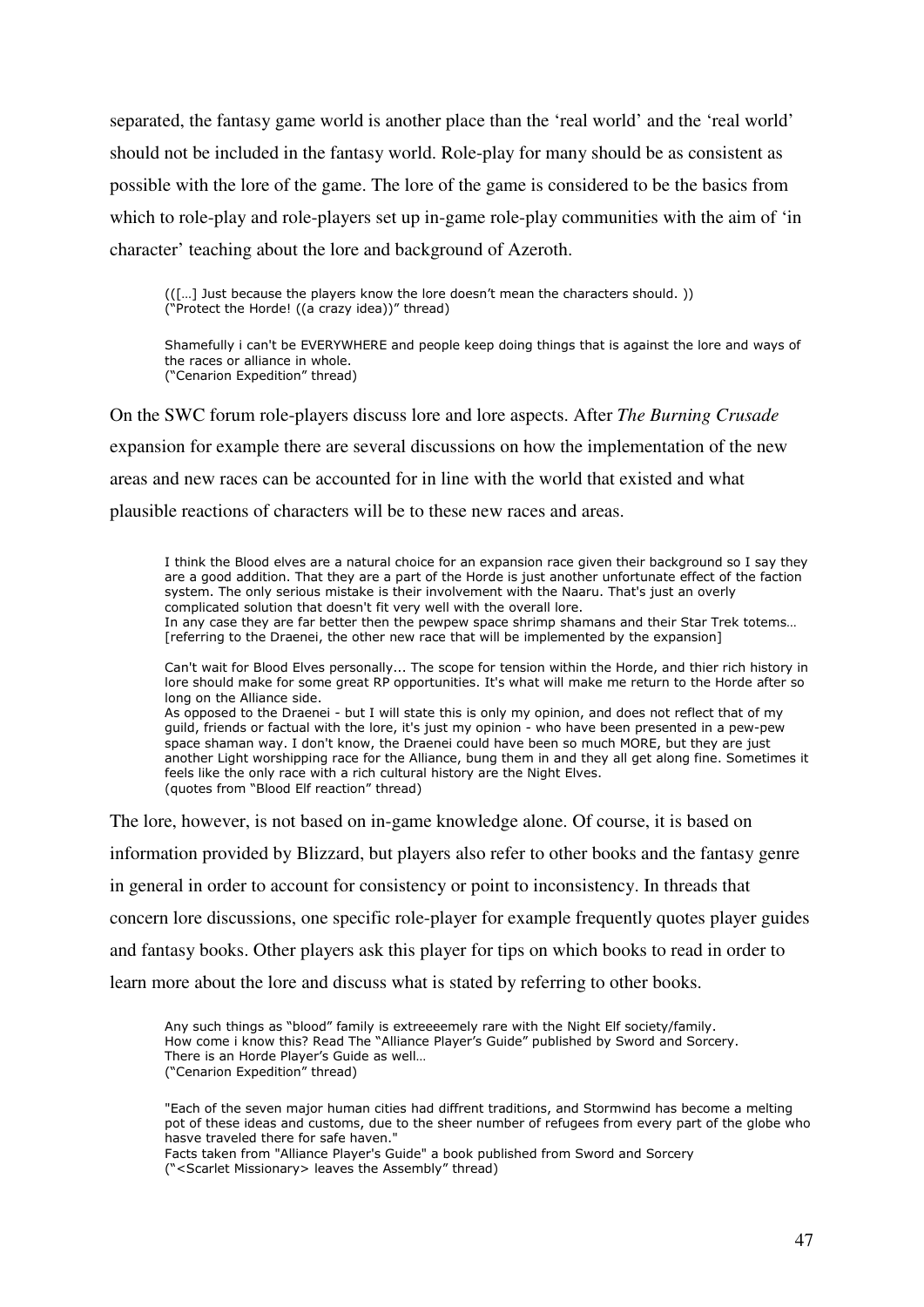That plausibility and consistency within the game world is important becomes clear from a big discussion initiated by the previously mentioned RP guild Scarlet Missionary leaving a RP community called the Assembly. The Assembly seems to be a cooperation between several RP guilds that role-play together and enforce laws in Stormwind city. The Scarlet Missionary will no longer be part of the Assembly because the guild believes a certain law that was going to be put in motion is too modern and not consistent with the fantasy world.

If players want to RP modern laws and modern society, there are other RP games they can be involved in. But many members of my guild RP in a WoW environment to RP a non-modern world.

Chrucrh courts and such are very much in keeping with the theme of the Lore and Mecieval society that it makes sense, trying to bring laws in that are only in exsistance in the Modern world is a bit silly and unrealistic as they have no place within the game mechanics. (quotes from "<Scarlet Missionary> leaves the Assembly" thread)

The discussion however is not only about the plausibility of the laws that were going to be implemented, but also about how the community communicated with each other about the implementation of the law. Furthermore, the discussion addresses how to role-play within a community and refer the necessity of OOC consent before IC developments can happen. Both the Assembly as well as Scarlet Missionary blame each other of "poweremoting", leaving no room for other players to interact but positioning yourself above everyone else and thus disabling interaction.

(player of the Assembly in "<Scarlet Missionary> leaves the Assembly" thread)

I explained that my guild would not RP with a law if we didn't get to OOC consent to it. As Berdrin told me that our OOC consent was irrelevant, we deemed his actions a power emote and choose to find an IC way to ignore them.

(player of Scarlet Missionary in "<Scarlet Missionary> leaves the Assembly" thread)

As I and Dufferin have said above, we have created a realistic IC excuse to avoid what we see as the poweremoting of the Assembly that wanted to make us RP something when we said we were not OOC happy doing it.

(player of Scarlet Missionary in "<Scarlet Missionary> leaves the Assembly" thread)

Using the argument of "modern" as opposed to "lore" is invalid in reference to most of the roleplay on this server, and it has been pointed out, numerous times, that there are a number of Lore inaccuracies with the Missionary's own roleplay. If your character finds a law too modern, or inaccurate, then there is always the possibility of reacting to it, as has always been the case in regards to debate within the Assembly.

In regard to the Mission's new position, IC it effectively places them above any kind of law save their own, granting themselves the full support of the King, and making void any kind of attempt from player characters to impact upon their presence in Stormwind. The "logic" behind this matters little, as it was motivated more by OOC opinions than any true IC direction. In fact, it was made clear by Habeus numerous times before that he would not accept OOC any kind of attempt IC to remove the Scarlets from Stormwind, however logical or plausible those attempts may have been.

OOC, I will simply say as I have said before. A member of a roleplaying community in WoW cannot expect to impact heavily or try to impact heavily on the community, and not give its consent to being impacted in return by the consequences of its IC actions. Making the guild immune in such a way to any attempt at conflict or antagonism makes their very existence farcical, and very suddenly extremely opposed to the position they held or tried to hold within Stormwind roleplay for the very long time when they had no antagonists.

It is certainly a shame that the situation had to come to this, a complete lack of cooperation with other guilds and members of the community.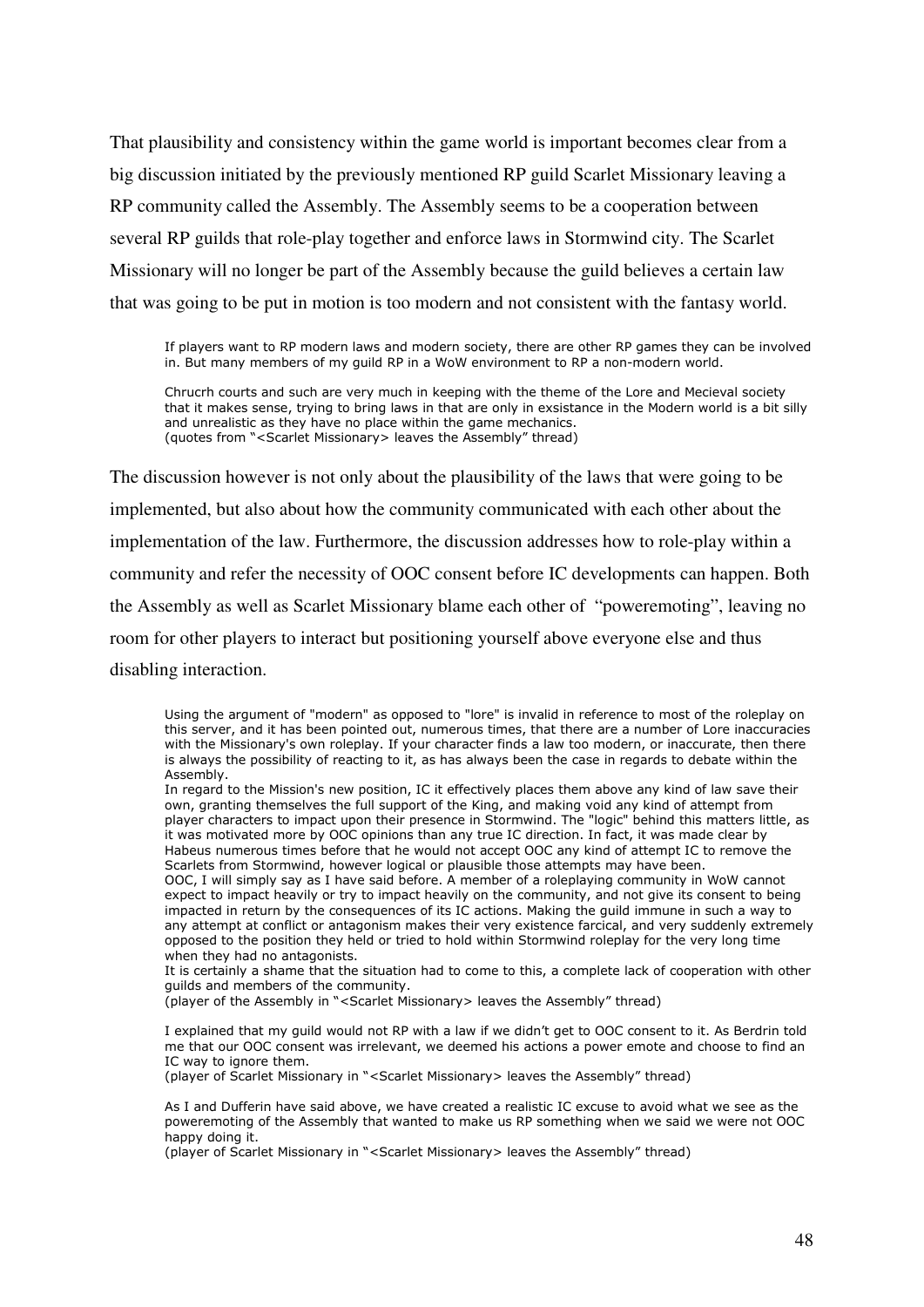The many and lengthy discussions role-players have on the forum about lore and consistency in role-play show that this is very important. However, the discussions also show that not all players imagine the world in the same way and consider different actions as either immersive or immersion breaking. By many *World of Warcraft* is considered a more medieval fantasy world, and modern or 'real world' references are considered to be immersion breaking. The 'real world' is inconsistent with the players' imagination of the fantasy world and they prefer an absence of 'real life' from the game. The 'real world' is another world than the game world and breaks the illusion of a fantasy world.

#### *'Real life' as validation of the fantasy world*

References to the 'real world' are not only made to point to a breaking and inconsistency with the fantasy world, but are also used as a validation of the fantasy world. Especially, the plausibility of role-played characters' behaviour is measured in how people in the 'real world' behave. For example in the discussion about the Scarlet Missionary leaving the Assembly because players OOC considered the Assembly becoming too modern for the WoW setting the actual 'in character' act of the Scarlet Missionary leaving is discussed as plausible or not with references to how medieval church power worked.

OOC:

Perhaps what Habeus means to say that they will continue as they once did: to hold their own courts and law enforcement within the guild. I actually think it's quite plausible to do so since we're playing in a Medieval time and as I've understood, the church had their own way while the public had another way.

(role-player responding to the discussion in "<Scarlet Missionary> leaves the Assembly" thread)

Yes World of Warcraft has a few feelings of the western middel ages. But it is NOT a medival world in the sense that we can draw upon every idea from our own. For one the legal system should be heavily influensed by both the dwarfs and the elfs legal system. It should be a safe bet that both those races have reached conclutions that no dark age medival lord reached or practices. So please be carefull in those views. The huge range of roleplay interests and ideas on this server perhaps makes a "modern" leagal system more easy to swallow for most.

(role-player responding to the discussion in "<Scarlet Missionary> leaves the Assembly" thread)

The fantasy world is thus validated by references to the idea players have of historical events and situations of the 'real world'. Threads where players give advice about how to role-play and the stickied role-play guides show that while the fantasy game world is a different world, a certain etiquette is in place which is similar to that of 'real life' and a breaking of the 'real life' etiquette is actually considered to be immersion breaking.

<sup>-</sup> remember that you can't see peoples names hovering over them in real life (pity !)

<sup>-</sup> so when you speak with someone you are not familiar with introduce yourself

and ask them to do the same.

<sup>(&</sup>quot;I need an honest opinon" thread)

I think another problem faced with RP'ers is those who want to do so well - they pour an enormous amount of time into that character and before you know it you got their life story within 10 minutes of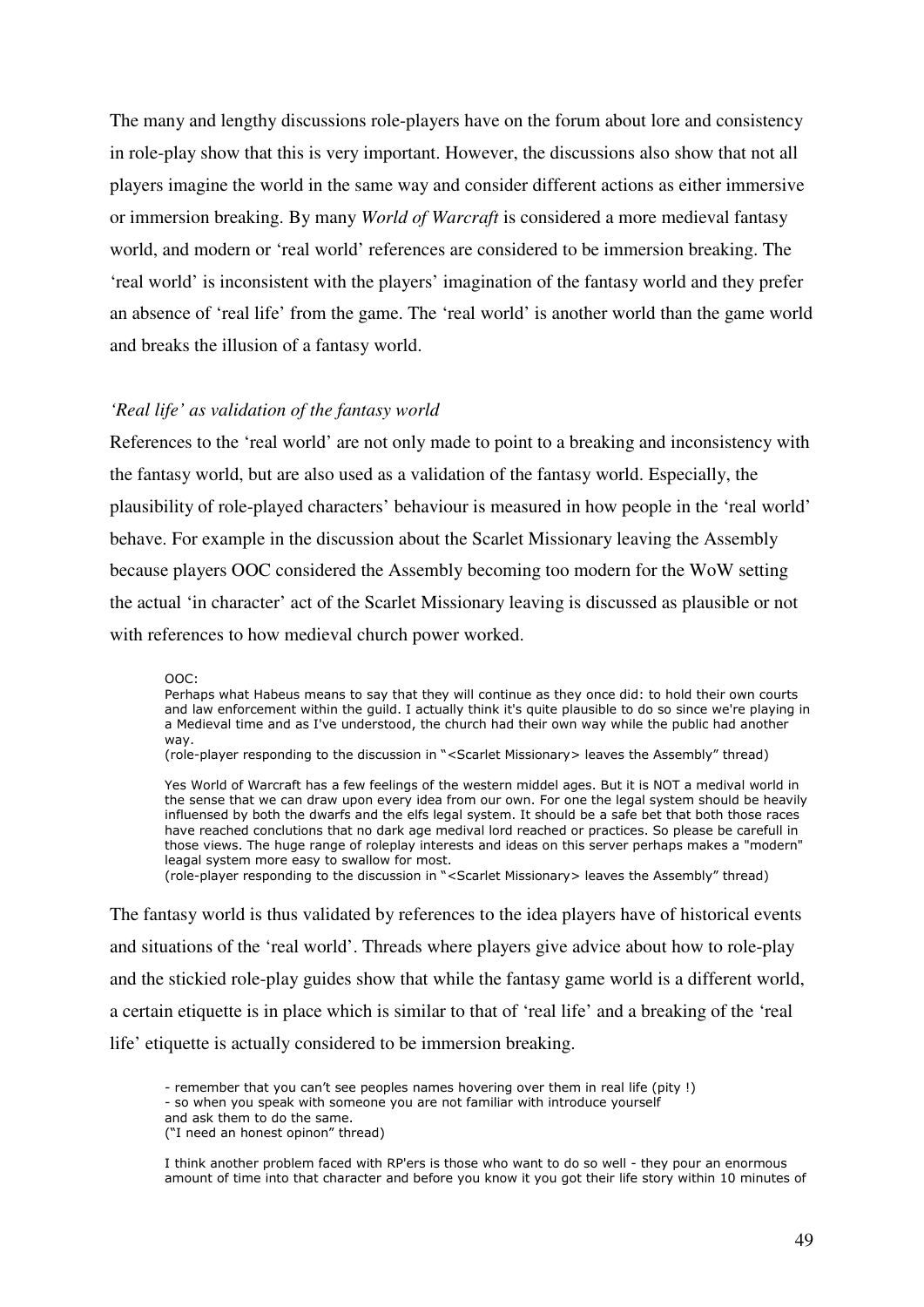meeting them. This - like it does in RL - puts me off wanting to RP with that char. The background stories can indeed come through in your style of RP and of course in some of those deep conversations between others. But let's face it - many of us don't go into so much detail about our RL's in everyday chat.

("Principles of Roleplaying thread")

Interesting point about consistancy, that... For my money, I fail to see any reason why a character shouldn't occasionally make fairly big changes. After all, we humans often make big changes to ourselves in real life, and if it happens "IRL", then it's got to be fair game as an RP concept. ("Principles of Roleplaying" thread)

While 'real world' references such as technical devices, references and discussions of 'out of character' nature are seen as immersion breaking, 'in character' behaviour is more plausible the more it resembles 'real life' behaviour. In this sense 'real world' is used as a validation for the plausibility of the fantasy game world. 'Real world' is thus a different and separate world from the game world and 'real world' breaks the immersion of being in the fantasy game world. However, the plausibility of the fantasy game world is based upon the players' ideas gained from the 'real world', from fantasy books, films, the genre, history and 'real life'.

# **Blizzard's not 'real' game**

Not only players make use of the concepts 'real life' and 'real world' in their communication about *World of Warcraft*. Blizzard Entertainment, WoW's developer and publisher, uses these concepts in contrast to the game world. The game is presented as a way out of 'real life', the game world is another place where players can enjoy and play away from their 'real life'. The opening of the online guide for WoW, for example, says:

As a massively multiplayer online game, World of Warcraft enables thousands of players to come together online and battle against the world and each other. Players from across the globe can leave the real world behind and undertake grand quests and heroic exploits in a land of fantastic adventure.<sup>38</sup>

The game thus offers its players a way to escape the 'real world' according to Blizzard. That RL is something out-of-game according to Blizzard becomes especially clear from the opening post of Blizzard on the Community Forum Events. 39 In this post Blizzard indicates the purpose of the specific forum and gives advice on how to use the forum. Out-of-game in this post is used in a similar way as 'real life'.

 If you are creating an out of game event, please specify this with a tag as well as: Examples: [Out of Game] Lan party in Sweden (dd/mm) [RL] Real Life meet up in London (dd/mm)

 $\overline{a}$ <sup>38</sup> World of Warcraft Europe, Blizzard Entertainment, "WoW Guide", http://www.woweurope.com/en/info/basics/guide.html (accessed June 24, 2007).

<sup>&</sup>lt;sup>39</sup> World of Warcraft Europe, Blizzard Entertainment, "Community Events forum", http://forums.woweurope.com/board.html?forumId=110221&sid=1 (accessed June 24, 2007).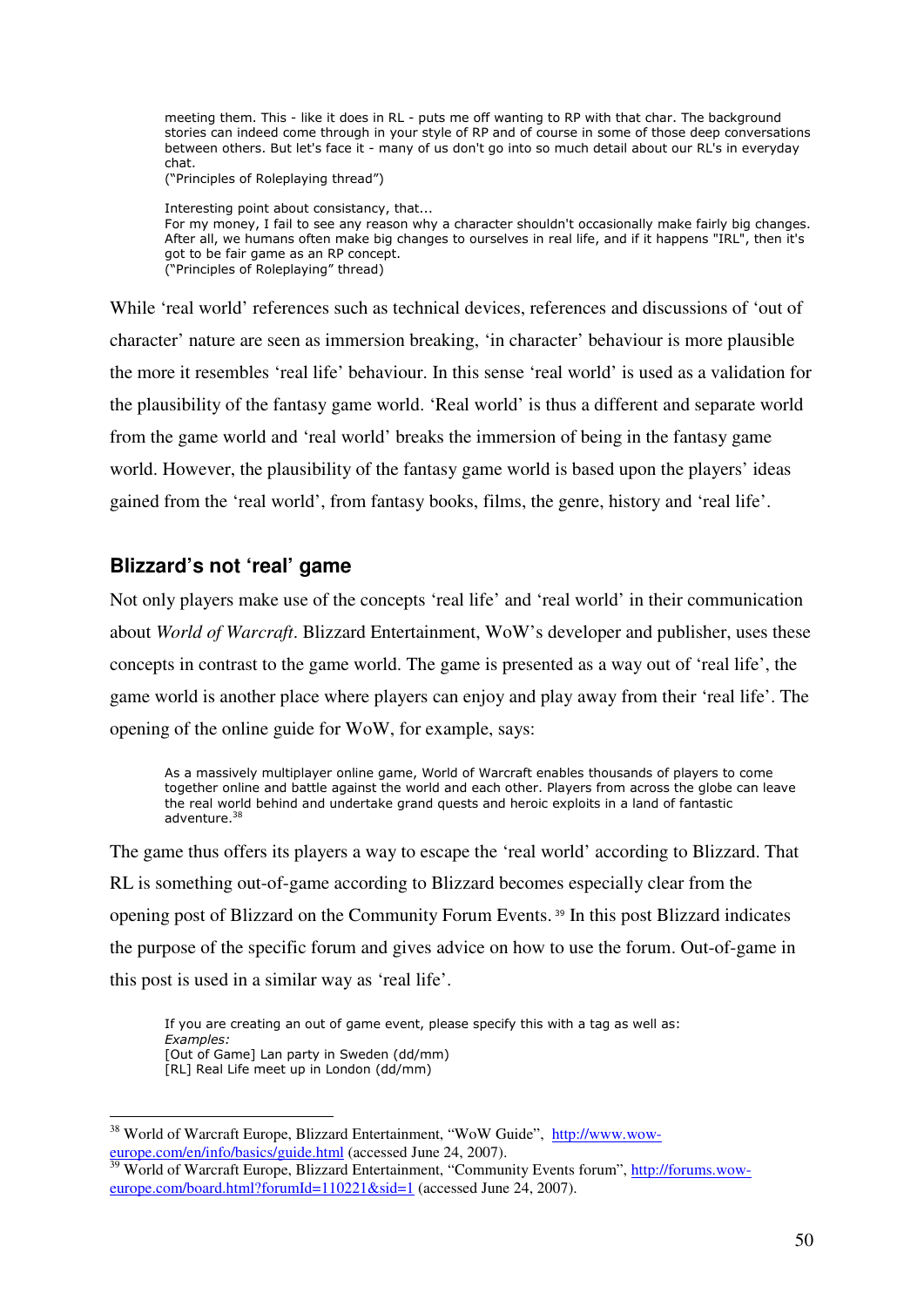Not only in the way Blizzard presents the game to its players but also in the game rules 'real life' and 'real world' are mentioned as distinct and separated from WoW. Property rules, for example, show that the game is contrasted to the 'real world'.

So Blizzard Entertainment does not recognize any property claims outside of World of Warcraft or the purported sale, gift or trade in the "real world" of anything related to World of Warcraft. Accordingly, you may not sell or purchase virtual items for "real" money or exchange items outside of World of Warcraft.<sup>40</sup>

The game world is juxtaposed with the 'real world' and different rules apply to these worlds, and their relationship. Blizzard's rules however do not only refer to the 'real world' to indicate how the game's relation is to the 'real world', but, just like the players, Blizzard also mentions 'real life' in relation to in-game playing behaviour. Blizzard states in their rules that players have to remember that they play together with thousands of other players and that respectful behaviour is desired. The rules help to regulate the in-game environment so that many can have a pleasant playing experience. Players can get warnings and eventually be banned from the game for their in-game and forum language and behaviour. On harassment issues Blizzard has the following policy:

Only the most severe harassment (i.e. Racial/Ethnic, Extreme Sexual/Violence, Real-life threats) will be considered. $41$ 

The 'real life' information and threats category is described by Blizzard to include violence that is not directly related to the game world and the release of 'real life' information about other players or Blizzard employees. In this sense Blizzard's 'real life' can be compared to the players' use of 'personal', which is at times used synonymous to 'real life'. Although Blizzard does not state explicitly what 'real life' information includes but it seems that 'real life' is outof-game and personal, while in-game is more public. Even though the use of the term 'real life' by Blizzard seems to indicate a separation between the in-game world and RL their rules in fact transgress these boundaries. This transgression does not only stem from the mentioning 'real life' in the rules and in limiting the possible in-game behaviour with rules from outside the game, but also because these rules may have 'real life' consequences. Players that have been found to disregard these rules can get a warning or be suspended from the game, and even

Incur further real-life repercussions depending on the severity of the threat.<sup>42</sup>

 $\overline{a}$ 

<sup>&</sup>lt;sup>40</sup> World of Warcraft Europe, Blizzard Entertainment, "Terms of Use", http://www.woweurope.com/en/legal/termsofuse.html (accessed June 24, 2007).

<sup>&</sup>lt;sup>41</sup> World of Warcraft Europe, Blizzard Entertainment, "Harassment Policy", http://www.woweurope.com/en/policy/harassmentp1.html (accessed June 24, 2007).

 $42$  Ibid.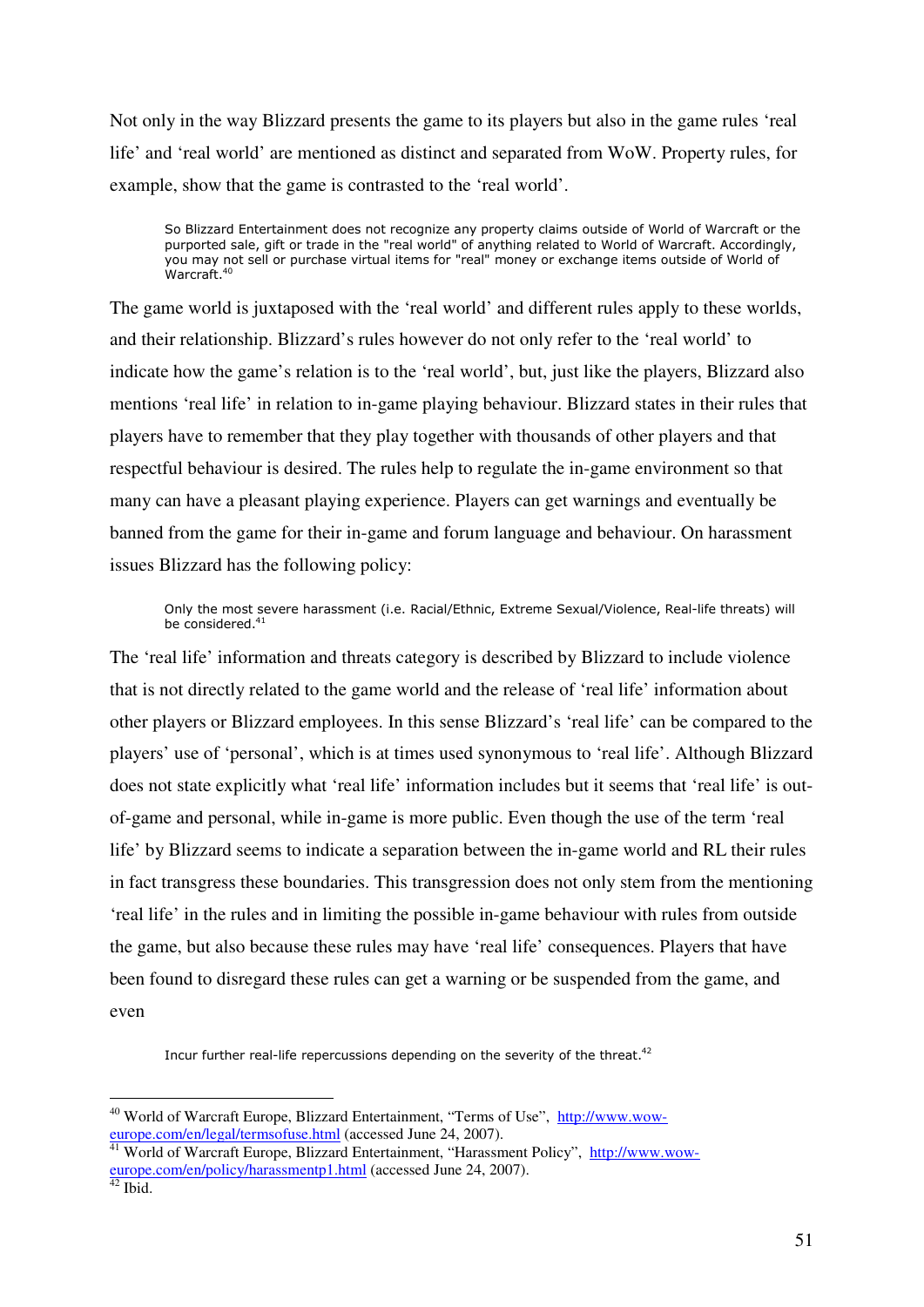The point of view that there is a relation between in-game and forum behaviour, and 'real life' is not limited to the players but is also shared by Blizzard. The rules of the game even state that such behaviour can have repercussions in 'real life'. Instead of a clear separation, there is a certain transgression of boundaries and merging of in-game and out-of-game life.

 As mentioned in chapter two in order to create an as immersive as possible world Blizzard has implemented additional rules for role-play realms. These additional rules are concerned with harassment of role-players and 'out of character' chat. Different rules apply to the different more private and public chat channels in WoW. In certain channels 'out of character' and non-fantasy dialogues are not allowed and violations of these rules may result in a warning or temporary suspension from the game.

One rule that causes a lot of discussion amongst players, especially amongst roleplayers, is the naming policy. Blizzard's naming policy is fairly extensive and violation of the naming policy may result in warnings, temporary or permanent suspension from the game. Blizzard stresses the importance of a character's name because other players' first impression will be based upon it. Employees of Blizzard can change or force players to change their names if these are deemed inappropriate. These rules do not only apply to the English language, since the European realms hold players from different nationalities and languages. Names considered inappropriate by Blizzard are not based upon in-game but rather on out-ofgame connotations. Highly inappropriate names are clear and masked names with references to paedophilia, racial or ethnic references, sexual or violent references, national connotations and obscene or vulgar references. These categories include references to 'real life' actions or connotations originating from outside WoW. Moderately inappropriate names include inappropriate references to human anatomy or bodily functions; insulting references to characters, players, Blizzard employees or groups of people either based in-game or out-ofgame; mimicking of religious practices and figures; mimicking of political groups or figures; references to illegal activities; advertisement or trademarks; references to popular culture and media; titles and gibberish. As these categories show the inappropriateness of names in WoW is not based upon the game world, but rather is based upon the cultural and societal norms that exist outside the game which are transferred into the game world by means of these rules.<sup>43</sup>

While these general naming policy rules already show a relation between the in-game and out-of-game contexts and sometimes explicitly state that references to 'real life' actions are not allowed, the additional naming rules for role-play realms emphasize the transgression

 $\overline{a}$ 

<sup>&</sup>lt;sup>43</sup> World of Warcraft Europe, Blizzard Entertainment, "Naming policy", http://www.woweurope.com/en/policy/namingp1.html (accessed 23 June 2007).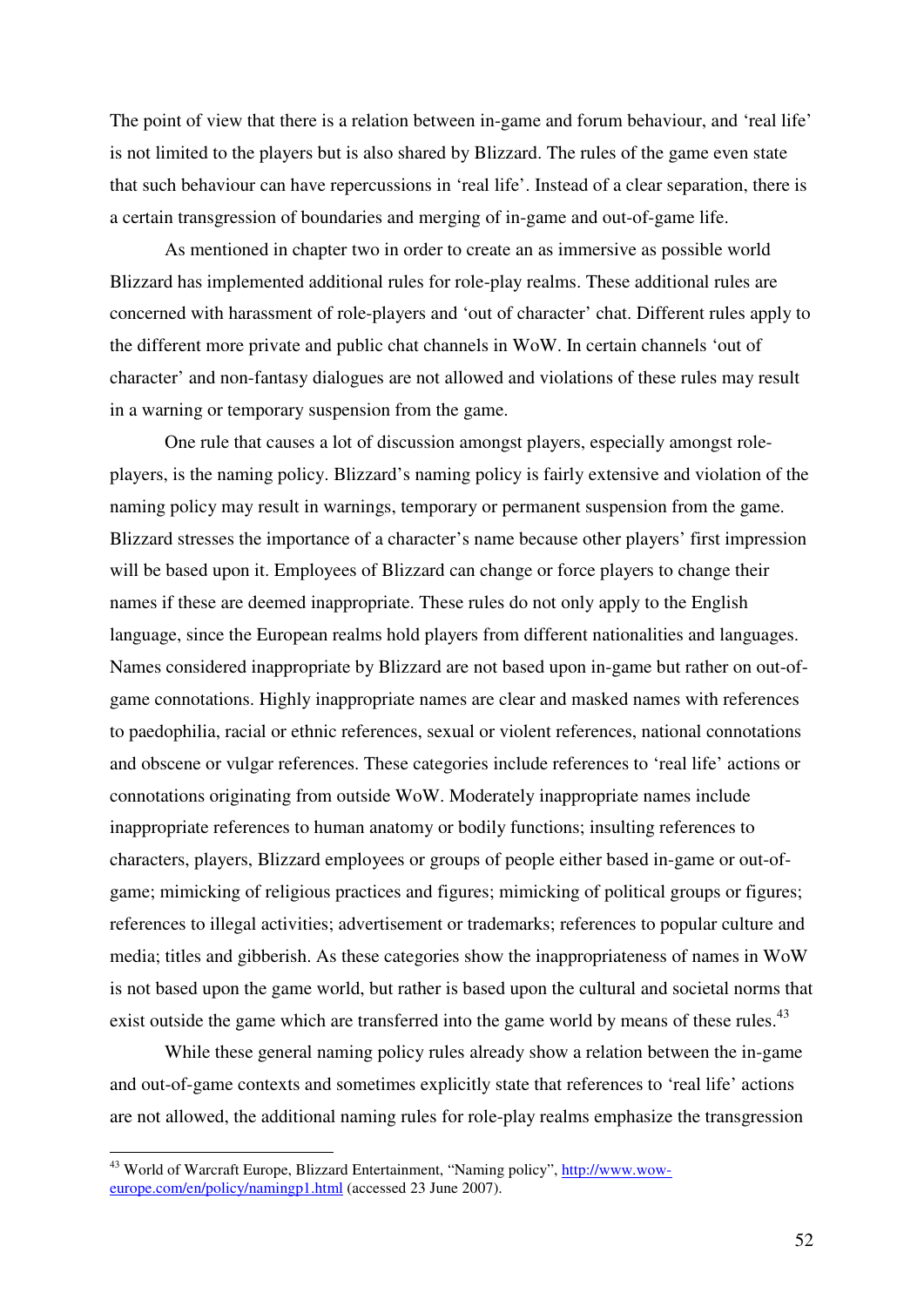of in-game and out-of-game even more. On role-play realms the additional violations are considered mildly inappropriate and include:

- Partial or Complete Sentences (Does not apply to Guild Names)
- Real World References
- Contain "Leet" or "Dudespeak"
- Example 2011 For the Context of the Immersion breaking titles<sup>44</sup>

The 'real world' references category in this case resembles the popular culture and media figures category of the general naming policy, only that "references to very well known people, characters, places or icons" is not limited to popular culture and media.<sup>45</sup> As this rule shows the pre-existing knowledge of players is important for their gaming experience. Names that break the game immersion violate the role-play naming policy as well, however, as we have seen in the discussion of the empirical data, players have different opinions as to what is or is not consistent with the game world and may have different opinions upon what is considered immersion breaking. Problems regarding policies occur because the enactment of the gaming policies is basically based upon player-player surveillance, since Blizzard only acts upon requests and complaints of players about other players.

That the rules of the naming policy in relation to the 'real world' cause problems becomes clear by a popular thread on the Steamwheedle Cartel forum. In the thread "Naming policy violation?" a player whose character name is Midnighter explains he got warned by a Blizzard employee and had to change his name. This player who has been playing with this character for over a year is not only unhappy about the fact that he has to change his name, but also about the way Blizzard dealt with him, especially since he himself could not see how his name was in violation with the rules. Since Blizzard did not respond to his inquiry as to why his name was breaching the naming policy the player posted his experience on the forum for other players to read. In the many replies to this post a discussion around the naming policy evolves about whether or not the name Midnighter is inconsistent with the policy and whether or not it is considered immersion breaking. While in the end Midnighter gets his name restored the discussion shows some interesting aspects of the relation between the 'real world' and game world and Blizzard's rules.

Midnighter, as it turns out, is a fictional comic book gay superhero and since this is a reference to popular culture and the 'real world' the players suspect this is the reason why the name is not allowed. However, another player's name is Riddic, which is also the name of a movie character. And even though another replier states she has reported him the Blizzard

 $\overline{a}$  $44$  Ibid.

 $45$  Ibid.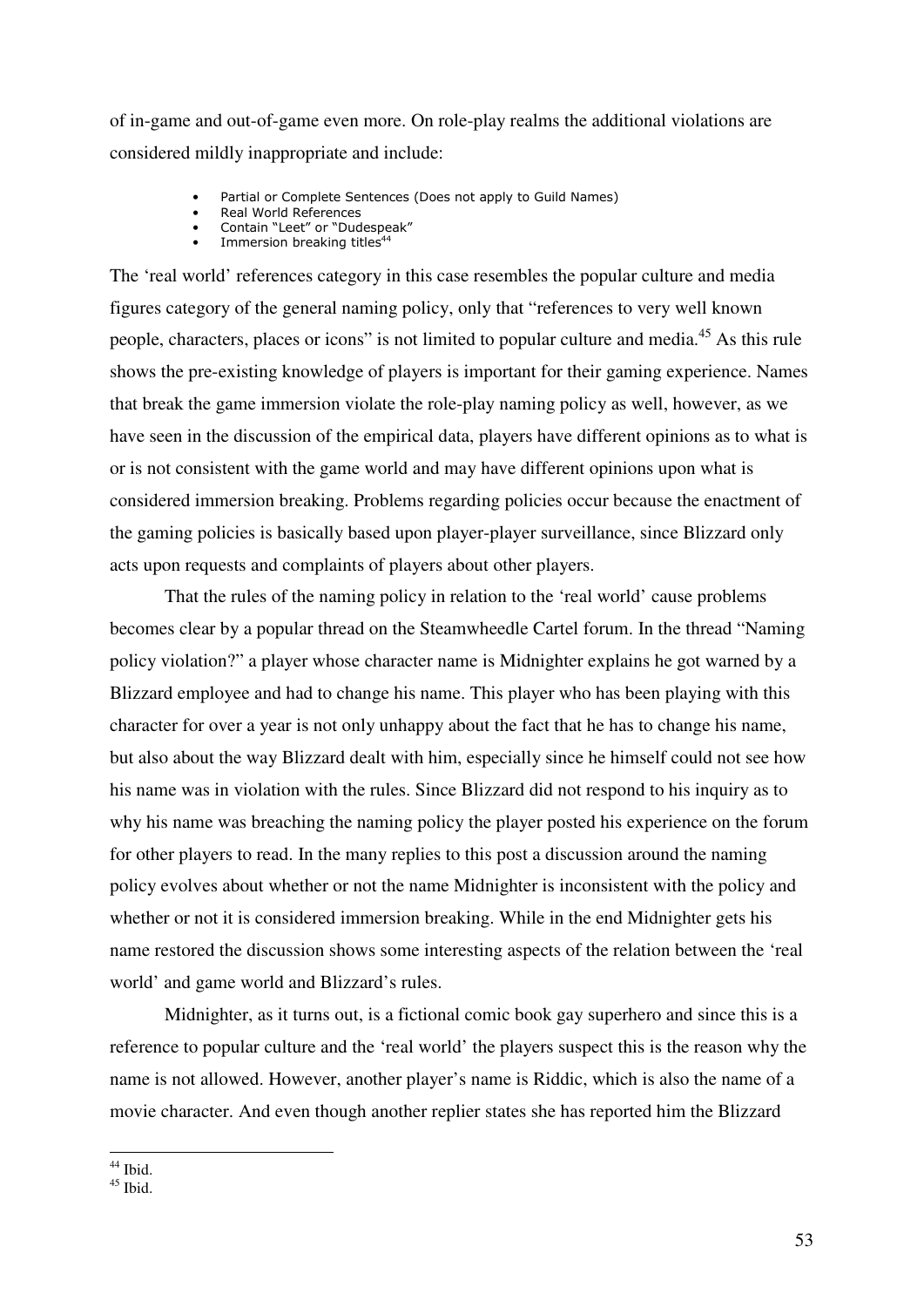employee told her that he could not do anything about that name. So the Riddic player wonders:

what exactly is a violation of naming policy? If it's up to GM [Game Master] to decide how our characters are named, and he decides that 'Riddic' is better than 'Midnighter' despite the fact that both names have similar source (well-known movie/comic character), how do we name our characters correctly? ("Naming policy violation?" thread, emphasis in original)

As the discussion on the forum makes clear, problems arise because it is related to players pre-existing knowledge and imagination of the fictional world of the game. Not all players have the same cultural knowledge and a name that could break immersion for one player does not have to break the immersion for another player. Since the policy system relies upon players reporting other players this becomes problematic. In the discussion some players argue that certain names such as 'Johnhunter' break their immersion and are not believable because they do not resemble the way parents would name their children 'in real life', however another player states:

note that people used to be called "John the Miller" and "Thom the Thief" - so Daverogue, however offensive, is even close to historic habits. ("Naming policy violation?" thread)

As we have seen before players have different imaginations of the fictional world of WoW. Immersion breaking is not only related to the pre-existing cultural knowledge and imagination of the world by players, but is also linked to nationality and language. As another replier in this naming policy thread exemplifies the presence of many different nationalities and languages makes it even harder to find an appropriate name. This player named his character Angst based upon dwarf lore he found in-game, however 'angst' means 'fear' in many Nordic languages and now the player gets a lot of comments on his name as not being in line with the lore.<sup>46</sup> In this case, just like in the case of Midnighter, the player himself did not have the knowledge that other players do and therefore breached the rules.

The discussion generated by the naming policy thread remarks upon Blizzard's inconsistency with rules, not only because Blizzard carries out their rules inconsistently, but also because Blizzard itself has implemented names and parts in the game which breach their own rules. One reply that exemplifies the general players' attitude states:

 $\overline{a}$ 

<sup>&</sup>lt;sup>46</sup> While the name Angst may not hold any offensive language connotations I myself for example have seen several names in WoW which have unpleasant meanings in Dutch. One, for example, was a hunter whose pet was named 'teef', which in Dutch means something similar to bitch. However, the player explained to me that he had chosen that name as he was thinking of the English word thief. However, since writing thief would probably not be in line with the naming policy he choose to write it as it can be pronounced, which in this case ended up to be an insulting word in Dutch.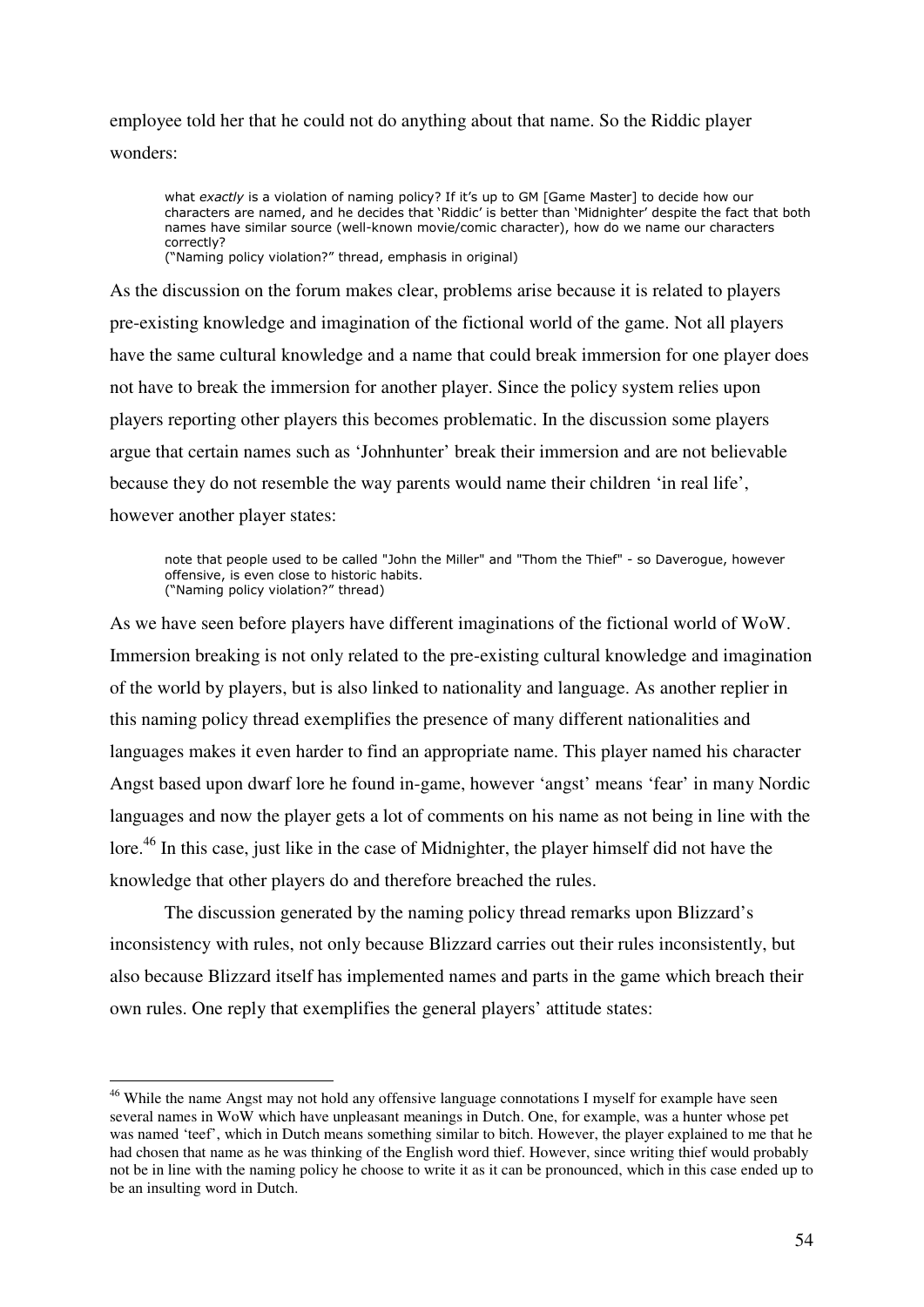((trouble for me is Blizzards own stealing of real world things and other known subculture. Sure I giggled when I entered Area 52, but it makes it damned hard for them to pull banning "legolus" with a straight face. […])) ("Naming policy violation?" thread)

Even though Blizzard presents the world of Azeroth as a fantasy world that is an escape from 'real life' and rules ban 'real world' references from the game, the world itself is based upon a cultural history of fantasy literature and games. Furthermore, as the players remark, Blizzard itself incorporates 'real world' references in the game, for example non-player characters named Hemmet Nessingwary, Floyd Pinkus, Haris Pilton and a dog Tinkerbell, areas such as Area 52, and instances involving the Wizard of Oz and Red Riding Hood.<sup>47</sup>

 The separation between 'real world' and game world is not only dependent upon rules and the game, but is, as we have seen also related to the players national, cultural and language knowledge. Different players and different Blizzard employees hold different opinions about what is considered immersion breaking and what 'real world' references are. These opinions are mainly based upon out-of-game knowledge. Even though players try to follow the rules and try to abstain from 'real world' their playing depends upon other people's perception and knowledge of 'real world' since too many warnings or complaints can get an account banned. No matter how inconsistent, in the end it is like one of the players on the SWC states:

 Blizzard has of course the ultimate right to decide how "reality" is shaped. ("Blood Elf reaction" thread)

In its representation of WoW and WoW lore Blizzard distinguishes between the game world and the 'real world', where the 'real world' or 'real life' is contrasted by the game and encompasses that which is non-game. A separation between the game world and 'real world' is seen as favourable for escapism and immersion in the game world. Although policies and rules enforce such a separation by banning 'real world' and 'real life' references, meaning references to out-of-game issues, the policies and rules at the same time breach the separation by stating that 'real life' repercussions can occur based upon in-game activities and by transferring out-of-game norms and values into the game world.

## **Conclusions**

 $\overline{a}$ 

The use of 'real life' by the Steamwheedle Cartel forum writers is normalized and its meaning is not made explicit nor is the use of the concept questioned. 'Real life' seems to indicate a

 $47$  An instance is a unique copy of a special area created when a group of players enters that area. If another group of players enters the area they will enter their own copy.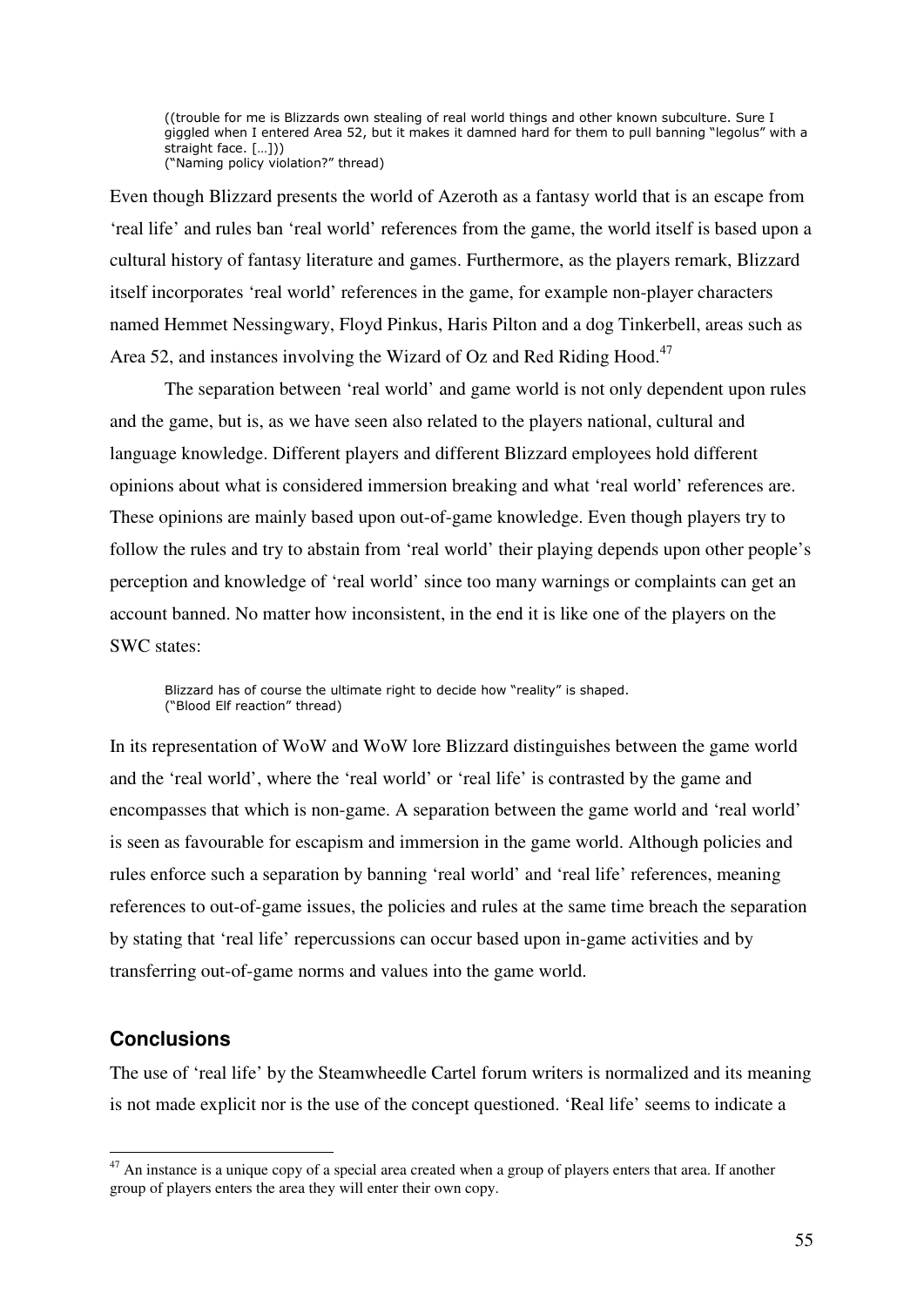dichotomy, however 'real life's' counterpart(s) remain(s) unnamed. 'Real life' is an ambiguous term which is used by players in reference to different kinds of situations and experiences. 'Real life' is used to indicate offline non-gaming practices and environments. In contrast to the game 'real life' holds a negative and serious connotation as that which is not play and keeps players away from the game. At the same time, 'real life' is valued as more important than the game by players, which becomes especially clear in the evaluation of players having or not having a 'real life' depending upon time spend in or dedicated to the game. The concept is used as a reference to (1) serious aspects of life in contrast to the game or play; (2) everything outside the game; (3) everything offline; and (4) everything not computer related.

 While the use of 'real life' indicates a dichotomy, it at the same time disproves this dichotomy. 'Real life' is not always clearly separated from the game. Behaviour and etiquette for example are justified by their relation to or origin in 'real life'. Furthermore, the immersion into the game world is dependent upon its contrast to and the abstinence from the 'real world'. At the same time the credibility of the fictional game world is justified by its resemblance to the 'real world'. Another important aspect that connects the game world and 'real world' is the aspect of time. Not only time and seasons are transferred into the game world, but players' time has to be divided over 'real life' and the game. While playing time is not considered 'real life', 'real life' is linked to the amount of time and the moment of time players can play.

 Not only players use 'real life' and 'real world' in contrast to WoW, Blizzard Entertainment presents this game as an escape from the 'real world'. Blizzards' use of 'real life' and 'real world' is similar to that of the players in that the terminology indicates a dichotomy, but often the very practices described by these terms show that there is no clear distinction or separation between the game world and 'real world'. While taking a close look at how 'real life' is constructed, we have learned that the normalized concept is actually much more ambiguous than we might think at first glance and its meaning is contextual. While 'real life' seemingly refers to a dichotomy its counterpart is never mentioned and the use of the concept enforces and breaks down a distinction between 'real life' and game at the same time. The analysis raises questions about the dichotomies used in order to describe online gaming experiences.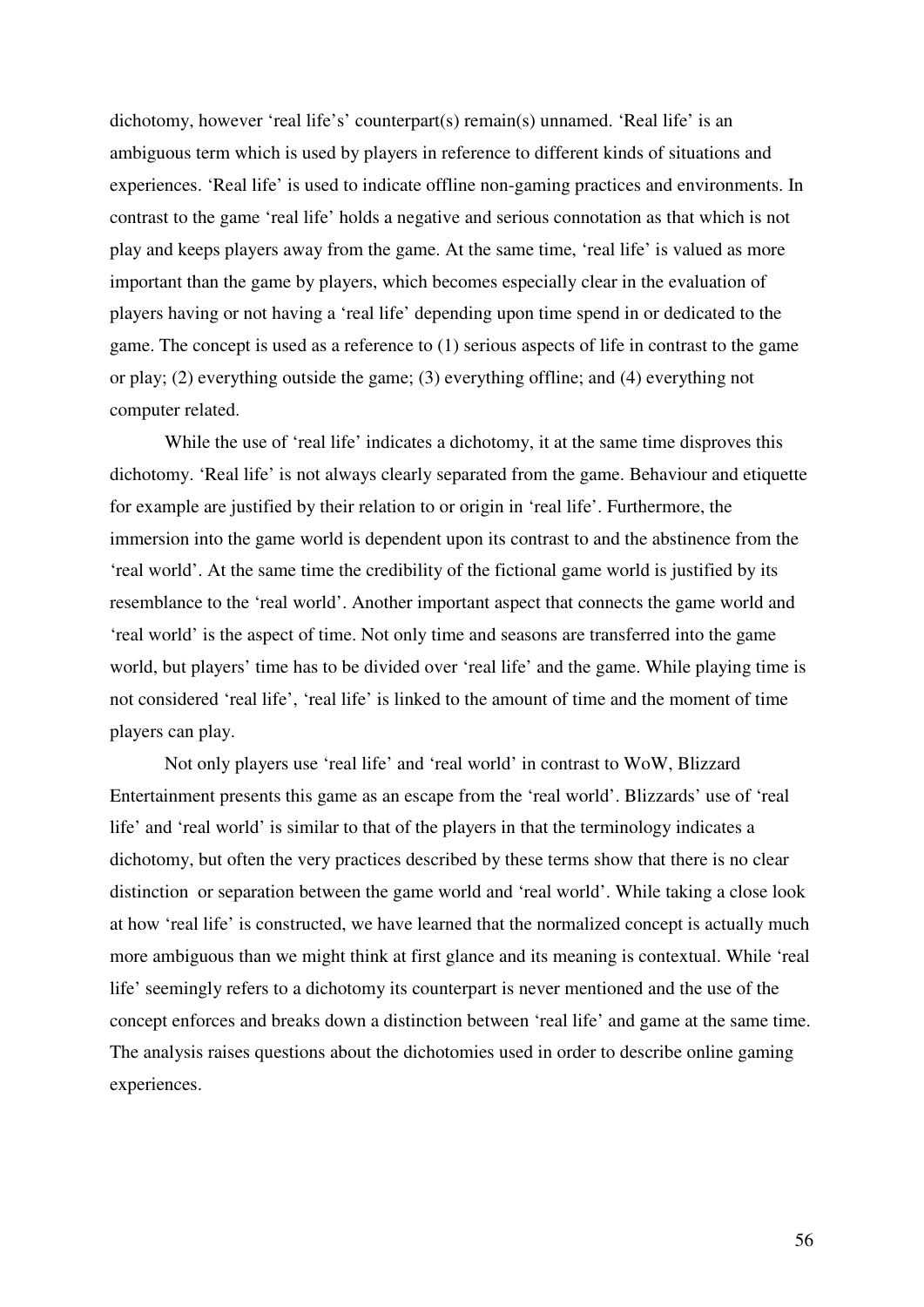# **4. Theorizing spaces, worlds and activities**

Games maintain a boundary from so-called "real life" in both time and space. Although games obviously occur within the real world, artificiality is one of their defining features. (Salen and Zimmerman 2004, 80)

If you had seen what I have seen in the last few years, you would sense, as I do, that the line between games and real life has become blurred. (Castranova 2005, 2)

Virtual worlds are not insulated from the real world; they can't be regarded as solely the purview of their designers, publishers, or even players. Their influence extends into the real world, and therefore the real world extends into them. Ultimately, though, the relationship is one-sided: The real world always wins in the end. (Bartle 2004, 65)

The above quotes do not originate from player discussions but are quotes taken from texts written by game designers and game researchers. References to 'real life' and 'real world' are not restricted to players, theorists discussing (online) games make use of these concepts as well. We have seen in chapter three that while the counterpart of 'real life' is never explicitly mentioned by players, 'real life' is a normalized concept which enforces a distinction between game world and 'real life'. At the same time the use of the concept indicates that there is no clear separation. The meanings of concepts such as 'real life' and 'real world' are ambiguous and need to be contextualized. The analysis of the way in which players construct 'real life' raises questions about dichotomies between game world and 'real world', offline and online, play and non-play.

 This chapter will reflect upon the findings of the forum analysis by comparing the way in which theorists make use of 'real life', 'real world' and similar concepts to that of the players' use of these concepts. Theoretical terminology indicates dichotomies. This is problematic since it downplays the actual practice of playing games and the relationships that exist. References to 'real world', 'real life', 'everyday life', and similar concepts can indicate that online or gaming experiences are less or not 'real' and are not part of our 'normal, everyday' lives (Bell et al. 2004, 126; Wertheim 1999). Game definitions depending upon the *magic circle* place games as separated in time and space. However, the findings of the forum analysis have shown that the game world and 'real world' are closely related and practices concerning space and time in fact question a separation. The definition of games and relation of space and time to MMORPGs will therefore be discussed. I argue that at least theoretically we should contextualize discussions of (online) games in terms of space and time.

### **Real Life or Ordinary Daily Life**

Not only the way in which players construct and discuss the concepts with which they communicate but also the concepts that scholars use to discuss and theorize online gaming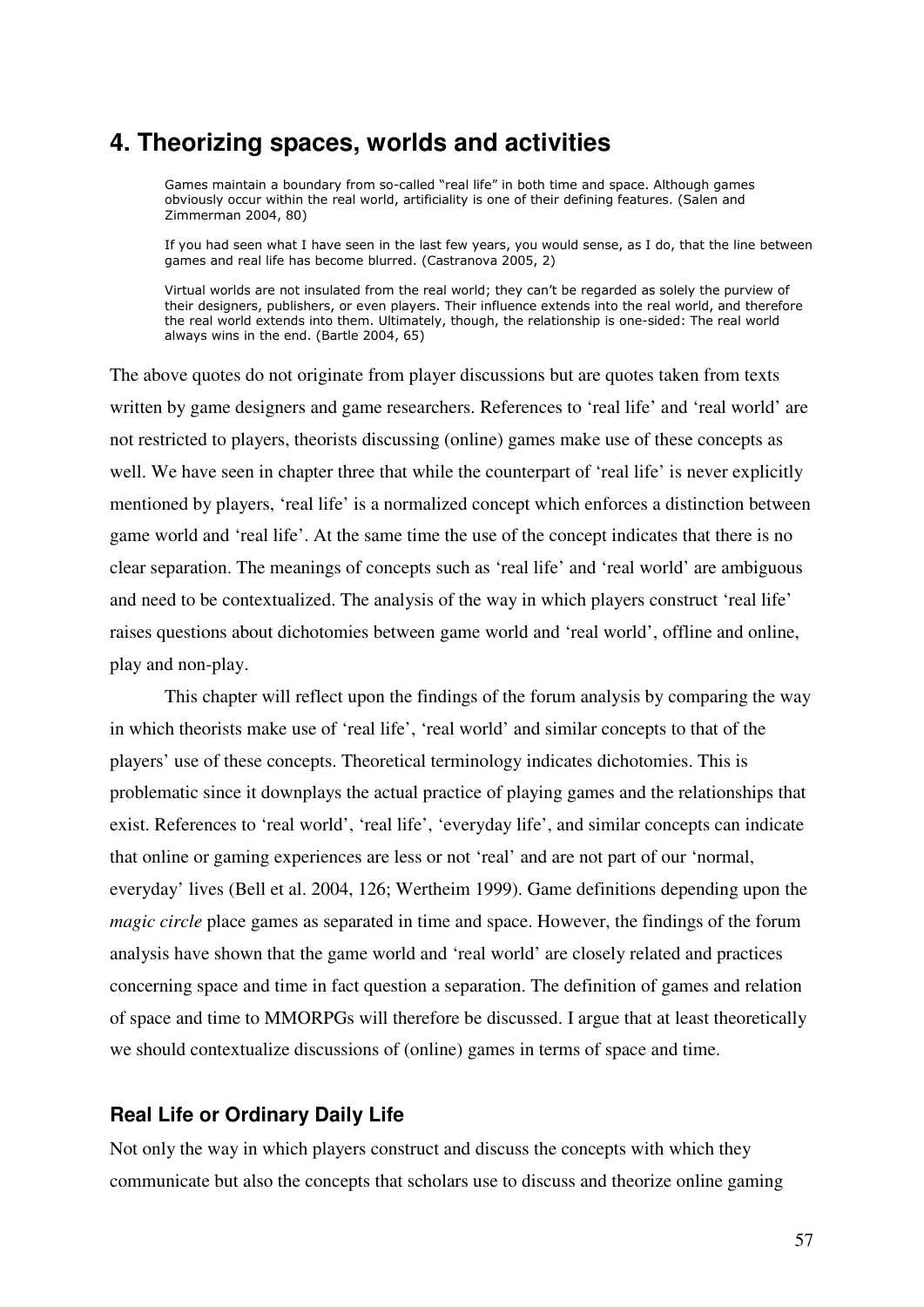experiences are important. The act of naming or labelling our own and other people's experiences is important for the way in which we perceive and define these experiences (Becker 1998; Markham 1998; Wertheim 1999). It is therefore important to look at the origin and usage of terminology. I will now look more closely at the way in which online (gaming) experiences have been theorized. We have seen that posters of the Steamwheedle Cartel forum do not reflect upon their terminology, but 'real life' is normalized and part of their vocabulary. Just as players of games are situated and have pre-existing knowledge, the concept 'real life' can also be contextualized. As we have seen in chapter three the term is in fact used in reference to many different aspects of life, but is mainly used in relation to the Internet. In relation to MMORPGs there are two pre-MMORPG areas that have used the concepts 'real life' and 'real world', namely the Internet and games.

 Early theories of virtual reality and online technologies distinguished clearly between the virtual, or artificial and the real, or physical, natural world (Rheingold 1991; Slater 2002; Vince 2004). The virtual was explicitly contrasted against and compared to a presupposed and unchallenged 'real' (Markham 1998). Computer-generated environments were treated as artificial and separated from the 'real world'. The Internet era and studies have shown however that the offline/online distinction does not hold and the traditional real/virtual or real/not real binary distinctions are not useful when talking about online experiences (Castronova 2005; Markham 1998; Slater 2002; Taylor 2005). Moving away from these dichotomies while discussing online practices however is not easy and while commenting on the boundary distinction between 'real' and 'virtual' researchers still use them (Castronova 2005; Markham 1998; Taylor 2005).

 In the games area 'real life' has been used in contrast to play or game. As we have seen in the analysis of the empirical data players and even Blizzard try to distinguish clearly between the game world and a 'real world'. However, the practices and topics sometimes discussed with the very terms 'real life' and 'real world' show that there is no clear separation. Not only players and Blizzard make a distinction between game world and 'real world'. As briefly explained in chapter one, many definitions of games, and research on computer games rely on a concept based on the term *magic circle*, a term originally coined by the Dutch historian Johan Huizinga in 1938 to study how human culture is a product of human play. Huizinga's definition of play is:

A free activity standing quite consciously outside "ordinary" life as being "not serious", but at the same time absorbing the player intensely and utterly. It is an activity connected with no material interest, and no profit can be gained by it. It proceeds within its own proper boundaries of time and space according to fixed rules and in an orderly manner. (Huizinga 1949, 13)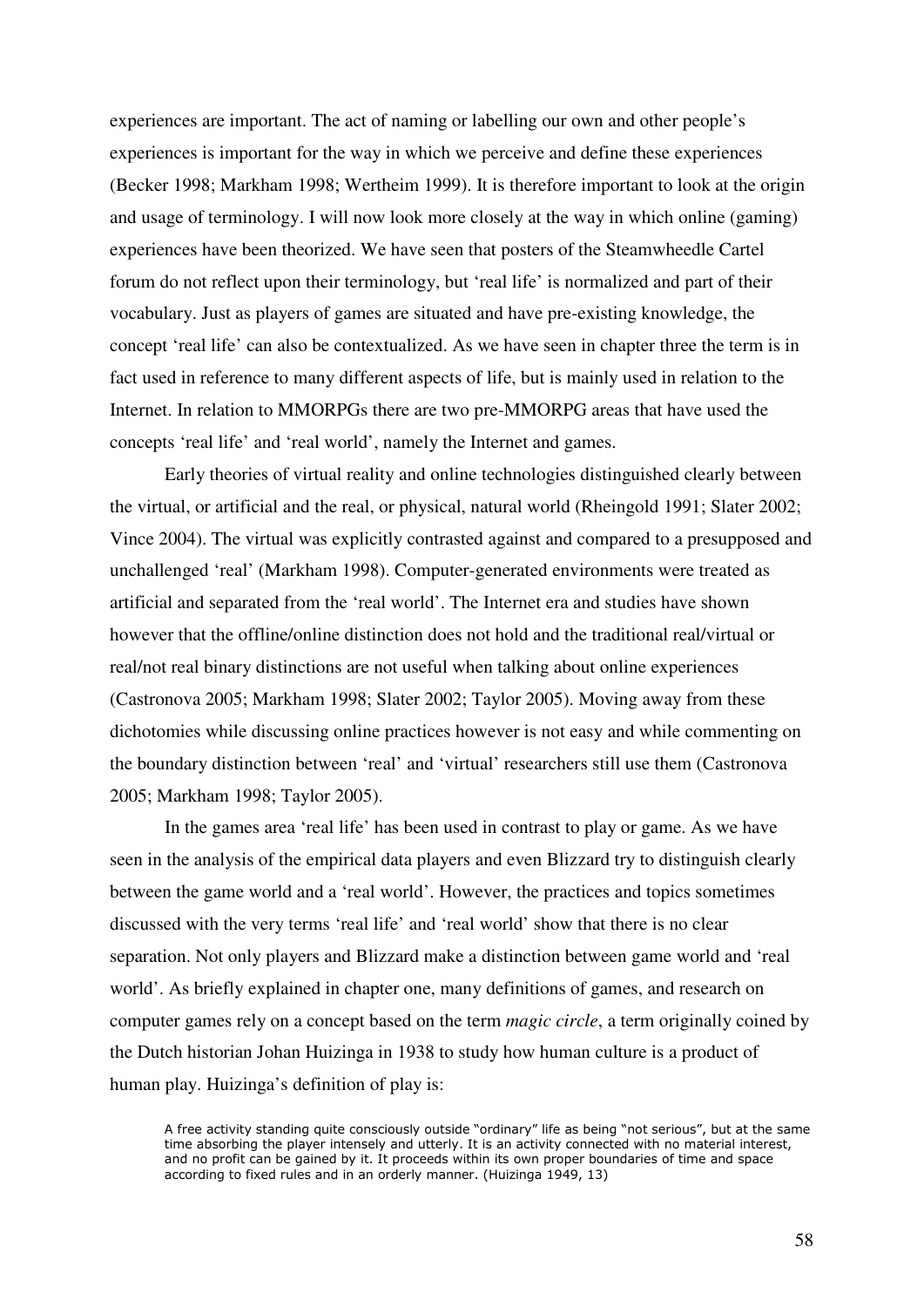This frequently quoted paragraph of Huizinga addresses the two main aspects of Huizinga's *magic circle* and his definition of play that have been taken up by game researchers, namely play as something "outside "ordinary" life" and as separated in time and space (Copier 2006; Juul 2005; Lauteren 2007; Salen and Zimmerman 2004; Pargman and Jakobsson 2006).

 Even though they show connections between game worlds and the 'real world' in their book *Rules of Play* game designers Salen and Zimmerman (2004) define games based upon the *magic circle* as separated from 'real life' or the 'real world' in time and space. They remark upon their use of the *magic circle* that "As a closed circle, the space it circumscribes is enclosed and separate from the *real world*." (ibid. 95, emphasis by me). While recognizing that games are not isolated and that the boundaries of the *magic circle* are not impermeable by showing the "overlap between game and *real life*" (ibid. 587, emphasis by me) Salen and Zimmerman maintain that the *magic circle* "frames a distinct space of meaning that is separate from, but still references, the real world." (ibid. 97) In their book Salen and Zimmerman do not frequently refer to 'real life', they do frequently use 'real world' without reflecting upon either of these terms. Games are separated from and contrasted by 'real life' and the 'real world'.

 Similarly in *Half-Real* (2005) video game theorist Jesper Juul discusses relationships games can have to the outside world, and then defines games in contrast to 'real life' and the 'real world'. He argues that video games are half-real, as they consist of real rules and a fictional world. Juul develops a classic game model based on previous definitions of games, such as those of Johan Huizinga and Roger Caillois who "both […] describe games as being outside "normal" life: They are assigned a separate space and time." (ibid. 33) Juul argues that the boundaries "between the game activity and the rest of the world" are not perfect but fuzzy and under constant negotiation (ibid. 36). In the classic game model, negotiable consequences account for the for the relation between the game and 'the rest of the world' and point to a separation, to a certain degree, from 'the rest of the world'. Juul defines negotiable consequences as "The same game [set of rules] can be played with or without *real-life* consequences." (ibid. 36, emphasis by me) 'Real life' is a term not frequently used by Juul, and he does not reflect upon the term. It is used in his classic game model to indicate that games can optionally have 'real life' consequences, and he uses it to point out that "It should be clear that playing a game does not imply literally endorsing the actions in the game or wanting to perform them in real life." (ibid. 21) While Juul describes relationships and overlaps between 'real life', the 'real world', 'the rest of the world' and games throughout his book he still uses these terms as opposites of the game world.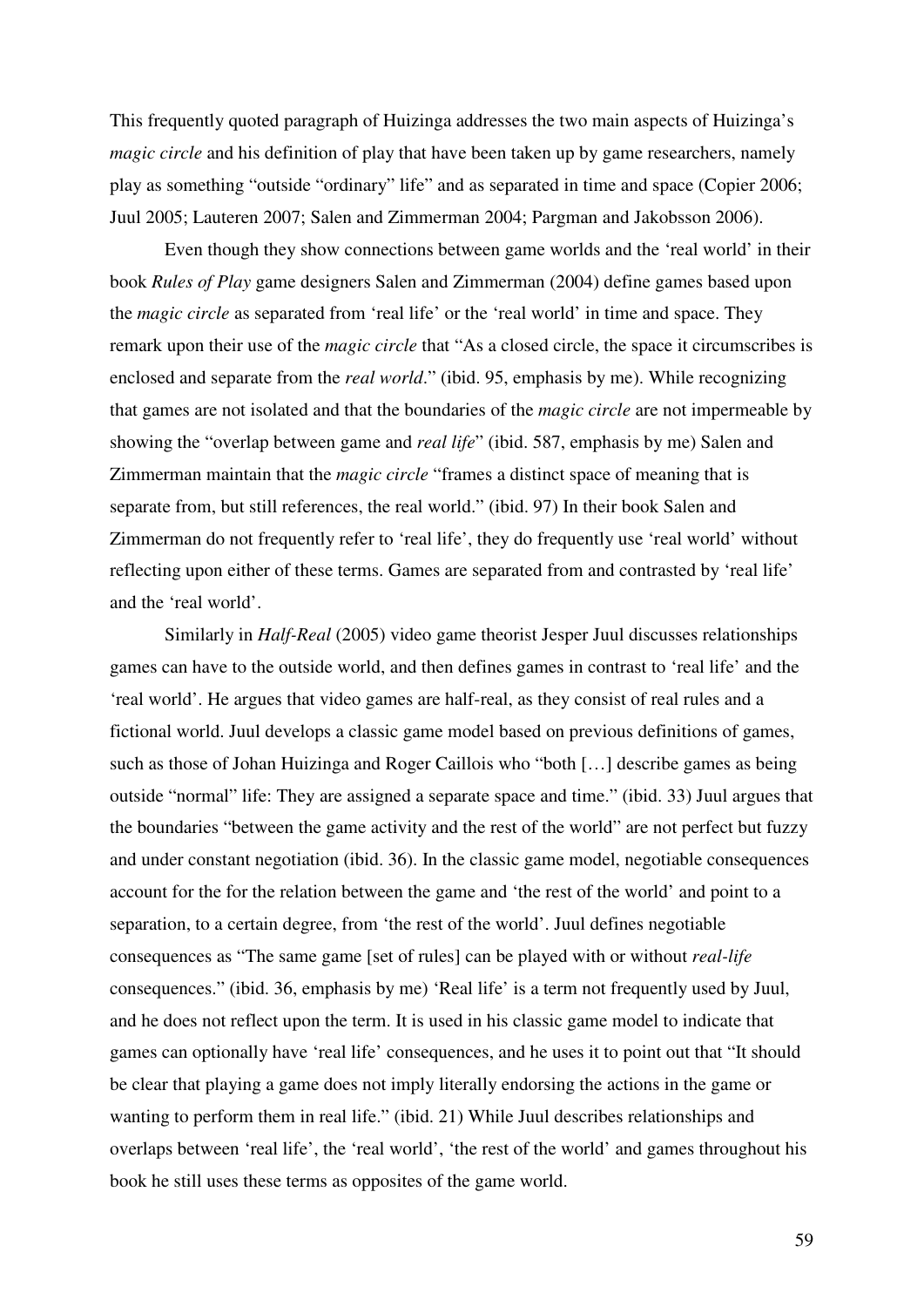### *Moving away from the 'magic circle'*

As mentioned before, many current game researchers criticize the concept of the *magic circle* and the definitions that make explicit use of this concept. By discussing pervasive games, looking at the historical context of the *magic circle* and the practices of players it is argued that the clear separation indicated by the *magic circle* does not represent players present-day relation to games and hence does not improve an understanding of games and gaming (Castronova 2005; Copier 2005; Lauteren 2007; Nieuwdorp 2005; Pargman and Jakobsson 2006; Taylor 2005). As sociologist T.L. Taylor (2005) points out in her book *Play between Worlds* "the webs of connections and practices that weave between the game and "nongame" space, the idea that there is an autonomous circle of play set off from the "real world" seems increasingly tenuous." (89) Game researchers try to move away from a distinction between virtual and 'real', between game and non-game towards an in-betweenness of worlds, porous membranes and weak boundary hypothesises (Castronova 2005; Nieuwdorp 2005; Pargman and Jakobsson 2006; Taylor 2005). However the way MMORPGs, or virtual worlds, are discussed does not reflect this moving away from binary distinctions since the vocabulary used still indicates dichotomies.

 The term 'real life' is not as common and frequently used by theorists as it is by players. Not only theorists that make use of the *magic circle*, such as Salen and Zimmerman (2004) and Juul (2005), refer to 'real life' and 'real world' in their literature. On websites and blogs, such as the scholarly blog of Terra Nova on virtual worlds, and online games researcher Nick Yee's Daedalus Project website, RL and 'real life' references are quite commonly made without discussing the very usage of the term.<sup>48</sup> In general in the texts where 'real life' is used it is not commonly used, but when it is used 'real life' is contrasted to play to indicate (offline) non-game life.

'Real world', however, is a much more common term in these texts. The 'real world' is outside the game or virtual world. The game or virtual world is seen as another separate world, a new reality, not part of the 'real world' but one that does influence and is also influenced by the 'real world' (Bartle 2004; Castronova 2005; Juul 2005; Kelly 2 2004; Salen and Zimmerman 2004). Economist and virtual worlds researcher Edward Castronova (2005) describes in his book *Synthetic Worlds* the blurring of boundaries and the relations between the inside and outside of the porous membrane as a relation between the 'real world', or Earth, and the game world, as for example: "Everything that people do in the synthetic world

 $\overline{a}$ 

<sup>&</sup>lt;sup>48</sup> Terra Nova, http://www.terranova.blogs.com/ (accessed June 24, 2007).

Daedalus Project, Nick Yee, http://www.nickyee.com/daedalus/ (accessed June 24, 2007).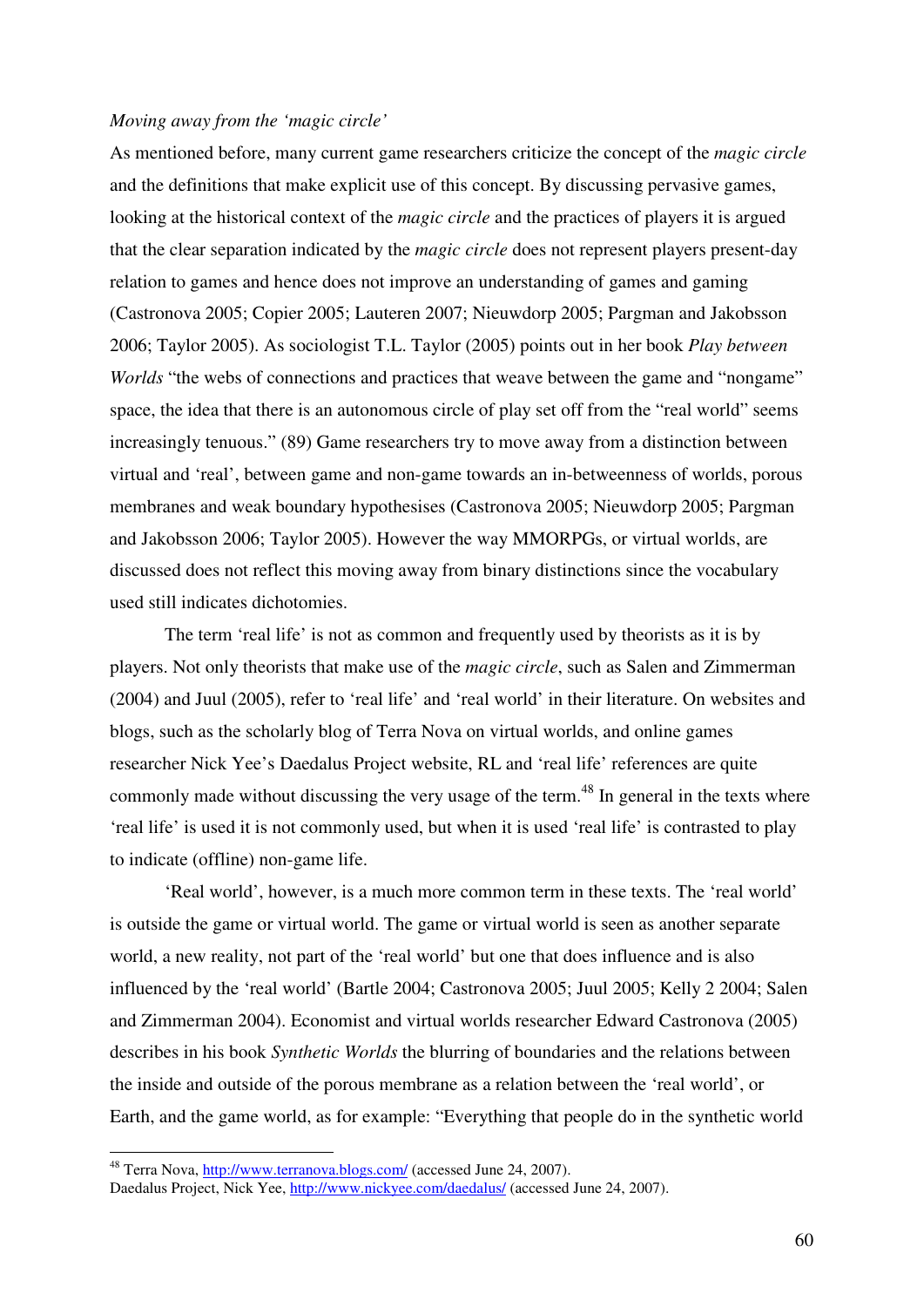has some effect in the real world as well." (ibid. 124) However, towards the end of his book he notes that:

You may have noticed in part 2 [of the book] we no longer contrast the synthetic world with the "real world"; on the basis of part 1 [of the book] we have to conclude that both of these world are real. They both matter to people and have genuine emotional consequences. If anything, you might use the term warped reality to describe the complex nature of truth inside a synthetic world. (ibid. 270, emphasis in original)

For Castronova synthetic worlds are both real and unreal. They are real because these worlds matter to people and can have consequences that transfer the boundaries of the worlds, however "they are unreal in the sense that the resulting patterns of behaviour there are potentially different from those on Earth." (ibid. 170) Castronova is concerned that people will be unable to distinguish between rules that are valid on the inside of the membrane and the outside, he therefore argues that although the membrane is porous we should not do away with it. In literature that addresses issues of addiction the virtual (gaming) world is seen as a danger for the 'real world', a world that might substitute the 'real one' (Castronova 2005; Kelly 2 2004).

 Some of the researchers mentioned above, as well as game researchers that abstain from referring to 'real life' or 'real world', refer to 'daily life', 'everyday life', or 'offline ordinary life' in relation to gaming practices (Castronova 2005; Copier 2005; Lauteren 2007; Nieuwdorp 2005; Pargman and Jakobsson 2006; Salen and Zimmerman 2004; Taylor 2005). In relation to pervasive games Nieuwdorp (2005), for example, talks about the "'real' physical world of everyday life" and a "membrane that separates the game world from everyday life". In her article on online and offline role-playing games and the usability of the *magic circle*  Marinka Copier (2005) asks "What is the relationship between fantasy subculture, fantasy role-playing games and the *daily life* of their participants?" (emphasis by me). She argues that "In role-playing games, but also during their daily life, players are constantly constructing intertextual relationships between imaginary fantasy worlds, history, religion, experiences from daily life, etc." (Copier 2005) In this sense daily life is not the game or playing the game, but is contrasted to it. Similarly Taylor (2005) sometimes makes use of offline (daily) life in comparison or in relation to game spaces, for example: "Much like the ways we do this kind of work [evaluating] all the time, unconsciously, in our *offline daily lives*, MMOGs similarly tap into the work, evaluations, and pleasures of relationships and social networks." (42, emphasis by me) Throughout her book Taylor does not use this term often and mainly refers to offline and online practices, while noting that the distinction between 'virtual and 'real' does not hold the connotations it once did because "We are simply too far along in the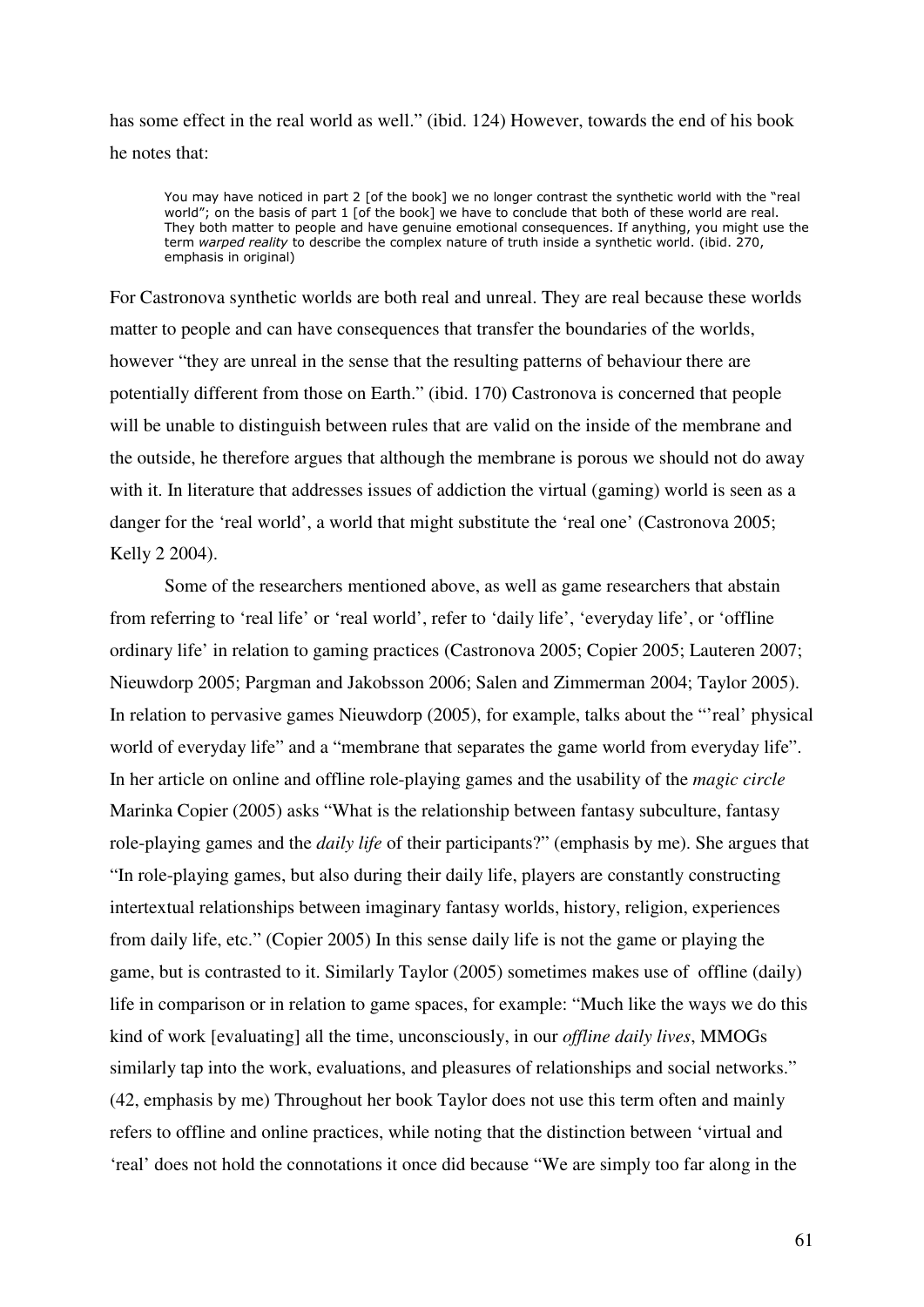integration of these practices into everyday life for that language to hold the kind of meaning it once did." (ibid. 165). Taylor abstains from terms such as 'real life' and 'real world' and argues for a blurring of boundaries, an in-betweenness of worlds, by looking at actual gaming practices.

Ultimately, notions that games can become contaminated by the outside world, that they are separate from 'real life', or that they are only something with no real consequences seem to lack resonance with the stories like those presented in this book. (ibid. 153)

While the absence of 'real' in these cases might be less problematic since it does not underplay the realness of the online gaming experiences, the use of terms such as 'daily life', 'everyday life' and 'ordinary life' still seem to indicate dichotomies and separations. Playing a game generally does not seem to be part of this everyday offline life. It seems a binary distinction between an online play environment and an offline non-play environment is still in place even though researchers might not use a normative laden term such as 'real life', terms such as 'everyday life' or 'ordinary life' disregard the practice of gaming as one that does not take part in everyday life. As research has shown, the use of computer-mediated technologies and playing online games is increasingly becoming part of our everyday mundane life (Castronova 2005; Markham 1998; Pargman and Jakobsson 2006; Taylor 2005). Using terms such as 'daily life' or 'offline everyday life' in contrast to gaming practices still undermines the actual practices.

So far, I have found one article where the use of such terms is not in contrast to the gaming experience. In their article "The Magic is Gone" Pargman and Jakobsson (2006) criticize the attitude in game studies of viewing gaming situations as isolated practices which "leads to a focus on things such as magic circles" and argue "against the strong boundary between the inside and the outside of the magic circle. [A] boundary [that] is described as binary, as on-off, a dichotomy separating magical game situations from non-game ordinarylife situations." Instead of using the terms 'ordinary life' and 'everyday life' in contrast to gaming practices they argue that games have become part of this 'ordinary' or 'everyday life'. Pargman and Jakobsson therefore propose a frames-within-frames model to explain gaming situations, however the basis of this model is the "ordinary-life frame" and thus still makes use of 'ordinary life' to which gaming frames can be added (ibid.).

### *Reflections upon terminology*

Whether it is terms such as 'real life' and 'real world' or 'ordinary life' and 'everyday life' that are used in relation to describe online gaming experiences, the terminology is never questioned or discussed and seems normalized. In chapter three we have seen that MMORPG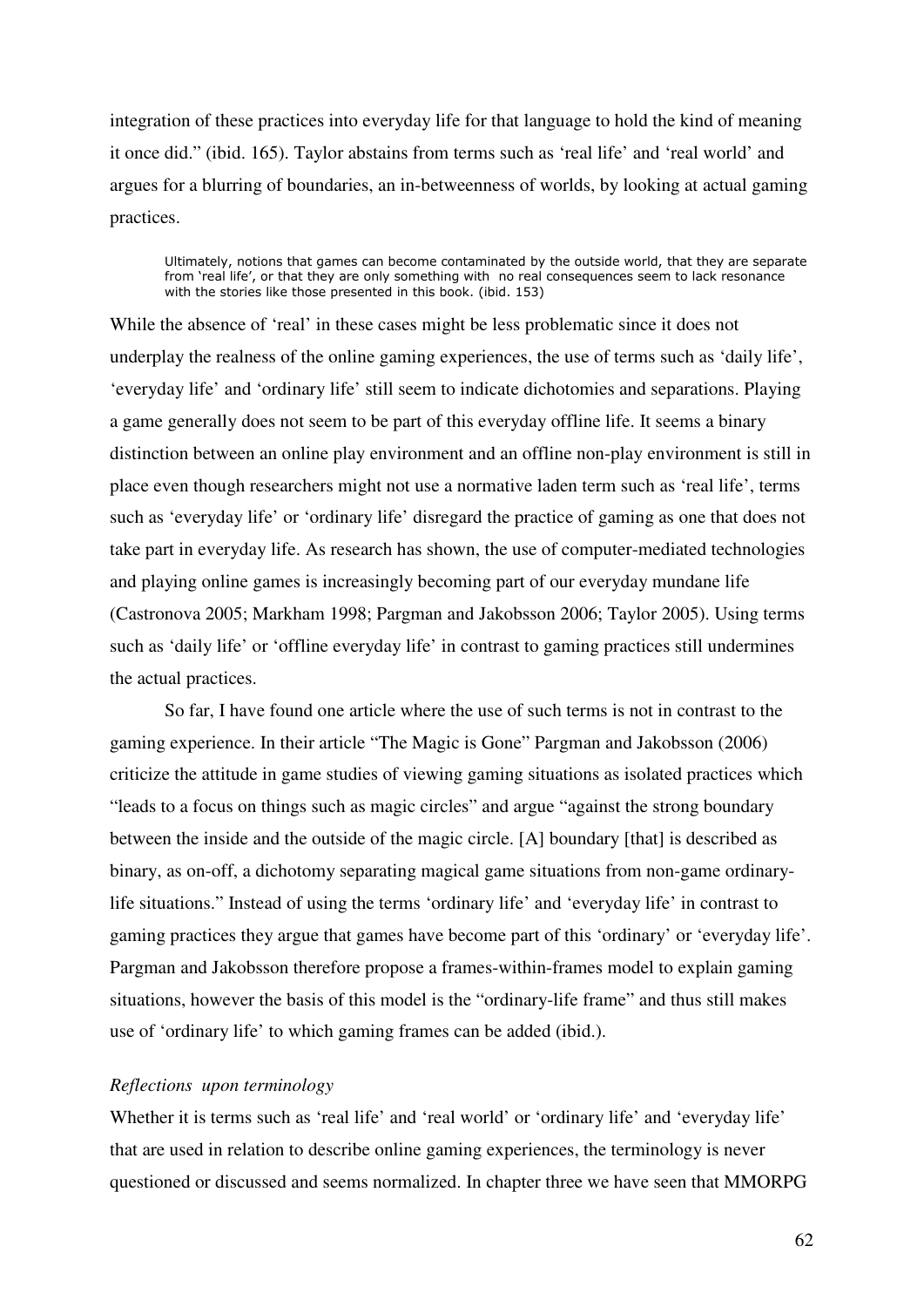players have a similar attitude towards the terms 'real life' and 'real world' which they use but do not reflect upon. The predecessors of MMORPGs are Multi-User Dungeons (MUDs), which were based upon role-play games. Users of MUDs made use of the terms 'real life' and RL as well (Bartle 2004; Markham 1998; Turkle 1995; Wertheim 1999). MMORPGs are online virtual play worlds where players can role-play. The discussions on the Steamwheedle Cartel forum have shown that 'real life' is used by players to indicate that which is located offline in the physical world; that which takes place outside the game world or non-play; and even to compare and distinguish between role-play and the 'real world'. However, as time and behavioural discussions showed, 'real life' also indicates the strong connections and interrelatedness between the in-game online experiences and out-of-game offline practices. While players try to make a clear distinction in their communication the very aspects that they discuss by using 'real life' and 'real world' show that there is no such clear distinction.

 The only researcher I found who reflects upon her own use of 'real life' and that of users of online technology is Annette Markham (1998) in her book *Life Online*. In her ethnographic research that explores what it means to go online she interviews MUD participants about their online experiences and finds that users of online technologies use 'real life' and 'real world' references inconsistently. While the users distinguish between online and offline in their terminology at the same time many claim there is no difference between their online and offline experiences and instead of a clear separation their practices online are another part of real life.

As the participants talked about their experiences both online and offline, I realized they were using the terms real, RL (real life), and IRL (in real life), as if these terms distinguished their "not real", or virtual online identities and lives from their real offline identities and lives. However, as I continued to read closely and interact with the transcripts, I realized this was not the case. […] As I analyzed what they said, I began to understand that real and its opposite, not real, are becoming less valid frames, not because we are not having real experiences, but because online our experiences cannot be classified into binary states. (Markham 1998, 115-116)

In her book Markham not only reflects upon the participants use of 'real life' but also upon her own use of dichotomies. She uses online and offline as a distinction between virtual and real and uses 'real life' to indicate offline experiences. Although her findings indicate that there is no clear separation between online and offline, and that binary distinctions cannot capture online experiences, Markham cannot get away from thinking of online *or* offline instead of online *and* offline, and uses the terms accordingly.

Regardless of how it happens, I am imposing a false dichotomy on my participants. I can see that their experiences belie my categories of real/virtual, online/offline. Yet even as I try to give voice to their experiences, I find myself slipping back into my categories. By even addressing how they do not talk about "real" as opposed to "not real", I am still drawing a box, if only to describe what they have stepped out of, or where they are not. (Ibid. 167, emphasis in original)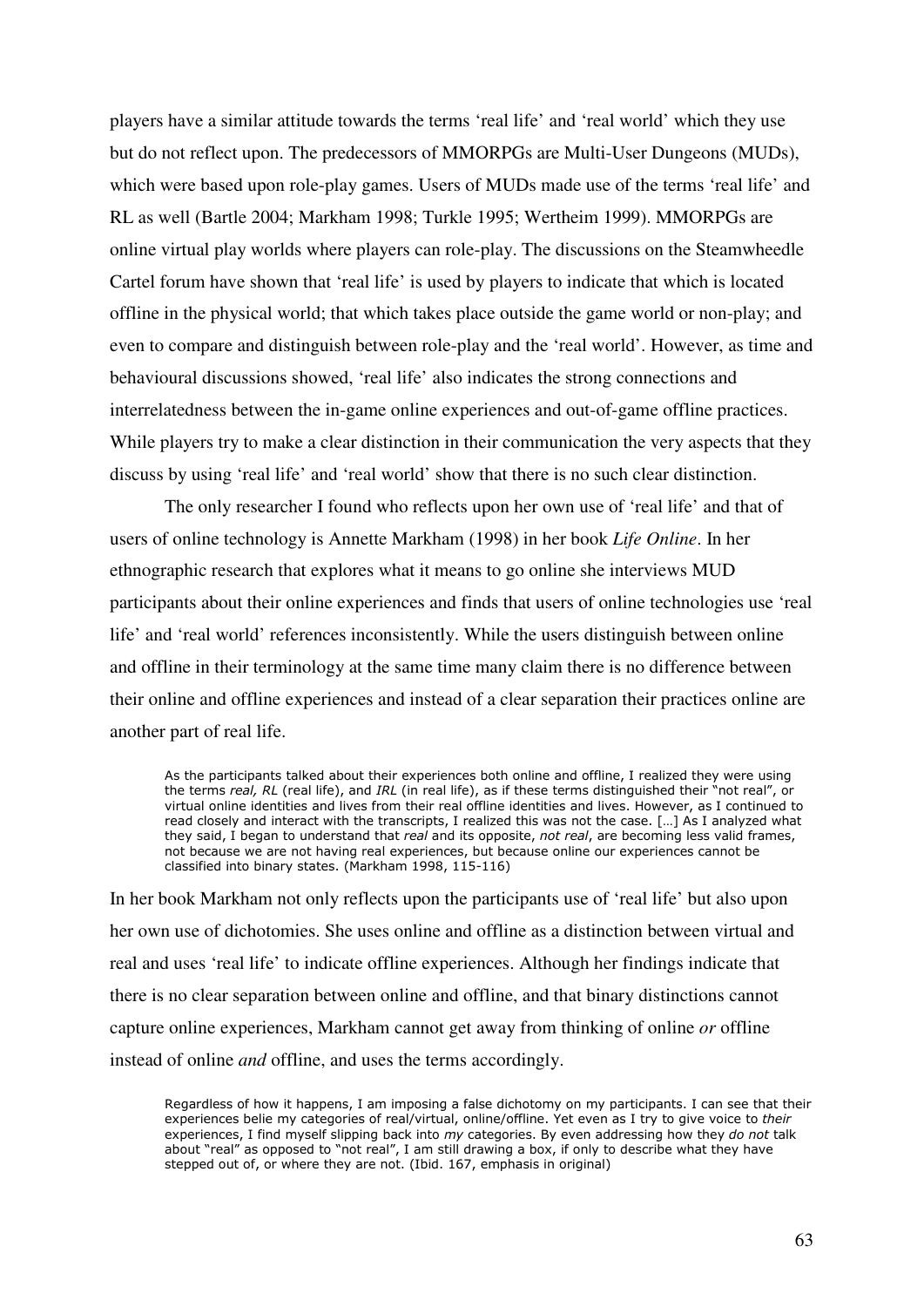Markham discusses her notions of a distinction between online and offline, virtual and real as coming from theoretical frameworks. Cyberspace has been studied in ways where offline and online are opposites of each other. She discusses Donna Haraway's (1991) concept of the cyborg as a merging between nature and technology and Markham tries to perceive her participants as cyborgs, however she still perceives this as a tension between opposites and cannot get away from the binary distinction. In her conclusion Markham argues that researchers should study online practices in their own contexts and include texts of online users. Furthermore, researchers should not impose their theoretical categories and false dichotomies upon these contexts.

 While the background of Markham's theoretical framework is in online studies and studies of cyberspace her argument upholds for research in a more general sense. In the area of game studies research not only includes an online context where binary distinctions arise, but also a gaming context which generally has been defined using a dichotomy of game and non-game. I do not argue that the conceptualization of the *magic circle*, definitions of games and perceiving games as somehow separated are useless, but I would like to point out the importance of our terminology when discussing practices. As Taylor phrased it:

While the notion of a magic circle can be a powerful tool for understanding some aspects of gaming, the language can hide (and even mystify) the much messier relationship that exists between spheres – especially in the realm of MMOGs. (Taylor 2005, 152)

Defining games or contrasting games against a 'real world' separates the game world from this 'real world'. Furthermore, the use of 'real' may indicate that this game world is less real. While in general the use of the problematic and normative 'real' is not commonly used by researchers to refer to our lives, the use of terms such as 'everyday life' or 'ordinary life' seem to place games as distinct and outside our everyday practices. So we might wonder, what are the presupposed concepts from which we start? What is daily life or ordinary life? As the empirical data has shown, playing games is not disconnected or separated from our non-gaming experiences, identity and activities. Technology is part of our everyday lives and playing (online) computer games can be so incorporated in players' lives that it becomes a mundane, everyday activity (Castronova 2005; Pargman and Jakobsson 2006; Taylor 2005). If we want to understand and discuss games and gaming we need to contextualize the practice of playing games and we need to contextualize our terminology.

 Summarizing we can say that while virtuality research and discussions seemed to presuppose a fundamental 'real', game research seems to presuppose a 'real world' and an 'ordinary, everyday life' to which we can contrast the gaming practice. Both players and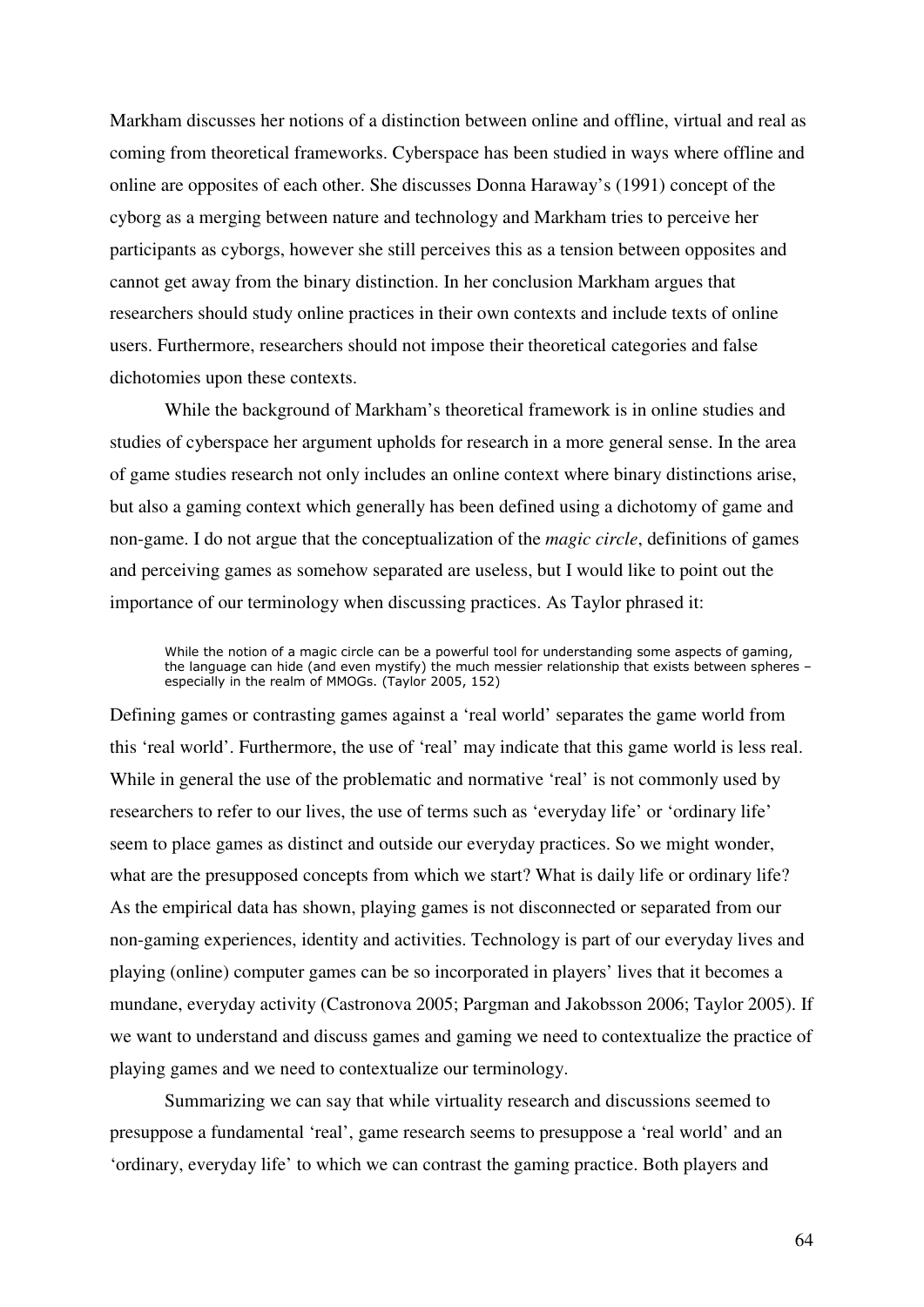theorists make use of their terminology in normalized ways. But while players seem to want to make sure there is a distinction, many researchers, except for those that focus and are concerned with health issues, do not want to make a separation but use terminology which indicates it anyways. Paradoxically, it is the players who do not name the counterpart of 'real life', while theorists indicate and contrast between the game and 'real world' or 'everyday life'. For players 'real life' is a normative term and 'real life' is considered more important. Most theorists, except for those that are concerned because of addictive aspects, do not make this normative distinction. Furthermore, the discussion of the empirical data in chapter three has shown that there is no clear separation, but a strong relation between in-game and out-ofgame practices and activities instead. This is in line with current game theory which argues for a moving away from strict separations based upon the *magic circle* towards a blurring of boundaries or porous membranes which allow for the interrelations between game and nongame environments. However the terminology used by game researchers does not seem to integrate gaming practices as something that players can incorporate in their daily lives, while the discussion of the empirical data showed that this is in fact what many players do.

### **Sites of contextualization: Space and Time**

Game definitions and the concept of the *magic circle* place games in a separated time and space sphere. The analysis of the empirical data showing how *World of Warcraft* players relate to the concept 'real life' has shown that instead of a clearly bounded off space and time the out-of-game situations and practices of players strongly influence their gaming experience. Play is situational and in order to better understand players relation to games and gaming experiences gaming practices need to be contextualized.

### *Where do we play? Play space and meta-gaming*

As mentioned before the concept of the *magic circle* in relation to games has been used for two main characteristics: play as separated from 'ordinary life' and as separated in time and space (Copier 2006; Juul 2005; Lauteren 2007; Salen and Zimmerman 2004; Pargman and Jakobsson 2006). The idea of a closed of game space within which play occurs is contested by games which are perceived to exist on the boundaries of the *magic circle*, as for example pervasive games (Juul 2005; Nieuwdorp 2006; Pargman and Jakobsson 2006; Salen and Zimmerman 2004). But not only boundary cases of games question the separation of space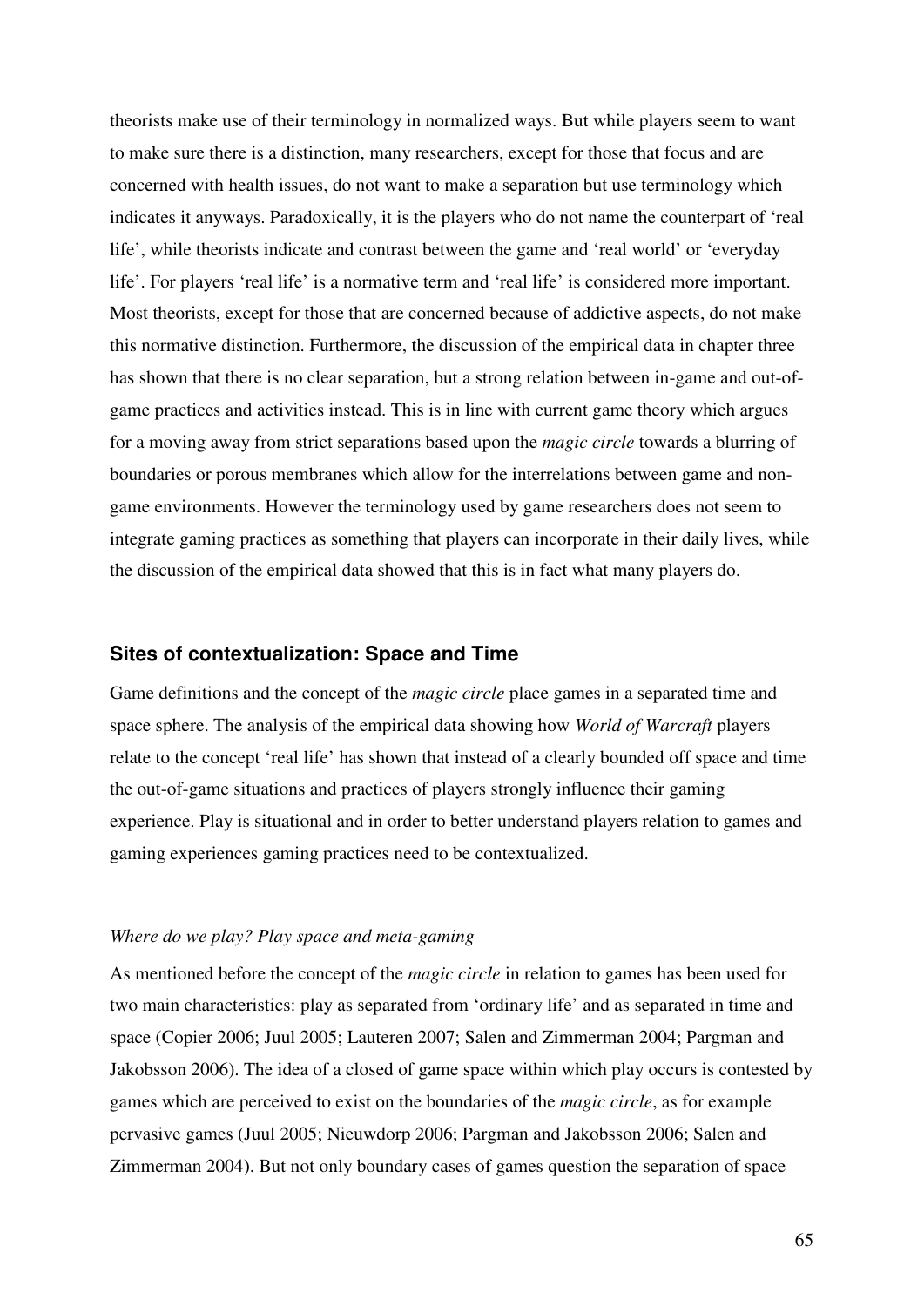and time, practices of metagaming indicate that we cannot make a clear distinction between game and non-game spaces.

Metagaming refers to the relationship between the game and outside elements, including everything from player attitudes and play styles to social reputations and social contexts in which the game is played. […] In all cases, the metagame refers to the way a game engages with factors permeating the space beyond the edges of the magic circle. (Salen and Zimmerman 2004, 481)

Based upon a model of game designer Richard Garfield metagaming is divided into four categories by Salen and Zimmerman (2004). These metagaming categories take place on the brink of the boundaries of the *magic circle* and beyond, and include: (1) "what a player brings *to* a game", such as game resources, strategic knowledge and player reputation; (2) "what a player takes away *from* a game" such as the gaming experience itself; (3) "what happens *between* games", such as reflection upon the game; and (4) "what happens *during* a game other than the game itself", which "refers to the influence of real life on a game in play," such as the playing environment (Ibid. 482-483). Metagaming thus refers to game related activities and practices which do not occur within the game's *magic circle*.

 Participating on game related forums and engagement in player communities in this sense is a form of metagaming. Metagaming practices are not separated from the gaming experience, in fact, as Salen and Zimmerman (2004), Castronova (2005) and Taylor (2005) exemplify by indicating the importance of third party services metagaming practices constitute an important part of the gaming experience and are, at least for the players, not separated from the game. As briefly discussed in chapter two, players not only organize, discuss and reflect upon gaming experiences on the Steamwheedle Cartel forum, but in-game developments are continued on the forum. Forum games and role-play exemplify that play continues on the forum. In-game role-play storylines start, develop or continue on the forum; the forum space thus becomes game space as well. Furthermore, from the topics discussed on the SWC forum we have seen that players create fan art, organize events, manage communities, read books, and look up game related information in order to progress in-game or improve their in-game play. It is, however, unclear if the players consider these activities and the practice of writing and reading the forum itself part of 'real life'. Since 'real life' can refer to out-of-game practices or offline practices, it would seem these activities could be considered as taking place 'in real life', however, since the practices are still game related it might also mean that they are not considered part of 'real life'. In Salen and Zimmerman's (2004) case these practices would be considered metagaming and take place on the boundary of the *magic circle*. Metagaming is still not part of 'real life' but can refer to influences 'real life' can have upon play. We could say that for Salen and Zimmerman metagaming seems to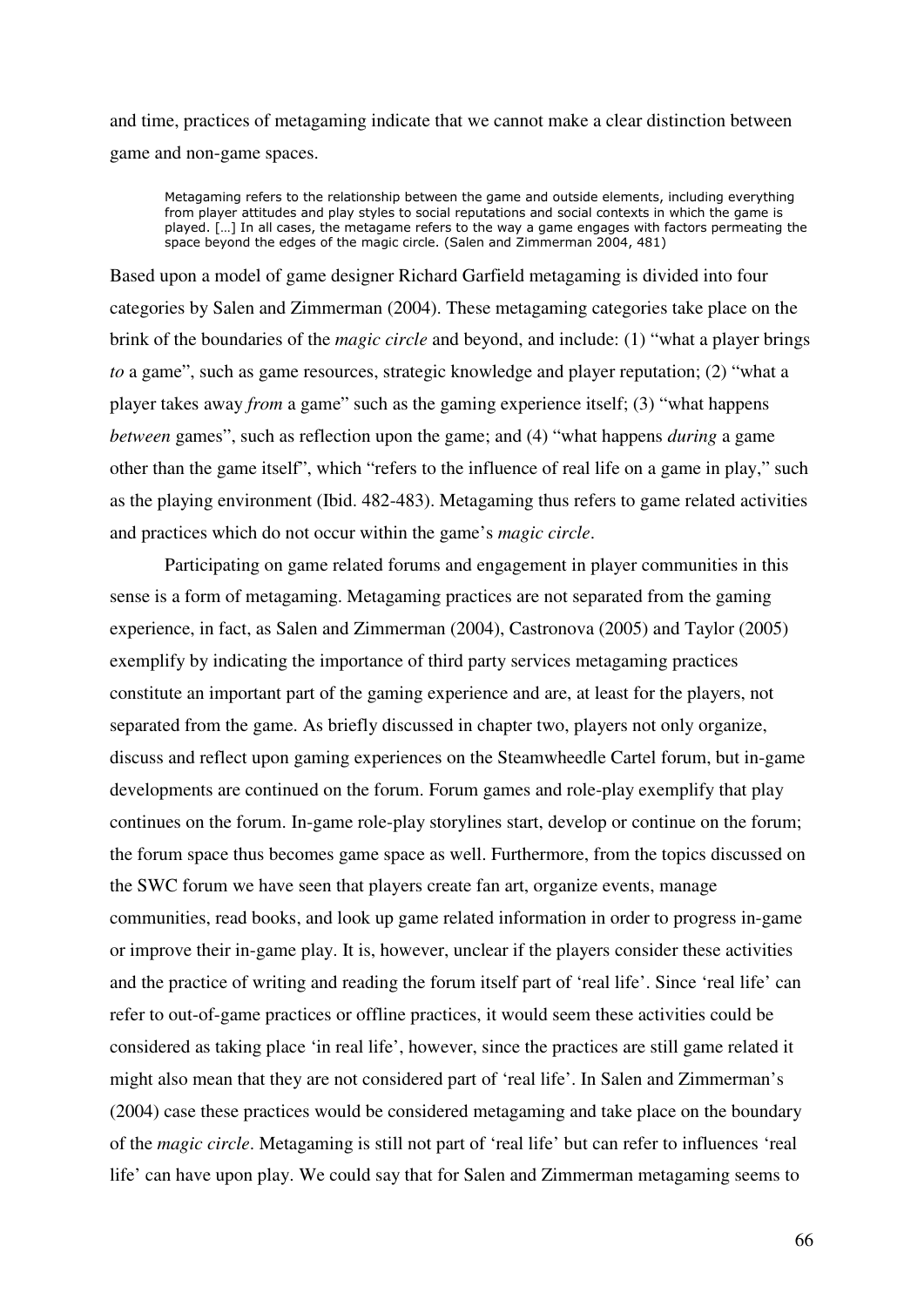take place *in between* the bounded off game space and 'real life'. In relation to online website or forum spaces we could ask if these spaces are placed in the 'real world' or considered part of the game space, or maybe they are not considered part of either, but are virtual and *in between*. What is clear is that metagaming practices push at the notion of a separated game space where play takes place.

As we have seen, game worlds have been contrasted to the 'real world' in terminology and this indicates a separation. The persistent fantasy environments that MMORPGs represent have been viewed as virtual worlds (Bartle 2004; Castronova 2005; Juul 2005; Kelly 2 2004; Salen and Zimmerman 2004; Taylor 2005). Castronova (2005) and Kelly 2 (2004) see MMORPGs as a potential substitute for the 'real world' and discuss players spending more and more time in these worlds in terms of players 'moving' or 'migrating' to these worlds.<sup>49</sup> Within these worlds different rules apply, the rules of the game. The idea of these games as actual separate spaces where we can go to stimulates the perception of gaming experiences as only taking place on the screen, within these virtual worlds. Discussing video game spaces in contrast to non-video games Juul (2005), for example, points to the border between game space and world space. He describes game space of sports and board games as a subset of the space of the world, where the border is the board or the playing field outside which the game is not played. Concerning video games, however, Juul discusses game space in relation to the fictional world that is created by the game and argues that in many cases the game space takes place within the fictional world which is projected from the 'real world'. On the border between game space and world space in video games he states:

[I]n video games, the magic circle is quite well defined since a video game only takes place on the screen and using input devices (mouse, keyboard, controllers), rather than in the rest of the world[.] (Juul 2005, 164-165, emphasis by me)

This quote exemplifies the idea that video games only take place in the fictional virtual world. Not only online games, but Internet in general has been regarded as a place to be apart from offline life, a different space (Markham 1998; Slater 2002; Wertheim 1999). In her book *The Pearly Gates of Cyberspace* (1999) science writer Margaret Wertheim, for example, compares cyberspace, online space, to medieval spiritual spaces and discusses how we went from a dualistic view of space to a monistic view where the physical is considered the only space. With the coming of cyberspace however we return to a dualistic view. Cyberspace is

 $\overline{a}$ 

<sup>49</sup> Although the book cover of *Massively Multiplayer Online Roleplaying Games* by R.V. Kelly 2 (2005) states that "R.V. Kelly 2 is the former head of Virtual Reality, Artifical Life, and Distance Learning Application Development at the Digital Corporation and has been building synthetic worlds for 20 years" and currently works in Honk Kong, I could not find any information about Kelly 2 to validate this.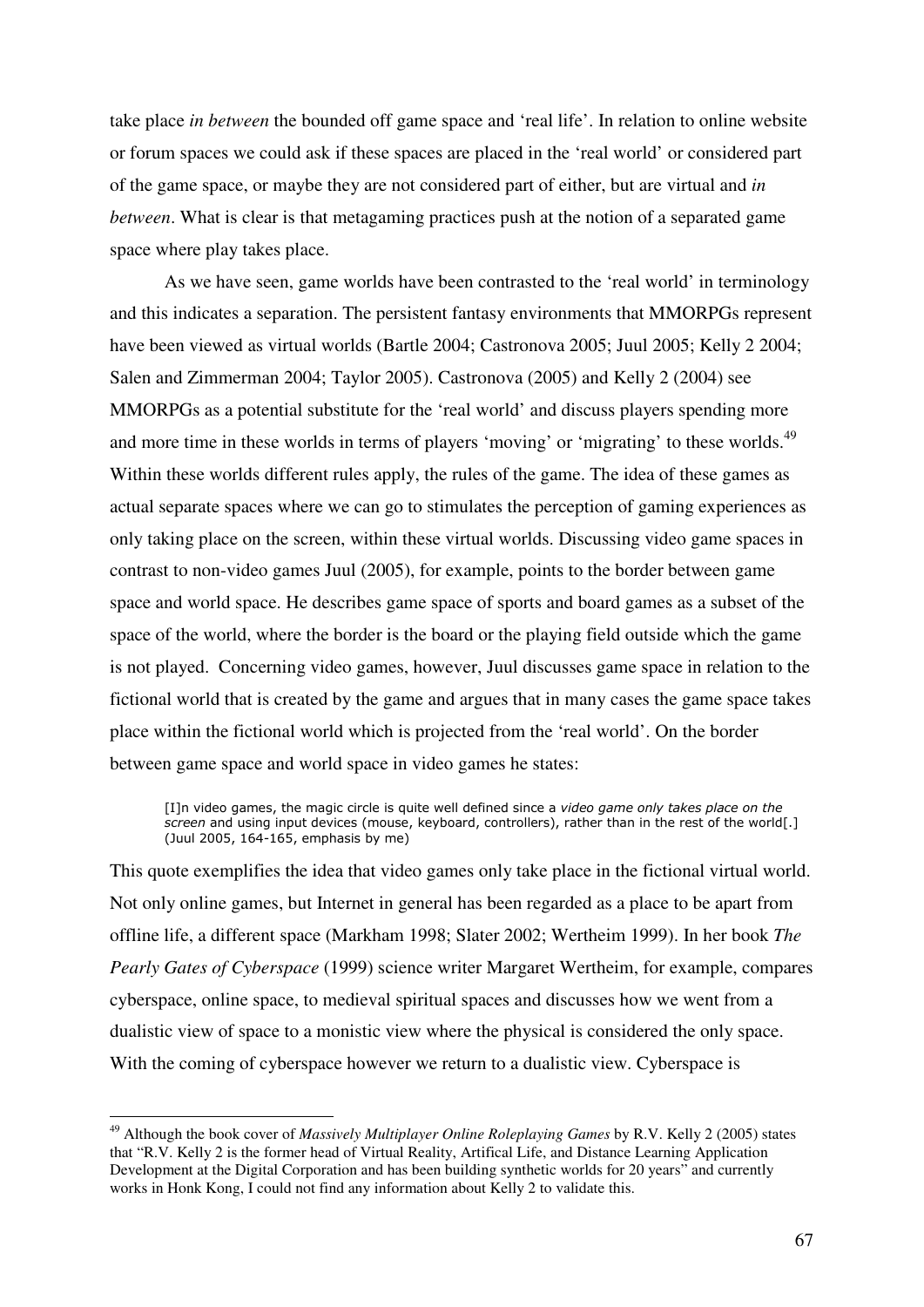presented as a spiritual space and offers a new mental space. Even though it is not material cyberspace does represent a real space according to Wertheim, it is a place outside physical space, one with similar and different rules where we can experiment without physical consequences. Wertheim points to limitations of a purely materialistic view of reality and argues that cyberspace makes explicit the non-physical aspects of human beings that were neglected in an era of physicalism. Although Wertheim does point out that we are physically dependent upon our bodies to exist, throughout her book she represents cyberspace as another space in contrast to the physical reality. As Slater (2002) shows these kind of representations of new media and online and offline spaces is quite common in academic literature. According to Slater, however, if we look at the practices of participants, and with an increase of ethnographical research, we will see that this distinction does not hold up to actual practices. According to Slater "It seems perfectly valid to treat the online/offline distinction as part of a transitional phase for both users and researchers." (344)

 As discussed earlier in this chapter game research and practices indeed indicate there is no clear separation but instead a blurring or in-betweenness of worlds (Castronova 2005; Nieuwdorp 2005; Pargman and Jakobsson 2006; Taylor 2005). As Copier (2006), for example, argues "the space of play is not a given space but is being constructed in negotiation between player(s) and the producer(s) of the game but also among players themselves." However, we have also seen that terminology still indicates a dichotomy between game world and 'the real world' which often results in a focus on the game world and an absence or downplaying of the actual physical reality of the player self. The 'real world' or 'real life' influences on the game are part of the metagame according to Salen and Zimmerman (2004). But the empirical data collected from the Steamwheedle Cartel forum shows that a player's 'real life' in fact is closely related to the gaming practice and experience. A player's context; his or her occupation, knowledge, age, family life, personality, activities, mood, geographical location and time zone are all relevant to the actual gaming practice.

 In relation to players and avatars, or online users and virtual world embodiment and identification are frequently touched upon issues (Bartle 2004; Castronova 2005; Markham 1998; Taylor 2005 Turkle 1995). I do not wish to discuss embodiment practices here, but I would like to point out that when playing an MMORPG the player is more than an avatar on a screen. In their ethnographical descriptions of going online and of playing online games Markham (2004) and Taylor (2005) describe the actual practice of sitting in a room behind a desk with a computer while at the same time something is happening on the screen where a representation of themselves is active as well. Taylor (2005) talks about a "duality of

68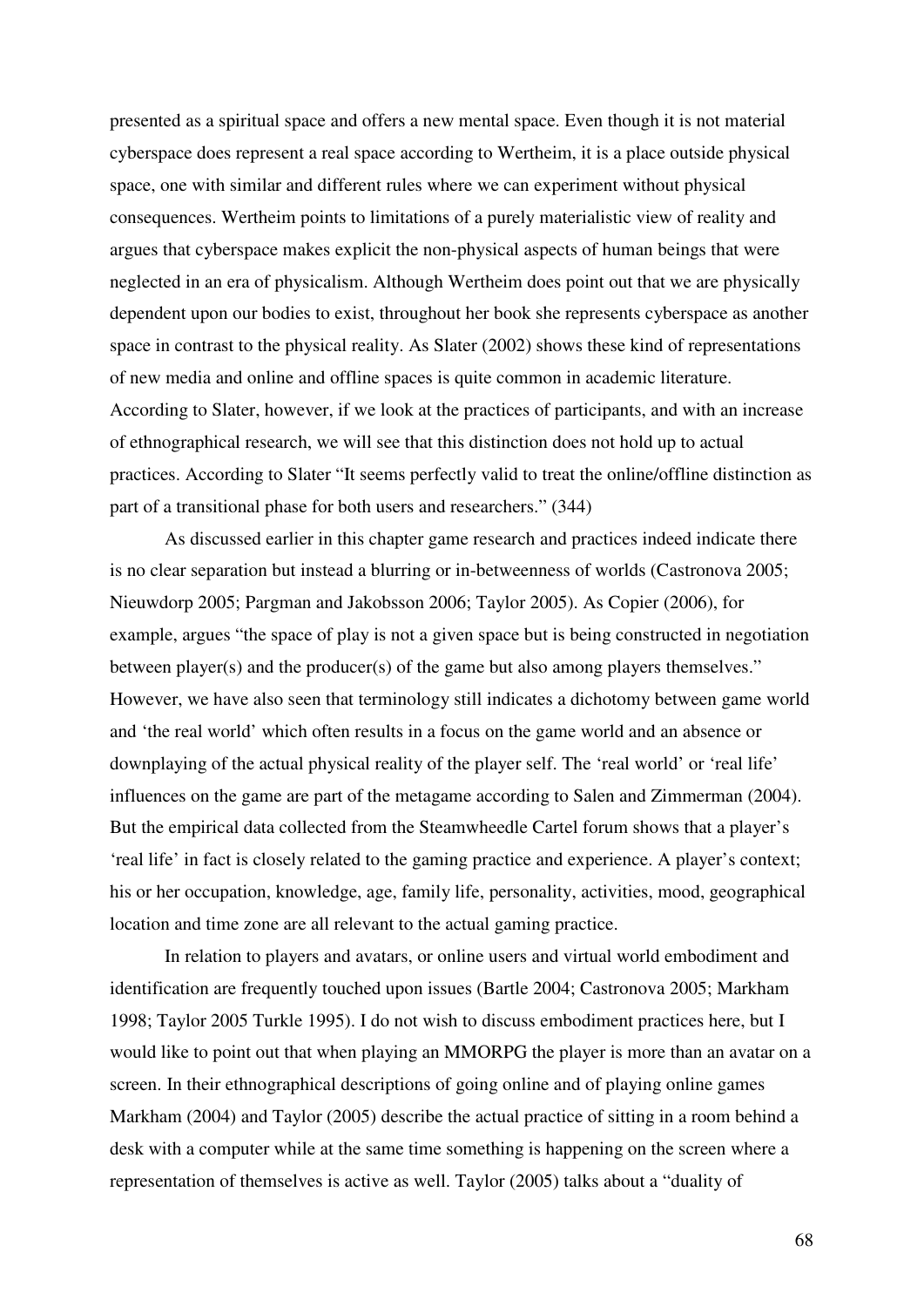presence" when we play (109). The location of the player cannot be described in binary oppositions, players or users of online technology are online *and* offline, and engage in a physically real *and* virtually real space. These spaces are not disconnected from each other but, as the empirical data has shown, are deeply interrelated. If we aim to understand online and playing practices we need to look at actual practices of users and the situatedness of players (Copier 2005; Markham 1998; Pargman and Jakobsson 2006; Slater 2002). A focus on the player instead of game characteristics would lead to an acknowledgement of the duality of spaces.

 A contextualization of gaming practices in the aspect of space would mean a closer look at game space and metagaming, as gaming practices are not clearly defined and separated by game space, nor is the game space a clearly bounded off space. Related to this unclear bounded off space and metagaming is the actual physical space and context of the player, or as Salen and Zimmerman (2004) phrase it "the influence of real life on a game in play" (483).

### *Time organization and gaming*

Strongly related to the physical actuality of players is the aspect of time. Time and space are not separated but very much related aspects in relation to the gaming experience. The aspect of time has not been addressed in game research as much as the aspect of (game)space, however, it has been used to discredit the idea of boundaries initiated by the *magic circle*  concept. Castronova (2005) and Taylor (2005), for example, discuss time as an economic value. The time players invest into the game is a form of labour and is used to discuss the issue of ownership and economical transactions that cross boundaries of the game world and the 'real world'. But not only the economic value of invested time shows a transgression of boundaries. The analysis of the empirical data in chapter three has shown that time is a very important aspect for players' playing experience and the way players integrate it into their gaming disrupts ideas of a clear separation between the game and the rest of the world. Playing time is linked to the location and context of the player. In *Half-Real* Juul (2005) distinguishes between 'real time' and 'fictional world time'. 'Real time' refers to the time that passes in the 'real world', the non-game world, and 'fictional world time' refers to the ingame time. The actions that are performed in games have a duality of meaning, they have a meaning as a 'real world' event and as an action in the fictional world of the game. "Additionally, since our actions take place in time, that time shares the duality of both real time *and* fictional world time." (Juul 2005, 141, emphasis in original) The link between 'real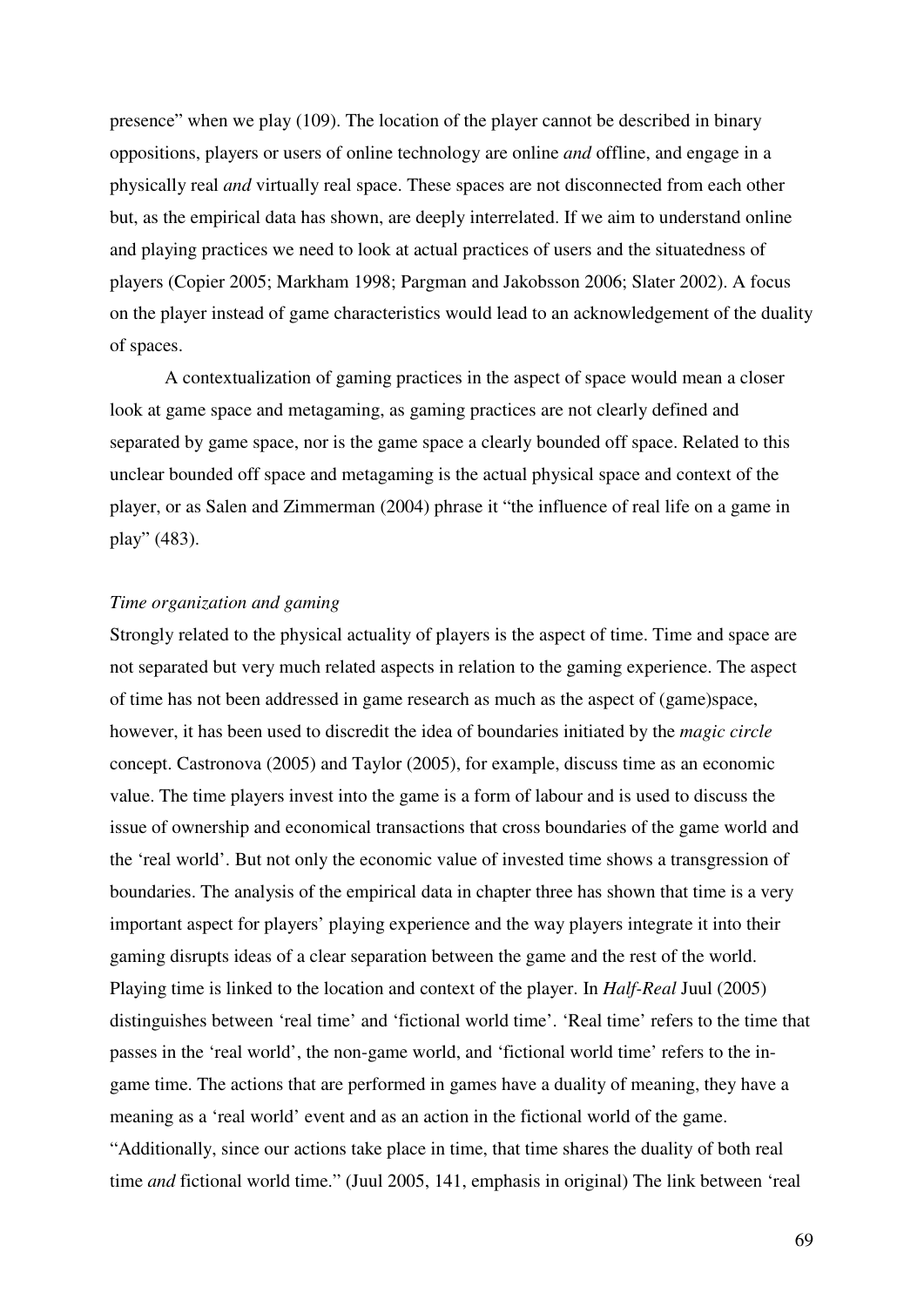time' and 'fictional world time' in *World of Warcraft* is especially clear in the case of seasonal times that are integrated into the game. Furthermore, time not only passes in the game world, but also in the non-game environment of the player. That this is linked to the question of where we locate the player is exemplified by the discussion in chapter three of requirements in time and dedication that certain gaming activities or communities can ask of players. As mentioned before, playing (online) computer games has become an integrated daily activity for some players (Castronova 2005; Pargman and Jakobsson 2006; Taylor 2005). Gaming as a mundane activity and requirements in time and dedication are closely linked to a players' non-gaming situation since players gaming practices have an impact on their non-gaming lives. Players sometimes (re)organize their non-gaming lives in order to accommodate for the gaming practice.

 The fact that gaming can become a daily activity and that players can spend a lot of time in online environments also causes distress. Problematic behaviour or addiction to online games is often referred to as in measurements of time. However, it is not only the amount of time spend in an online world or dedicated to a game that makes behaviour problematic, but behaviour can become problematic in relation to the players' 'ordinary life' (Castronova 2005; Kelly 2 2004; Stenberg  $2006$ <sup>50</sup>. As Castronova (2005) points out concerning the issue of addiction:

In the end, we can only judge whether presence in a virtual world is good or bad by reference to the ordinary daily life of the person making the choice to go there. For some people, Earth is where they really ought to spend their time. For others, perhaps the fantasy world is the only decent place available. (65, emphasis in original)

The amount of time players play is related to players' 'real life' as we have seen in the discussion of the empirical data where players frequently refer to 'real life' in relation to time issues and gaming practices. For players 'real life' is linked to how much and when they can play. Thus time is closely related to the actual gaming practices of players. In discussions concerning different play styles, such as for example around 'first' discussions, 'real life' is used normatively to remark upon the amount of time a player dedicates to the game. Discussing her findings on casual and power gamers Taylor (2005) remarks upon the oversimplified stereotyped distinction that is often made.

The casual gamer is often seen as someone 'with a life' who invests only moderate amounts of time in a game, while the power gamer appears as an isolated and socially inept player with little 'real life' to ground him. (Taylor 2005, 70)

 $\overline{a}$ 

<sup>&</sup>lt;sup>50</sup> Daedalus Project, Nick Yee, http://www.nickyee.com/daedalus/ (accessed June 24, 2007). GamerWidow.com, http://www.gamerwidow.com/aboutus.php (accessed June 24, 2007).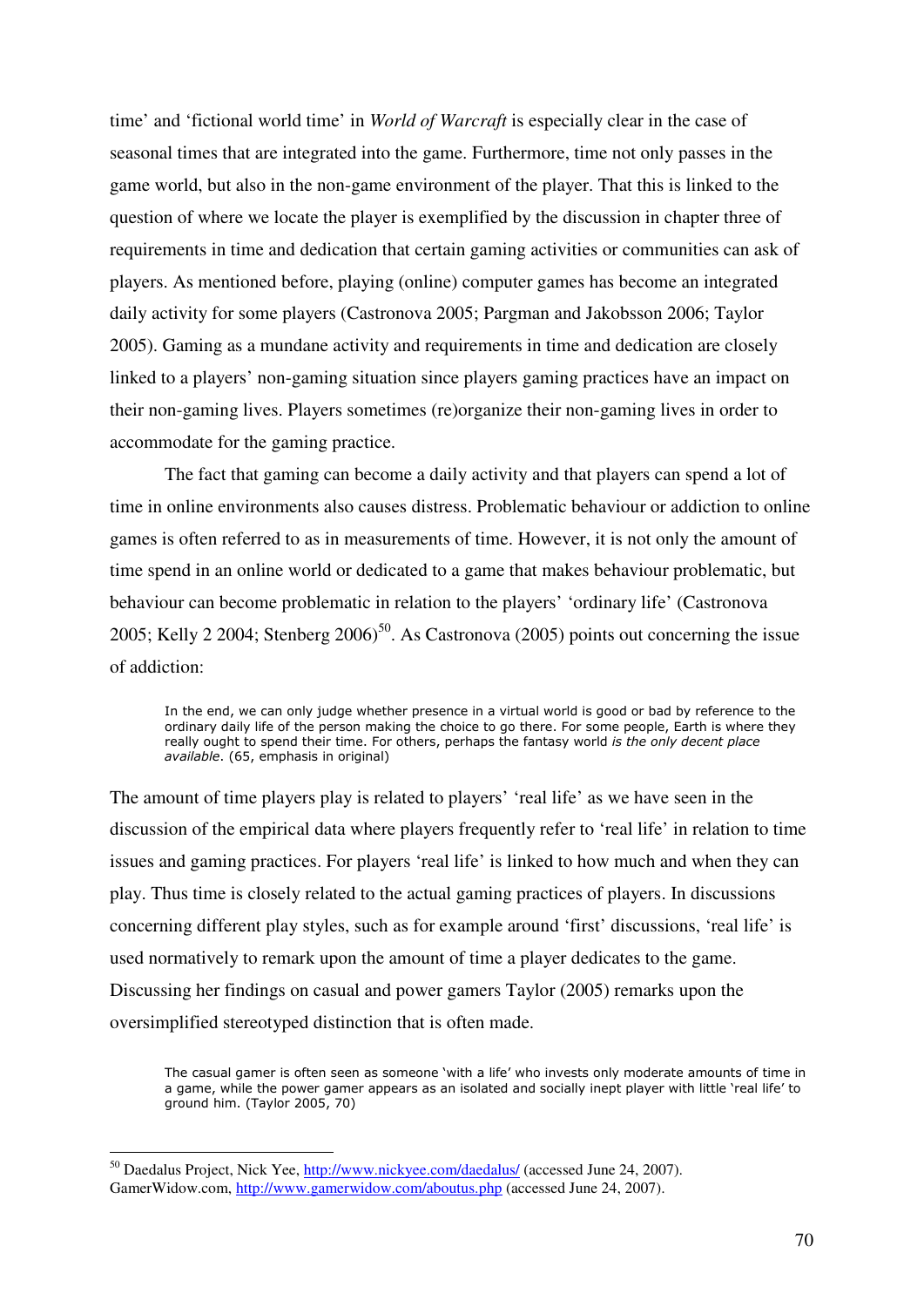These stereotyped images not only occur amongst non-gamers, but players themselves hold onto these stereotypes as well and remark upon each others' 'real life' in relation to the time spend in the game. While Taylor discusses that there seem to be two different interpretations of power gamers, one linked to the minimum amount a power gamer plays and a second that argues it has more to do with how the time is spent, she states that eventually time does play some role. That a player's offline non-gaming life has an impact upon his or her gaming practices is also exemplified by female gamers explanations of the low amount of female power gamers, which has not only to do with the amount of time versus how time is spend discussion around power gamers.

Others [female gamers], however, suggest that many women, because of domestic or work pressures, simply do not have the required amount of leisure time needed to fully embody the play style. My sense is that time definitely plays some role, especially at the high-end game where participation in raiding guilds, a natural home for the power gamer, comes with significant responsibility. The fact that many women still perform an enormous juggling act with domestic labor, social-familial responsibilities, work outside the home, and their leisure time certainly plays a part in their ability to inhabit the power-gamer play style. (Ibid. 73)

Although Taylor states that other social barriers also influence the amount of female power gamers, this example shows that time is not only related to how much players play, but also as to how players (can) play. This is similar to findings of the empirical data presented in chapter three, for example players that could not raid because of the time zone in which they lived.

 A player's non-gaming life, or 'real life' or 'ordinary life', is important for how much, when and even how a player can play. In the case of *World of Warcraft* the aspect of time transgresses supposed boundaries of game space because of its play taking place in 'real time'; the transference of seasonal times into the game world; and because the very practice of playing the game is not disconnected from the rest of a player's life but one integrated and part of their lives. Contextualizing time aspects in gaming practices helps to move away from the idea that gaming experiences take place in a bounded off space and time and shows that the player is located and not separated in space and time as soon as the player starts to play.

# **Conclusions**

While the counterpart remains unnamed, the use of terms like 'real life' by players of *World of Warcraft* suggests a separation between the online game world and an offline non-game world. The use of such terms can be placed in two pre-MMORPG networks, namely the Internet and games. In discussing Internet practices 'real life' has been used as the opposite of virtual. In the games area the use of the concept of the *magic circle* separates play from ordinary life in space and time and 'real life' or 'real world' is contrasted to play or game. In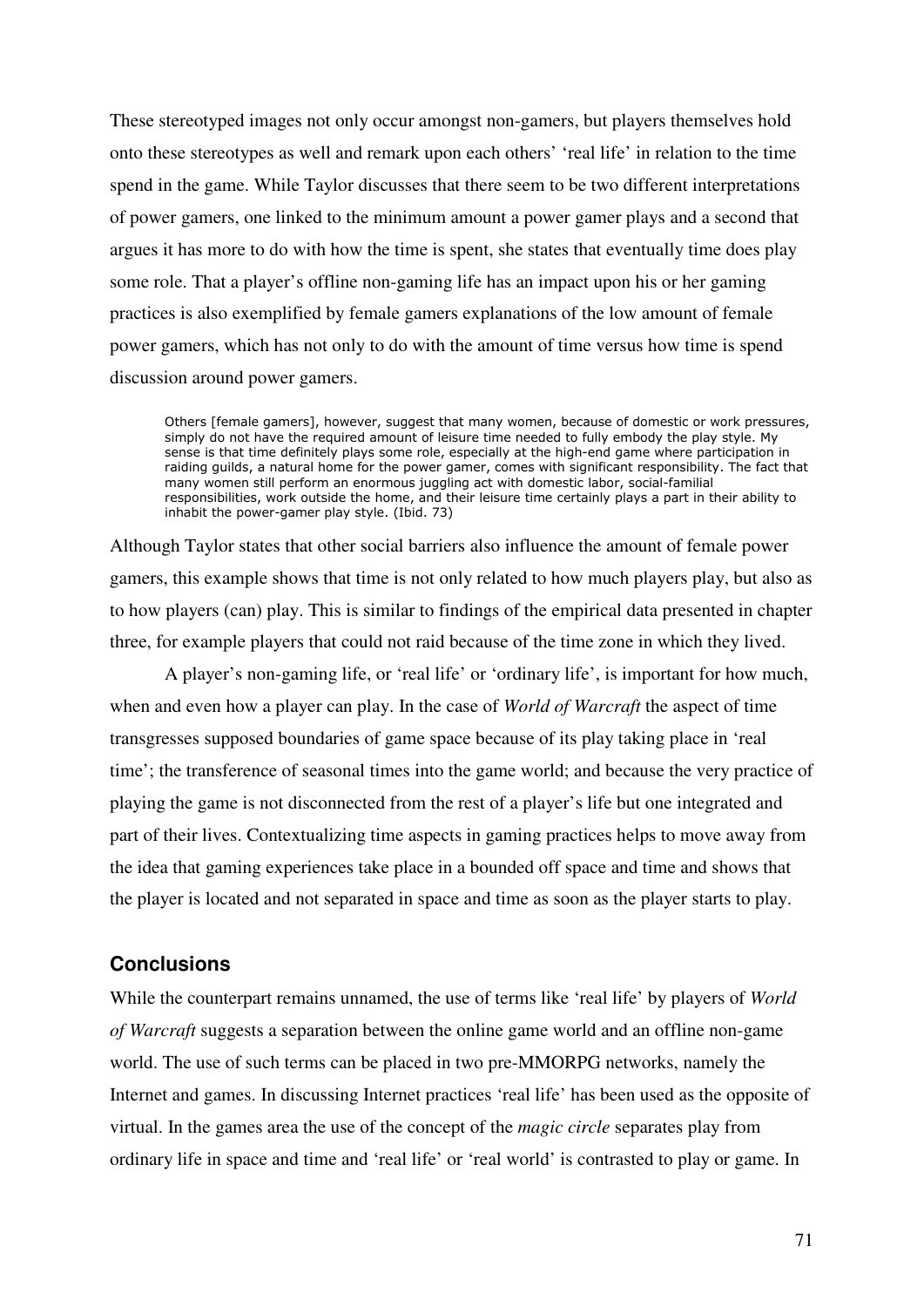line with the empirical findings of chapter three many game researchers move away from the *magic circle* and argue against binary distinctions because embracing binary distinctions is not helpful while discussing online gaming practices and would disregard actual activities that take place. However, the terminology used by game researchers still indicates dichotomies.

 'Real' in 'real life' or 'real world' is problematic because of its normative value and possible disregarding of experiences as not real. While 'real life' is not a term commonly used by game researchers 'real world' is more commonly used in contrast to the game world. Even when 'real life' or 'real world' are not used in contrast to gaming practices theorists make use of 'everyday life', 'ordinary life' or 'daily life' to indicate non-gaming life. Playing games can, however, be mundane and part of a player's everyday life, so the use of this kind of terminology underplays actual gaming practices. In contrast to the argument that we should move away from dichotomies in discussing online gaming practices, the use of terminology such as 'real life', 'real world' or 'ordinary everyday life' indicates a separation between a game world or life and a non-game world or life. Contrasting game worlds to a non-game world is not fruitless, but a consciousness of the use of terminology and its implications is needed. What are the presupposed concepts to which we contrast the online gaming environment?

 In order to account for actual gaming practices terminology and activities need to be contextualized. The empirical data of chapter three has shown that gaming is not a separated activity, instead of being separated in space and time these aspects show that non-gaming aspects of a player's life cannot be separated from gaming life but instead are interrelated. Practices of metagaming show that there is no clear bounded off game space. Furthermore, the duality of the presence of the player, as both an avatar and a physical actual person sitting behind a computer, contests a clear separation. The aspect of time is closely related to the aspect of space and the situatedness of the player. In *World of Warcraft* time transgresses the separation of game space and non-game space by transferring 'real time' and seasonal times into the game. Furthermore, the aspect of time influences when, how much and how a player can play. Aspects of space and time show that gaming is not a bounded off practice separated from non-gaming practices. Playing a game is not separated from non-gaming life. If we want to look at players experiences and the activity of gaming we need to contextualize these practices in space and time and look at the relation between gaming aspects and non-gaming aspects of players' lives.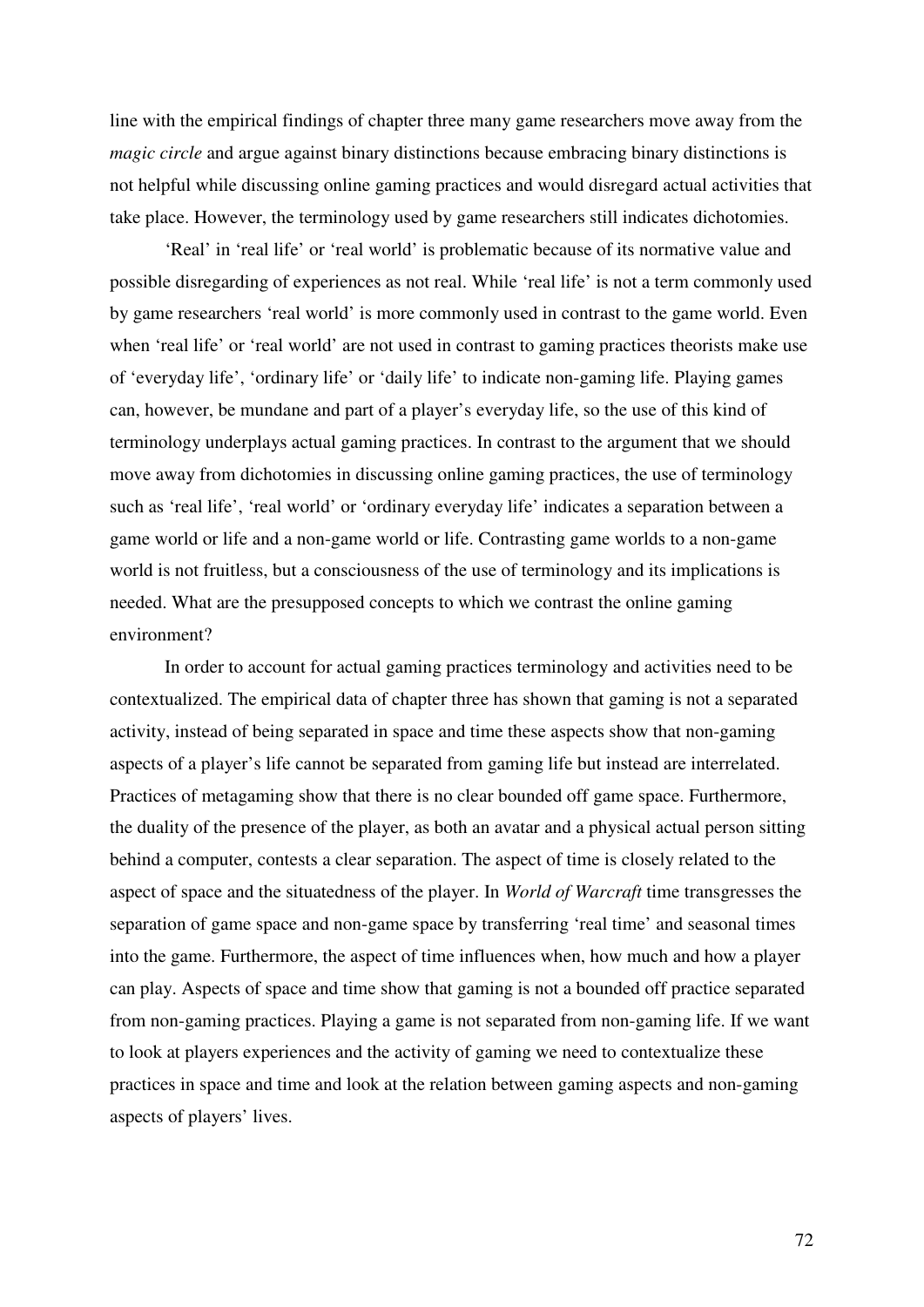#### **5. Conclusions**

The use of the term 'real life' in reference to online gaming practices is problematic because it implies that the online experiences are not 'real' or less 'real' than those offline. Furthermore, the use of the concept by MMORPG players often implies normative values and indicates to a separation between play and 'real life' in which the gaming experience is subordinated and separated from 'real life'. What this 'real life' exactly is, however, is never clearly discussed. Instead of trying to define characteristics of virtual gaming practices in contrast to a fundamental real, this thesis has tried to look at what this fundamental 'real life' is to which players contrast the gaming experience. In order to understand how MMORPG players construct, discuss and use the concept 'real life' empirical data of players communicating with each other has been collected from the online role-play realm forum of Steamwheedle Cartel, of the MMORPG *World of Warcraft*.

 This research questions clear boundaries not only by a discussion of the concept 'real life'. The forum space itself is, in game definitions, seen as a boundary case that contests a separated game space. Furthermore, the unclear outcome of persistent online games, and the role-play aspect of the role-play realm are also considered boundary cases in game definitions.

The analysis of the forum data has shown that 'real life' is a normalized concept which is frequently used in discussions in three main topic categories of the forum: role-play, instrumental and player. On the forum there are three kind of posts, those concerning players in general, those concerning role-play and posts made by Blizzard Entertainment, all of which use 'real life' and 'real world'. Role-players make use of 'real life' the same way as players in general but add an extra dimension on the immersion issue. Although the counterpart of 'real life' is never explicitly mentioned by players it seems that 'real life' is contrasted to the game world and is used in different situations, often to refer to an offline physical out-of-game nonplay environment. 'Real life' holds negative connotations for players as it is that which prevents play. On the other hand, however, 'real life' is considered that which is important and play is subordinated to 'real life'. Both players and Blizzard Entertainment in their use of terminology seem to want to distinguish between a game environment and offline non-game environment. However, the very issues discussed with 'real life' and 'real world' show that there is no clear separation, but instead they show that the game and non-game environment are interrelated and influence each other. In fact, the gaming practice is very dependent upon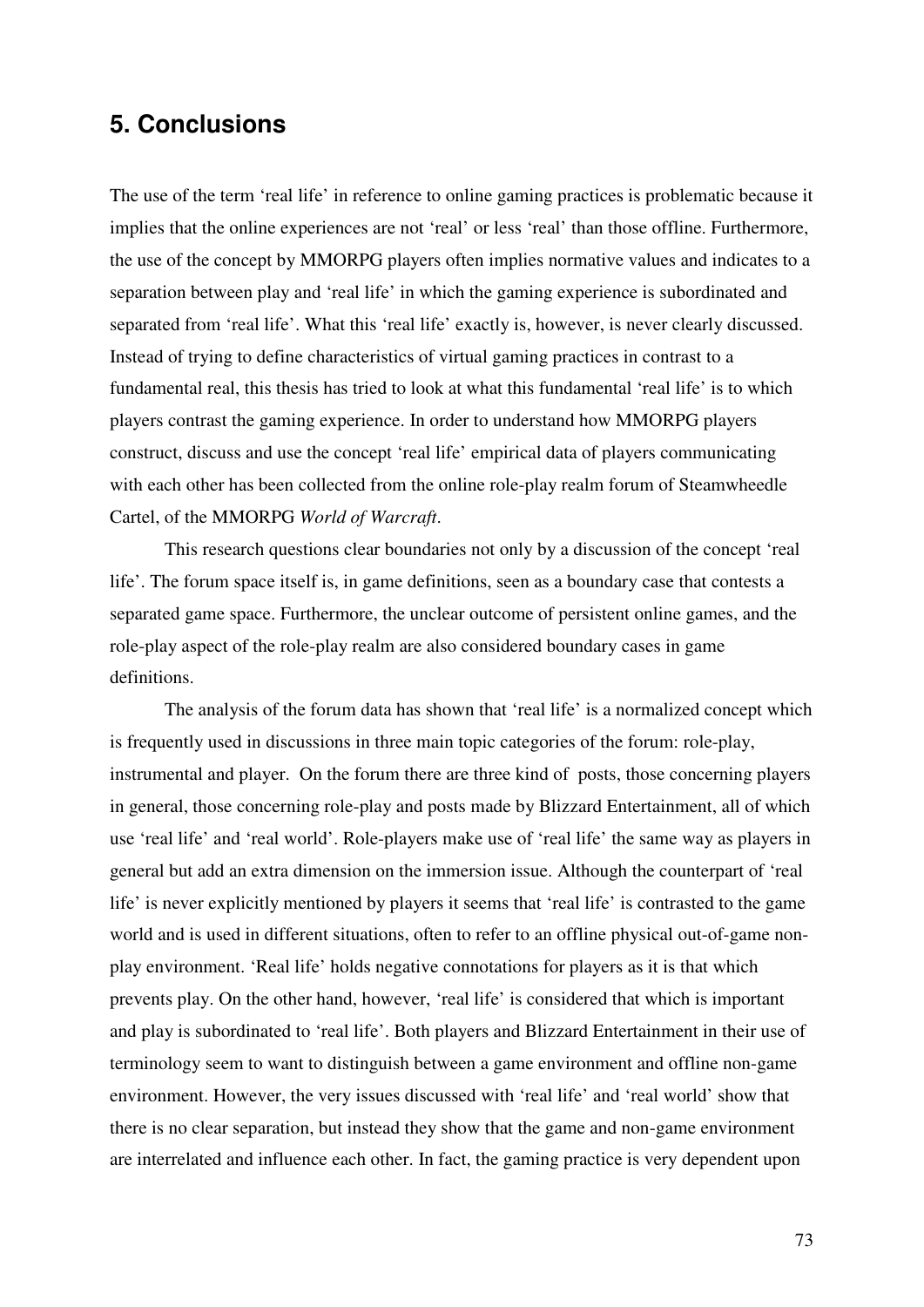'real life'. Players and Blizzard Entertainment do not acknowledge this their use of terminology that indicates a separation, however behaviour and norms and values in the game world are believed to originate from 'real life' and therefore in-game behaviour can have repercussions in 'real life'. Furthermore, the role-play dimension shows that immersion into the fantasy game world is dependent upon its contrast and abstinence from 'real world', while simultaneously its credibility is dependent upon similarities to the 'real world'. The use of the concept 'real life' enforces and at the same time deconstructs a distinction between an online game environment and an offline non-game environment. The analysis of the empirical data raises questions about the usefulness of discussing online gaming experiences in binary distinctions.

 The use of the concept 'real life' is not restricted to players of *World of Warcraft*. In fact, online games are placed at an intersection of two traditions in which a distinction or separation from 'real' is made; namely, the Internet and games. In Internet studies the online environment, the virtual, has been contrasted by the 'real'. In game theory the concept of the *magic circle* has contrasted and separated game worlds from the 'real world'. The role-play aspect in this research adds an extra dimension, because in role-play a distinction is made between 'out of character' and 'in character' where 'out of character' often functions as a reference to or substitute for 'real life'.

 In game theory there is a move away from the strict boundaries that are implied by the concept of the *magic circle*. However, even though many game researchers argue for a move away from dichotomies when describing online gaming experiences the terminology used still indicates binary distinctions and a separation between game world and 'real world' or game world and 'ordinary, daily life'. Although game researchers do not make much use of the normative concept 'real life', 'real world' is commonly used in contrast to online gaming worlds and still includes the problematic reference to 'real' in contrast to the virtual, 'not real'. Furthermore gaming activities in contrast to 'ordinary life', 'daily life' or 'everyday life' implies that the gaming practice is not part of 'everyday life', which does not do justice to the actual gaming practices. The empirical data shows that gaming practices are incorporated in 'everyday life' and not separated from player's 'real life' or the 'real world'. Especially the aspects of space and time show that a separation of game versus non-game environment and practices disregards relationships and activities that are actually present. The situatedness of players in physical space, and the organization of a player's life are related to how much, when and how players play. Instead of being separated in space and time and from 'ordinary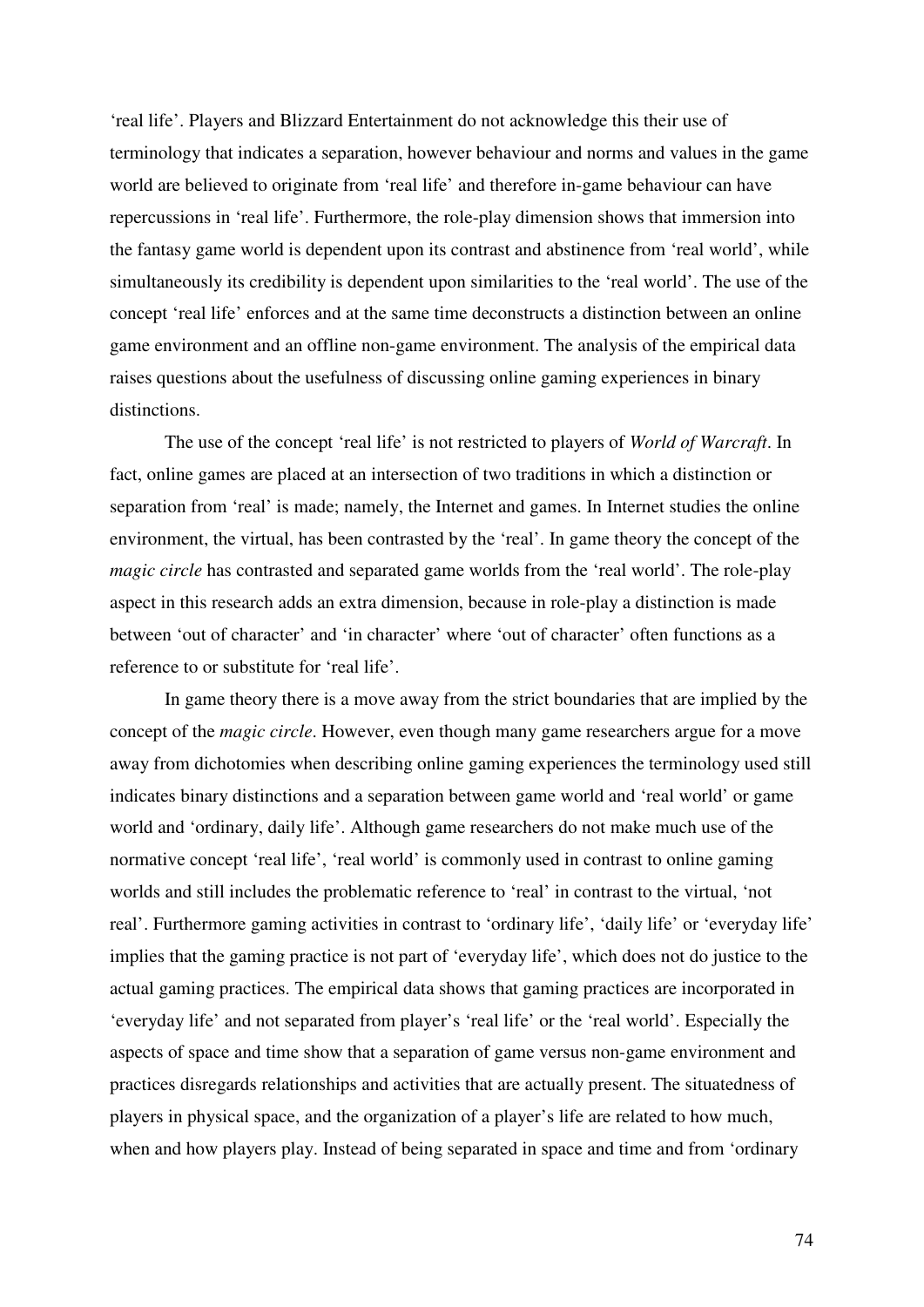life', playing online games is deeply related to player's non-gaming life and to the spatial and time context of players.

Both players and game researchers in communicating, discussing and reflecting upon online games make use of terms that indicate a separation between a game and non-game environment. However, the actual practices often described show that this separation is not as clear as the terminology used might imply. Play and players are situational and playing online games is connected to a player's 'daily life' or 'real life'. Problematic is that the use of terminology is normalized and not discussed. Concepts need to be placed in the system of relations in which they take place. Gaming activities and experiences need to be contextually and relationally framed to account for the actual practices and unclear boundaries between game and non-game.

By including empirical data from players and the conceptualization of their experiences this research has explored the relation between games and players. Through the analysis of the use of the concept 'real life' the normalized use of problematic terminology such as 'real life' and 'real world' has been questioned. Furthermore, reflecting upon conceptualizations of gaming practices in game theory using the empirical data destabilizes the concept of the *magic circle* and the notion that gaming practices take place separated from and outside player's 'daily real life'. Instead of looking at gaming practices as isolated practices and experiences indicated by binary distinctions a move towards contextualization of practices is needed.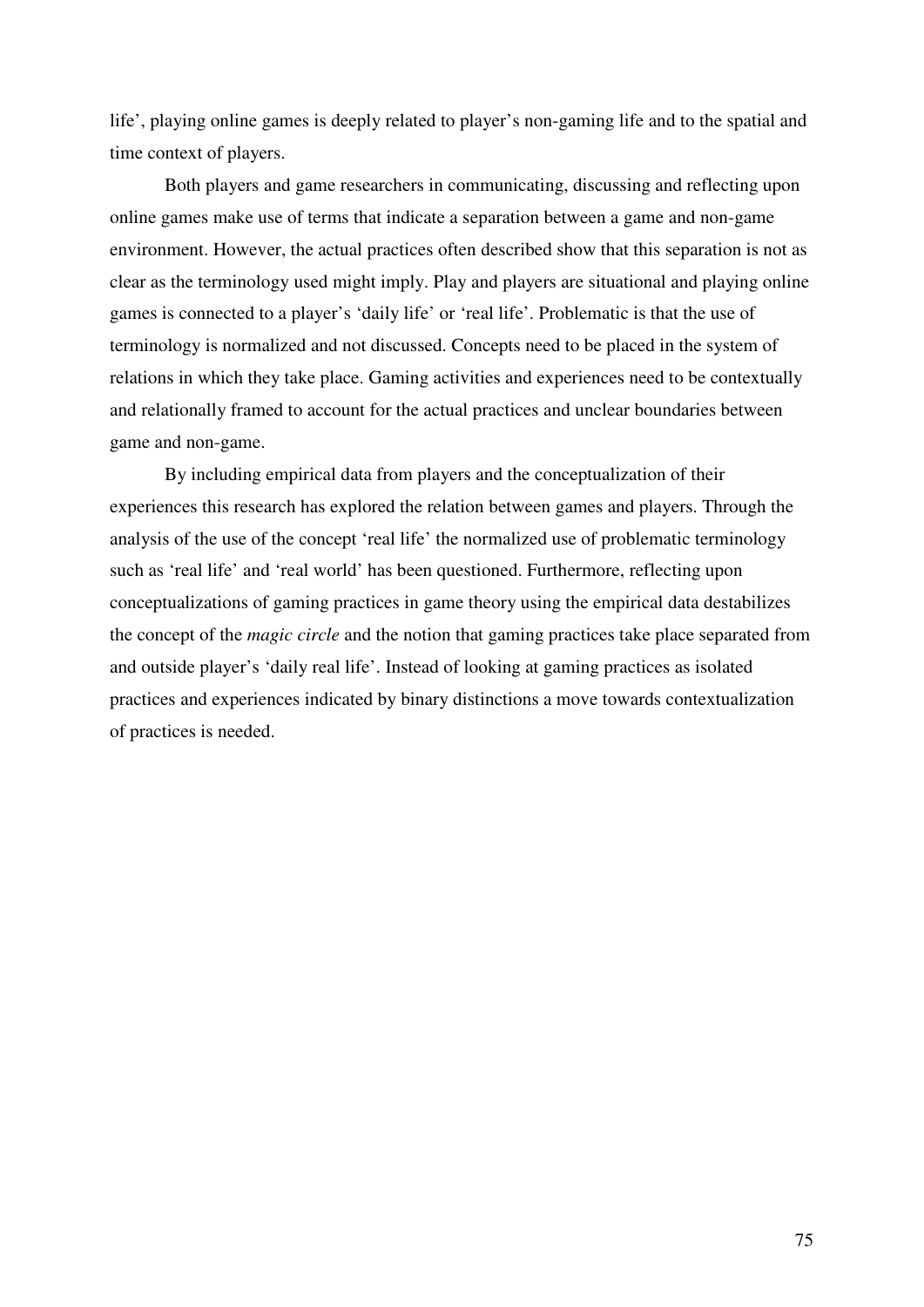## **Epilogue**

 $\overline{a}$ 

During this research I have had to make a lot of choices and I came across a lot of interesting aspects, which unfortunately could not all be accounted for in this thesis.<sup>51</sup> However, I would like to briefly point out some issues here.

 First of all, my position as a player and a researcher to the *World of Warcraft* forum. As both a player and a researcher I might fulfill the *playing researcher* for which game researcher Espen Aarseth (2003) pleads. However, this research is concerned with the forum space of WoW. While only people with a WoW account can post on the forums, and thus in general only players post at the forums, being a player does not necessarily make you a participant of the forum. Before this research I had never really kept track of or posted on the WoW forums, not as a player nor as a researcher. But I did recognize thread topics and the use of language as similar to in-game conversations and posts on guild forums and websites that I have participated in.

Secondly, I became fascinated by players' persistent use of 'real life' in their communication and descriptions of their experiences, because it implies the idea that gaming is not part of 'real life' and indicates a separation that I do not experience myself.<sup>52</sup> My initial research proposal was therefore more concerned with *why* players make a distinction. However, since I could not find any material on players' use of concepts such as 'real life' I became fascinated by *how* players describe their experiences. I believe this analysis serves to give a first impression as to how online players communicate about their experiences and possible distinctions between worlds. The outcomes of my research on how players use certain concepts can be used to further explore questions of *why* online players use the concepts they use, such as 'real life'.

 A third issue that I would like to shortly address here is that even though gender related issues can be found in the data and I have a background in Women's Studies, this is not the focus of this research.<sup>53</sup> My references to players as *he* or *she* is in line with the gender

<sup>&</sup>lt;sup>51</sup> The ideas and concerns for which this thesis does not offer space have resulted in a new project: "Diary of a female gamer" (Vollenbroek, work in progress).

 $52$  The fact that I do not experience this distinction could (partly) be related to the fact that gaming perhaps has more serious implications for me as a part of my development in studies and work, this in contrast to many players for whom gaming has no direct, explicit connection to their work or studies.

 $53$  Very interesting, for example, was that in discussions of unwanted player behaviour references to the player(s) who displayed unwanted behaviour all became male gendered.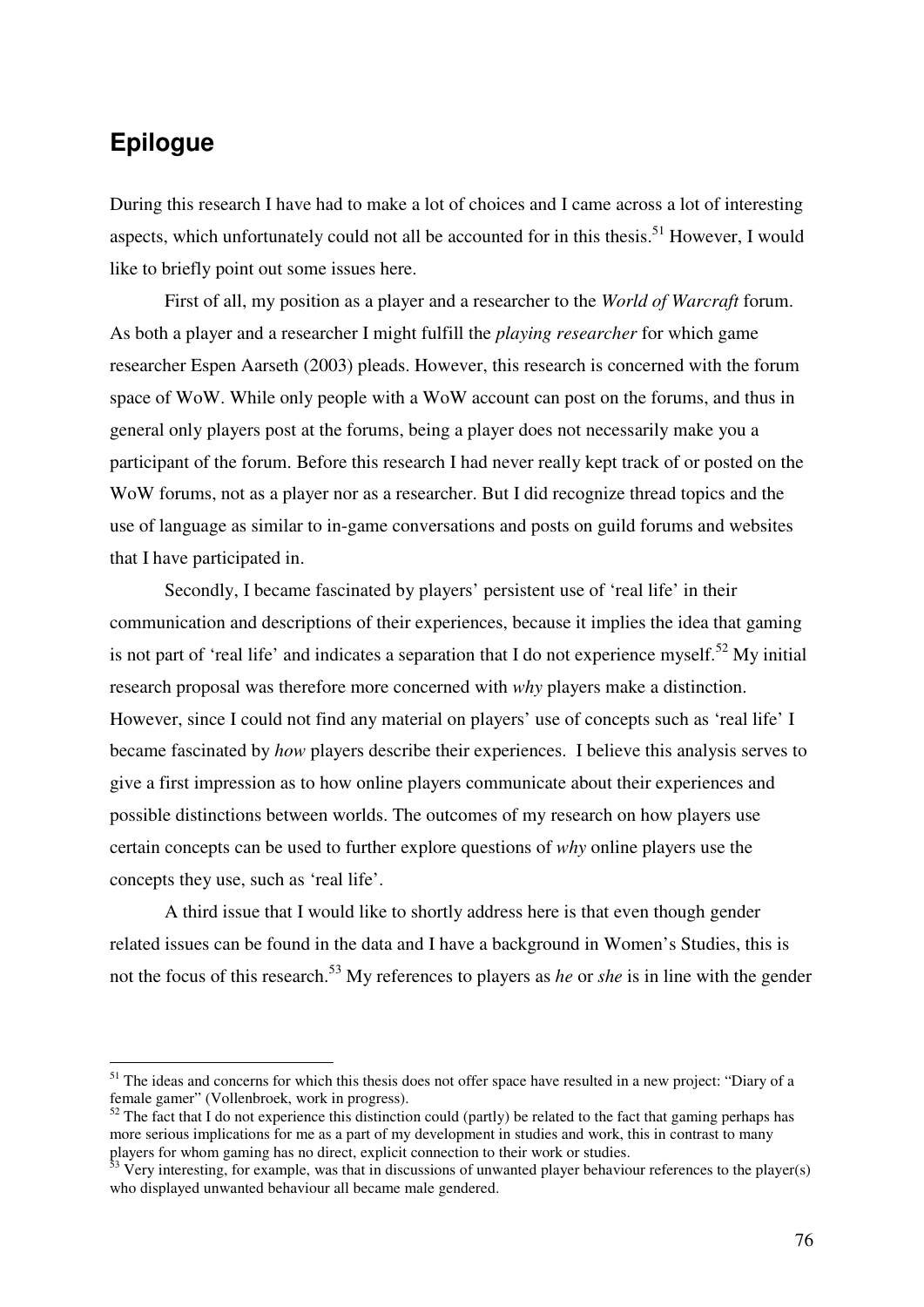of their characters, which can be deducted from the small icons of the characters accompanying their posts.

 Another issue I would like to take up is a point made clear by Markham (1998), Turkle (1995) and Wertheim (1999); the difficulty and connection of exploration of online spaces and the beliefs of the 'self'. My beliefs of the self, the self as a collection of everything I do and experience, made me fascinated by the use of the concept 'real life'. To me, playing another identity online for example is part of me in the sense that I am a person that plays another person online; it is not separated from me but an actual action and experience of my self. This is not to say that self is unchangeable and stable, rather I see self as a hybrid collection of all experiences, actions and thoughts. Even though I am uncertain what self exactly means to me, I do find it important to point out that it is this very perception of self (and the world around the self) that led me to question how players relate to their experiences and construct the concept 'real life'.

 My final remark concerns my style of writing. Although I am interested in alternative ways of presenting research, and in the process of writing and knowledge production, such as for example explored by Markham (1998), it was not the aim of this research, nor did I have the time and space to pursue such a project. However, similar to Markham, I would like to remark upon the difficulty I had to deconstruct binary distinctions in language. It is easy to rely on binary distinctions when talking about game and non-game worlds, online and offline spaces, and similar dichotomies. It is hard and problematic to discuss and criticize terminology while at the same time being dependent upon terminology that indicates separations and dichotomies to discuss the issue. I have not tried to argue for new vocabulary, but instead for an increase in consciousness of the terminology we use and the implications it might carry. Placing not only our terminology in a network of relations, but contextualizing research, players, games, and activities is necessary for a better understanding of (gaming) practices.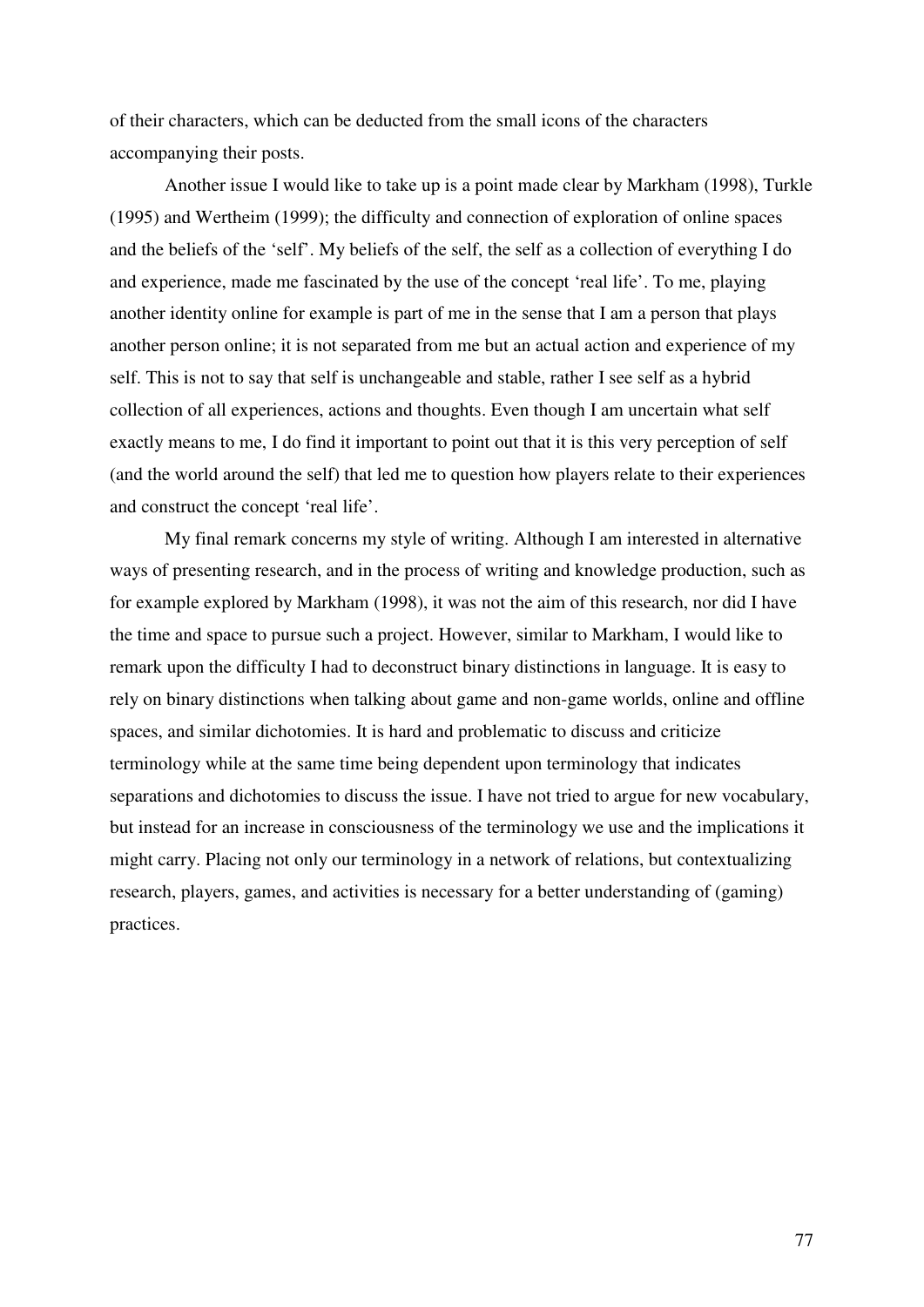# **Glossary**

 $\overline{a}$ 

| Alliance           | The 'good' faction of World of Warcraft.                                     |
|--------------------|------------------------------------------------------------------------------|
| Azeroth            | The fictional world of World of Warcraft.                                    |
| BE                 | Acronym sometimes used by players to indicate the race of Bloodelfs.         |
|                    | Character Migration Moving a character between realms against payment.       |
| Class              | "A term within role-playing games (including nondigital tabletop             |
|                    | varieties) that refers to various categories of skill and/or profession."    |
|                    | (Taylor 2005, 163). In World of Warcraft players can choose between          |
|                    | the following classes: Warrior, Mage, Priest, Rogue, Druid, Paladin,         |
|                    | Shaman, and Hunter.                                                          |
| Ding               | A term used by players to indicate that they have gained a level.            |
| <b>DPS</b>         | Damage Per Second.                                                           |
| Epic / Epics       | High valued in-game armour and weapons.                                      |
| Farm / Farming     | The practice of repeatedly killing computer controlled characters in         |
|                    | order to get in-game money or materials.                                     |
| 'First' / 'Firsts' | Players, characters and guilds that have reached a certain level, gained a   |
|                    | special skill, or achieved a certain goal first.                             |
| <b>GM</b>          | Game Master, on forums also referred to as blues because their posts         |
|                    | appear in blue.                                                              |
| Griefer /Griefing  | "A griefer is a slang term used to describe a player in an online video      |
|                    | game who plays the game simply to cause grief to other players through       |
|                    | harassment." <sup>54</sup>                                                   |
| Grind / Grinding   | Grinding is the practice of "Staying in the same area fighting the same      |
|                    | types of monsters for a very long time." (Blizzard 2004).                    |
| Guild              | Long-term player organized groups.                                           |
| Horde              | The 'evil' faction of World of Warcraft.                                     |
| IC                 | In Character.                                                                |
| Instance           | A unique copy of a special area created when a group of players enters       |
|                    | that area. If another group of players enters the area they will enter their |
|                    | own copy.                                                                    |
| IRC / mIRC         | A chat program.                                                              |

<sup>&</sup>lt;sup>54</sup> Wikipedia, the free encyclopdia, "Griefer", *http://en.wikipedia.org/wiki/Griefing* (accessed June 24, 2007).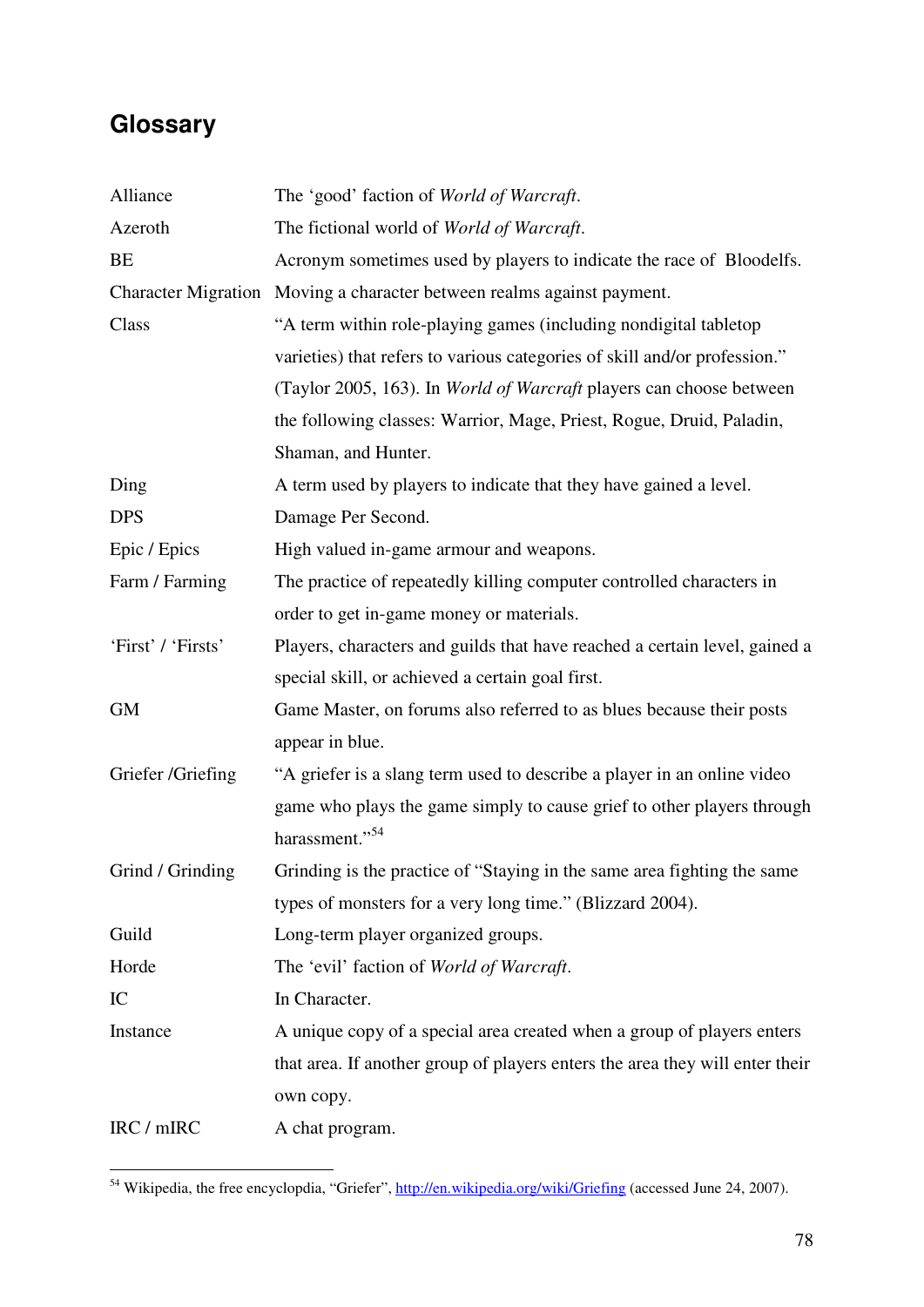| <b>IRL</b>        | In Real Life                                                               |
|-------------------|----------------------------------------------------------------------------|
| Leet / 133t       | "Leet (written as 31337, 1337, and 133t), or Leetspeak, is a written form  |
|                   | of slang used primarily on the Internet, but becoming increasingly         |
|                   | common in many online video games, which uses various combinations         |
|                   | of alphanumerics to replace proper letters. The term itself is a           |
|                   | degenerative form of the word "elite"." <sup>55</sup>                      |
| <b>LFG</b>        | Looking For Group.                                                         |
| <b>LFP</b>        | Looking For Player.                                                        |
| Loot              | The rewards from killing computer controlled characters in the game.       |
| Lolbois / Lolboys | Players that do not behave 'in character' or in line with the fictional    |
|                   | world of World of Warcraft and are very prominent by for example           |
|                   | making their characters jump around a lot, go around towns as naked as     |
|                   | possible and use abbreviations and language that is not in line with the   |
|                   | fictional world, such as 'lol' (laughing out loud).                        |
| <b>MMORPG</b>     | Massively Multiplayer Online Role-Playing Game.                            |
| Noob              | A beginner.                                                                |
| <b>NPC</b>        | Non-Player Character.                                                      |
| OOC               | Out Of Character, in writing style also $((\dots)).$                       |
| Post              | One post of one player on a forum.                                         |
| PvE               | Player versus Environment.                                                 |
| PvP               | Player versus Player.                                                      |
| Race              | "A term within role-playing games (including nondigital tabletop           |
|                   | varieties) that refers to various species categories." (Taylor 2005, 164). |
|                   | In World of Warcraft players can choose between the following races in     |
|                   | the Alliance faction: Dwarf, Gnome, Human, Night Elf and after The         |
|                   | Burning Crusade expansion also Draenei. In the Horde faction players       |
|                   | can choose between: Orc, Tauren, Troll, Undead and after The Burning       |
|                   | Crusade expansion also Bloodelf.                                           |
| Raid              | "A large-scale attack on an area by a group of parties and players."       |
|                   | (Blizzard 2004).                                                           |

 $\overline{a}$ 

<sup>&</sup>lt;sup>55</sup> Wikipedia, the free encyclopdia, "Leet", http://en.wikipedia.org/wiki/Leet (accessed June 24, 2007).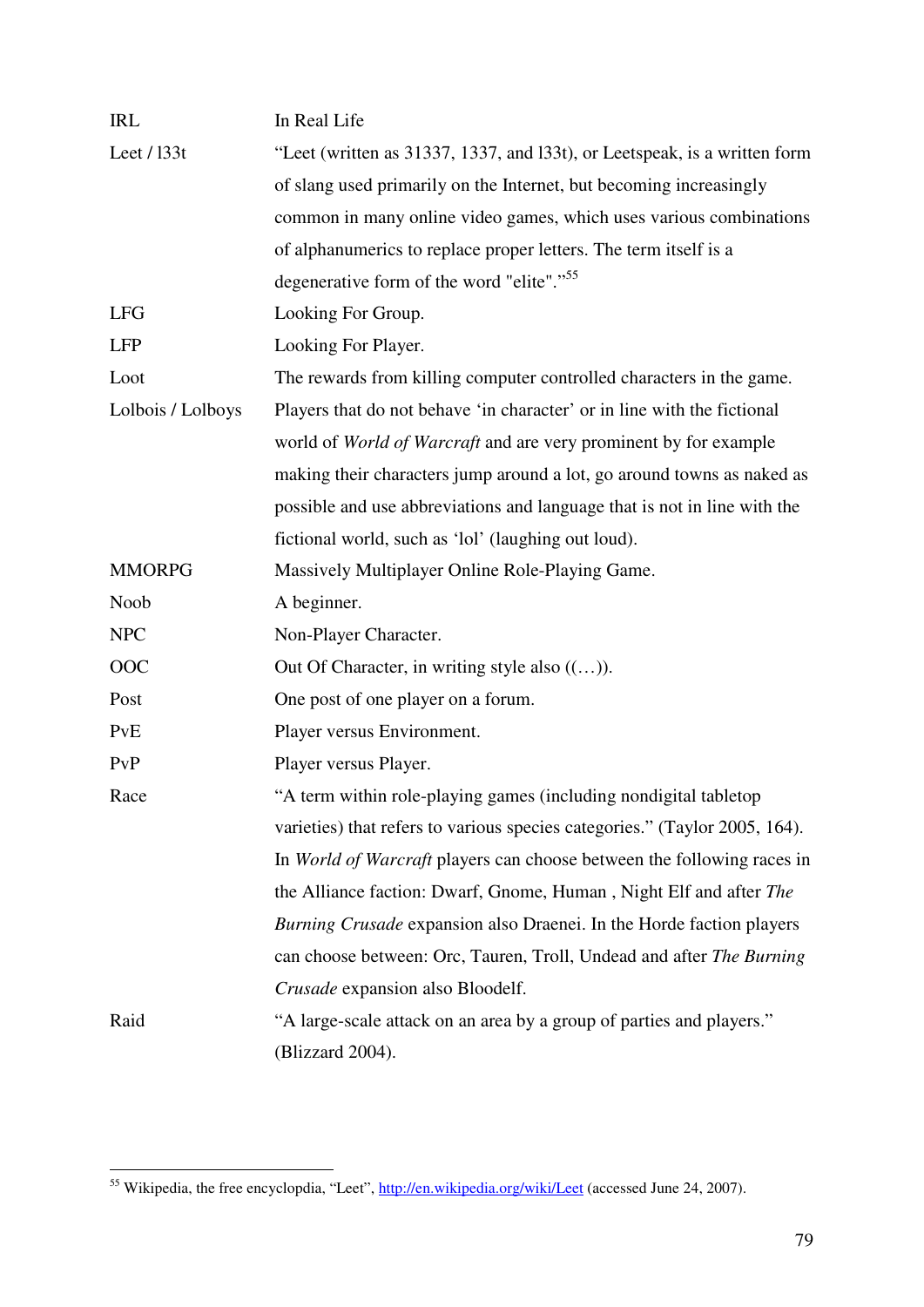| Realm                    | A server application on which one of the many parallel versions of a     |
|--------------------------|--------------------------------------------------------------------------|
|                          | MMORPG exists. Also called server or shard depending upon the game       |
|                          | and/or player.                                                           |
| <b>RL</b>                | Real Life.                                                               |
| <b>RP</b>                | Role-Play.                                                               |
| Spec                     | A certain way in which players can divide points in order to improve     |
|                          | their character's abilities.                                             |
| <b>Sticky / Stickies</b> | A thread that will remain at the top of the forum regardless of its last |
|                          | reply.                                                                   |
| <b>SWC</b>               | Steamwheedle Cartel.                                                     |
| <b>TBC</b>               | The Burning Crusade.                                                     |
| Thread                   | A collection of posts on the forum including the original post and its   |
|                          |                                                                          |
|                          | replies.                                                                 |
| Tier 1                   | Reference to a special set of armour in World of Warcraft.               |
| Ventrillo                | A voice communication program.                                           |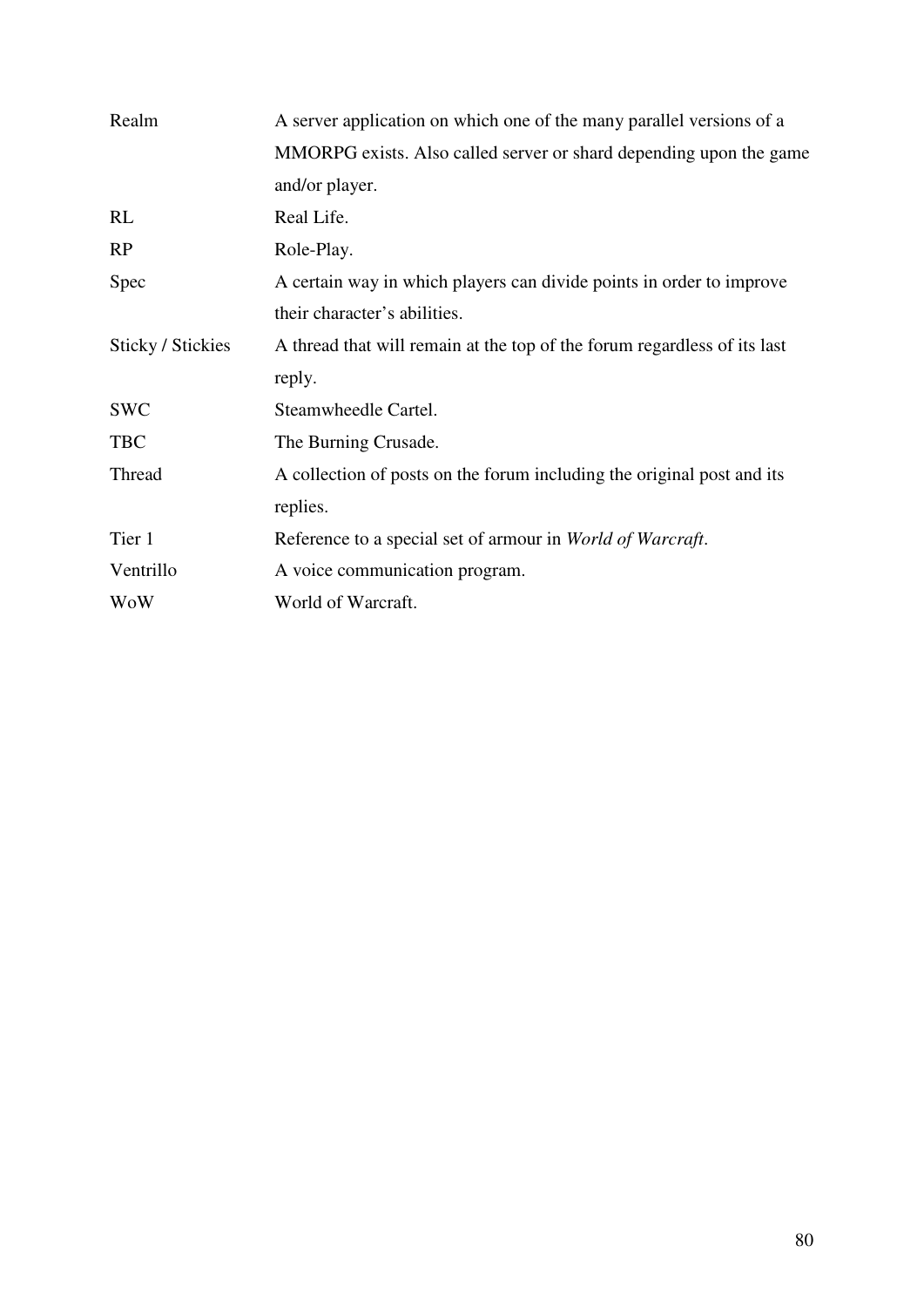### **Bibliography**

Aarseth, Espen. "Playing Research: Methodological approaches to game analysis." Paper presented to the 5th *International Digital Arts and Culture Conference*, May 19-23, 2003. Digital Arts and Culture, http://hypertext.rmit.edu.au/dac/papers/Aarseth.pdf (accessed June 24, 2007).

Bartle, Richard A. *Designing Virtual Worlds*. Boston: New Riders, 2004.

- Becker, Howard S. *Tricks of the Trade: How to Think about Your Research While You're Doing It*. Chicago: University of Chicago Press, 1998.
- Bell, David, Briand D. Loader, Nicholas Pleace, and Douglas Schuler. *Cyberculture: The Key Concepts*. London: Routledge, 2004.
- Blanken, Henk. "Op Internet kies ik zelf wie ik ben." In *De Volkskrant*, March 18, 2006.

Blizzard Entertainment. *World of Warcraft Game Manual.* Blizzard Entertainment, 2004

- Brooks, Kevin. "There is Nothing Virtual About Immersion: Narrative Immersion for VR and Other Interface." *Motorola Labs/Human Interface Labs* (2003). MIT Media Laboratory, http://alumni.media.mit.edu/~brooks/storybiz/immersiveNotVirtual.pdf (accessed June 24, 2007).
- Castronova, Edward. *Synthetic Worlds: The Business and Culture of Online Games*. Chicago: University of Chicago Press, 2005.
- Copier, Marinka. "Connecting Worlds: Fantasy Role-Playing Games, Ritual Acts and the Magic Circle." Paper presented to the *Digra Conference, Changing Views: Worlds in Play*, June 16-20, Vancouver, 2005. DIGRA Digital Library, http://www.digra.org/dl/db/06278.50594.pdf (accessed June 24, 2007).
- Fine, Gary A. *Shared Fantasy: Role-Playing Game as Social Worlds*. Chicago: The University of Chicago Press, 2002.
- Haraway, Donna. "A Cyborg Manifesto: Science, Technology, and Socialist-Feminism in the Late Twentieth Century." In *Simians, Cyborgs and Women*, Donna Haraway, 149-183. London: Free Association Books, 1991.
- Huizinga, Johan. "Nature and Significance of Play as a Cultural Phenomenon." In *Homo Ludens: A Study of the Play-Element in Culture*, Johan Huizinga, 1-27. Translated by R.F.C. Hull, London: Routledge and Kegan Paul, 1949.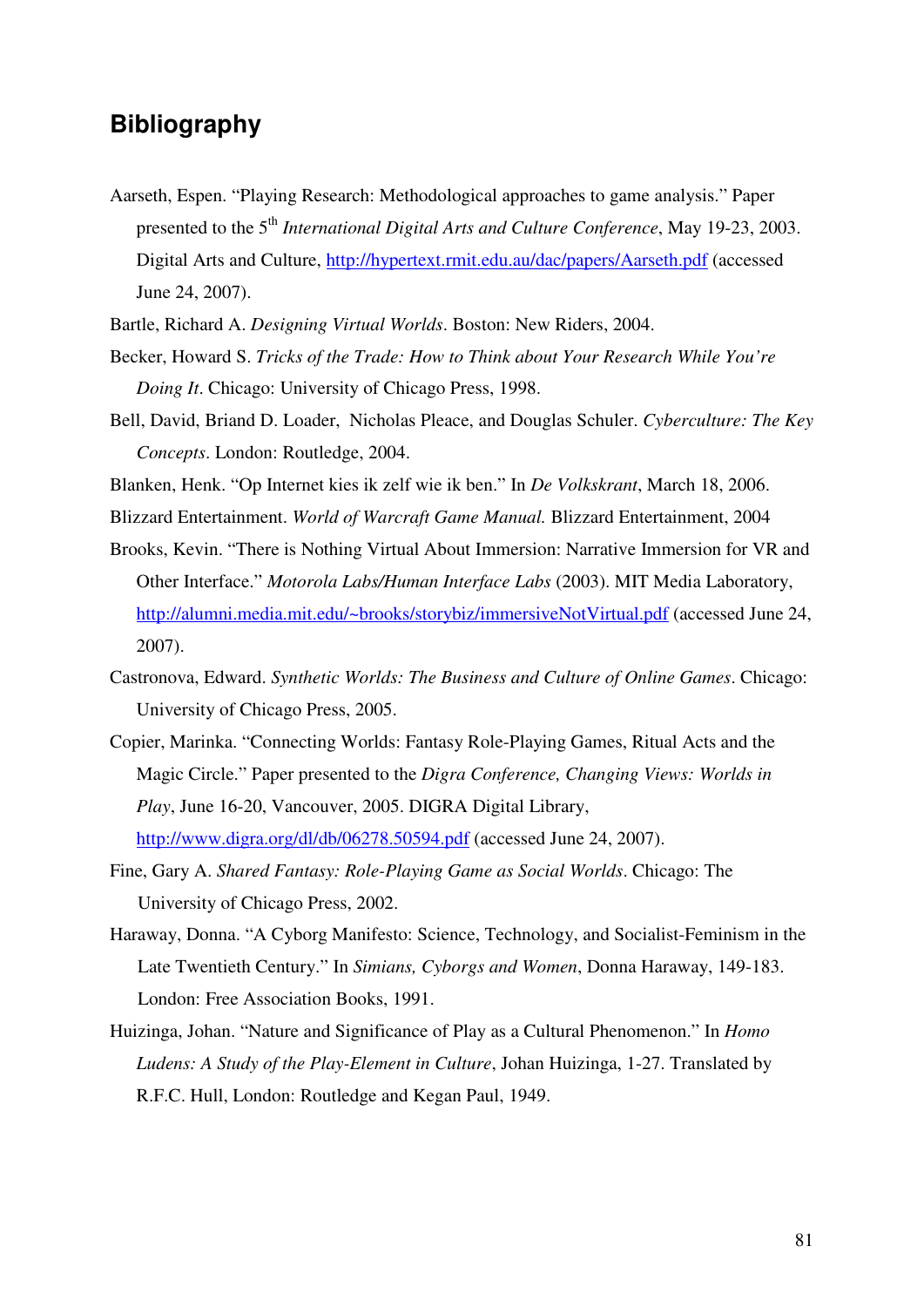- Ibsen, Erik. "Blurring the Lines between Games and Real Life: Integrating Reality into a New Massive Multiplayer Online Role Playing Game." 2003. The DarzeeCompany, http://www.ccs.neu.edu/home/eibsen/MMORPG\_Paper.doc (accessed June 24, 2007).
- Juul, Jesper. *Half-Real: Video Games between Real Rules and Fictional Worlds*. Cambridge: MIT Press, 2005.
- Kelly 2, R.V. *Massively Multiplayer Online Role-Playing Games*. Jefferson: McFarland & Company, 2004.
- Kolo, Castulus and Timo Baur. "Living a Virtual Life: Social Dynamics of Online Gaming." In *Game Studies* 4, no. 1 (2004). Game Studies, http://www.gamestudies.org/0401/kolo/ (accessed June 24, 2007).
- Lauteren, Georg. "No Work, all Play: Social Values and the 'Magic Circle'." Paper presented to the *Game in' Action Conference*, June 13-15, Göteborg, 2007. Göteborg University, "Game in' Action," http://www.learnit.org.gu.se/digitalAssets/862902\_lauteren.pdf (accessed June 24, 2007).
- Ludlow, Peter and Mark Wallace. Draft excerpts from *Only A Game: Online Worlds and the Virtual Journalist Who Knew Too Much*. O'Reilly Press, 2006.
- Mackay, Daniel. *The Fantasy Role-Playing Game*. North Carolina: McFarland & Company, 2001.
- Markham, Annette N. *Life Online: Researching Real Experience in Virtual Space*. Walnut Creek: AltaMira Press, 1998.
- Newman, James. *Videogames*. New York: Routledge, 2004.
- Nieuwdorp, Eva. "The Pervasive Interface: Tracing the Magic Circle." Paper presented to the *Digra Conference, Changing Views: Worlds in Play*, June 16-20, Vancouver, 2005. DIGRA Digital Library, http://www.digra.org/dl/db/06278.53356.pdf (accessed June 24, 2007).
- Pargman, Daniel and Peter Jakobsson. "The Magic is Gone: A Critical Examination of the Gaming Situation." In *Proceedings of Mediaterra: Gaming Realities*, October 4-8, Athens, 2006.
- Pulmano, Shane. "Playing Games: Metaphorically Speaking." (forthcoming).
- Raessens, Joost and Jeffrey Goldstein (editors). *Handbook of Computer Game Studies*. London: MIT Press, 2005.
- Rheingold, Howard. *Virtual Reality*. New York: Touchstone, 1991.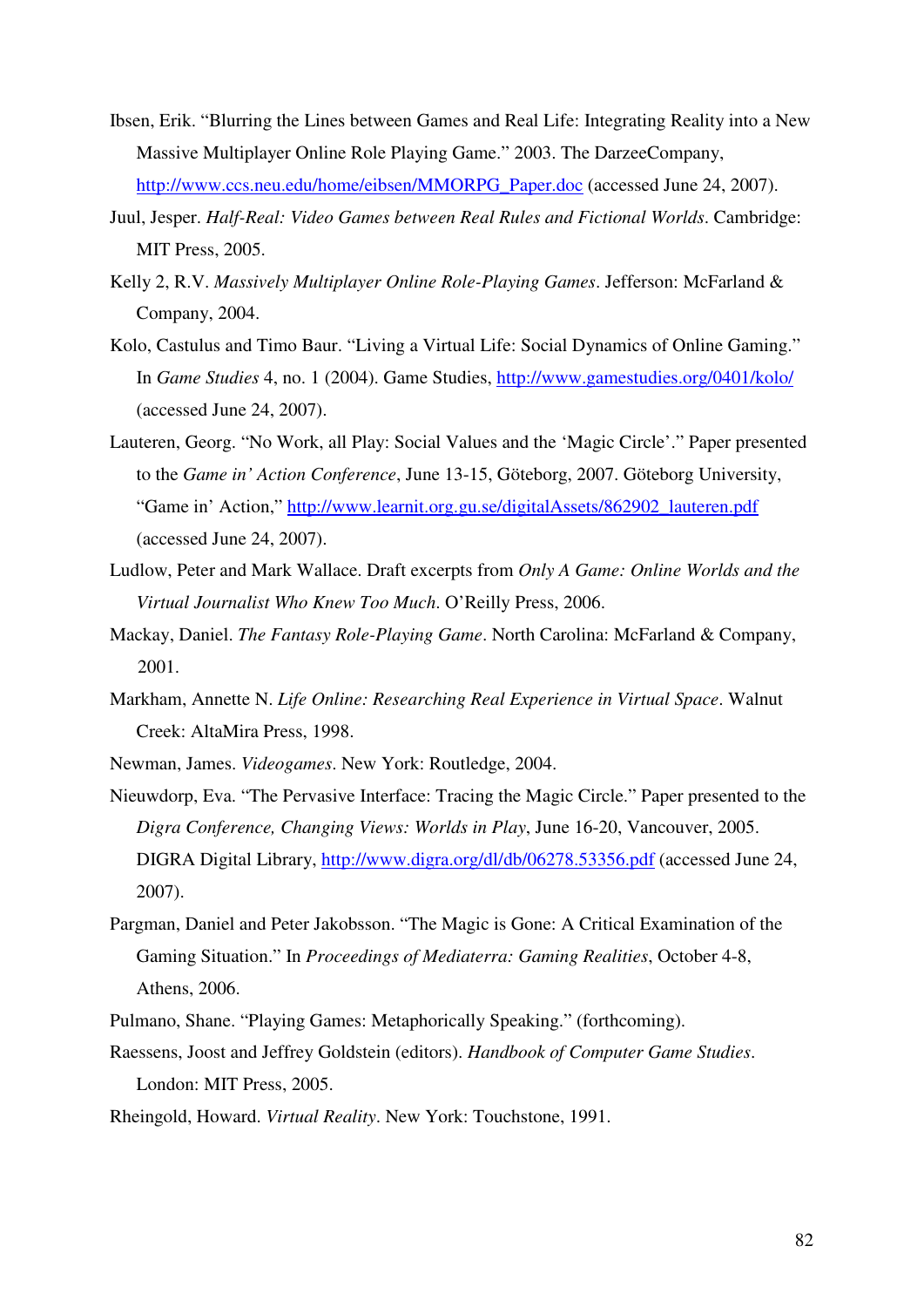- Robins, Kevin. "The Design of Virtual Reality." In *Cyberspace, cyberbodies, cyberpunk: Cultures of Technological Embodiment*, edited by Mike Featherstone and Roger Burrows, 135-155. London : Sage, 1995.
- Ryan, Marie-Laure. *Narrative as Virtual Reality: Immersion and Interactivity in Literature and Electronic Media*. Baltimore: John Hopkins University Press, 2001.
- Salazar, Javier. "On the Ontology of MMORPG Beings: A theoretical model for research." Paper presented to the *Digra Conference, Changing Views: Worlds in Play*, June 16-20, Vancouver, 2005. DIGRA Digital Library, http://www.digra.org/dl/db/06276.36443.pdf (accessed June 24, 2007).
- Salen, Katie and Eric Zimmerman. *Rules of Play: Game Design Fundamentals*. Cambridge: MIT Press, 2004.
- Sandoval, Patrick. "Azeroth på Låtsas." In *World of Warcraft*, no. 2 (2006): 56-65.
- Slater, Don. "Social Relationships and Identity Online and Offline." In *Handbook of New Media: social shaping and consequences of ICTs*, edited by Leah Lievrouw & Sonia Livingstone, 533-546. London: Sage, 2002.
- Stenberg, Peder. "De kallar oss beroende." In *Svenska PC Gamer Special: The Burning Crusade*, no. 1 (2006): 36-39.
- Steuer, Jonathan. "Defining Virtual Reality: Dimensions Determining Telepresence." *Journal of Communications* 42, no. 4 (1992): 73-93. Presence.Research.org, http://www.presenceresearch.org/papers/steuer92defining.pdf (accessed June 24, 2007).
- Stone, Allucquere R. "Will the Real Body Please Stand up?: Boundary stories about Virtual Cultures." In *Cyberspace: First Steps*, edited by Michael Benedikt, 81-118. Cambridge: MIT Press, 1992.
- Taylor, T.L. *Play between Worlds: Exploring Online Game Culture*. Cambridge: MIT Press, 2005.
- Turkle, Sherry. *Life on the Screen: Identity in the Age of the Internet*. New York: Touchstone, 1995.
- Vince, John. "Virtual Reality." In *Introduction to Virtual Reality*, John Vince, 1-7. London: Springer, 2004.
- Vollenbroek, Loes. "Wolf Clan: Guild Functions in World of Warcraft." (forthcoming).
- Wertheim, Margaret. *The Pearly Gates of Cyberspace: A History of Space from Dante to the Internet*. London: Virago Press, 1999.